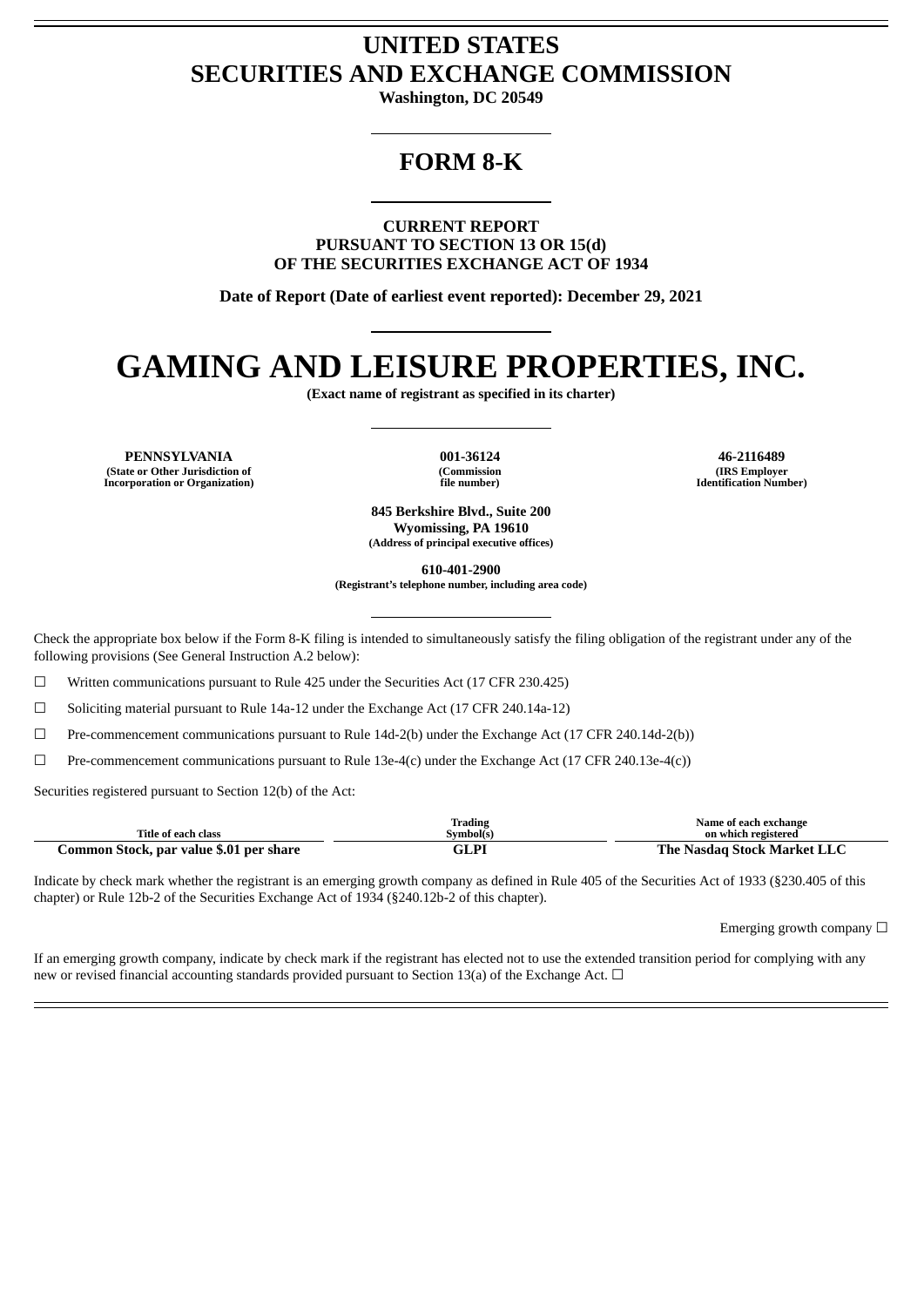#### **Item 1.01 Entry into a Material Definitive Agreement**

On December 29, 2021, Gaming and Leisure Properties, Inc., a Pennsylvania corporation ("GLPI" or the "Company"), in its capacity as sole general partner of GLP Capital, L.P. ("GLP" or our "operating partnership"), a Pennsylvania limited partnership, entered into an Amended and Restated Agreement of Limited Partnership of GLP Capital, L.P. (the "partnership agreement"). The following summary of the terms of the partnership agreement does not purport to be complete and is subject to and qualified in its entirety by reference to the partnership agreement, a copy of which is filed as Exhibit 10.1 hereof. References in this section to "we," "our" or "us" refer to GLPI.

# *Management of GLP*

We are the sole general partner of our operating partnership, which is organized as a Pennsylvania limited partnership. We expect to conduct substantially all of our operations and make substantially all of our investments through our operating partnership. Pursuant to the partnership agreement, we have full, exclusive and complete responsibility and discretion in the management and control of our operating partnership, including the ability to cause our operating partnership to enter into certain major transactions including acquisitions, dispositions and refinancings, make distributions to partners, and to cause changes in our operating partnership's business activities. The partnership agreement will require that our operating partnership be operated in a manner that permits us to qualify as a real estate investment trust ("REIT").

#### *Transferability of General Partner Interests; Extraordinary Transactions*

We may voluntarily withdraw from our operating partnership or transfer or assign our interest in our operating partnership or engage in any merger, consolidation or other combination, or sale of all or substantially all of our assets without obtaining the consent of limited partners if either:

- we are the surviving entity in the transaction and our shareholders do not receive cash, securities or other property in the transaction;
- as a result of such a transaction, all limited partners (other than us), will receive for each common unit an amount of cash, securities and other property equal in value to the greatest amount of cash, securities and other property paid in the transaction to a holder of shares of our common stock, provided that if, in connection with the transaction, a purchase, tender or exchange offer shall have been made to and accepted by the holders of more than 50% of the outstanding shares of our common stock, each holder of common units (other than those held by us or our subsidiaries) shall be given the option to exchange its common units for the greatest amount of cash, securities or other property that a limited partner would have received had it (A) exercised its redemption right (described below) and (B) sold, tendered or exchanged pursuant to the offer the shares of our common stock received upon exercise of the redemption right immediately prior to the expiration of the offer; or
- if immediately after such a transaction (i) substantially all of the assets of the successor or surviving entity, other than common units held by us, are owned, directly or indirectly, by our operating partnership or another limited partnership or limited liability company, which we refer to as the surviving partnership; (ii) the rights, preferences and privileges of the limited partners in the surviving partnership are at least as favorable as those in effect immediately prior to the consummation of such transaction and as those applicable to any other limited partners or non-managing members of the surviving partnership (who have, in either case, the rights of a common equity holder); and (iii) such rights of the limited partners include the right to exchange their common units in the surviving partnership for at least one of: (A) the consideration paid in the transaction to a holder of shares of our common stock or (B) if the ultimate controlling person of the surviving partnership has publicly traded common equity securities, such common equity securities, with an exchange ratio based on the relative fair market value of such securities and the shares of our common stock as of the time of the transaction.

We also may transfer all or any portion of our general partner interest to a wholly owned subsidiary and following such transfer may withdraw as the general partner.

Limited partners generally have no voting or consent rights, except as set forth above and for certain amendments to the partnership agreement. Amendments to reflect the issuance of additional partnership interests or to set forth or modify the designations, rights, powers, duties and preferences of holders of any additional partnership interests in the partnership may be made by the general partner without the consent of the limited partners. In addition, amendments that would not adversely affect the rights of the limited partners in any material respect and certain other specified types of amendments may be made by the general partner without the consent of the limited partners. Otherwise, amendments to the partnership agreement that would adversely affect the rights of the limited partners in any material respect must be approved by limited partners holding a majority of the common units (including the common units held by us and our affiliates) and, if such amendments would modify certain provisions of the partnership agreement relating to distributions, allocations, and redemptions, among others, the consent of a majority in interest of the common units held by limited partners (other than us and our affiliates) is required if such an amendment would disproportionately affect such limited partners. In addition, any amendment to the partnership agreement that would convert a limited partner interest into a general partner interest (except for our acquiring such interest) or modify the limited liability of a limited partner would require the consent of each limited partner adversely affected or otherwise will be effective against only those limited partners who provide consent.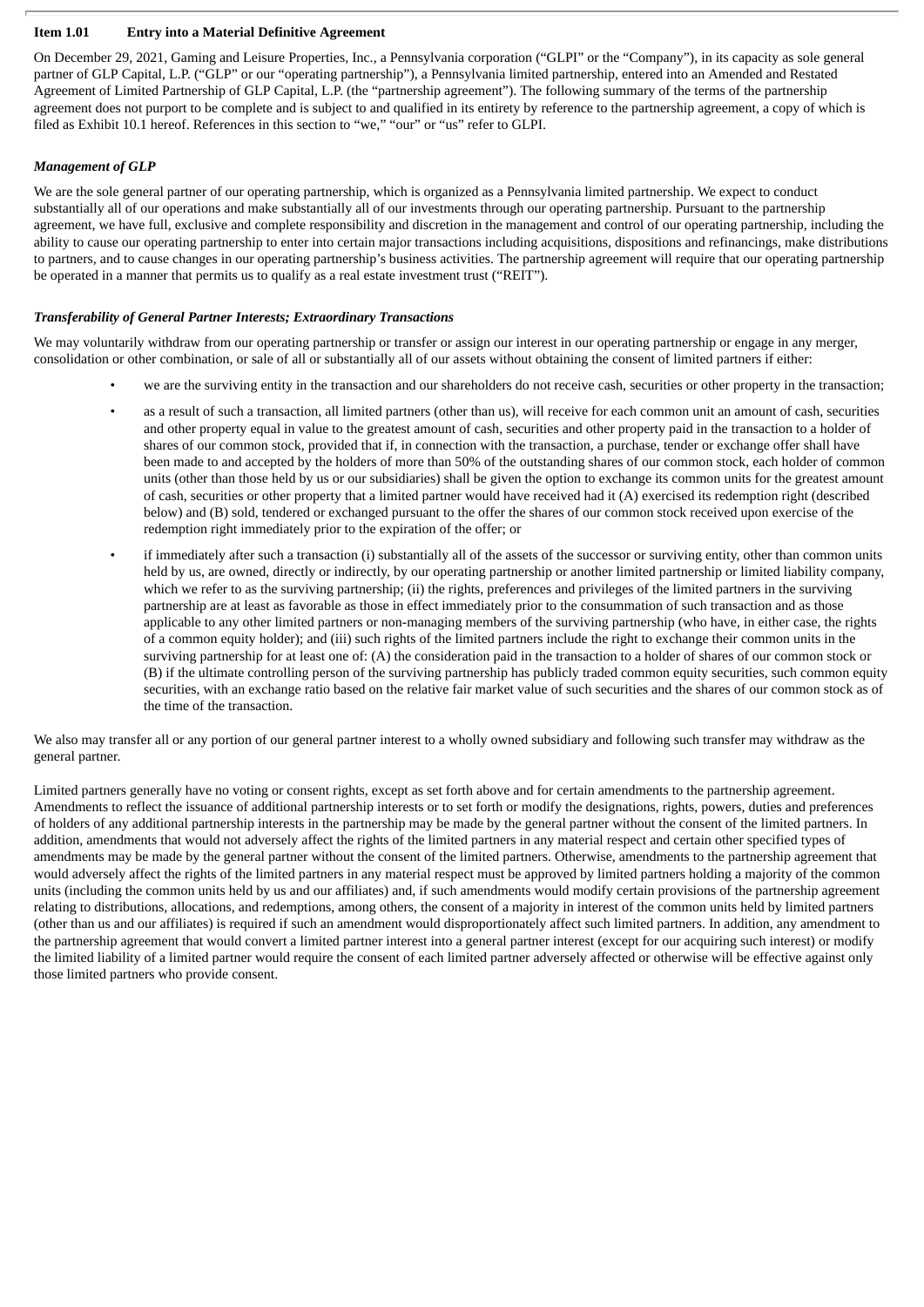#### *Capital Contributions*

The partnership agreement provides that if our operating partnership requires additional funds at any time in excess of funds available to our operating partnership from borrowing or capital contributions, we may borrow such funds from a financial institution or other lender and lend such funds to our operating partnership on the same terms and conditions as are applicable to our borrowing of such funds. Under the partnership agreement, if we issue any additional equity securities, we are obligated to contribute the proceeds from such issuance as additional capital to our operating partnership and we will receive additional common units with economic interests substantially similar to those of the securities we issued. In addition, if we contribute additional capital to our operating partnership, we generally will revalue the property of our operating partnership to its fair market value (as determined by us) and the capital accounts of the partners will be adjusted to reflect the manner in which the unrealized gain or loss inherent in such property (that has not been reflected in the capital accounts previously) would be allocated among the partners under the terms of the partnership agreement if there were a taxable disposition of such property for its fair market value (as determined by us) on the date of the revaluation. Our operating partnership may issue preferred partnership interests, in connection with acquisitions of property or otherwise, which could have priority over common partnership interests with respect to distributions from our operating partnership, including the partnership interests we own.

#### *Redemption Rights*

Pursuant to the partnership agreement, any future limited partners, other than us or our subsidiaries, will receive redemption rights, which will enable them to cause our operating partnership to redeem the common units held by such limited partners in exchange for cash or, at our option, shares of our common stock on a one-for-one basis. The cash redemption amount per common unit would be based on the market price of our common stock at the time of redemption. The number of shares of our common stock issuable upon redemption of common units held by limited partners may be adjusted upon the occurrence of certain events such as stock dividends, stock subdivisions or combinations. We expect to fund cash redemptions, if any, out of available cash or borrowings. Notwithstanding the foregoing, a limited partner will not be entitled to exercise its redemption rights if the delivery of common stock to the redeeming limited partner could cause:

- the redeeming partner or any other person to violate any of the restrictions on ownership and transfer of our stock contained in our charter;
- our operating partnership to cease to be classified as a partnership for U.S. federal income tax purposes (except as a result of the redemption of all units other than those owned by us);
- our operating partnership to become, with respect to any employee benefit plan subject to Title I of Employee Retirement Income Security Act of 1974, or ERISA, a "party-in-interest"(as defined in Section 3(14) of ERISA) or a "disqualified person" (as defined in Section 4975(e) of the Internal Revenue Code of 1986, as amended (the "Code"));
- any portion of the assets of our operating partnership to constitute assets of any employee benefit plan pursuant to Department of Labor Regulations Section 2510.2-101;
- our operating partnership to fail to qualify for any of the safe harbors from treatment as a "publicly traded partnership," as such term is defined in Section 7704(b) of the Code, or cause our operating partnership to derive income that is not "qualifying income" within the meaning of Section 7704(d) of the Code;
- our operating partnership to be regulated under the 1940 Act, the Investment Advisers Act of 1940, as amended, or ERISA;
- an adverse effect on our ability to continue to qualify as a REIT or, except with our consent, cause any taxes to become payable by us under Section 857 or Section 4981 of the Code; or
- our operating partnership to become subject to a withholding obligation under section 1446(f) of the Code.

We may, in our sole and absolute discretion, waive any of these restrictions.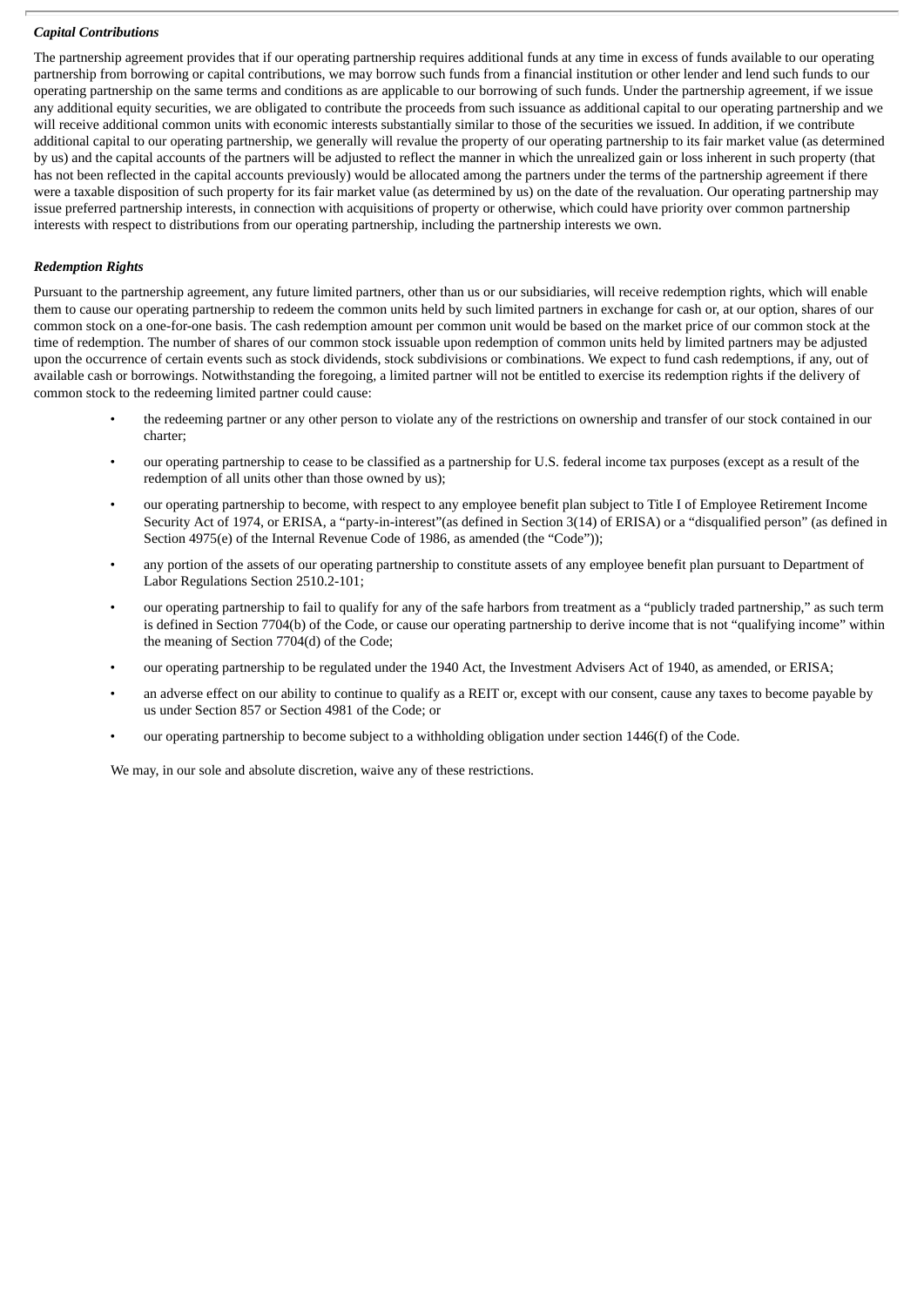# *Reimbursement of Expenses*

In addition to the administrative and operating costs and expenses incurred by our operating partnership, our operating partnership generally will pay all of our administrative costs and expenses, including:

- all expenses relating to our formation and continuity of existence and operation;
- all expenses relating to offerings, registrations and repurchases of securities;
- all expenses associated with the preparation and filing of any of our periodic or other reports and communications under U.S. federal, state or local laws or regulations;
- all expenses associated with our compliance with laws, rules and regulations promulgated by any regulatory body;
- all expenses for compensation of our directors, director nominees, officers and employees; and
- all of our other operating or administrative costs incurred in the ordinary course of business on behalf of our operating partnership.

# *Fiduciary Responsibilities*

Our directors and officers have duties under applicable Pennsylvania law to manage the Company in a manner consistent with the best interests of our shareholders. The partnership agreement provides that all limited partners expressly acknowledge that, as the general partner of our operating partnership, we are acting for the benefit of our operating partnership, the limited partners and our shareholders collectively. When deciding whether to cause our operating partnership to take or decline to take any actions, we, as the general partner, will be under no obligation to give priority to the separate interests of any limited partners or shareholders (including, without limitation, tax considerations of limited partners other than as provided in a separate written agreement). We, as the general partner of our operating partnership, owe no duties, fiduciary or otherwise, to the operating partnership, any limited partners or their assignees, or to any creditors of the operating partnership, except in all cases our duty to fulfil our obligations as set forth in the partnership agreement in good faith. The partnership agreement provides that, for so long as we own a controlling interest in our operating partnership, any conflict between the interests of our shareholders, on the one hand, and the interest of any limited partners, on the other hand, that cannot be resolved in a manner not adverse to either, shall be resolved in favor of our shareholders.

# *Distributions*

The partnership agreement provides that, subject to the terms of any preferred partnership interests, our operating partnership will make non-liquidating distributions at such time and in such amounts as determined by us in our sole discretion, to us and the limited partners in accordance with their respective percentage interests in our operating partnership.

Upon liquidation of our operating partnership, after payment of, or adequate provision for, debts and obligations of the partnership, including any partner loans and subject to the terms of any preferred partnership interests, any remaining assets of the partnership will be distributed to us and the limited partners with positive capital accounts in accordance with their respective positive capital account balances.

# *Allocations*

Profits and losses of the partnership (including depreciation and amortization deductions) for each taxable year generally will be allocated to us and the other limited partners in accordance with the respective percentage interests in the partnership, subject to certain allocations to be made with respect to LTIP units as described below or the terms of any preferred partnership interests. All of the foregoing allocations are subject to compliance with the provisions of Sections 704(b) and 704(c) of the Code and Treasury Regulations promulgated thereunder. To the extent Treasury Regulations promulgated pursuant to Section 704(c) of the Code permit, we, as the general partner, shall have the authority to elect the method to be used by our operating partnership for allocating items with respect to any contributed property for which fair market value differs from the adjusted tax basis at the time of contribution, or with respect to properties that are revalued and carried for purposes of maintaining capital accounts at a value different from adjusted tax basis at the time of revaluation, and such election shall be binding on all partners.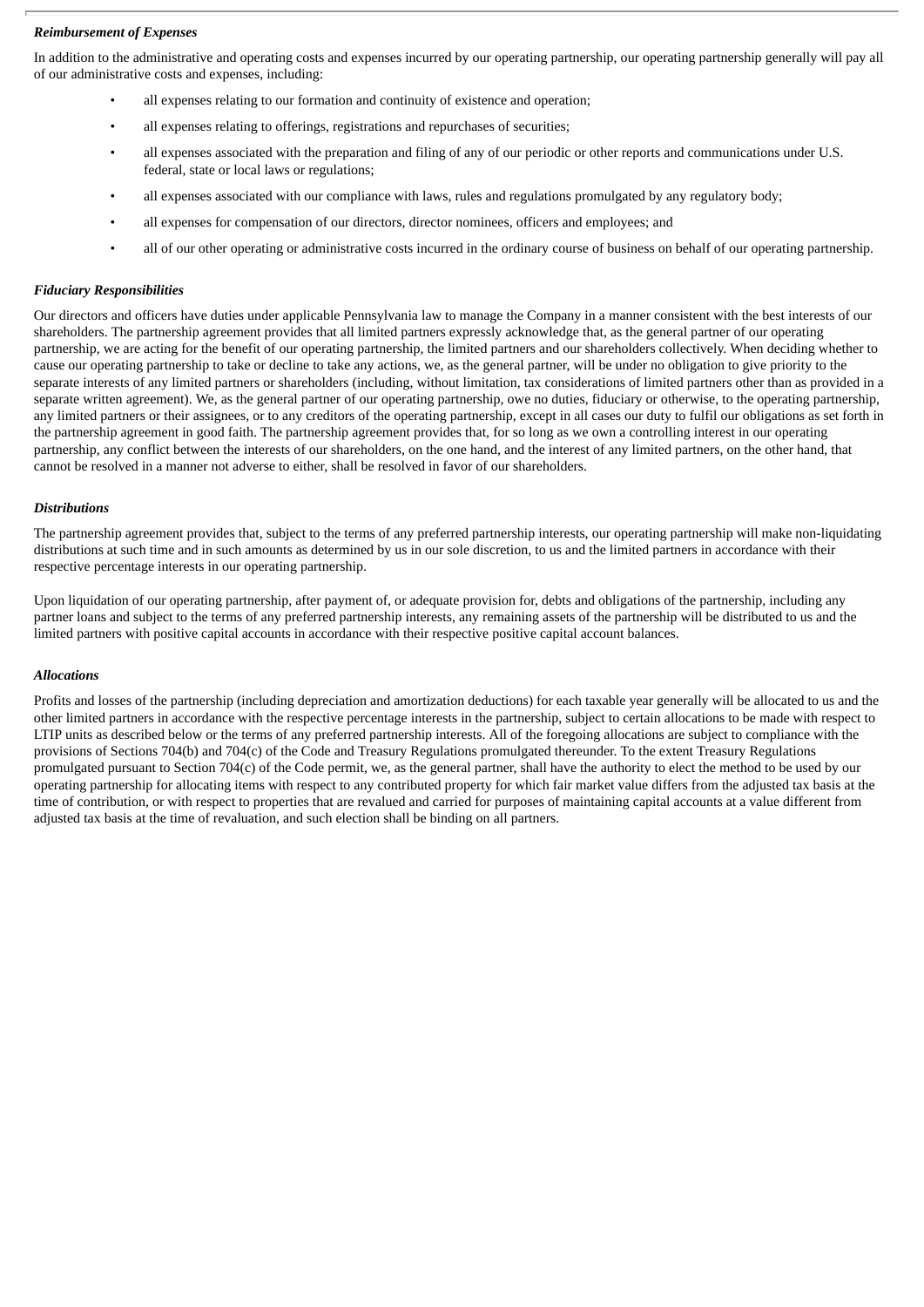#### *LTIP Units*

We may cause our operating partnership to issue LTIP units, which are intended to qualify as "profits interests" in our operating partnership for U.S. federal income tax purposes, to persons providing services to our operating partnership. LTIP units may be issued subject to vesting requirements, which, if they are not met, may result in the automatic forfeiture of any LTIP units issued. Generally, LTIP units will be entitled to the same non-liquidating distributions and allocations of profits and losses as the common units on a per unit basis.

As with common units, liquidating distributions with respect to LTIP units are made in accordance with the positive capital account balances of the holders of these LTIP units to the extent associated with these LTIP units. However, unlike common units, upon issuance, LTIP units generally will have a capital account equal to zero. Upon the sale of all or substantially all of the assets of our operating partnership or a book-up event for tax purposes in which the book values of our operating partnership's assets are adjusted, holders of LTIP units will be entitled to priority allocations of any book gain that may be allocated by our operating partnership to increase the value of their capital accounts associated with their LTIP units until these capital accounts are equal, on a per unit basis, to the capital accounts associated with the common units. The amount of these priority allocations will determine the liquidation value of the LTIP units. In addition, once the capital account associated with a vested LTIP unit has increased to an amount equal, on a per unit basis, to the capital accounts associated with the common units, that LTIP unit will be automatically converted into a common unit. The book gain that may be allocated to increase the capital accounts associated with LTIP units is comprised in part of unrealized gain, if any, inherent in the property of our operating partnership on an aggregate basis at the time of a book-up event. Book-up events are events that, for U.S. federal income tax purposes, require a partnership to revalue its property and allocate any unrealized gain or loss since the last book-up event to its partners. Book-up events generally include, among other things, the issuance or redemption by a partnership of more than a de minimis partnership interest.

LTIP units are not entitled to the redemption right described above, but any common units into which LTIP units are converted are entitled to this redemption right. LTIP units, generally, vote with the common units and do not have any separate voting rights except in connection with actions that would materially and adversely affect the rights of the LTIP units.

# *Term*

The operating partnership will continue indefinitely, or until sooner dissolved upon:

- our bankruptcy, dissolution or withdrawal (unless the limited partners elect to continue the partnership);
- the sale or other disposition of all or substantially all of the assets of the operating partnership;
- an election by us in our capacity as the general partner; or
- entry of a decree of judicial dissolution.

#### *Tax Matters*

The partnership agreement provides that we, as the sole general partner of our operating partnership, or our designee will be the partnership representative of our operating partnership and, in such capacity will have authority to handle tax audits and to make tax elections under the Code on behalf of our operating partnership.

# **Item 3.02 Unregistered Sales of Equity Securities**

On December 29, 2021, the Company closed on its previously announced acquisition (the "Cordish Acquisition") of the real property assets of Live! Casino & Hotel Maryland, including applicable long-term ground leases, from affiliates of The Cordish Companies ("Cordish"). As partial consideration for the Cordish Acquisition, our operating partnership issued an aggregate of 4,348,774 newly-issued operating partnership units ("OP Units") to affiliates of Cordish, at an issuance price of \$45.99 per unit. The OP Units will be entitled to the redemption rights described above under Item 1.01, which description is incorporated herein by reference. The issuance of the OP Units was made in reliance on the exemption from registration provided by Section 4(a)(2) of the Securities Act of 1933, as amended.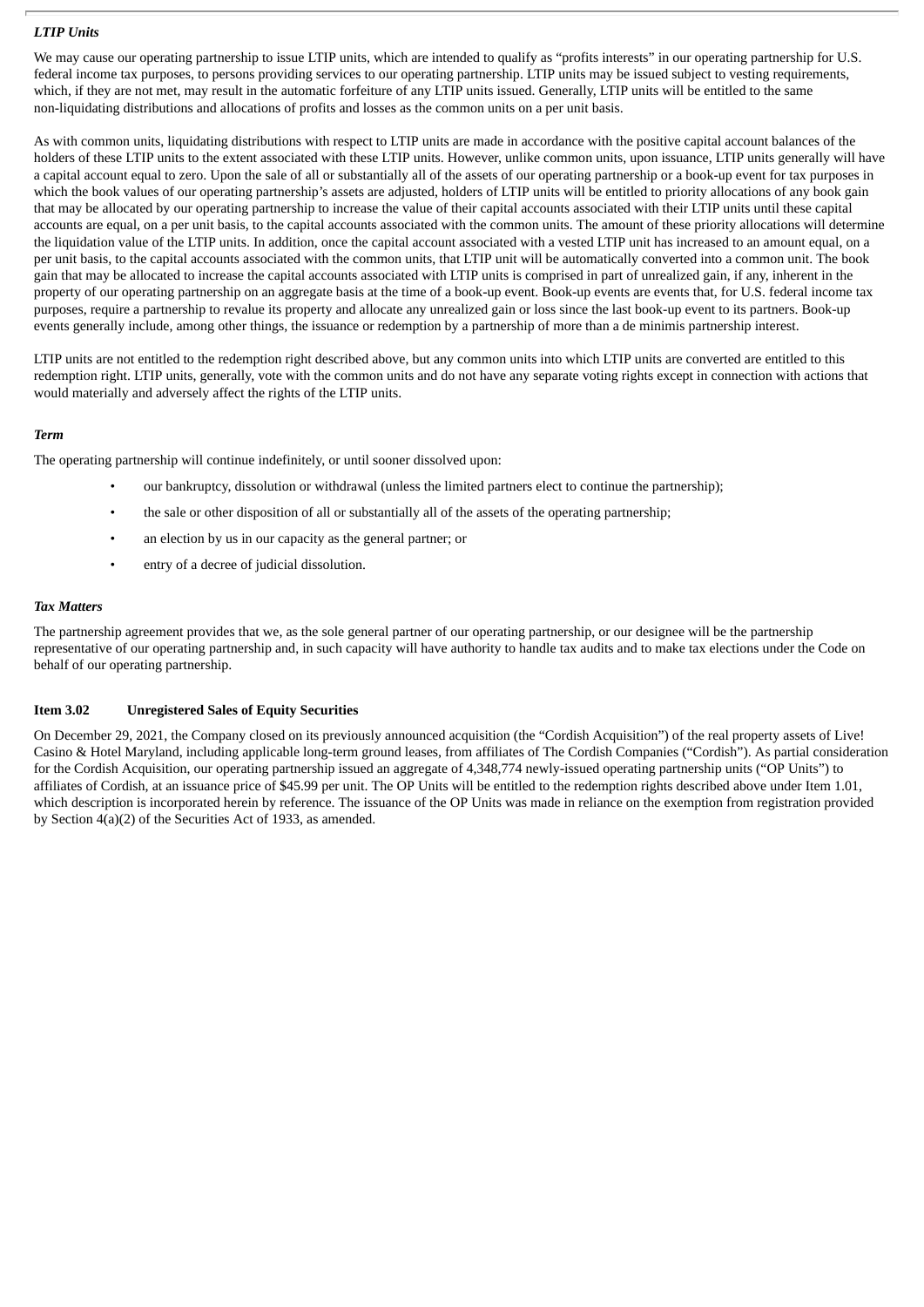# **Item 7.01 Regulation FD Disclosure**

On December 29, 2021, the Company issued a press release announcing the closing of the Cordish Acquisition and related transactions. A copy of the press release is attached hereto as Exhibit 99.1 and incorporated herein by reference.

The information in this Item 7.01, including Exhibit 99.1, is intended to be furnished and shall not be deemed to be "filed" for the purposes of Section 18 of the Securities Exchange Act of 1934, as amended (the "Exchange Act"), or otherwise subject to the liabilities of that section and shall not be incorporated by reference into any filing under the Securities Act of 1933, as amended, or the Exchange Act, except as shall be expressly set forth by specific reference in such filing.

# **Item 8.01 Other Events**

On December 29, 2021, the Company completed its acquisition of the real property assets of Live! Casino & Hotel Maryland, including applicable longterm ground leases, from affiliates of Cordish for an aggregate purchase price of \$1.14 billion. The purchase price was comprised of approximately \$363 million in qualified debt assumption, the issuance of approximately \$200 million in OP Units, and the balance in cash. Simultaneous with the closing of this transaction, the operating partnership entered into a new single asset lease for Live! Casino & Hotel Maryland. The lease has an initial term of 39 years, with a maximum term of 60 years inclusive of tenant renewal options. The initial annual cash rent will be \$75.0 million, with a 1.75% fixed yearly escalator on the entirety of the rent commencing upon the lease's third anniversary.

# **Item 9.01. Financial Statements and Exhibits.**

(d) Exhibits

| Exhibit<br>No. | <b>Description</b>                                                                                         |
|----------------|------------------------------------------------------------------------------------------------------------|
| 10.1           | Amended and Restated Agreement of Limited Partnership of GLP Capital, L.P., dated as of December 29, 2021. |
| 99.1           | Press Release dated December 29, 2021.                                                                     |

104 Cover Page Interactive Data File (embedded within the Inline XBRL document).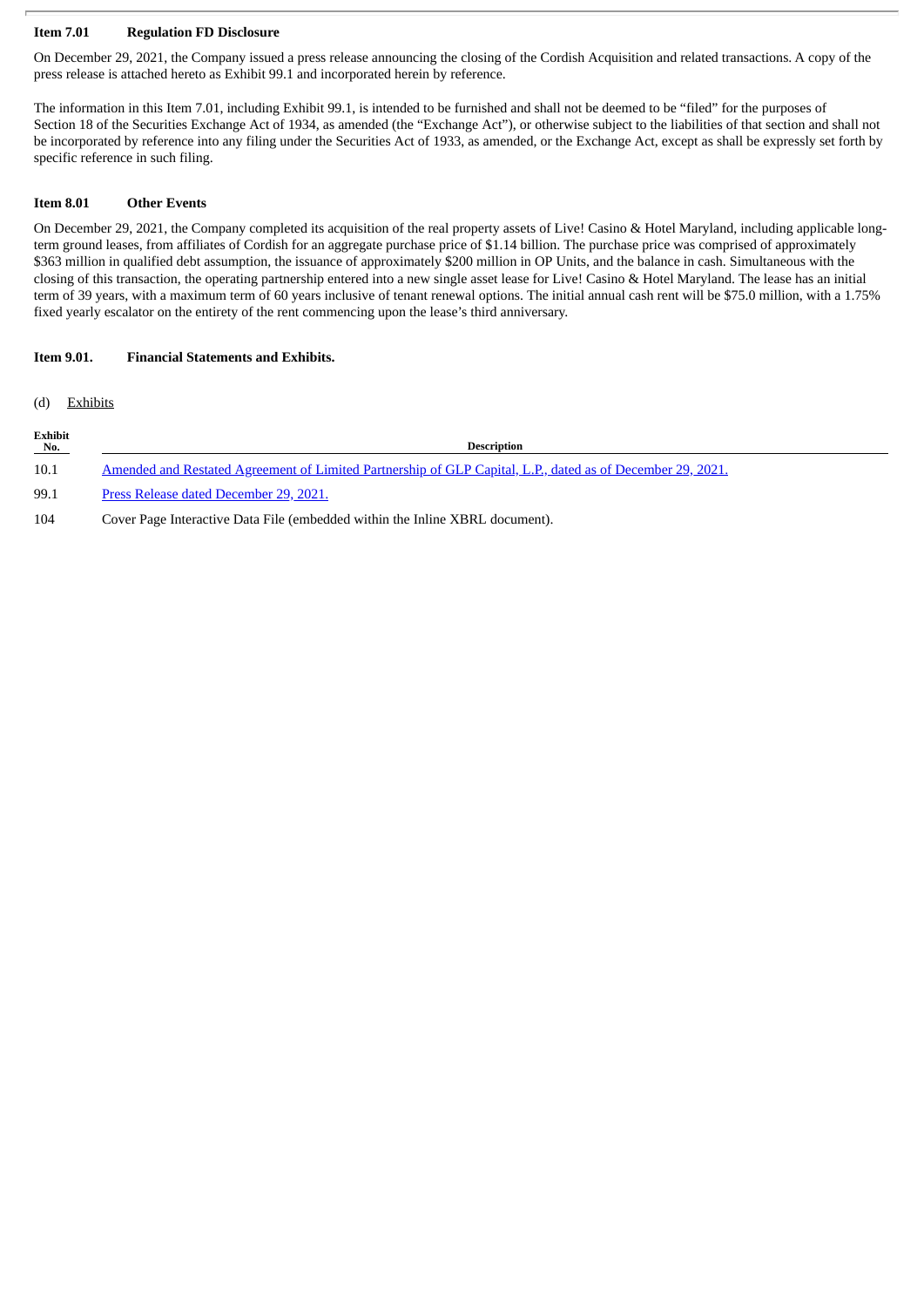**SIGNATURES**

Pursuant to the requirements of the Exchange Act, the registrant has duly caused this Report to be signed on its behalf by the undersigned thereunto duly authorized.

# Dated: December 29, 2021 GAMING AND LEISURE PROPERTIES, INC.

By: /s/ Peter M. Carlino

Name: Peter M. Carlino

Title: Chairman of the Board and Chief Executive Officer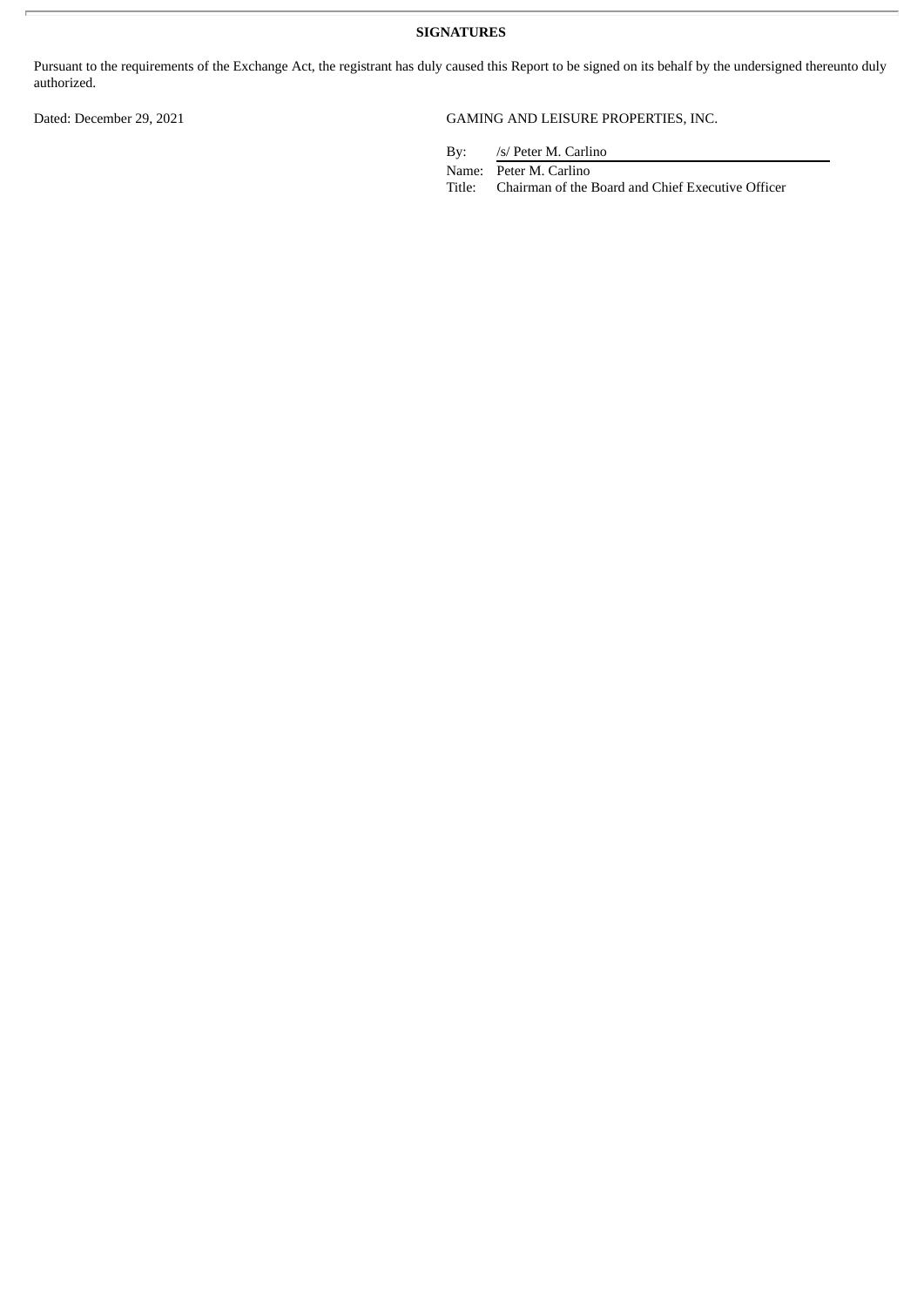#### **AMENDED AND RESTATED**

#### **AGREEMENT OF LIMITED PARTNERSHIP OF**

# **GLP CAPITAL, L.P.**

#### **Dated as of December 29, 2021**

<span id="page-7-0"></span>THE PARTNERSHIP INTERESTS ISSUED PURSUANT TO THIS AMENDED AND RESTATED AGREEMENT OF LIMITED PARTNERSHIP HAVE NOT BEEN REGISTERED UNDER THE SECURITIES ACT OF 1933, AS AMENDED, OR UNDER THE SECURITIES OR "BLUE SKY" LAWS OF ANY STATE OR OTHER JURISDICTION, AND MAY NOT BE SOLD OR TRANSFERRED UNLESS THEY ARE REGISTERED UNDER THE SECURITIES ACT OF 1933, AS AMENDED, AND ANY OTHER APPLICABLE SECURITIES OR "BLUE SKY" LAWS, OR UNLESS AN EXEMPTION FROM SUCH REGISTRATION IS AVAILABLE. SUCH PARTNERSHIP INTERESTS ARE SUBJECT TO THE RESTRICTIONS ON TRANSFER SET FORTH IN THIS AGREEMENT.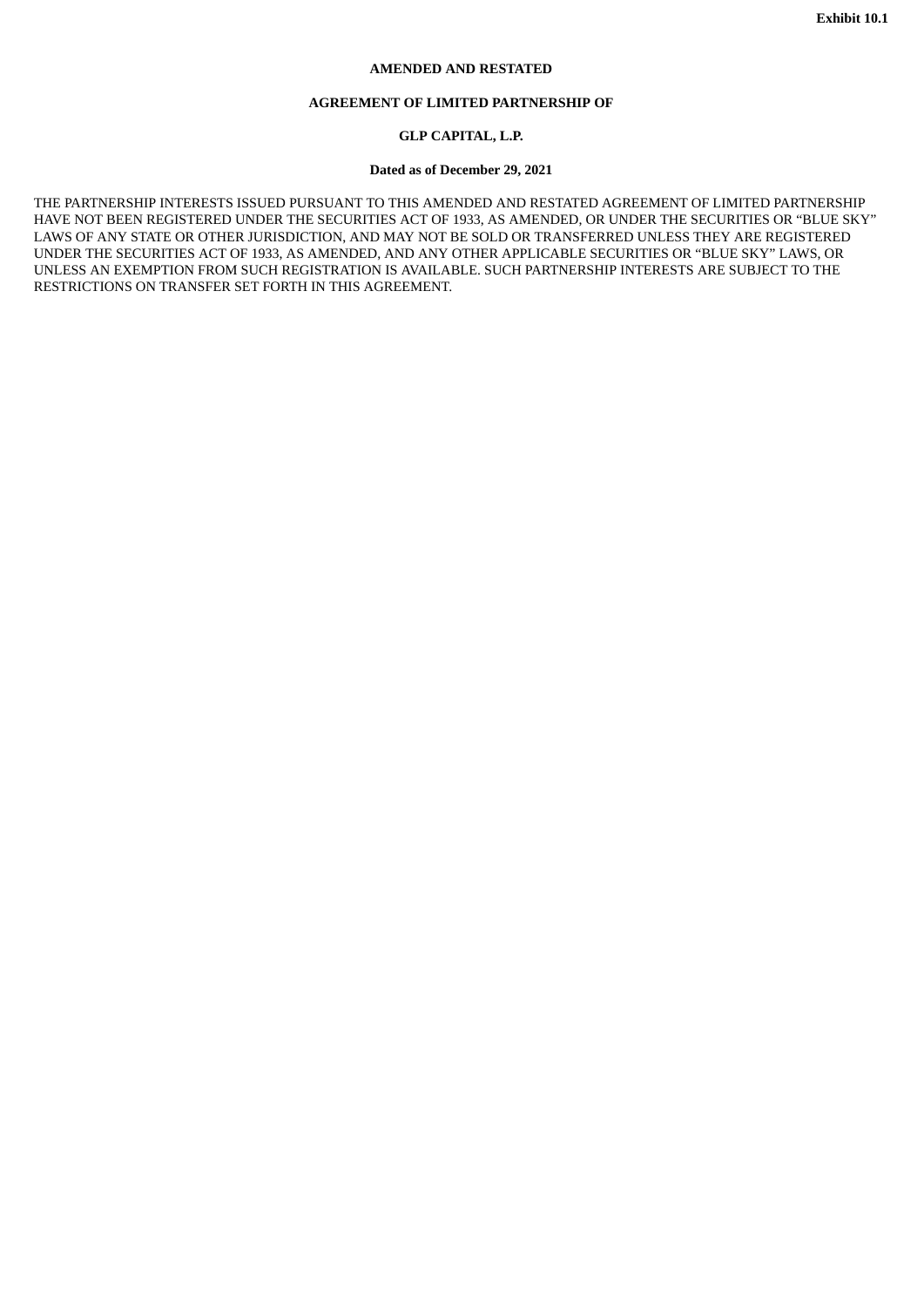# **TABLE OF CONTENTS**

|                                                                                        |                                                                                                                                                                                                           | Page                             |
|----------------------------------------------------------------------------------------|-----------------------------------------------------------------------------------------------------------------------------------------------------------------------------------------------------------|----------------------------------|
| <b>ARTICLE 1</b>                                                                       | <b>DEFINED TERMS</b>                                                                                                                                                                                      | 1                                |
| <b>ARTICLE 2</b>                                                                       | ORGANIZATIONAL MATTERS                                                                                                                                                                                    | 14                               |
| Section 2.1<br>Section 2.2<br>Section 2.3<br>Section 2.4<br>Section 2.5<br>Section 2.6 | Formation and Continuation<br>Name<br>Registered Office and Agent; Principal Office<br>Power of Attorney<br>Term<br>Partnership Interests are Securities                                                  | 14<br>14<br>14<br>14<br>16<br>16 |
| <b>ARTICLE 3</b>                                                                       | <b>PURPOSE</b>                                                                                                                                                                                            | 16                               |
| Section 3.1<br>Section 3.2<br>Section 3.3<br>Section 3.4                               | Purpose and Business<br>Powers<br>Partnership Only for Purposes Specified<br>Representations and Warranties by the Partners                                                                               | 16<br>16<br>17<br>17             |
| <b>ARTICLE 4</b>                                                                       | <b>CAPITAL CONTRIBUTIONS</b>                                                                                                                                                                              | 19                               |
| Section 4.1<br>Section 4.2<br>Section 4.3<br>Section 4.4<br>Section 4.5                | Capital Contributions of the Partners<br>Issuance of Additional Partnership Interests and Additional Funding<br><b>Other Contribution Provisions</b><br>No Preemptive Rights<br>No Interest on Capital    | 19<br>19<br>22<br>22<br>23       |
| <b>ARTICLE 5</b>                                                                       | <b>DISTRIBUTIONS</b>                                                                                                                                                                                      | 23                               |
| Section 5.1<br>Section 5.2<br>Section 5.3<br>Section 5.4<br>Section 5.5                | Distribution of Cash<br><b>REIT Distribution Requirements</b><br>No Right to Distributions in Kind<br>Distributions Upon Liquidation<br>Distributions to Reflect Issuance of Additional Partnership Units | 23<br>24<br>24<br>25<br>25       |
| <b>ARTICLE 6</b>                                                                       | <b>ALLOCATIONS</b>                                                                                                                                                                                        | 25                               |
| Section 6.1<br>Section 6.2<br>Section 6.3<br>Section 6.4                               | Capital Account Allocations of Profit and Loss<br><b>Capital Accounts</b><br><b>Tax Allocations</b><br>Substantial Economic Effect                                                                        | 25<br>30<br>31<br>31             |
| <b>ARTICLE 7</b>                                                                       | <b>MANAGEMENT AND OPERATIONS OF BUSINESS</b>                                                                                                                                                              | 32                               |
| Section 7.1                                                                            | Management                                                                                                                                                                                                | 32                               |

i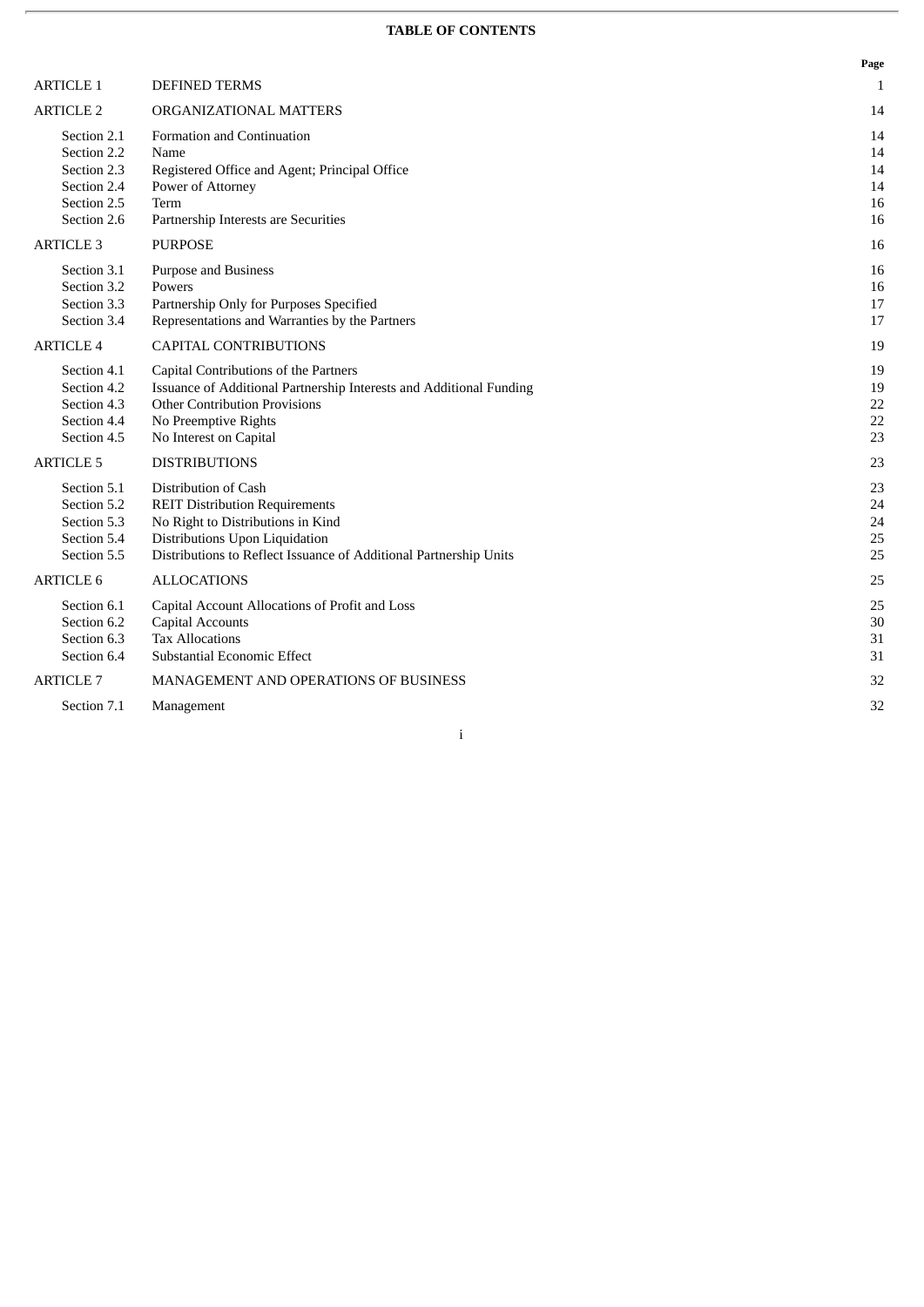| Section 7.2       | Certificate of Limited Partnership                                                                                            | 37 |
|-------------------|-------------------------------------------------------------------------------------------------------------------------------|----|
| Section 7.3       | Restrictions on General Partner Authority                                                                                     | 38 |
| Section 7.4       | Reimbursement of the General Partner and the Company                                                                          | 38 |
| Section 7.5       | Outside Activities of the General Partner and the Company                                                                     | 39 |
| Section 7.6       | <b>Contracts with Affiliates</b>                                                                                              | 39 |
| Section 7.7       | Indemnification                                                                                                               | 40 |
| Section 7.8       | Liability of the General Partner and the Company                                                                              | 42 |
| Section 7.9       | Other Matters Concerning the General Partner and the Company                                                                  | 44 |
| Section 7.10      | Title to Partnership Assets                                                                                                   | 44 |
| Section 7.11      | Reliance by Third Parties                                                                                                     | 45 |
| <b>ARTICLE 8</b>  | RIGHTS AND OBLIGATIONS OF LIMITED PARTNERS                                                                                    | 45 |
| Section 8.1       | Limitation of Liability                                                                                                       | 45 |
| Section 8.2       | <b>Management of Business</b>                                                                                                 | 45 |
| Section 8.3       | Outside Activities of Limited Partners                                                                                        | 45 |
| Section 8.4       | Rights of Limited Partners Relating to the Partnership                                                                        | 46 |
| Section 8.5       | <b>Redemption Right</b>                                                                                                       | 47 |
| <b>ARTICLE 9</b>  | BOOKS, RECORDS, ACCOUNTING AND REPORTS                                                                                        | 49 |
| Section 9.1       | Records and Accounting                                                                                                        | 49 |
| Section 9.2       | Taxable Year and Fiscal Year                                                                                                  | 50 |
| Section 9.3       | Reports                                                                                                                       | 50 |
| <b>ARTICLE 10</b> | <b>TAX MATTERS</b>                                                                                                            | 50 |
| Section 10.1      | Preparation of Tax Returns                                                                                                    | 50 |
| Section 10.2      | <b>Tax Elections</b>                                                                                                          | 50 |
| Section 10.3      | Tax Matters Partner and Partnership Representative                                                                            | 51 |
| Section 10.4      | <b>Organizational Expenses</b>                                                                                                | 52 |
| <b>ARTICLE 11</b> | TRANSFERS AND WITHDRAWALS                                                                                                     | 52 |
| Section 11.1      | Transfer                                                                                                                      | 52 |
| Section 11.2      | Transfer of the Company's and General Partner's Partnership Interest and Limited Partner Interest; Extraordinary Transactions | 53 |
| Section 11.3      | Limited Partners' Rights to Transfer                                                                                          | 54 |
| Section 11.4      | <b>Substituted Limited Partners</b>                                                                                           | 55 |
| Section 11.5      | Assignees                                                                                                                     | 56 |
| Section 11.6      | <b>General Provisions</b>                                                                                                     | 56 |
| <b>ARTICLE 12</b> | <b>ADMISSION OF PARTNERS</b>                                                                                                  | 59 |
| Section 12.1      | Admission of Successor General Partner                                                                                        | 59 |
| Section 12.2      | Admission of Additional Limited Partners                                                                                      | 59 |
| Section 12.3      | Amendment of Agreement and Certificate of Limited Partnership                                                                 | 59 |
|                   |                                                                                                                               |    |

ii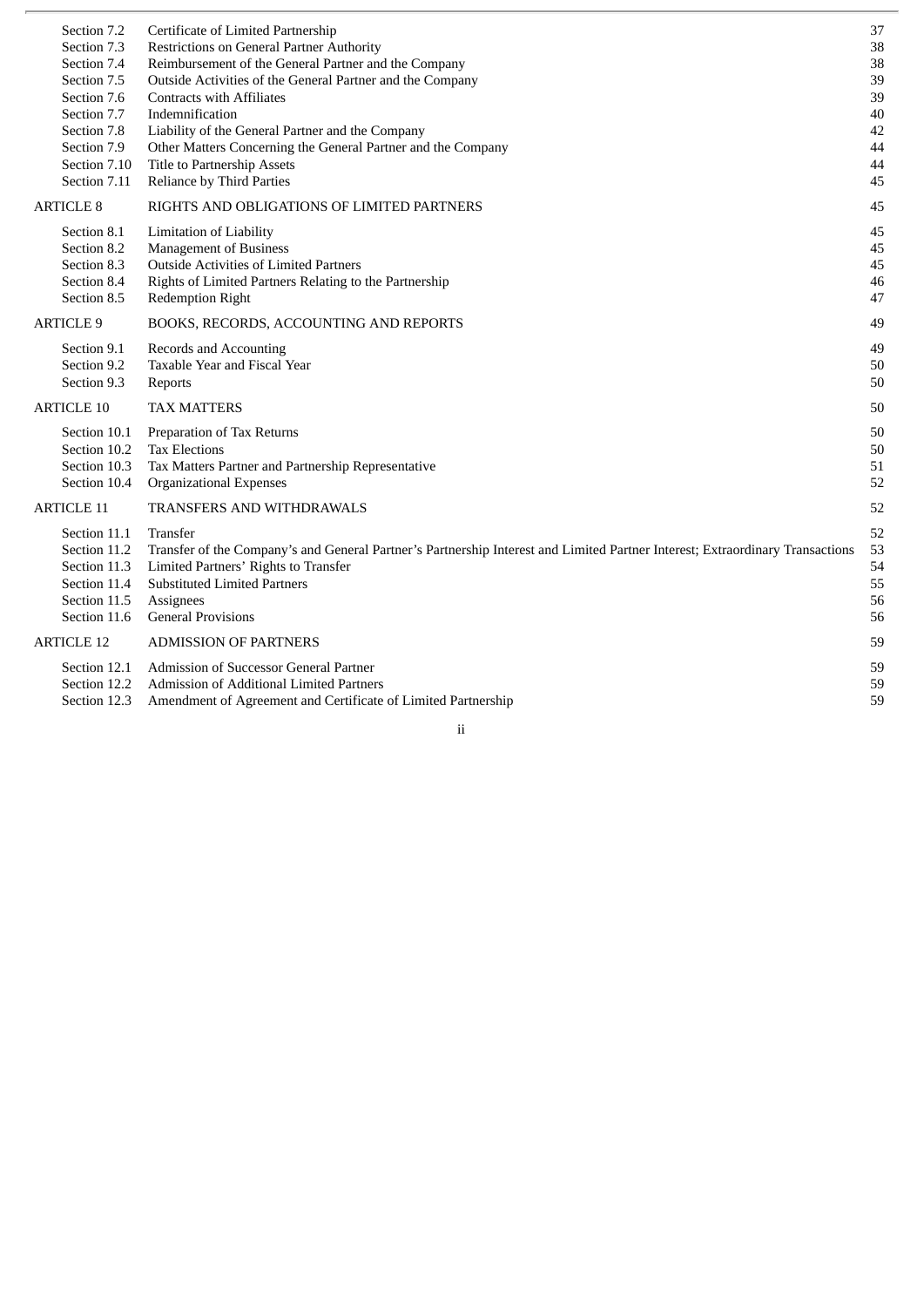| ARTICLE 13        | DISSOLUTION, LIQUIDATION AND TERMINATION           | 60 |
|-------------------|----------------------------------------------------|----|
| Section 13.1      | Dissolution                                        | 60 |
| Section 13.2      | Winding Up                                         | 61 |
| Section 13.3      | Deficit Capital Account Restoration Obligation     | 62 |
| Section 13.4      | Compliance with Timing Requirements of Regulations | 62 |
| Section 13.5      | Deemed Distribution and Recontribution             | 62 |
| Section 13.6      | <b>Rights of Limited Partners</b>                  | 63 |
| Section 13.7      | Notice of Dissolution                              | 63 |
| Section 13.8      | Cancellation of Certificate of Limited Partnership | 63 |
| Section 13.9      | Reasonable Time for Winding-Up                     | 63 |
| Section 13.10     | <b>Waiver of Partition</b>                         | 63 |
| Section 13.11     | Liability of Liquidator                            | 63 |
| <b>ARTICLE 14</b> | AMENDMENT OF PARTNERSHIP AGREEMENT; MEETINGS       | 63 |
| Section 14.1      | Procedures for Actions and Consents of Partners    | 63 |
| Section 14.2      | Amendments                                         | 64 |
| Section 14.3      | Meetings of the Partners                           | 65 |
| ARTICLE 15        | <b>GENERAL PROVISIONS</b>                          | 67 |
| Section 15.1      | <b>Addresses and Notice</b>                        | 67 |
| Section 15.2      | <b>Titles and Captions</b>                         | 67 |
| Section 15.3      | Pronouns and Plurals                               | 67 |
| Section 15.4      | <b>Further Action</b>                              | 67 |
| Section 15.5      | <b>Binding Effect</b>                              | 67 |
| Section 15.6      | No Third-Party Rights Created Hereby               | 68 |
| Section 15.7      | Waiver                                             | 68 |
| Section 15.8      | Counterparts                                       | 68 |
| Section 15.9      | Applicable Law; Waiver of Jury Trial               | 69 |
| Section 15.10     | <b>Invalidity of Provisions</b>                    | 69 |
| Section 15.11     | No Rights as Stockholders                          | 69 |
| Section 15.12     | <b>Entire Agreement</b>                            | 70 |

#### EXHIBITS

Exhibit A – Notice of Redemption Exhibit B - LTIP Units

i i i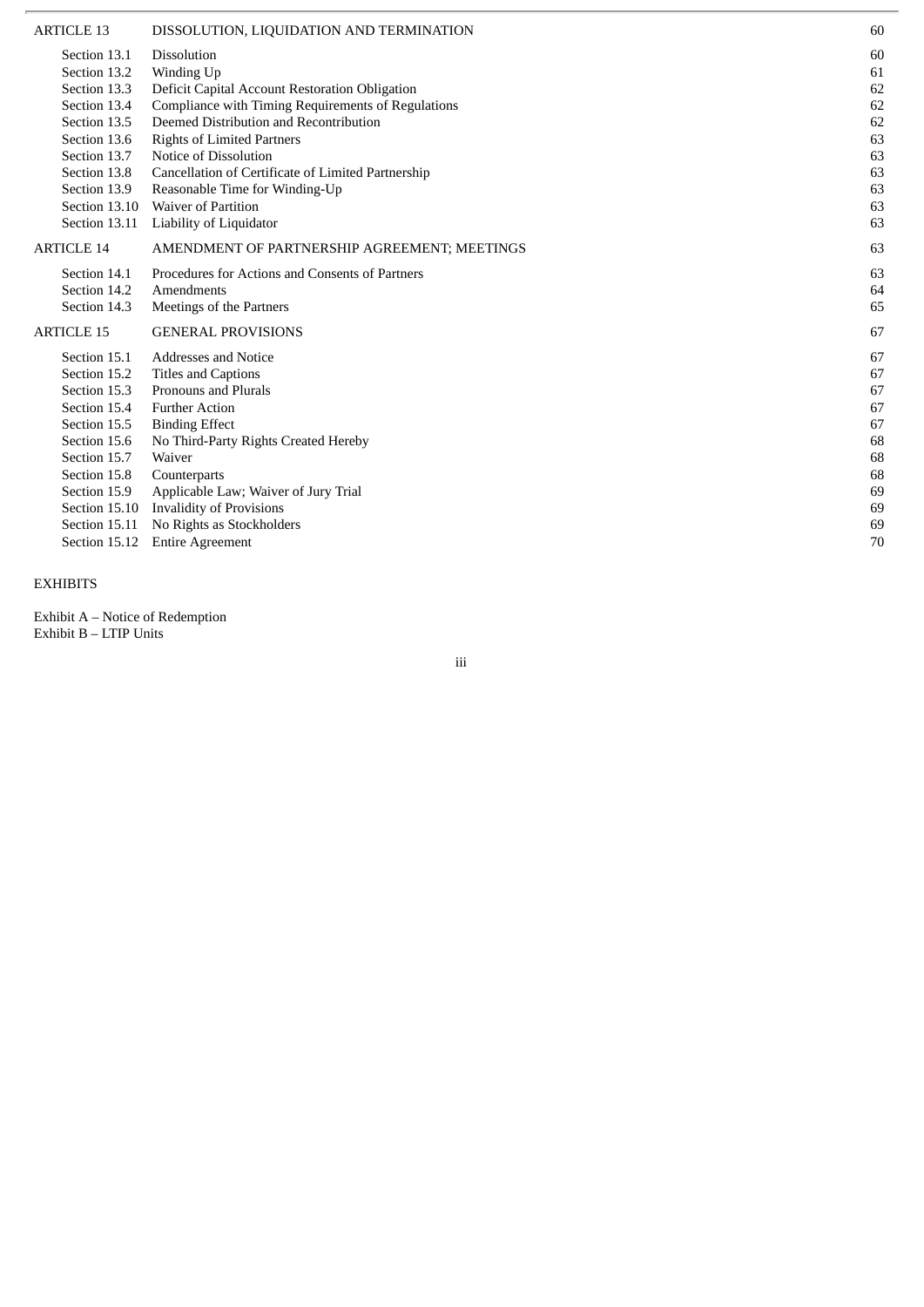#### **AMENDED AND RESTATED AGREEMENT OF LIMITED PARTNERSHIP OF GLP CAPITAL, L.P.**

THIS AMENDED AND RESTATED AGREEMENT OF LIMITED PARTNERSHIP OF GLP CAPITAL, L.P., dated as of December 29, 2021, is entered into by and among Gaming and Leisure Properties, Inc., a Pennsylvania corporation (the "Company"), as the General Partner, GLP Capital Partners, LLC, a Pennsylvania liability company, as the initial limited partner (the "Initial Limited Partner"), together with any other Persons who become Partners in the Partnership as provided herein.

WHEREAS, the Partnership was formed as a limited partnership under the laws of the Commonwealth of Pennsylvania pursuant to a Certificate of Limited Partnership filed on March 13, 2013;

WHEREAS, an original agreement of limited partnership was entered into by the Company, as general partner, and the Initial Limited Partner, as limited partner, as of March 13, 2013 (the "Original Partnership Agreement");

WHEREAS, the Original Partnership Agreement, pursuant to Section 8.10 thereof, may not be amended except by unanimous written agreement of all Partners (as defined in the Original Partnership Agreement); and

WHEREAS, the Board of Directors of the Company, desires to cause the Company, in its capacity as the General Partner, to amend and restate the Original Partnership Agreement to amend and restate the Original Partnership Agreement as set forth herein, and the Initial Limited Partner, as the Partnership's sole limited partner, has agreed to such amendment and restatement.

NOW, THEREFORE, in consideration of the foregoing, the Original Partnership Agreement is hereby amended and restated as follows:

# **ARTICLE 1 - DEFINED TERMS**

The following definitions shall be for all purposes, unless otherwise clearly indicated to the contrary, applied to the terms used in this Agreement.

"Act" means the Pennsylvania Uniform Limited Partnership Act of 2016, as it may be amended, supplemented or restated from time to time, and any successor to such statute.

"Additional Funds" has the meaning set forth in Section 4.2B hereof.

"Additional Limited Partner" means a Person admitted to the Partnership as a Limited Partner pursuant to Section 4.2 and Section 12.2 hereof.

"Adjusted Capital Account" means the Capital Account maintained for each Partner as of the end of each Partnership taxable year (i) increased by any amounts which such Partner is obligated to restore pursuant to any provision of this Agreement or is deemed to be obligated to restore pursuant to the penultimate sentences of Regulations Sections 1.704-2(g)(1) and 1.704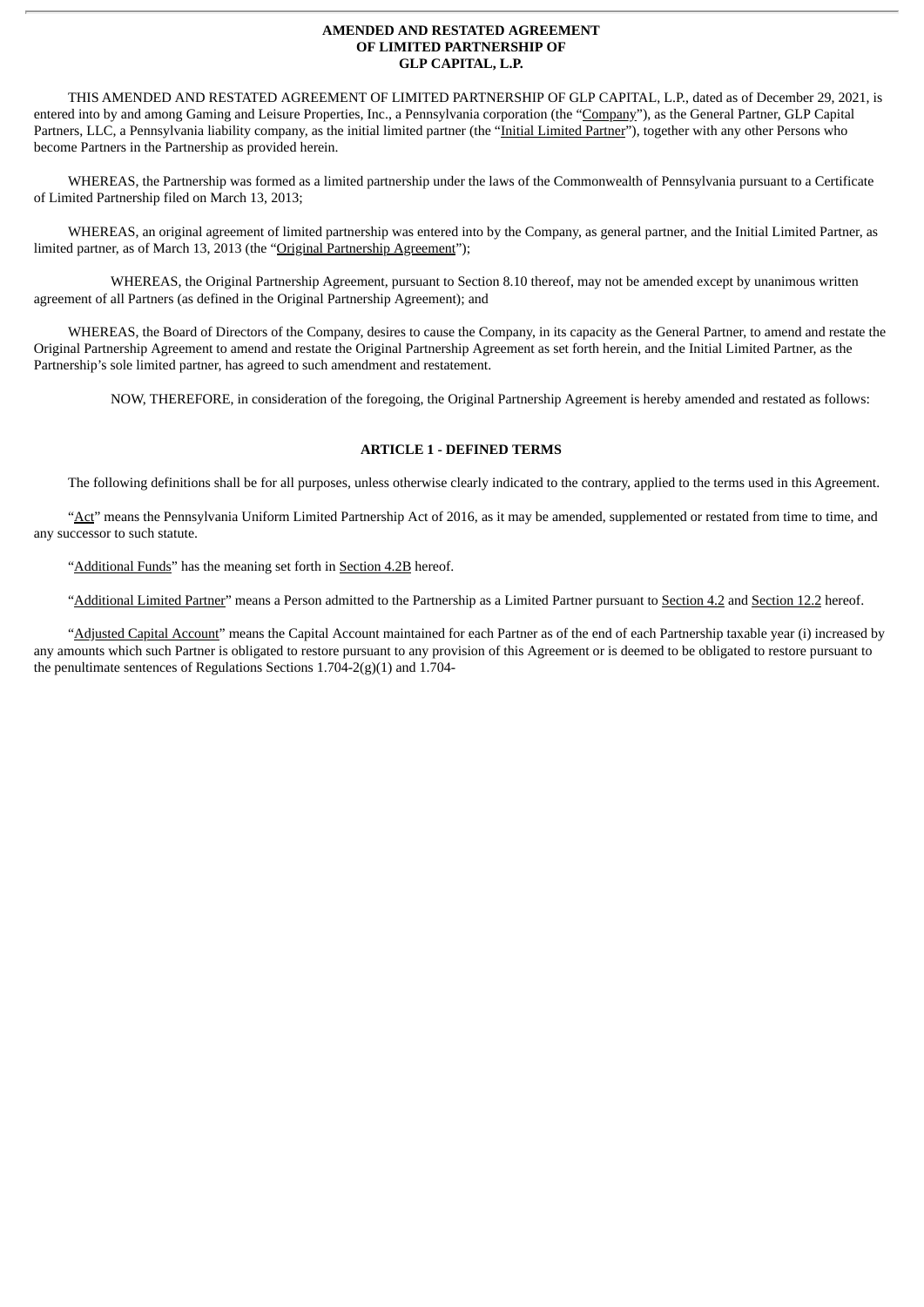$2(i)$ (5) and (ii) decreased by the items described in Regulations Sections  $1.704-1(b)(2)(ii)(d)(4)$ ,  $1.704-1(b)(2)(ii)(d)(5)$ , and  $1.704-1(b)(2)(ii)(d)(6)$ . The foregoing definition of Adjusted Capital Account is intended to comply with the provisions of Regulations Section 1.704-1(b)(2)(ii)(d) and shall be interpreted consistently therewith.

"Administrative Expenses" means (i) all administrative and operating costs and expenses incurred by the Partnership, (ii) those administrative costs and expenses of the General Partner or the Company, including any salaries or other payments to directors, officers or employees of the General Partner, the Company, or any Subsidiary of the Company and any accounting and legal expenses of the General Partner, the Company, or any Subsidiary of the Company, which expenses, the Partners have agreed, are expenses of the Partnership and not the General Partner or the Company or any Subsidiary of the Company, and (iii) to the extent not included in clauses (i) or (ii) above, REIT Expenses; provided, however, that Administrative Expenses shall not include any administrative costs and expenses incurred by the General Partner or the Company that are attributable to Properties or interests in a Subsidiary of the Company that are owned by the General Partner or the Company other than through its ownership interest in the Partnership.

"Affiliate" means, with respect to any Person, any other Person directly or indirectly controlling, controlled by or under common control with such Person. For purposes of this definition, "control," when used with respect to any Person, means the power to direct the management and policies of such Person, directly or indirectly, whether through the ownership of voting securities, by contract or otherwise, and the terms "controlling" and "controlled" have meanings correlative to the foregoing. No officer, director or stockholder of the Company shall be considered an Affiliate of the Company solely as a result of serving in such capacity or being a stockholder of the Company.

"Agreed Value" means the fair market value of a Partner's non-cash Capital Contribution (net of assumed liabilities) as of the date of contribution as agreed to by such Partner and the General Partner.

"Agreement" means this Amended and Restated Agreement of Limited Partnership, as it may be amended, supplemented and/or restated from time to time, including by way of adoption of a Certificate of Designations, including any exhibits attached hereto.

"Articles of Incorporation" means the Articles of Incorporation of the Company filed with the Pennsylvania Department of State, as amended or restated from time to time.

"Assignee" means a Person to whom one or more Partnership Units have been transferred in a manner permitted under this Agreement, but who has not become a Substituted Limited Partner, and who has the rights set forth in Section 11.5.

"Book-Up Target" for an LTIP Unit means (i) initially, the Common Unit Economic Balance as determined on the date such LTIP Unit was granted and (ii) thereafter, the remaining amount, if any, required to be allocated to such LTIP Unit for the Economic Capital Account Balance of the holder of such LTIP Unit, to the extent attributable to such LTIP Unit, to be equal to the Common Unit Economic Balance.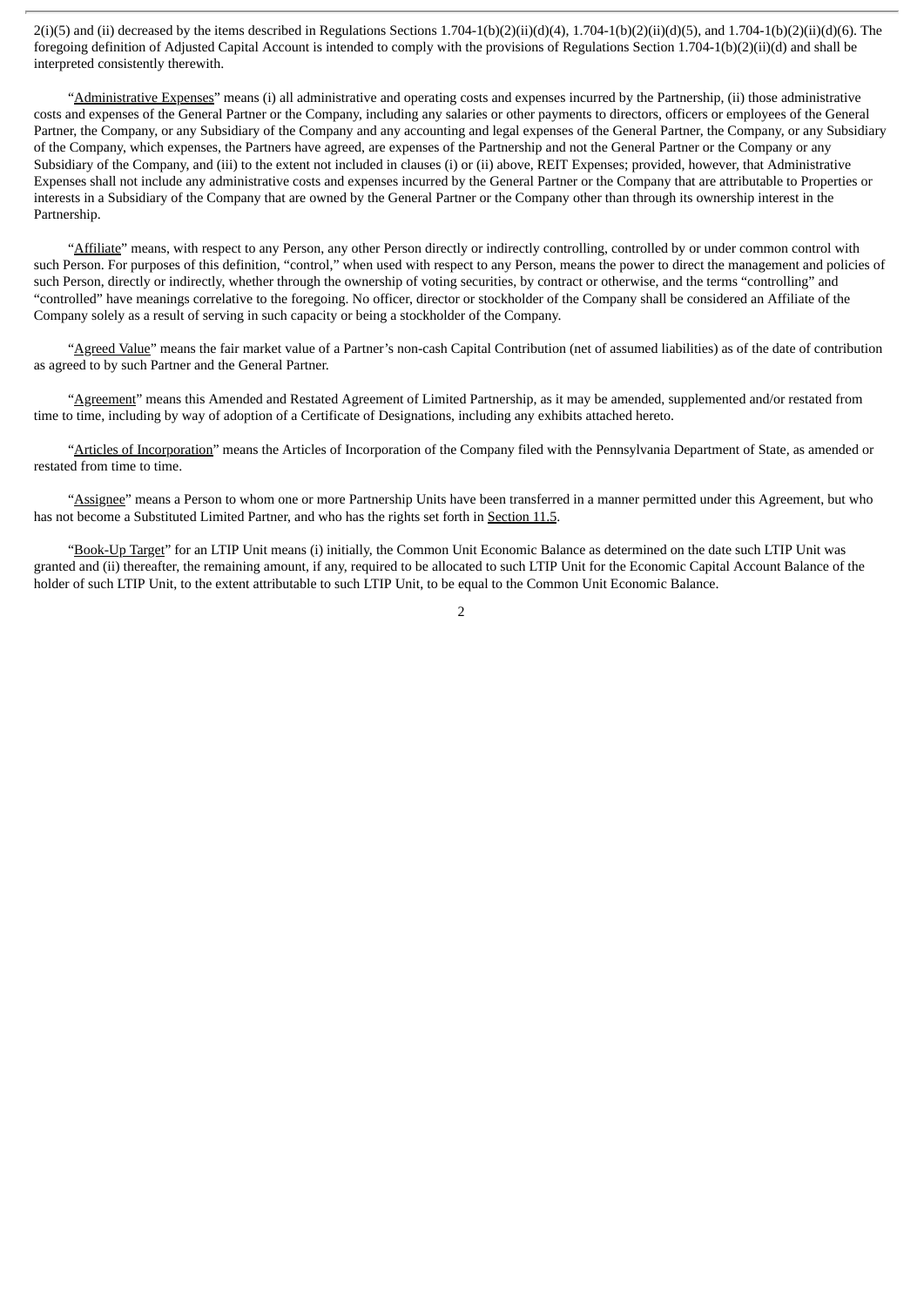"Business Day" means any day except a Saturday, Sunday or other day on which commercial banks in New York, New York are authorized or required by law to be closed.

"Bylaws" means the Amended and Restated Bylaws of the Company, as may be amended, supplemented and/or restated from time to time.

"Capital Account" has the meaning set forth in Section 6.2 hereof.

"Capital Contribution" means, with respect to each Partner, the total amount of cash, cash equivalents, and the Agreed Value of any Property or other asset contributed or deemed to be contributed, as the context requires, to the Partnership by such Partner pursuant to the terms of this Agreement. Any reference to the "Capital Contribution" of a Partner shall include the Capital Contribution made by a predecessor holder of the Partnership Interest of such Partner.

"Cash Amount" means, with respect to Tendered Units, an amount in cash equal to the Value of the REIT Shares Amount as of the Valuation Date with respect to such Tendered Units; provided that the Cash Amount will be reduced by the amount of any distributions payable with respect to such REIT Shares Amount that have an ex-dividend date after the Valuation Date and a record date before the Specified Redemption Date.

"Certificate of Designations" means an amendment to this Agreement that sets forth the designations, rights, powers, duties and preferences of Holders of any Partnership Interests issued pursuant to Section 4.2, which amendment is in the form of a certificate signed by the General Partner and appended to this Agreement. A Certificate of Designations is not the exclusive manner in which such an amendment may be effected. The General Partner may adopt a Certificate of Designations without the Consent of the Limited Partners to the extent permitted pursuant to Section 14.2 hereof.

"Certificate of Limited Partnership" means the Certificate of Limited Partnership of the Partnership filed with the Pennsylvania Department of State on March 13, 2013, as amended from time to time in accordance with the terms hereof and the Act.

"Code" means the Internal Revenue Code of 1986, as amended and in effect from time to time or any successor statute thereto, as interpreted by the applicable regulations thereunder. Any reference herein to a specific section or sections of the Code shall be deemed to include a reference to any corresponding provision of any succeeding law.

"Commission" means the Securities and Exchange Commission.

"Common Unit" means a Partnership Unit other than an LTIP Unit or a Preferred Unit.

"Common Unit Economic Balance" means (i) the Economic Capital Account Balance of the Company but only to the extent attributable to the Company's ownership of Common Units and computed on a hypothetical basis after taking into account all allocations through the date on which any allocation is made under Section 6.11, divided by (ii) the number of the Company's Common Units. If the Company's Economic Capital Account Balance at the time of determination reflects a net reduction as a result of Section 6.1L, for purposes of this definition the Company's Economic Capital Account Balance shall be the Economic Capital Account Balance it would have been if Section 6.1L had not applied.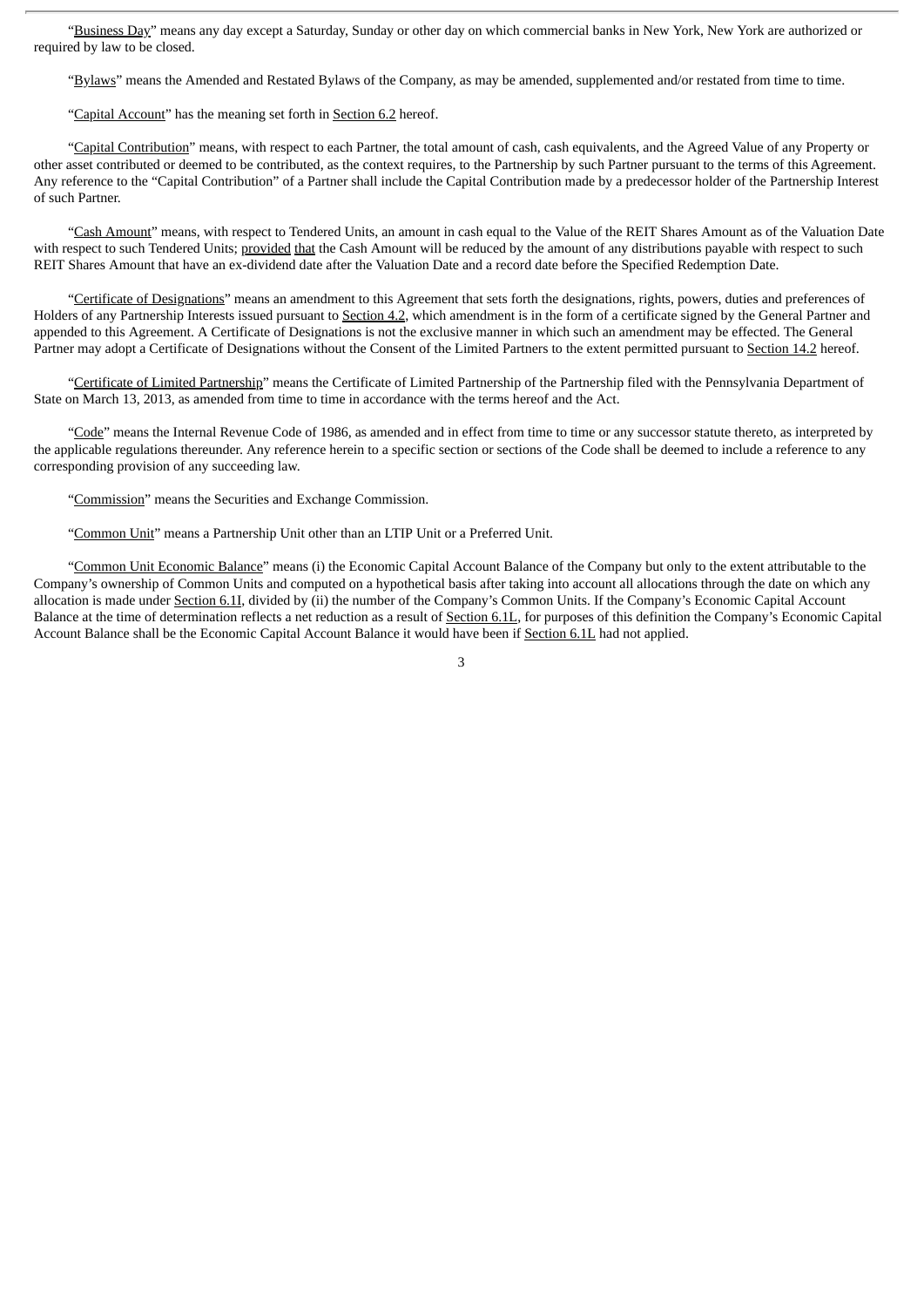"Common Unitholder" means a Partner that holds Common Units. "Company" has the meaning set forth in the introductory paragraph.

"Consent" means the consent to, approval of or vote in favor of a proposed action by a Partner given in accordance with Article 14 hereof.

"Constituent Person" has the meaning set forth in Section 1.10(b) of Exhibit B hereof.

"Conversion Factor" means 1.0; provided that in the event that:

(i) the Company (a) declares or pays a dividend on its outstanding REIT Shares wholly or partly in REIT Shares or makes a distribution to all holders of its outstanding REIT Shares wholly or partly in REIT Shares; (b) splits or subdivides its outstanding REIT Shares or (c) effects a reverse stock split or otherwise combines or reclassifies its outstanding REIT Shares into a smaller number of REIT Shares, then the Conversion Factor shall be adjusted by multiplying the Conversion Factor by a fraction, (i) the numerator of which shall be the number of REIT Shares issued and outstanding on the record date for such dividend, distribution, split, subdivision, reverse split or combination (assuming for such purpose that such dividend, distribution, split, subdivision, reverse split or combination has occurred as of such time), and (ii) the denominator of which shall be the actual number of REIT Shares (determined without the above assumption) issued and outstanding on the record date for such dividend, distribution, split, subdivision, reverse split or combination;

(ii) the Company distributes any rights, options or warrants to all holders of its REIT Shares to subscribe for or to purchase or to otherwise acquire REIT Shares (or other securities or rights convertible into, exchangeable for or exercisable for REIT Shares)(other than REIT Shares issuable pursuant to a Qualified DRIP/COPP or as compensation to employees or other service providers) at a price per share less than the Value of a REIT Share on the record date for such distribution (each a "Distributed Right"), then, as of the distribution date of such Distributed Rights or, if later, the time such Distributed Rights become exercisable, the Conversion Factor shall be adjusted by multiplying the Conversion Factor by a fraction (a) the numerator of which shall be the number of REIT Shares issued and outstanding on the record date (or, if later, the date such Distributed Rights become exercisable) plus the maximum number of REIT Shares purchasable under such Distributed Rights and (b) the denominator of which shall be the number of REIT Shares issued and outstanding on the record date plus a fraction (x) the numerator of which is the minimum aggregate purchase price under such Distributed Rights of the maximum number of REIT Shares purchasable under such Distributed Rights and (y) the denominator of which is the Value of a REIT Share as of the record date (or, if later, the date such Distributed Rights become exercisable); provided, however, that, if any such Distributed Rights expire or become no longer exercisable, then the Conversion Factor shall be adjusted, effective retroactive to the date of distribution of the Distributed Rights, to reflect a reduced maximum number of REIT Shares or any change in the minimum aggregate purchase price for the purposes of the above fraction; and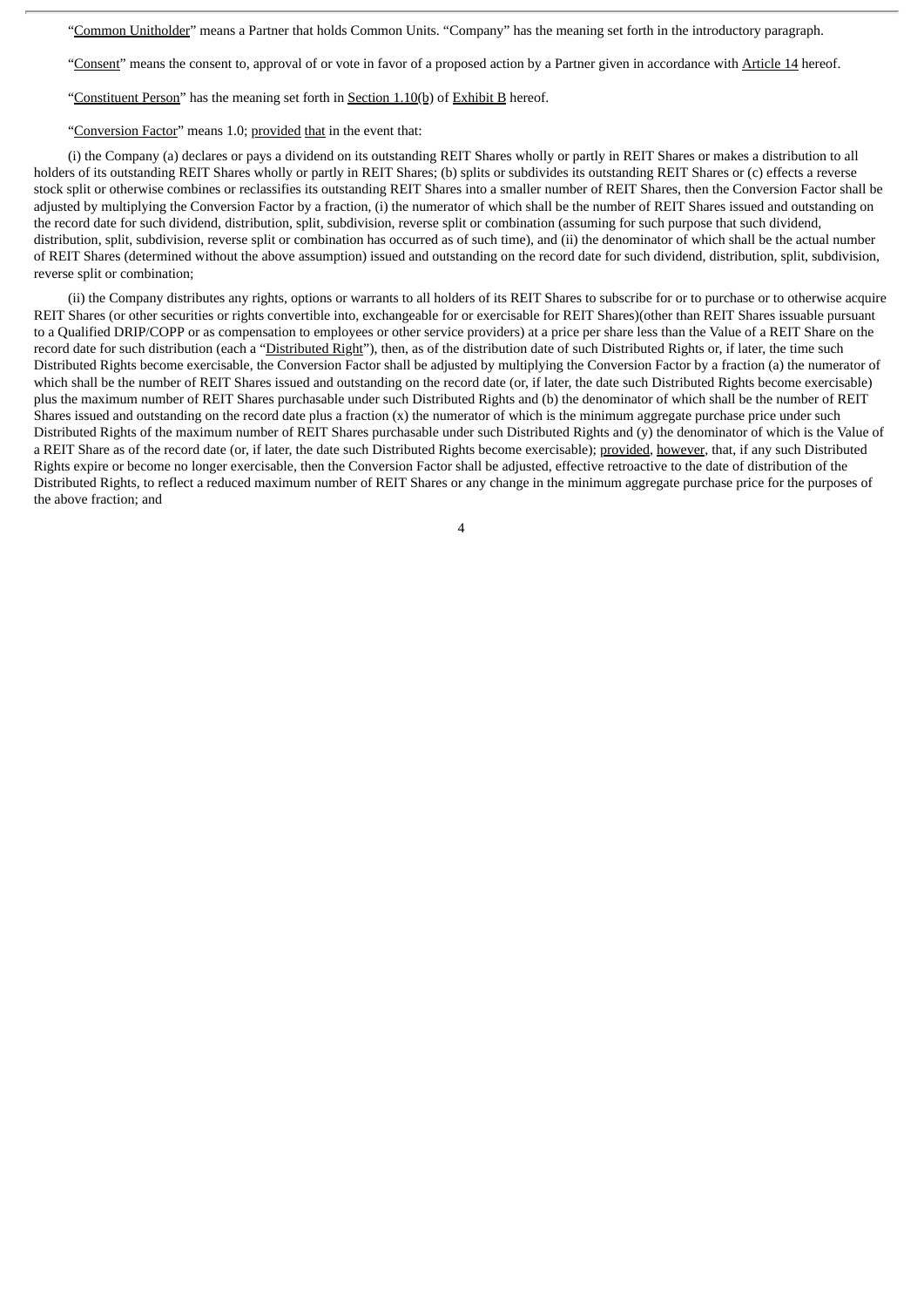(iii) the Company shall, by dividend or otherwise, distribute to all holders of its REIT Shares evidences of its indebtedness or assets (including securities, but excluding any dividend or distribution referred to in subsection (i) or (ii) above), which evidences of indebtedness or assets relate to assets not received by the Company or its Subsidiaries pursuant to a pro rata distribution by the Partnership, then the Conversion Factor shall be adjusted to equal the amount determined by multiplying the Conversion Factor in effect immediately prior to the close of business on the date fixed for determination of stockholders entitled to receive such distribution by a fraction the numerator of which shall be such Value of a REIT Share on the date fixed for such determination and the denominator of which shall be the Value of a REIT Share on the date fixed for such determination less the then fair market value (as determined by the General Partner, whose determination shall be conclusive) of the portion of the evidences of indebtedness or assets so distributed applicable to one REIT Share.

Any adjustment to the Conversion Factor shall become effective immediately after the effective date of such event retroactive to the record date, if any, for such event. If, however, the General Partner received a Notice of Redemption after the record date, if any, but prior to the effective date of such event, the Conversion Factor shall be determined as if the General Partner had received the Notice of Redemption immediately prior to the record date for such event.

Notwithstanding the foregoing, the Conversion Factor shall not be adjusted in connection with an event described in clauses (i) or (ii) above if, in connection with such event, the Partnership makes a distribution of cash, Partnership Units, REIT Shares and/or rights, options or warrants to acquire Partnership Units and/or REIT Shares with respect to all applicable Common Units or effects a reverse split of, or otherwise combines, the Common Units, as applicable, that is comparable as a whole in all material respects with such event.

"Debt" means, as to any Person, as of any date of determination, (i) all indebtedness of such Person for borrowed money or for the deferred purchase price of property or services; (ii) all amounts owed by such Person to banks or other Persons in respect of reimbursement obligations under letters of credit, surety bonds, guarantees and other similar instruments guaranteeing payment or other performance of obligations by such Person; (iii) all indebtedness for borrowed money or for the deferred purchase price of property or services secured by any lien on any property owned by such Person, to the extent attributable to such Person's interest in such property, even though such Person has not assumed or become liable for the payment thereof; and (iv) lease obligations of such Person which, in accordance with U.S. GAAP, should be capitalized.

"Designated Individual" has the meaning set forth in Section 10.3A hereof.

"Distributed Right" has the meaning set forth in the definition of "Conversion Factor."

"Economic Capital Account Balance", with respect to a Partner, means an amount equal to such Partner's Capital Account balance, plus the amount of its share of any Partner Minimum Gain or Partnership Minimum Gain.

"ERISA" means the Employee Retirement Income Security Act of 1974, as amended.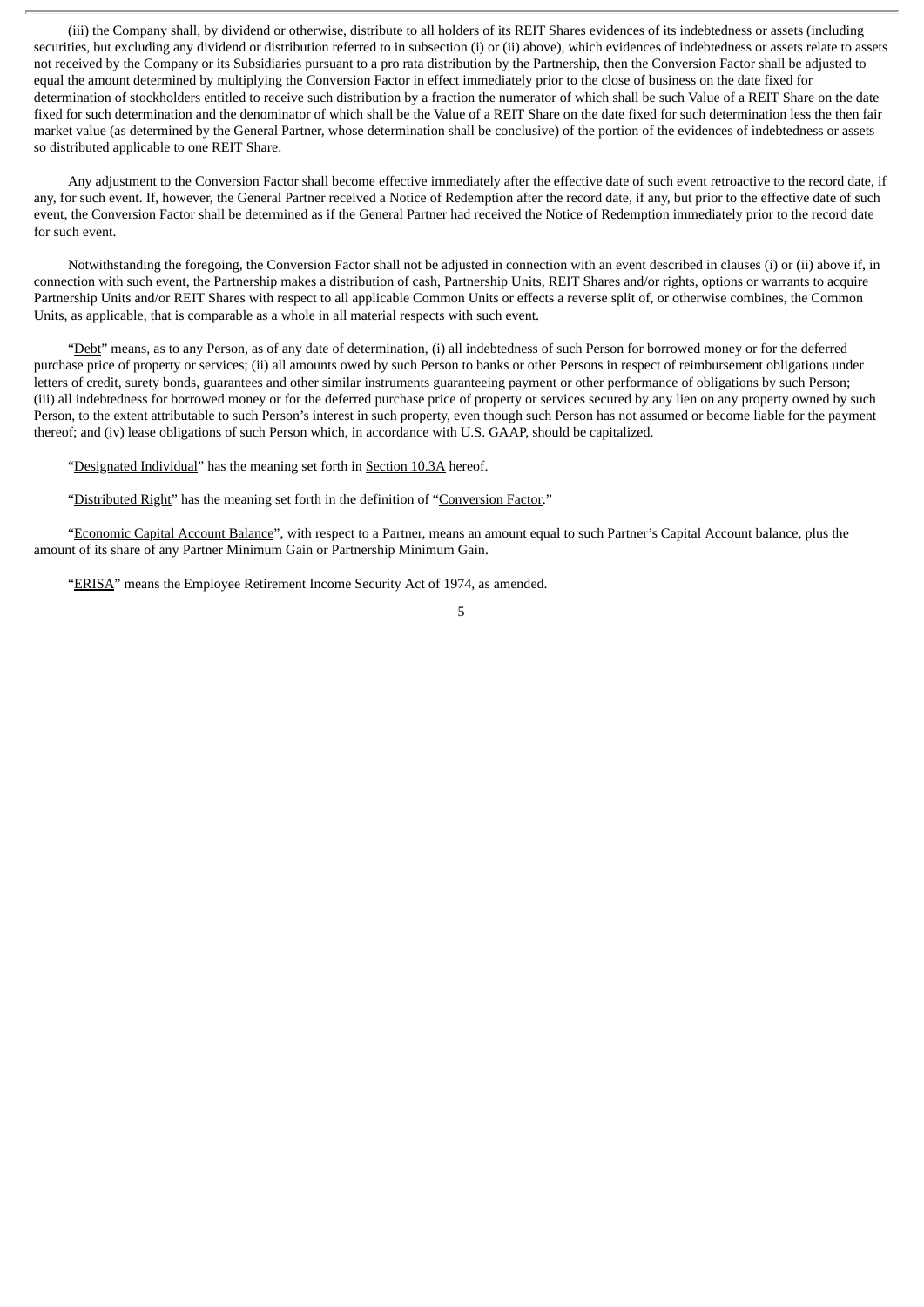"Exchange Act" means the Securities Exchange Act of 1934, as amended, and the rules and regulations promulgated thereunder, as such rules and regulations may be amended from time to time.

"Extraordinary Transaction" means, with respect to the Company, the occurrence of one or more of the following events: (i) a merger (including a triangular merger), consolidation or other combination of the Company with or into another Person (other than in connection with a change in the Company's state of incorporation or organizational form); (ii) the direct or indirect sale, lease, exchange or other transfer of all or substantially all of its assets in one transaction or a series of related transactions; (iii) any reclassification, recapitalization or change of its outstanding equity interests (other than a change in par value, or from par value to no par value, or as a result of a split, dividend or similar subdivision); or (iv) the adoption of any plan of liquidation or dissolution of the Company (whether or not in compliance with the provisions of this Agreement).

"Flow-Through Entity" has the meaning set forth in Section 3.4C hereof.

"Flow-Through Partner" has the meaning set forth in Section 3.4C hereof.

"Funding Debt" mean the incurrence of any Debt for the purpose of providing funds to the Partnership by or on behalf of the Company or any wholly owned subsidiary of the Company.

"General Partner" means the Company in its capacity as general partner of the Partnership, or any Person who becomes a successor general partner of the Partnership.

"General Partner Interest" means a Partnership Interest held by the General Partner, in its capacity as general partner. A General Partner Interest may be (but is not required to be) expressed as a number of Partnership Units.

"Holder" means each of any Partner or any Assignee owning a Partnership Unit.

"Immediate Family" means with respect to any natural Person, such natural person's spouse and such natural Person's natural or adoptive parents, descendants, nephews, nieces, brother and sisters.

"Imputed Underpayment Amount" means (i) any "imputed underpayment" within the meaning of Section 6225 of the Code (or any corresponding or similar provision of federal, state, local or non-U.S. tax law) paid (or payable) by the Partnership as a result of an adjustment with respect to any Partnership item (including, without limitation, any "partnership-related item" within the meaning of Section 6241(2) of the Code (or any corresponding or similar provision of federal, state, local or non-U.S. tax law)), including any interest, penalties or additions to tax with respect to any such adjustment and any costs or expenses with respect to any of the foregoing, (ii) any amount not described in clause (i) paid (or payable) by the Partnership as a result of the application of the provisions of Sections 6221-6241 of the Code (or any corresponding or similar provision of federal, state, local or non-U.S. tax law), including any interest, penalties or additions to tax with respect to such amounts and any costs or expenses with respect to any of the foregoing, and/or (iii) any amount paid (or payable) by any entity treated as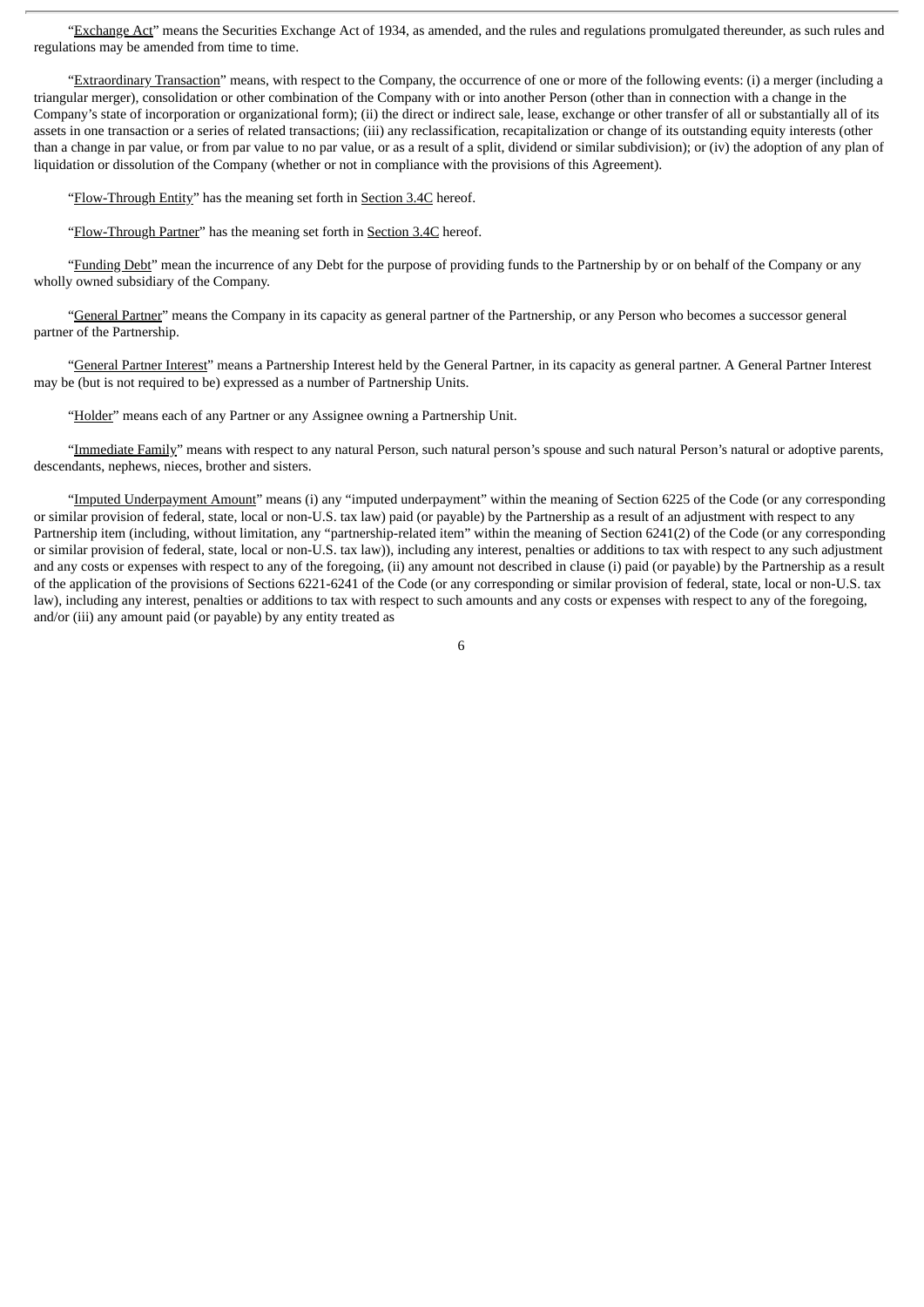a partnership for U.S. federal income tax purposes in which the Partnership holds (or has held) a direct or indirect interest (other than through entities treated as corporations for U.S. federal income tax purposes) to the extent that the Partnership bears the economic burden of such amounts, whether by law or agreement, as a result of the application of the provisions of Sections 6221-6241 of the Code (or any corresponding or similar provision of federal, state, local or non-U.S. tax law), including any interest, penalties or additions to tax with respect to such amounts and any costs or expenses with respect to any of the foregoing.

"Incapacity" or "Incapacitated" means, (i) as to any Partner who is an individual, death, total physical disability or entry by a court of competent jurisdiction of an order adjudicating him or her incompetent to manage his or her Person or estate; (ii) as to any Partner that is a corporation or limited liability company, the filing of a certificate of dissolution, or its equivalent, or the revocation of its charter; (iii) as to any partnership or limited liability company which is a Partner, the dissolution and commencement of winding up of the partnership or the limited liability company; (iv) as to any Partner that is an estate, the distribution by the fiduciary of the estate's entire interest in the Partnership; (v) as to any trustee of a trust which is a Partner, the termination of the trust (but not the substitution of a new trustee) or (vi) as to any Partner, the bankruptcy of such Partner. For purposes of this definition, bankruptcy of a Partner shall be deemed to have occurred when (a) the Partner commences a voluntary proceeding seeking liquidation, reorganization or other relief under any bankruptcy, insolvency or other similar law now or hereafter in effect; (b) the Partner is adjudged as bankrupt or insolvent, or a final and nonappealable order for relief under any bankruptcy, insolvency or similar law now or hereafter in effect has been entered against the Partner; (c) the Partner executes and delivers a general assignment for the benefit of the Partner's creditors; (d) the Partner files an answer or other pleading admitting or failing to contest the material allegations of a petition filed against the Partner in any proceeding of the nature described in clause (b) above; (e) the Partner seeks, consents to or acquiesces in the appointment of a trustee, receiver or liquidator for the Partner or for all or any substantial part of the Partner's properties; (f) any proceeding seeking liquidation, reorganization or other relief of or against such Partner under any bankruptcy, insolvency or other similar law now or hereafter in effect has not been dismissed within one hundred twenty (120) days after the commencement thereof; (g) the appointment without the Partner's consent or acquiescence of a trustee, receiver or liquidator has not been vacated or stayed within ninety (90) days of such appointment; or (h) an appointment referred to in clause (g) above is not vacated within ninety (90) days after the expiration of any such stay.

"Indemnitee" means (i) any Person made a party, or threatened to be made a party, to a proceeding by reason of his, her or its status as (a) the Company (b) the General Partner or (c) a director of the Company or the General Partner and (ii) such other Persons (including, without limitation, Affiliates, officers, employees and agents of the Company, the General Partner or the Partnership or any of their respective Subsidiaries or the Partnership Representative or Designated Individual of the Partnership) as the General Partner may designate from time to time (whether before or after the event giving rise to potential liability), in its sole and absolute discretion.

"Limited Partner" means any Person named as a Limited Partner in the books and records of the Partnership or any Substituted Limited Partner or Additional Limited Partner, in such Person's capacity as a Limited Partner of the Partnership.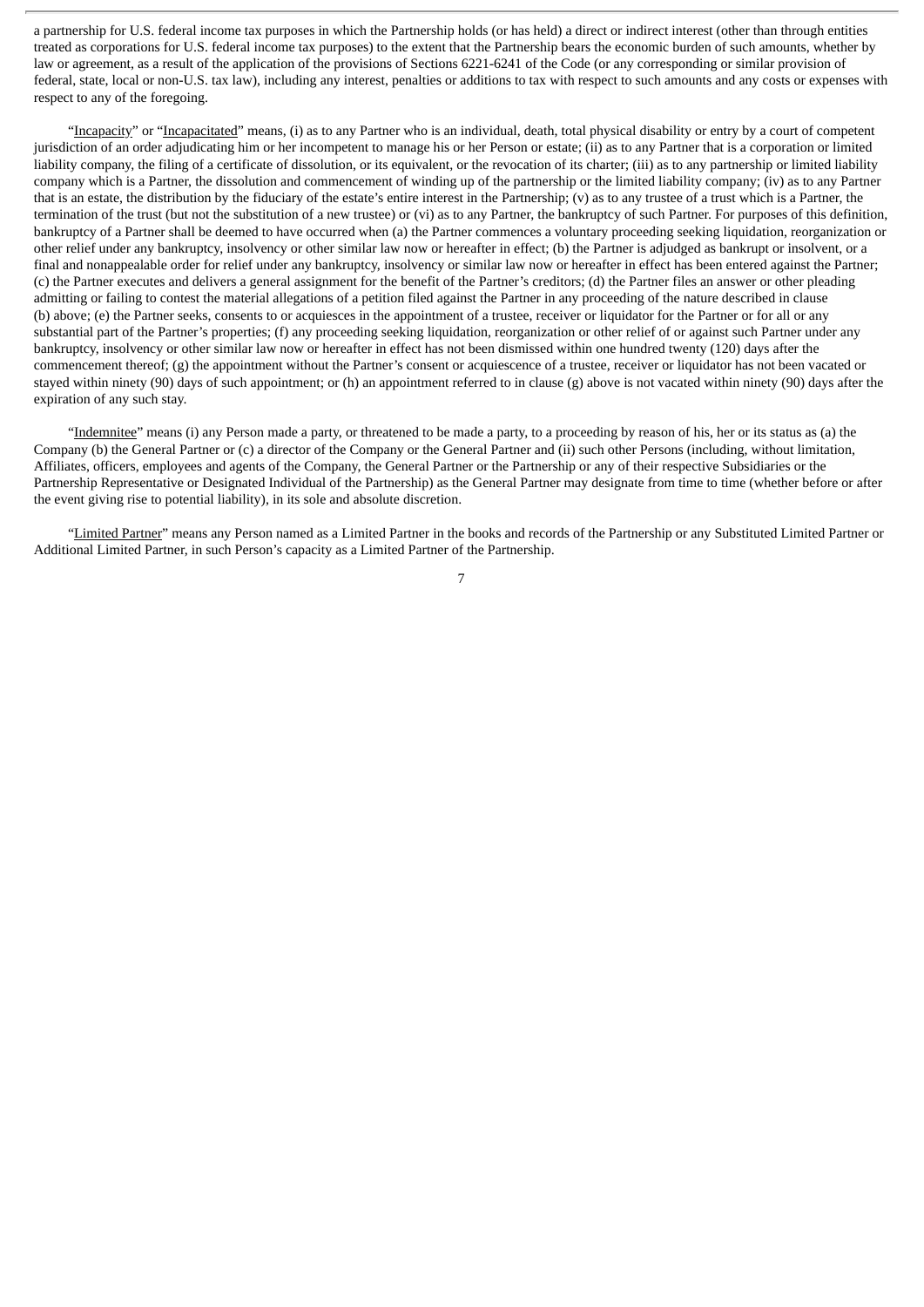"Limited Partner Interest" means a Partnership Interest of a Limited Partner in the Partnership representing a fractional part of the Partnership Interests of all Partners and includes any and all benefits to which the Holder of such a Partnership Interest may be entitled, as provided in this Agreement, together with all obligations of such Person to comply with the terms and provisions of this Agreement. A Limited Partner Interest may be (but is not required to be) expressed as a number of Partnership Units.

"Liquidating Event" has the meaning set forth in Section 13.1A hereof.

"Liquidating Gains" means any net gain realized in connection with the actual or hypothetical sale of all or substantially all of the assets of the Partnership (including upon the occurrence of any event of liquidation of the Partnership), including but not limited to net gain realized in connection with an adjustment to the book value of Partnership assets under Section 6.2 hereof.

"Liquidating Losses" means any net loss realized in connection with the actual or hypothetical sale of all or substantially all of the assets of the Partnership (including upon the occurrence of any event of liquidation of the Partnership), including but not limited to net loss realized in connection with an adjustment to the book value of Partnership assets under Section 6.2 hereof.

"Liquidator" has the meaning set forth in Section 13.2A hereof.

"Loss" has the meaning set forth in Section 6.1F hereof.

"LTIP Unit" means a Partnership Unit which is designated as an LTIP Unit having the rights, powers, privileges, restrictions, qualifications and limitations set forth in Exhibit B hereof and elsewhere in this Agreement. For the avoidance of doubt, an LTIP Unit shall include a Special LTIP Unit.

"LTIP Unit Adjustment Events" has the meaning set forth in Section 1.7 of Exhibit B hereto.

"LTIP Unit Conversion Date" has the meaning set forth in Section 1.8 of Exhibit B hereto.

"LTIP Unit Limited Partner" means any Person that holds LTIP Units and is named as an LTIP Unit Limited Partner in the books and records of the Partnership.

"Majority in Interest of the Outside Limited Partners" means Limited Partners (excluding for this purpose (i) any Limited Partnership Interests held by the Company, the General Partner or any Subsidiaries of the Company or the General Partner, (ii) any Person of which the Company or its Subsidiaries directly or indirectly owns or controls more than 50% of the voting interests and (iii) any Person directly or indirectly owning or controlling more than 50% of the outstanding interests of the General Partner) holding in the aggregate more than 50% of the outstanding Partnership Units held by all Limited Partners who are not excluded for the purposes hereof.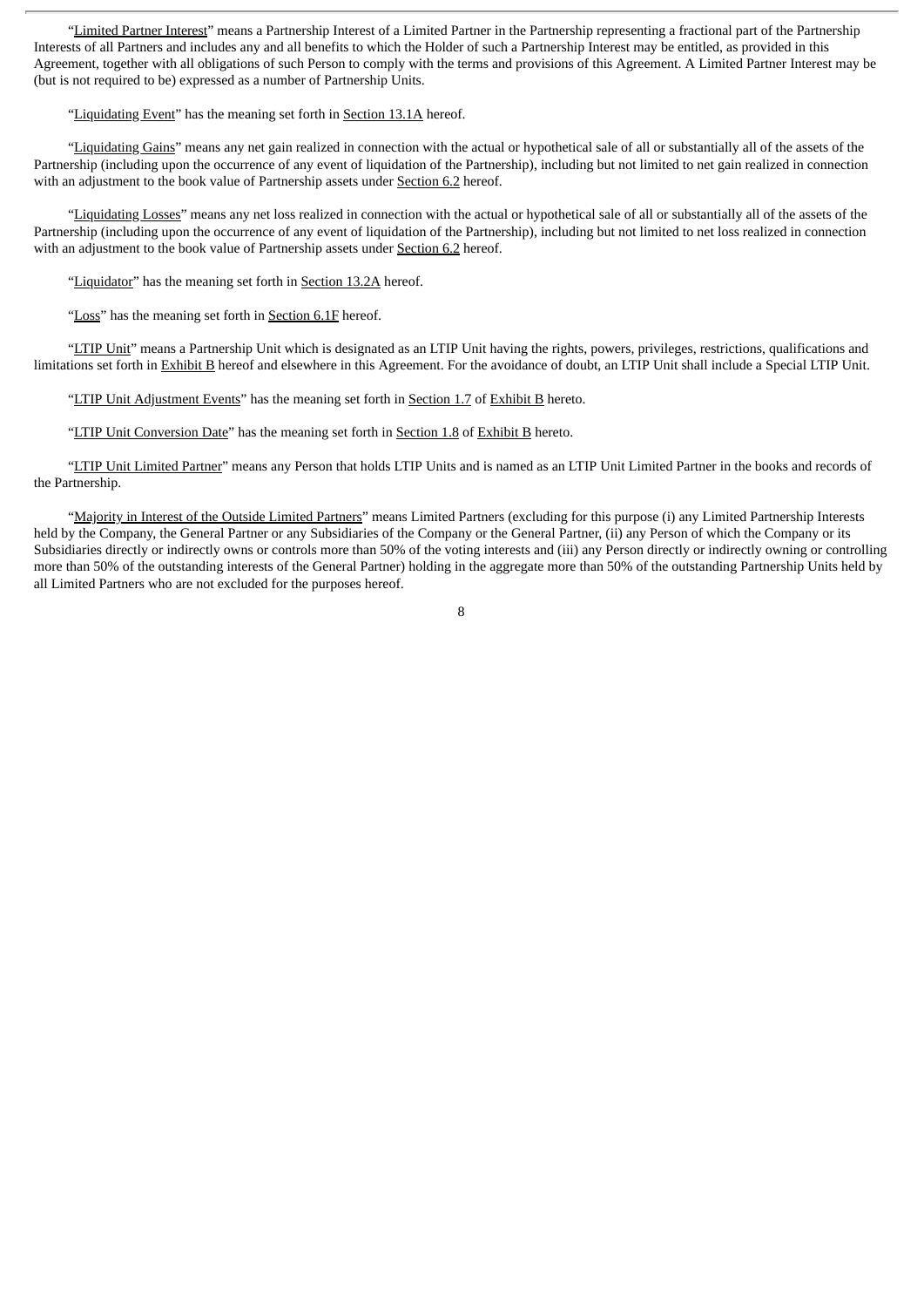"National Securities Exchange" means an exchange registered with the Commission under Section 6(a) of the Exchange Act or any other exchange (domestic or foreign, and whether or not so registered) designated by the General Partner as a National Securities Exchange.

"Net Realized Gain" means, for a particular period, any excess of (i) the items of gain reflected in the Capital Accounts at any time during such period over (ii) the items of loss reflected in the Capital Accounts at any time during such period, in each case as part of Profit or Loss or otherwise and determined without regard to any items included in the determination of Liquidating Gains or Liquidating Losses for any period.

"Net Realized Loss" means, for a particular period, any excess of (i) the items of loss reflected in the Capital Accounts at any time during such period over (ii) the items of gain reflected in the Capital Accounts at any time during such period, in each case as part of Profit of Loss or otherwise and determined without regard to any items included in the determination of Liquidating Gains or Liquidating Losses for any period.

"New Securities" means (i) any rights, options, warrants or convertible or exchangeable securities having the right to subscribe for or purchase REIT Shares or other shares of capital stock of the Company, or (ii) any Debt issued by the Company that provides any of the rights described in clause (i).

"Nonrecourse Liability" has the meaning set forth in Regulations Section 1.752-1(a)(2).

"Notice of Redemption" means the Notice of Redemption substantially in the form of Exhibit A to this Agreement.

"Ownership Limit" means the restriction or restrictions on the ownership and transfer of stock of the Company imposed under the Articles of Incorporation.

"Partner" means a General Partner or a Limited Partner, and "Partners" means the General Partner and the Limited Partners collectively.

"Partner Minimum Gains" means "partner nonrecourse debt minimum gain" within the meaning of Regulations Section 1.704-2(i). A Partner's share of Partner Minimum Gain shall be determined in accordance with Regulations Section 1.704-2(i)(5).

"Partnership" means the limited partnership formed under the Act and pursuant to this Agreement and any successor thereto.

"Partnership Interest" means an ownership interest in the Partnership held by either a Limited Partner or the General Partner and includes any and all benefits to which the Holder of such a Partnership Interest may be entitled as provided in this Agreement, together with all obligations of such Person to comply with the terms and provisions of this Agreement. There may be one or more classes or series or Partnership Interests as provided in Section 4.2. A Partnership Interest may be expressed as a number of Partnership Units. Unless otherwise expressly provided for by the General Partner at the time of the original issuance of any Partnership Interests, all Partnership Interests (whether of a Limited Partner or a General Partner) shall be of the same class or series. The Partnership Interests represented by the Common Units and LTIP Units, respectively, are each a separate class of Partnership Interest for all purposes of this Agreement.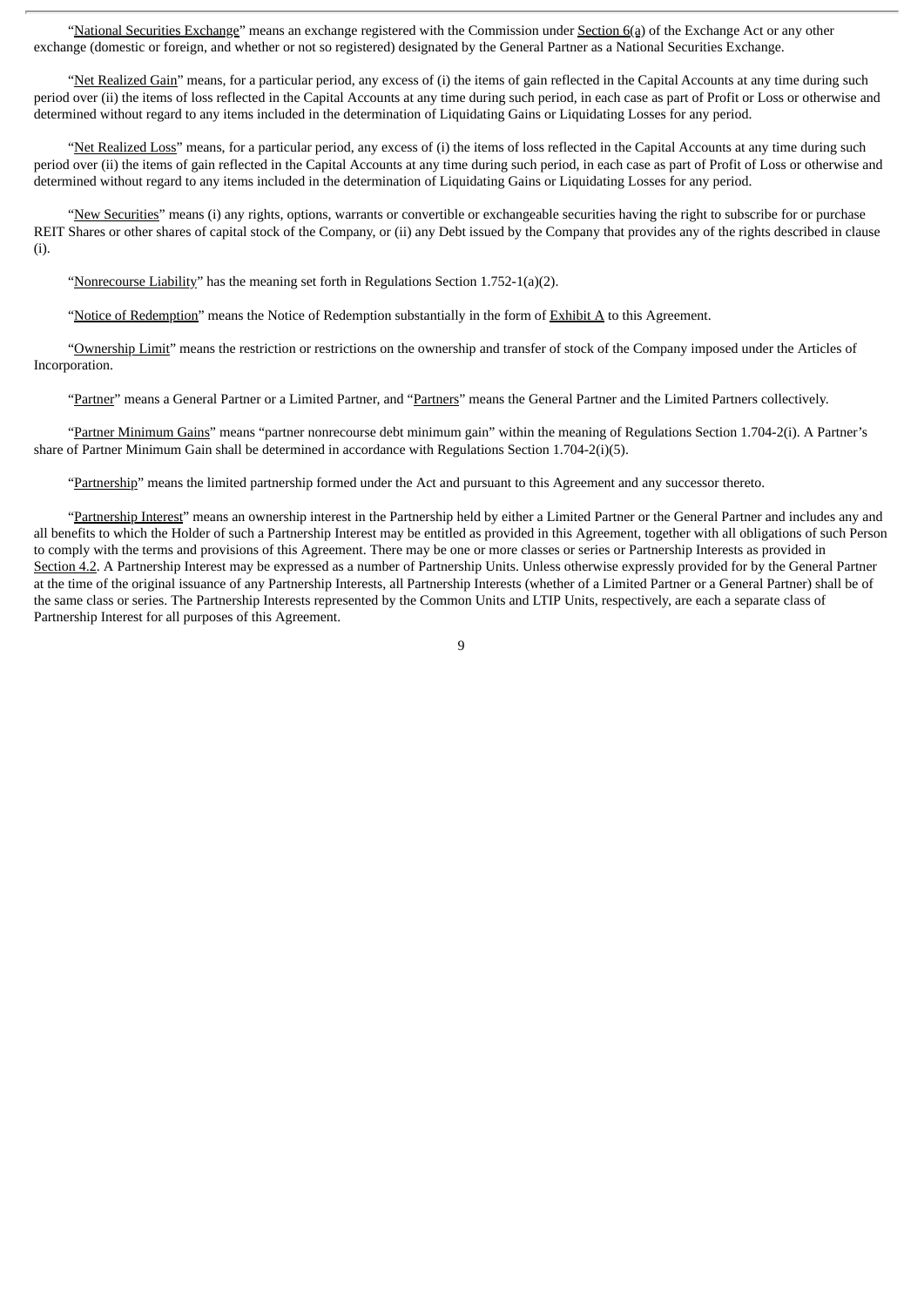"Partnership Ledger" means the ledger maintained by the General Partner showing all of the Partners, the Partnership Interests held by each such Partner and each such Partner's Percentage Interest as of the date of this Agreement, and as updated from time to time by the General Partner.

"Partnership Minimum Gain" has the meaning set forth in Regulations Section 1.704-2(b)(2). A Partner's share of Partnership Minimum Gain shall be determined in accordance with Regulations Section  $1.704-2(g)(1)$ .

"Partnership Record Date" means the record date established by the General Partner for a distribution pursuant to Section 5.1 hereof, which record date shall generally be the same as the record date established by the General Partner for a distribution to its stockholders of some or all of its portion of such distribution.

"Partnership Representative" has the meaning set forth in Section 10.3A hereof.

"Partnership Unit" or "Unit" means a fractional, undivided share of the Partnership Interests of all Partners issued pursuant to Article 4 (and includes Common Units, LTIP Units, and any class or series of Preferred Units that is established). The number of Partnership Units outstanding and (in the case of Common Units and LTIP Units, the Percentage Interest in the Partnership represented by such Partnership Units are set forth in the Partnership Ledger. The Partnership Units shall be uncertificated securities unless the General Partner determines otherwise.

"Partnership Year" means the fiscal year of the Partnership, which shall be the calendar year.

"Pennsylvania Courts" has the meaning set forth in Section 15.9.B hereof.

"Percentage Interest" means, with respect to any Partner, the percentage represented by a fraction (expressed as a percentage), the numerator of which is the total number of Common Units and LTIP Units then owned by such Partner, and the denominator of which is the total number of Common Units and LTIP Units then owned by all of the Partners; provided that, for purposes of allocations and distributions, prior to the Special LTIP Unit Full Participation Date for any Special LTIP Unit, the Percentage Interest will be calculated by only including in the numerator and denominator a number of such Special LTIP Units equal to the number of such Special LTIP Units outstanding multiplied by the Special LTIP Unit Sharing Percentage for such Special LTIP.

"Person" means an individual, corporation, partnership (whether general or limited), limited liability company, trust, estate, unincorporated organization, association, custodian, nominee or any other individual or entity in its own or any representative capacity.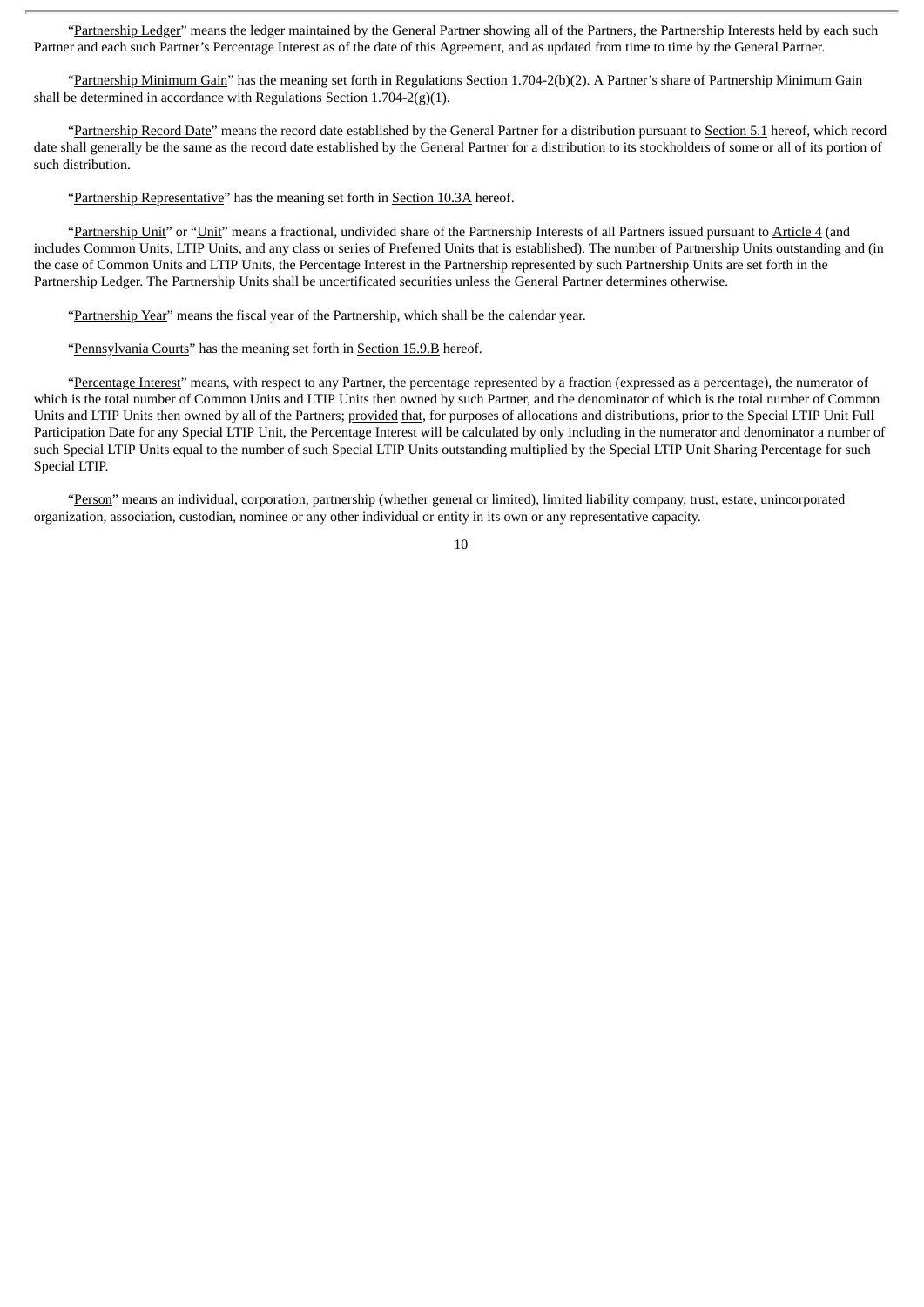"Preferred Unit" means a Limited Partnership Interest (of any series), other than a Common Unit or LTIP Unit, represented by a fractional, undivided share of the Partnership Interests of all Partners issued hereunder and which is designated as a "Preferred Unit" (or as a particular class or series of Preferred Units) herein and which has the rights, preferences and other privileges designated herein (including by way of a Certificate of Designations). The allocation of Preferred Units among the Partners shall be set forth in the Partnership Ledger.

"Profit" has the meaning set forth in Section 6.1F hereof.

"Property" means any property, asset or other investment in which the Partnership holds a direct or indirect interest, including, without limitation, interests in real property and personal property, including, without limitation, fee interests, interests in ground leases, easements and rights of way, interests in limited liability companies, joint ventures or partnerships, interests in mortgages, and Debt instruments.

"Qualified DRIP/COPP" means a dividend reinvestment plan or a cash option purchase plan of the Company that permits participants to acquire REIT Shares using the proceeds of dividends paid by the Company or cash of the participant, respectively.

"Qualified REIT Subsidiary" means any Subsidiary of the Company that is a "qualified REIT subsidiary" within the meaning of Section 856(i) of the Code.

"Qualified Transferee" means an "Accredited Investor" as defined in Rule 501 promulgated under the Securities Act.

"Redemption Right" has the meaning set forth in Section 8.5A hereof.

"Regulations" means the Federal Income Tax Regulations promulgated under the Code, as such regulations may be amended from time to time (including any corresponding provisions of succeeding regulations).

"Regulatory Allocations" has the meaning set forth in Section 6.1G hereof.

"REIT" means a real estate investment trust under Sections 856 through 860 of the Code.

"REIT Expenses" means (i) costs and expenses relating to the formation and continuity of existence and operation of the Company and any Subsidiaries (other than the Partnership) thereof (which Subsidiaries shall, for purposes hereof, be included within the definition of the Company), including taxes, fees and assessments associated therewith, any and all costs, expenses or fees payable to any director, officer or employee of the Company, (ii) costs and expenses relating to any public offering and registration, or private offering, of securities by the Company and all statements, reports, fees and expenses incidental thereto, including, without limitation, underwriting discounts and selling commissions applicable to any such offering of securities, and any costs and expenses associated with any claims made by any holders of such securities or any underwriters or placement agents thereof, (iii) costs and expenses associated with any repurchase of any securities by the Company, (iv) costs and expenses associated with the preparation and filing of any periodic or other reports and communications by the Company under U.S. federal, state or local laws or regulations, including filings with the Commission, (v) costs and expenses associated with compliance by the Company with laws, rules and regulations promulgated by any regulatory body, including the Commission and any securities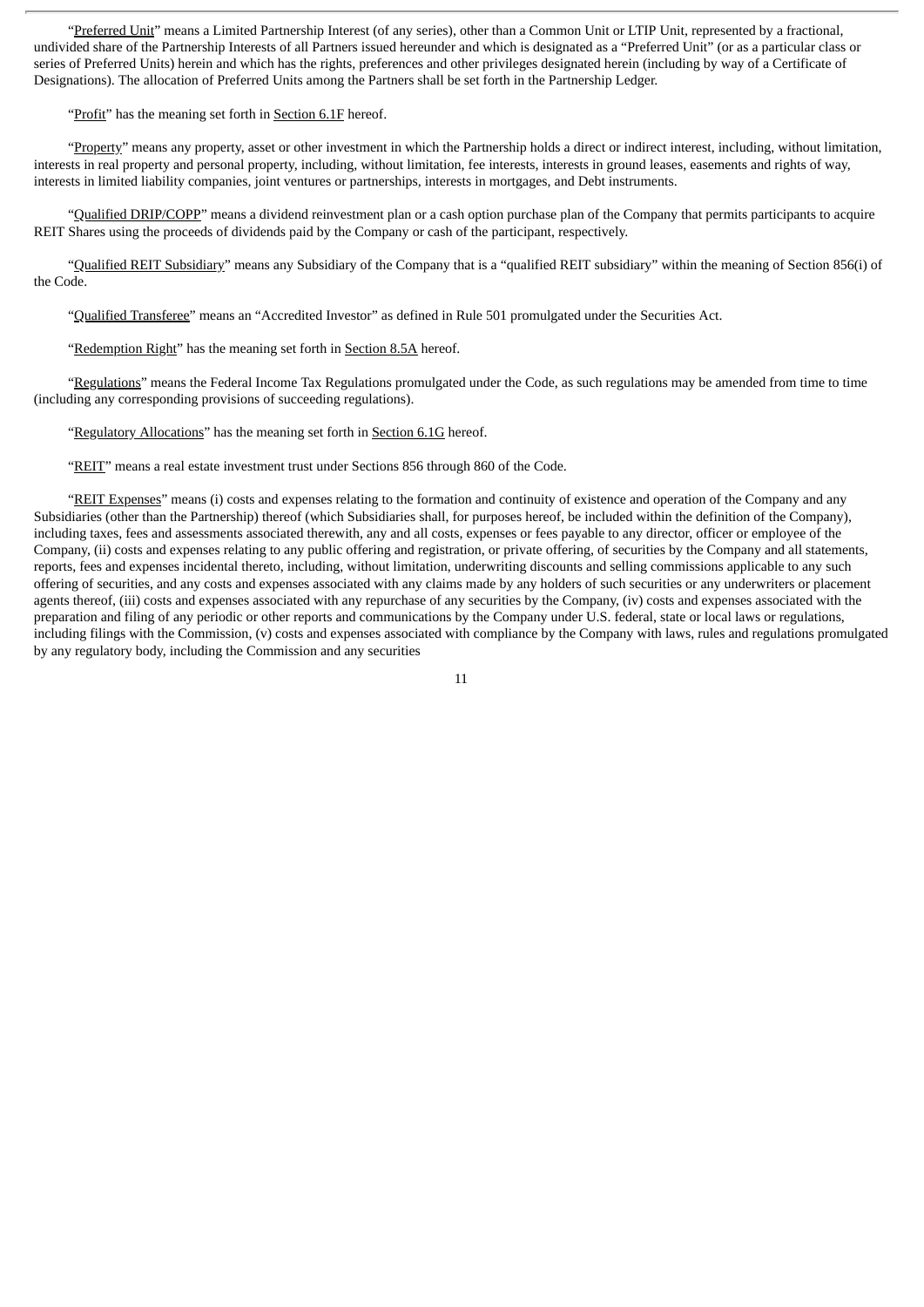exchange, (vi) costs and expenses associated with any 401(k) plan, incentive plan, bonus plan or other plan providing for compensation for the employees of the Company, (vii) costs and expenses incurred by the Company relating to any issuing or redemption of Partnership Interests and (viii) all other operating or administrative costs of the Company or any Subsidiary, including the General Partner, incurred in the ordinary course of its business on behalf of or in connection with the Partnership.

"REIT Share" means a share of common stock of the Company, \$0.01 par value per share.

"REIT Shares Amount" means, with respect to Tendered Units as of a particular date, a number of REIT Shares equal to the product of  $(x)$  the number of Tendered Units multiplied by (y) the Conversion Factor in effect on such date with respect to such Tendered Units.

"Safe Harbors" has the meaning set forth in Section 11.6F hereof.

"Securities Act" means the Securities Act of 1933, as amended, and the rules and regulations promulgated thereunder, as amended.

"Special LTIP Unit" means an LTIP Unit designated as a "Special LTIP Unit" as set forth in the documentation pursuant to which such LTIP Unit is granted.

"Special LTIP Unit Full Participation Date" means, for a Special LTIP Unit, the date specified as such in the documentation pursuant to which such Special LTIP Unit is granted.

"Special LTIP Unit Sharing Percentage" means, with respect to a Special LTIP Unit, ten percent (10%) or such other percentage designated as the Special LTIP Unit Sharing Percentage for such Special LTIP Unit as set forth in the documentation pursuant to which such Special LTIP Unit is granted.

"Specified Redemption Date" means the tenth (10th) Business Day after receipt by the General Partner of a Notice of Redemption; provided that if the Company combines its outstanding REIT Shares, no Specified Redemption Date shall occur after the record date of such combination of REIT Shares and prior to the effective date of such combination.

"Stock Plan" means any stock incentive, stock option, stock ownership or employee benefits plan now or hereafter adopted by the Company or the Partnership or any Subsidiary of the Partnership.

"Subsidiary" means, with respect to any Person, any corporation, partnership, limited liability company, joint venture or other entity of which a majority of (i) the voting power of the voting equity securities or (ii) the outstanding equity interests is owned, directly or indirectly, by such Person.

"Substituted Limited Partner" means a Person who is admitted as a Limited Partner to the Partnership pursuant to Section 11.4 hereof.

"Surviving Partnership" has the meaning set forth in Section 11.2B(2) hereof.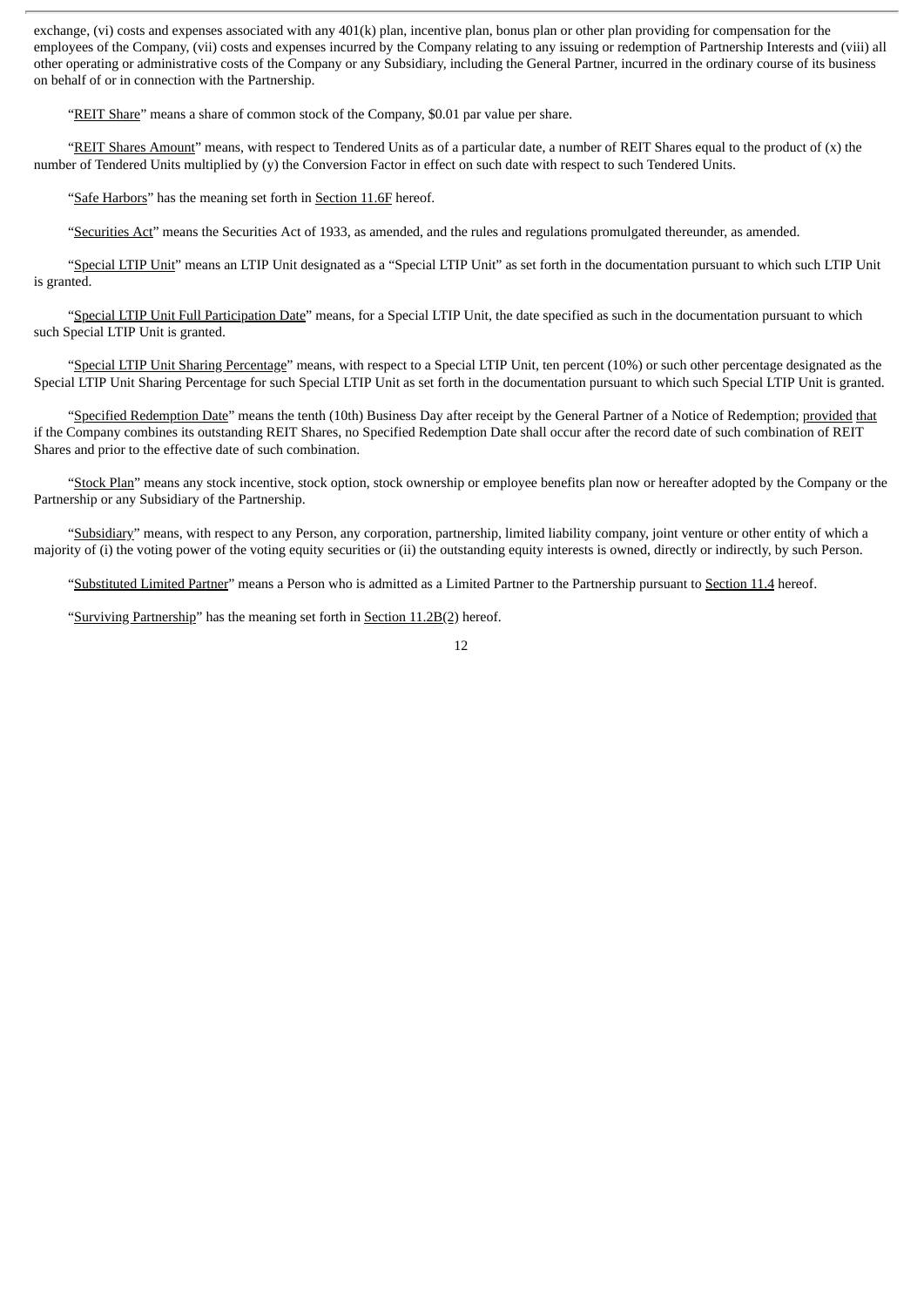"Target Balance" has the meaning set forth in Section 6.1I(1) hereof.

"Tendered Units" has the meaning set forth in Section 8.5A hereof.

"Tendering Partner" has the meaning set forth in Section 8.5A hereof.

"Terminating Capital Transaction" means any sale or other disposition of all or substantially all of the assets of the Partnership or a related series of transactions that, taken together, result in the sale or other disposition of all or substantially all of the assets of the Partnership.

"Transaction" has the meaning set forth in Section 1.10(a) of Exhibit B hereto.

"Unvested LTIP Units" has the meaning set forth in Section 1.2 of Exhibit B hereto.

"U.S. GAAP" means U.S. generally accepted accounting principles consistently applied.

"Valuation Date" means the date of receipt by the Partnership of a Notice of Redemption or, if such date is not a Business Day, the first Business Day thereafter.

"Value" means, with respect to a REIT Share on a particular date, the market price of a REIT Share on such date. The market price for each such trading day shall be: (i) if the REIT Shares are listed or admitted to trading on any National Securities Exchange, the closing price, regular way, on such day as reported by such National Securities Exchange, or if no such sale takes place on such day, the average of the closing bid and asked prices on such day; (ii) if the REIT Shares are not listed or admitted to trading on any National Securities Exchange, the last reported sale price on such day or, if no sale takes place on such day, the average of the closing bid and asked prices on such day, as reported by a reliable quotation source designated by the General Partner; (iii) if the REIT Shares are not listed or admitted to trading on any National Securities Exchange and no such last reported sale price or closing bid and asked prices are available, the average of the reported high bid and low asked prices on such day, as reported by a reliable quotation source designated by the General Partner, or if there shall be no bid and asked prices on such day, the average of the high bid and low asked prices, as so reported, on the most recent day (not more than ten (10) days prior to the date in question) for which prices have been so reported; or (iv) if none of the conditions set forth in clauses (i), (ii), or (iii) is met then, unless the holder of the REIT Shares or Common Units and the General Partner otherwise agree, with respect to a REIT Share per Common Unit offered for redemption, the amount that a Holder of one Common Unit would receive if each of the assets of the Partnership were sold for its fair market value on the Specified Redemption Date, the Partnership were to pay all of its outstanding liabilities, and the remaining proceeds were to be distributed to the Partners in accordance with the terms of this Agreement.

"Vested LTIP Units" has the meaning set forth in **Section 1.2** of Exhibit B hereto.

"Vesting Agreement" has the meaning set forth in Section 1.2 of Exhibit B hereto.

<sup>13</sup>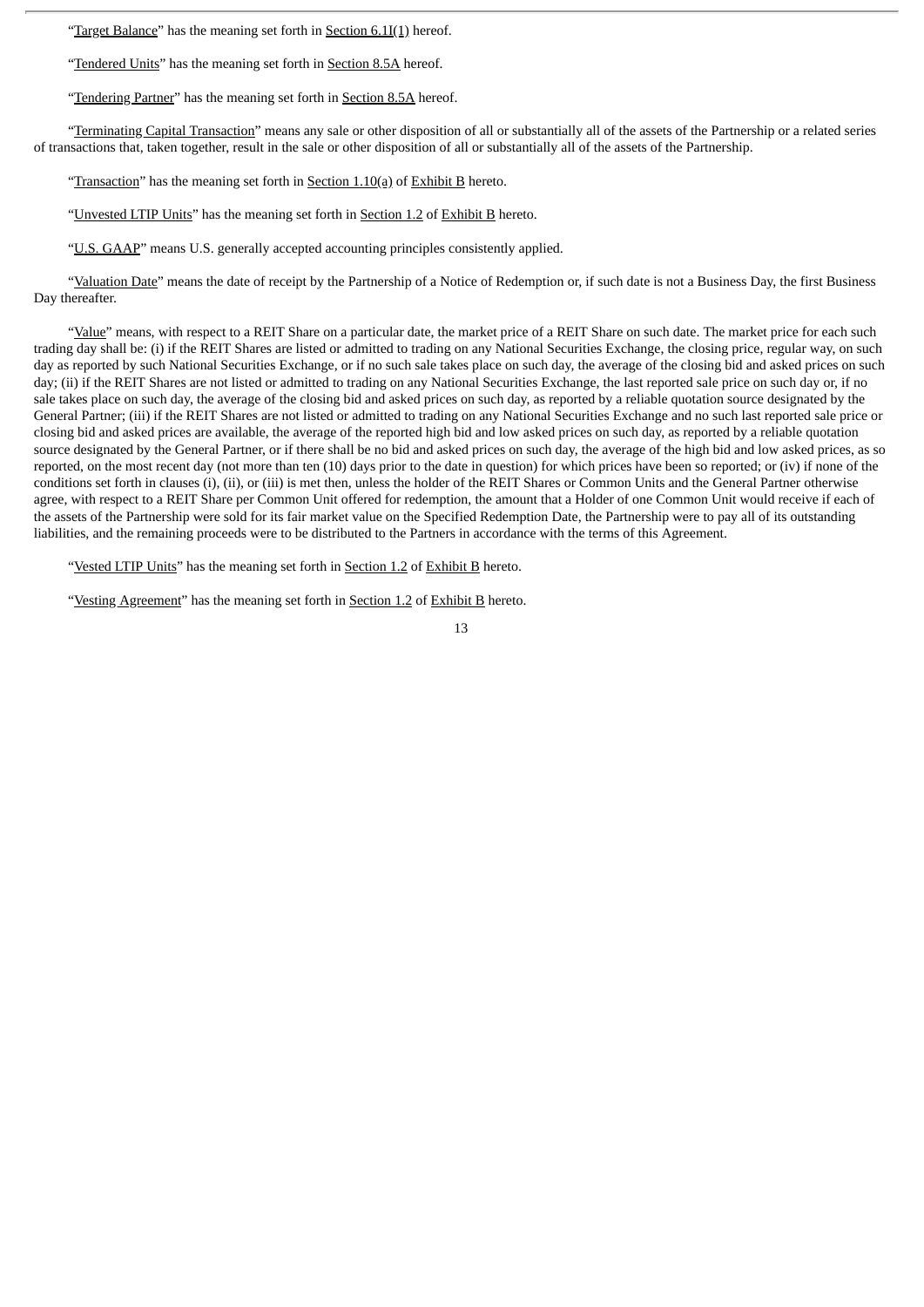# **ARTICLE 2 - ORGANIZATIONAL MATTERS**

#### Section 2.1 Formation and Continuation

The Partnership is a limited partnership heretofore formed and continued pursuant to the provisions of the Act and upon the terms and subject to the conditions set forth in this Agreement. Except as expressly provided herein to the contrary, the rights and obligations of the Partners and the administration and termination of the Partnership shall be governed by the Act. The Partnership Interest of each Partner shall be personal property for all purposes.

#### Section 2.2 Name

The name of the Partnership shall be "GLP Capital, L.P." The Partnership's business may be conducted under any other name or names deemed advisable by the General Partner, including the name of the General Partner or any Affiliate thereof. The words "Limited Partnership," "L.P.," "Ltd." or similar words or letters shall be included in the Partnership's name where necessary for the purposes of complying with the laws of any jurisdiction that so requires. The General Partner in its sole and absolute discretion may change the name of the Partnership at any time and from time to time and shall notify the Limited Partners of such change in the next regular communication to the Limited Partners; provided, however, that failure to notify the Limited Partners shall not invalidate such change or the authority granted hereunder.

# Section 2.3 Registered Office and Agent; Principal Office

The registered office of the Partnership in the Commonwealth of Pennsylvania is provided by Corporation Service Company, Dauphin County, the Partnership's registered agent for service of process. The principal business office of the Partnership shall be 845 Berkshire Blvd., Suite 200, Wyomissing, PA 19610.

The General Partner may from time to time designate in its sole and absolute discretion another registered agent or another location for the registered office or principal place of business, and shall provide the Limited Partners with notice of such change in the next regular communication to the Limited Partners; provided, however, that failure to so notify the Limited Partners shall not invalidate such change or the authority granted hereunder. The Partnership may maintain offices at such other place or places within or outside the Commonwealth of Pennsylvania as the General Partner deems advisable.

#### Section 2.4 Power of Attorney

A. Each Limited Partner and each Assignee hereby constitutes and appoints the General Partner, any Liquidator, and authorized officers and attorneys-in-fact of each, and each of those acting singly, in each case with full power of substitution, as its true and lawful agent and attorney-infact, with full power and authority in its name, place and stead to: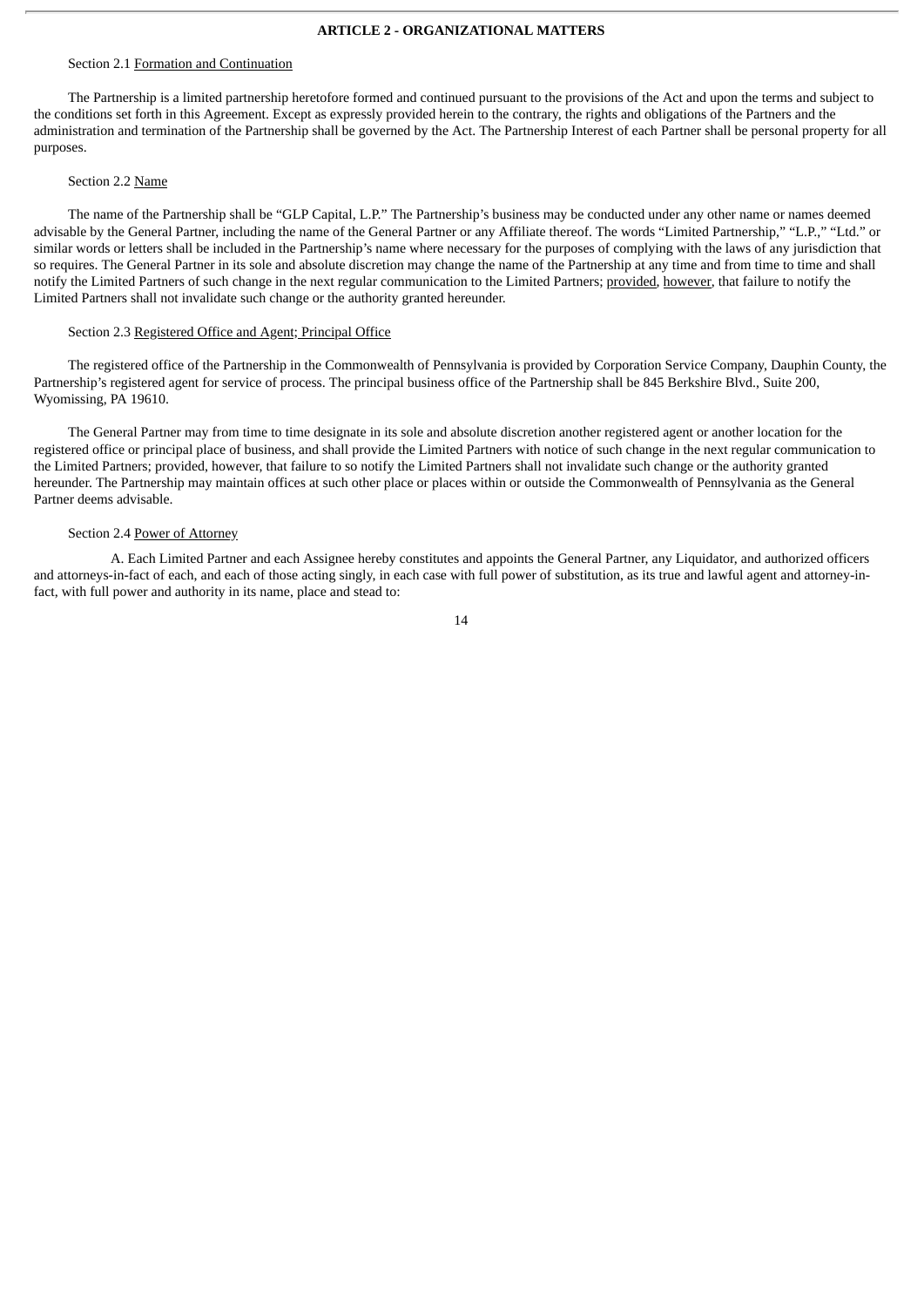(1) execute, swear to, seal, acknowledge, deliver, file and record in the appropriate public offices (a) all certificates, documents and other instruments (including, without limitation, this Agreement and the Certificate of Limited Partnership and all amendments or restatements thereof) that the General Partner or any Liquidator deems appropriate or necessary to form, qualify or continue the existence or qualification of the Partnership as a limited partnership (or a partnership in which the Limited Partners have limited liability) in the Commonwealth of Pennsylvania and in all other jurisdictions in which the Partnership may or plans to conduct business or own property; (b) all instruments that the General Partner deems appropriate or necessary to reflect any amendment, change, modification or restatement of this Agreement duly adopted in accordance with its terms; (c) all conveyances and other instruments or documents that the General Partner or any Liquidator deems appropriate or necessary to reflect the dissolution and liquidation of the Partnership pursuant to the terms of this Agreement, including, without limitation, a certificate of cancellation; (d) all conveyances and other instruments or documents that the General Partner or any Liquidator deems appropriate or necessary to reflect the distribution or exchange of assets of the Partnership pursuant to the terms of this Agreement; (e) all instruments relating to the admission, withdrawal, removal or substitution of any Partner or other events described in, Article 11 or Article 12 hereof or the capital contribution of any Partner and (f) all certificates, documents and other instruments relating to the determination of the rights, preferences and privileges of Partnership Interests; and

(2) execute, swear to, seal, acknowledge and file all ballots, consents, approvals, waivers, certificates and other instruments appropriate or necessary, in the sole and absolute discretion of the General Partner or any Liquidator, to make, evidence, give, confirm or ratify any vote, Consent, approval, agreement or other action which is made or given by the Partners hereunder or is consistent with the terms of this Agreement or appropriate or necessary, in the sole discretion of the General Partner or any Liquidator, to effectuate the terms or intent of this Agreement.

Nothing contained herein shall be construed as authorizing the General Partner or any Liquidator to amend this Agreement except in accordance with Article 14 hereof or as may be otherwise expressly provided for in this Agreement.

B. The foregoing power of attorney is hereby declared to be irrevocable and a power coupled with an interest, in recognition of the fact that each of the Partners will be relying upon the power of the General Partner and any Liquidator to act as contemplated by this Agreement in any filing or other action by it on behalf of the Partnership, and it shall survive and not be affected by the subsequent Incapacity of any Limited Partner or Assignee or the transfer of all or any portion of such Limited Partner's or Assignee's Partnership Units and shall extend to such Limited Partner's or Assignee's heirs, successors, assigns and personal representatives. Each such Limited Partner or Assignee hereby agrees to be bound by any representation made by the General Partner or any Liquidator, acting in good faith pursuant to such power of attorney, and each such Limited Partner or Assignee hereby waives any and all defenses which may be available to contest, negate or disaffirm the action of the General Partner or any Liquidator, taken in good faith under such power of attorney. Each Limited Partner or Assignee shall execute and deliver to the General Partner or any Liquidator, within fifteen (15) days after receipt of the General Partner's or such Liquidator's request therefor, such further designation, powers of attorney and other instruments as the General Partner or any Liquidator, as the case may be, deems necessary to effectuate this Agreement and the purposes of the Partnership.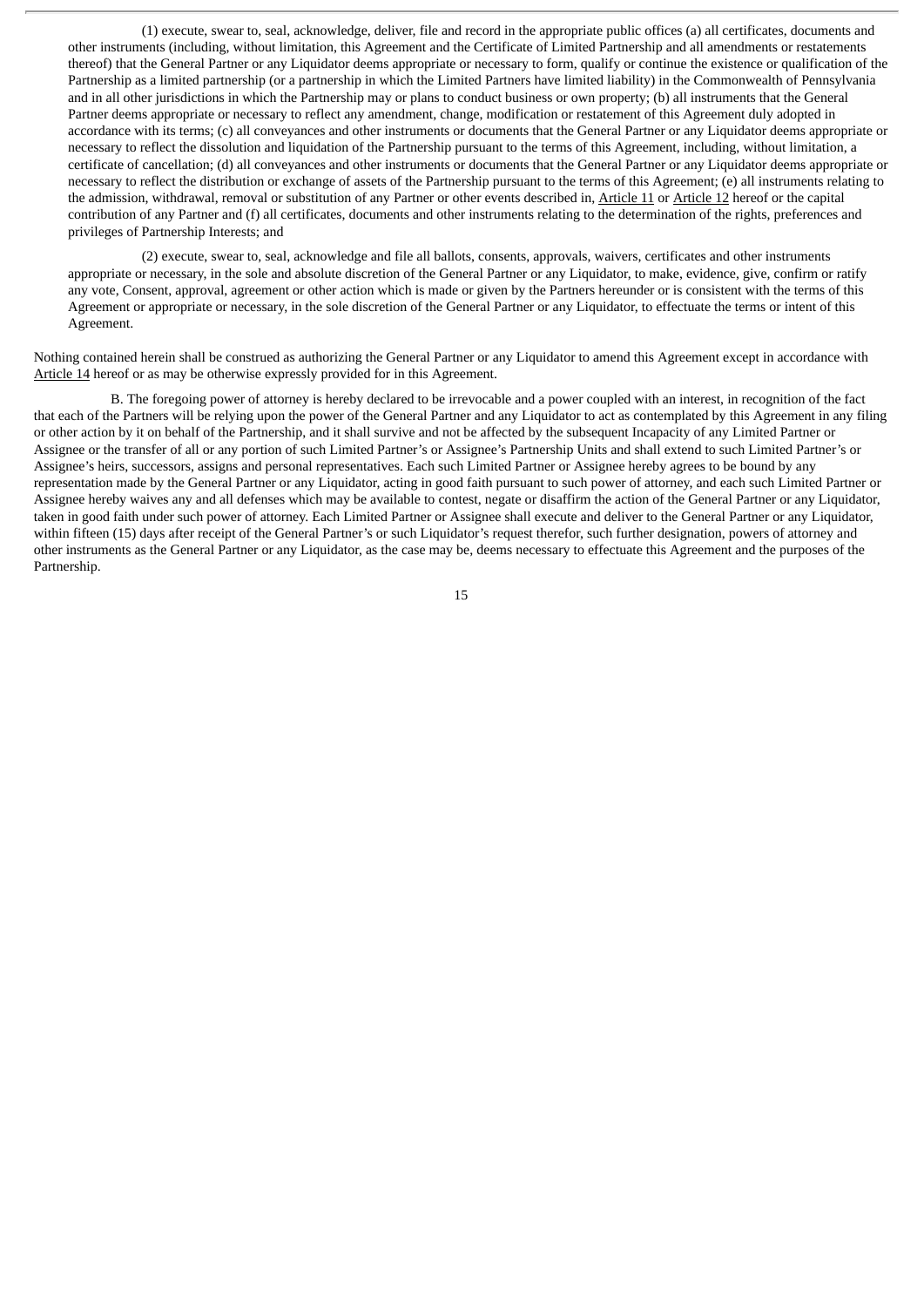#### Section 2.5 Term

The term of the Partnership shall be perpetual unless the Partnership is dissolved sooner pursuant to the provisions of Article 13 or as otherwise provided by law.

#### Section 2.6 Partnership Interests are Securities

All Partnership Interests shall be securities within the meaning of, and governed by, (i) Article 8 of the Pennsylvania Uniform Commercial Code as in effect from time to time in the Commonwealth of Pennsylvania and (ii) Article 8 of the Uniform Commercial Code of any other applicable jurisdiction.

# **ARTICLE 3 - PURPOSE**

#### Section 3.1 Purpose and Business

The purpose and nature of the business to be conducted by the Partnership is (i) to conduct any business that may be lawfully conducted by a limited partnership organized pursuant to the Act; provided, however, that such business shall be limited to and conducted in such a manner as to permit the Company at all times to be qualified as a REIT, unless the Company is not qualified or ceases to qualify as a REIT for any reason or reasons other than the conduct of the business of the Partnership, (ii) to enter into any partnership, joint venture, limited liability company or other similar arrangement to engage in any of the foregoing or to own interests in any entity engaged, directly or indirectly, in any of the foregoing; and (iii) to do anything necessary or incidental to the foregoing. In connection with the foregoing, and without limiting the Company's right, in its sole discretion, to cease qualifying as a REIT, the Partners acknowledge that the Company's status as a REIT inures to the benefit of all of the Partners and not solely to the Company or its Affiliates.

#### Section 3.2 Powers

The Partnership is empowered to do any and all acts and things necessary, appropriate, proper, advisable, incidental to or convenient for the furtherance and accomplishment of the purposes and business described herein and for the protection and benefit of the Partnership, including, without limitation, full power and authority, directly or through its ownership interest in other entities, to enter into, perform and carry out contracts of any kind, borrow money and issue evidences of indebtedness whether or not secured by mortgage, deed of trust, pledge or other lien, acquire, own, manage, improve and develop real property, and lease, sell, transfer and dispose of real property; provided, however, that the Partnership shall not take, or omit to take, any action which, in the judgment of the General Partner, in its sole and absolute discretion, (i) could adversely affect the ability of the Company to achieve or maintain qualification as a REIT; (ii) could subject the Company to any additional taxes under Sections 857 or 4981 of the Code or (iii) could violate any law or regulation of any governmental body or agency having jurisdiction over the Company, its securities or the Partnership or any of its Subsidiaries, unless any such action (or inaction) under the foregoing clauses (i), (ii) or (iii) shall have been specifically consented to by the Company in writing.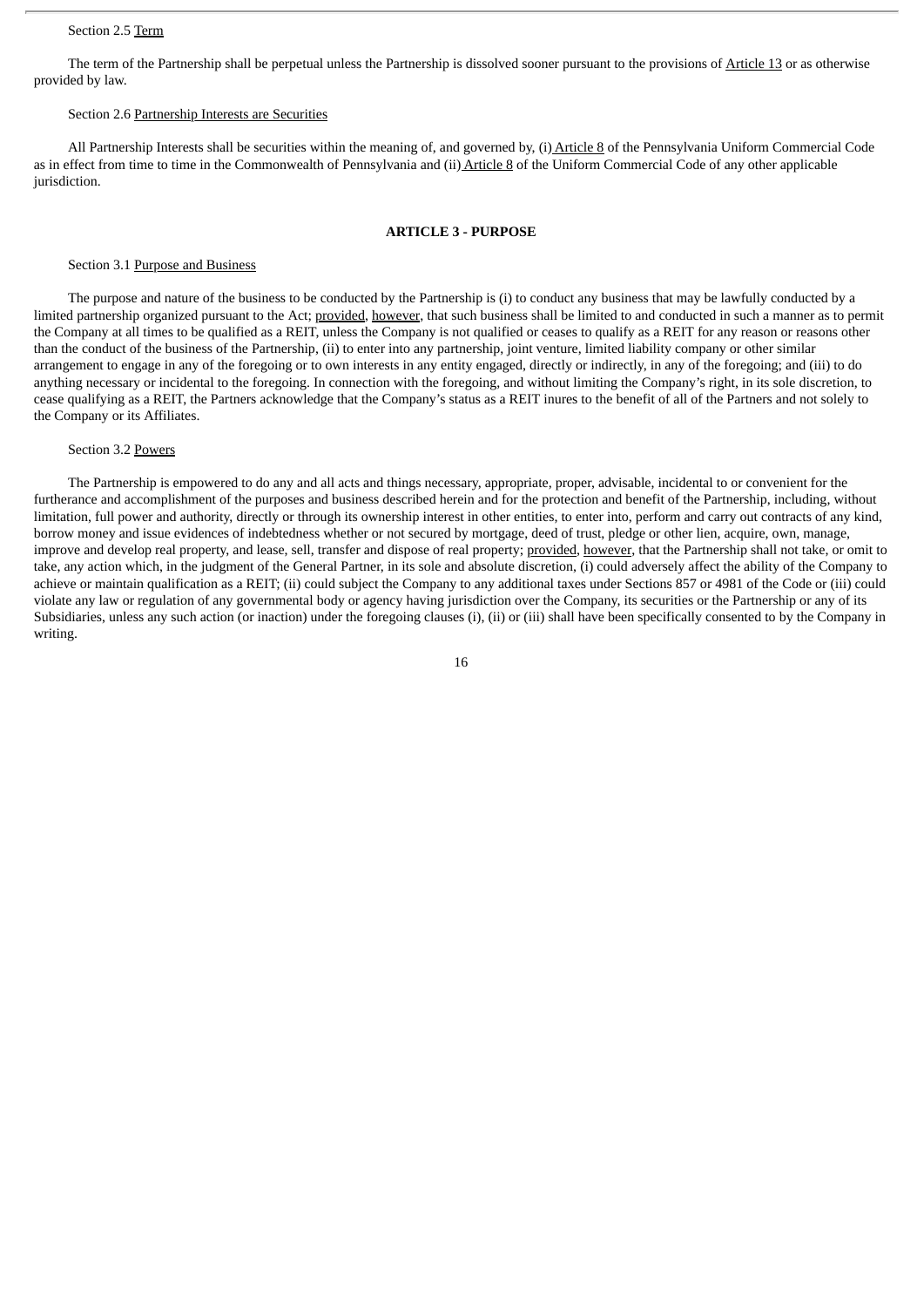#### Section 3.3 Partnership Only for Purposes Specified

This Agreement shall not be deemed to create a company, venture or partnership between or among the Partners with respect to any activities whatsoever other than the activities within the purposes of this Partnership as specified in Section 3.1. Except as otherwise provided in this Agreement, no Partner shall have any authority to act for, bind, commit or assume any obligations or responsibility on behalf of the Partnership, its properties or any other Partner. No Partner, in its capacity as a Partner under this Agreement, shall be responsible for any indebtedness or obligation of another Partner, and the Partnership shall not be responsible or liable for any indebtedness or obligation of any Partner, incurred either before or after the execution or delivery of this Agreement by such Partner, except as to those responsibilities, liabilities, indebtedness or obligations incurred pursuant to and as limited by the terms of this Agreement and the Act.

#### Section 3.4 Representations and Warranties by the Partners

A. Each Partner that is an individual (including, without limitation, each Additional Limited Partner or Substituted Limited Partner as a condition to becoming an Additional Limited Partner or a Substituted Limited Partner, respectively) represents and warrants to each other Partner that (i) such Partner has the legal capacity to enter into this Agreement and perform such Partner's obligations hereunder; (ii) the consummation of the transactions contemplated by this Agreement to be performed by such Partner will not result in a breach or violation of, or a default under, any agreement by which such Partner or any of such Partner's property is or are bound, or any statute, regulation, order or other law to which such Partner is subject; and (iii) this Agreement is binding upon, and enforceable against, such Partner in accordance with its terms, as such enforceability may be limited by applicable bankruptcy, insolvency, reorganization, fraudulent conveyance, moratorium or similar laws affecting creditors' rights generally, as from time to time in effect, or the application of equitable principles.

B. Each Partner that is not an individual (including, without limitation, each Additional Limited Partner or Substituted Limited Partner as a condition to becoming an Additional Limited Partner or a Substituted Limited Partner, respectively) represents and warrants to each other Partner that (i) its execution and delivery of this Agreement and all transactions contemplated by this Agreement to be performed by it have been duly authorized by all necessary action, including without limitation, that of its general partner(s), committee(s), trustee(s), beneficiaries, director(s), member(s) and/or stockholder(s), as the case may be, as required; (ii) the consummation of such transactions shall not result in a breach or violation of, or a default under, its certificate of limited partnership, partnership agreement, trust agreement, limited liability company operating agreement, charter or bylaws, as the case may be, any agreement by which such Partner or any of such Partner's properties or any of its partners, beneficiaries, trustees, directors, members or stockholders, as the case may be, is or are bound, or any statute, regulation, order or other law to which such Partner or any of its partners, trustees, beneficiaries, directors, members or stockholders, as the case may be, is or are subject; and (iii) this Agreement is binding upon, and enforceable against, such Partner in accordance with its terms, as such enforceability may be limited by applicable bankruptcy, insolvency, reorganization, fraudulent conveyance, moratorium or similar laws affecting creditors' rights generally, as from time to time in effect, or the application of equitable principles.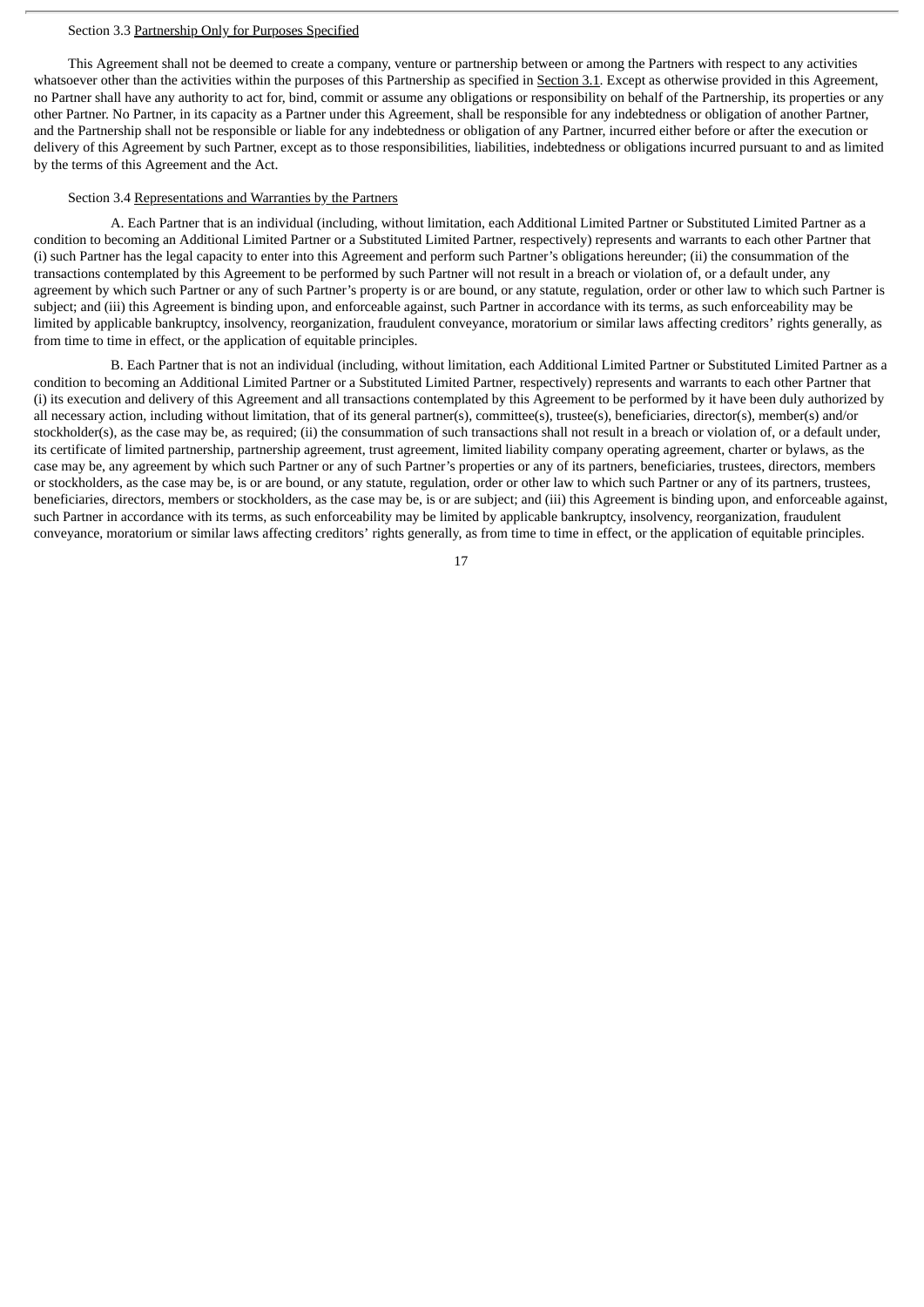C. Except as set forth in a separate agreement entered into between the Partnership and a Limited Partner, each Partner (including, without limitation, each Additional Limited Partner or Substituted Limited Partner as a condition to becoming an Additional Limited Partner or Substituted Limited Partner) represents, warrants and agrees that (i) it is an "accredited investor" as defined in Rule 501 promulgated under the Securities Act, (ii) it has acquired and continues to hold its interest in the Partnership for its own account for investment purposes only and not for the purpose of, or with a view toward, the resale or distribution of all or any part thereof in violation of applicable laws, and not with a view toward selling or otherwise distributing such interest or any part thereof at any particular time or under any predetermined circumstances in violation of applicable laws, (iii) it is a sophisticated investor, able and accustomed to handling sophisticated financial matters for itself, particularly real estate investments, and that it has a sufficiently high net worth that it does not anticipate a need for the funds that it has invested in the Partnership in what it understands to be a highly speculative and illiquid investment, and (iv) without the Consent of the General Partner, it shall not take any action that would cause the Partnership at any time to have more than 100 partners, including as partners those persons (each such person, a "Flow-Through Partner") indirectly owning an interest in the Partnership through an entity treated as a partnership, disregarded entity, S corporation or grantor trust for U.S. federal income tax purposes (each such entity, a "Flow-Through Entity"), but only if substantially all of the value of such person's interest in the Flow-Through Entity is attributable to the Flow-Through Entity's interest (direct or indirect) in the Partnership or a principal purpose of the use of the tiered arrangement was to permit the Partnership to satisfy the 100-partner safe harbor provided under Regulations Section 1.7704-1(h).

D. The representations and warranties contained in this Section 3.4 shall survive the execution and delivery of this Agreement by each Partner (and, in the case of an Additional Limited Partner or a Substituted Limited Partner, the admission of such Additional Limited Partner or Substituted Limited Partner as a Limited Partner in the Partnership) and the dissolution, liquidation, termination and winding up of the Partnership.

E. Each Partner (including, without limitation, each Additional Limited Partner or Substituted Limited Partner as a condition to becoming an Additional Limited Partner or Substituted Limited Partner, respectively) hereby acknowledges that no representations as to potential profit, cash flows, funds from operations or yield, if any, in respect of the Partnership, or the Company have been made by any Partner or any employee or representative or Affiliate of any Partner, and that projections and any other information, including, without limitation, financial and descriptive information and documentation, that may have been in any manner submitted to such Partner shall not constitute any representation or warranty of any kind or nature, express or implied.

F. Notwithstanding the foregoing, the General Partner may, in its sole and absolute discretion, permit the modification of any of the representations and warranties contained in Sections 3.4.A, 3.4.B and 3.4.C above as applicable to any Partner (including, without limitation any Additional Limited Partner or Substituted Limited Partner or any transferee of either), provided that such representations and warranties, as modified, shall be set forth in either (i) a Certificate of Designation applicable to the Partnership Units held by such Partner or (ii) a separate writing addressed to the Partnership and the General Partner.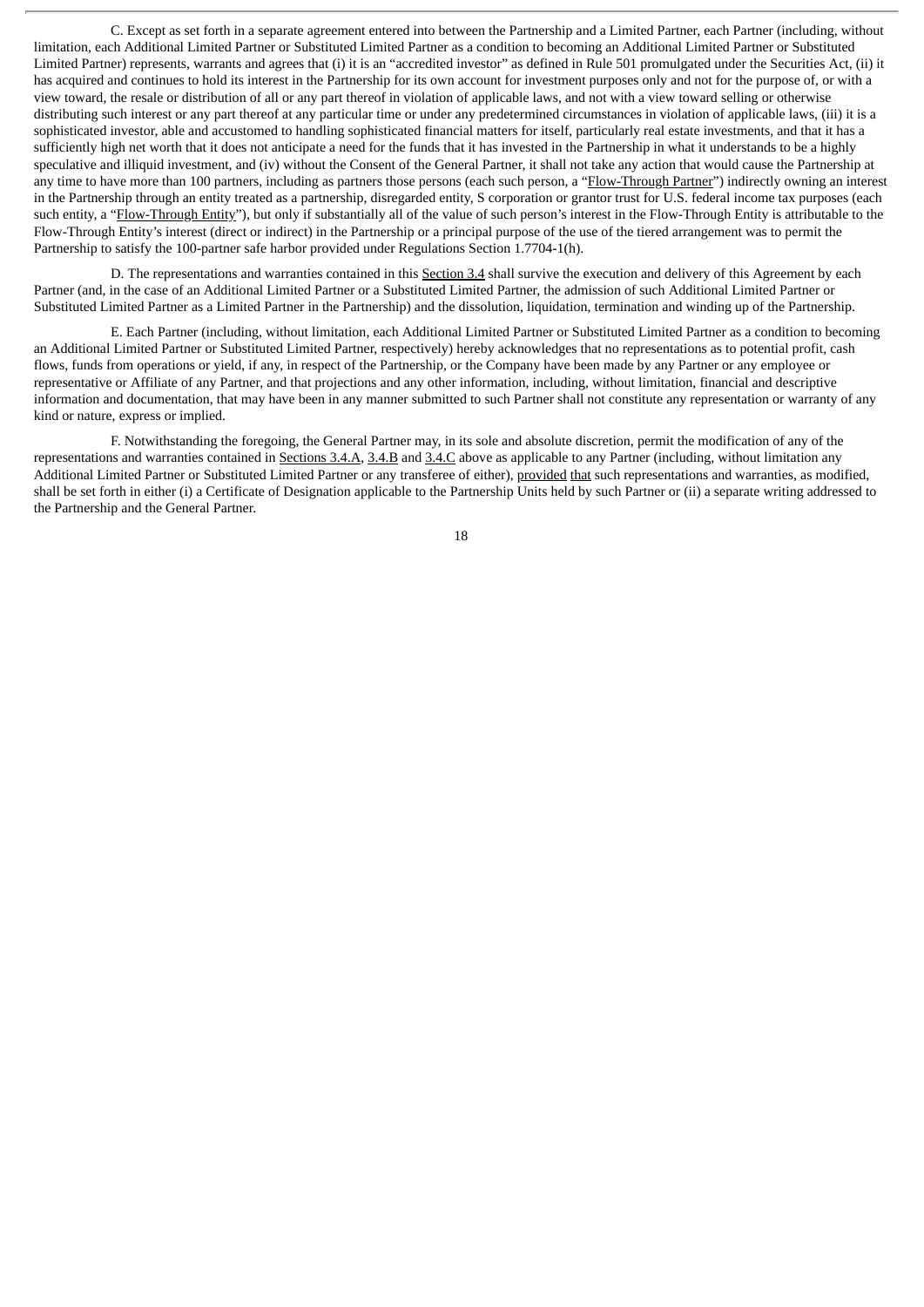#### **ARTICLE 4 - CAPITAL CONTRIBUTIONS**

#### Section 4.1 Capital Contributions of the Partners

A. The Partners have made or shall be deemed to have made capital contributions to the Partnership and/or have surrendered their existing interests in the Partnership in exchange for the Partnership Units of each such Partner, as set forth in the books and records of the Partnership (including the Partnership Ledger), which number of Partnership Units and Percentage Interests shall be adjusted from time to time by the General Partner to the extent necessary to accurately reflect sales, exchanges or other transfers of Partnership Units, the issuance of additional Partnership Units, the redemption of Partnership Units, additional capital contributions and similar events having an effect on a Partner's Percentage Interest.

B. The Company, directly or indirectly through the Initial Limited Partner in its capacity as a Limited Partner in the Partnership, holds the General Partnership Interest and Limited Partnership Interests as set forth in the Partnership Ledger.

C. To the extent the Partnership acquires any property (or an indirect interest therein) by the merger of any other Person into the Partnership or with or into a Subsidiary of the Partnership in a triangular merger, Persons who receive Partnership Interests in exchange for their interests in the Person merging into the Partnership or with or into a Subsidiary of the Partnership shall become Partners and shall be deemed to have made capital contributions as provided in the applicable merger agreement (or if not so provided, as determined by the General Partner in its sole and absolute discretion) and as set forth in the books and records of the Partnership (including the Partnership Ledger), as amended to reflect such deemed Capital Contributions.

D. Except as provided in Section 4.2, Section 4.3, Section 5.1 and Section 13.3, the Partners shall have no obligation to make any additional capital contributions or loans to the Partnership.

#### Section 4.2 Issuance of Additional Partnership Interests and Additional Funding

Subject to the rights of any Holder of Partnership Interests set forth in a Certificate of Designations:

A. Issuance of Additional Partnership Interests. The General Partner, in its sole and absolute discretion, is hereby authorized without the approval of the Limited Partners or any other Person to cause the Partnership from time to time to issue to the Partners (including the General Partner, the Company and its Affiliates) or other Persons (including, without limitation, in connection with the contribution of tangible or intangible property, services or other consideration permitted by the Act to the Partnership) additional Partnership Units or other Partnership Interests in one or more classes, or one or more series of any of such classes, with such designations, preferences, and relative, participating, optional or other special rights, powers and duties all as shall be determined by the General Partner in its sole and absolute discretion subject to Pennsylvania law, including, without limitation, (i) rights, powers, and duties senior to one or more classes or series of Partnership Interests and any other Common Units outstanding or thereafter issued; (ii) the rights to an allocation of items of Partnership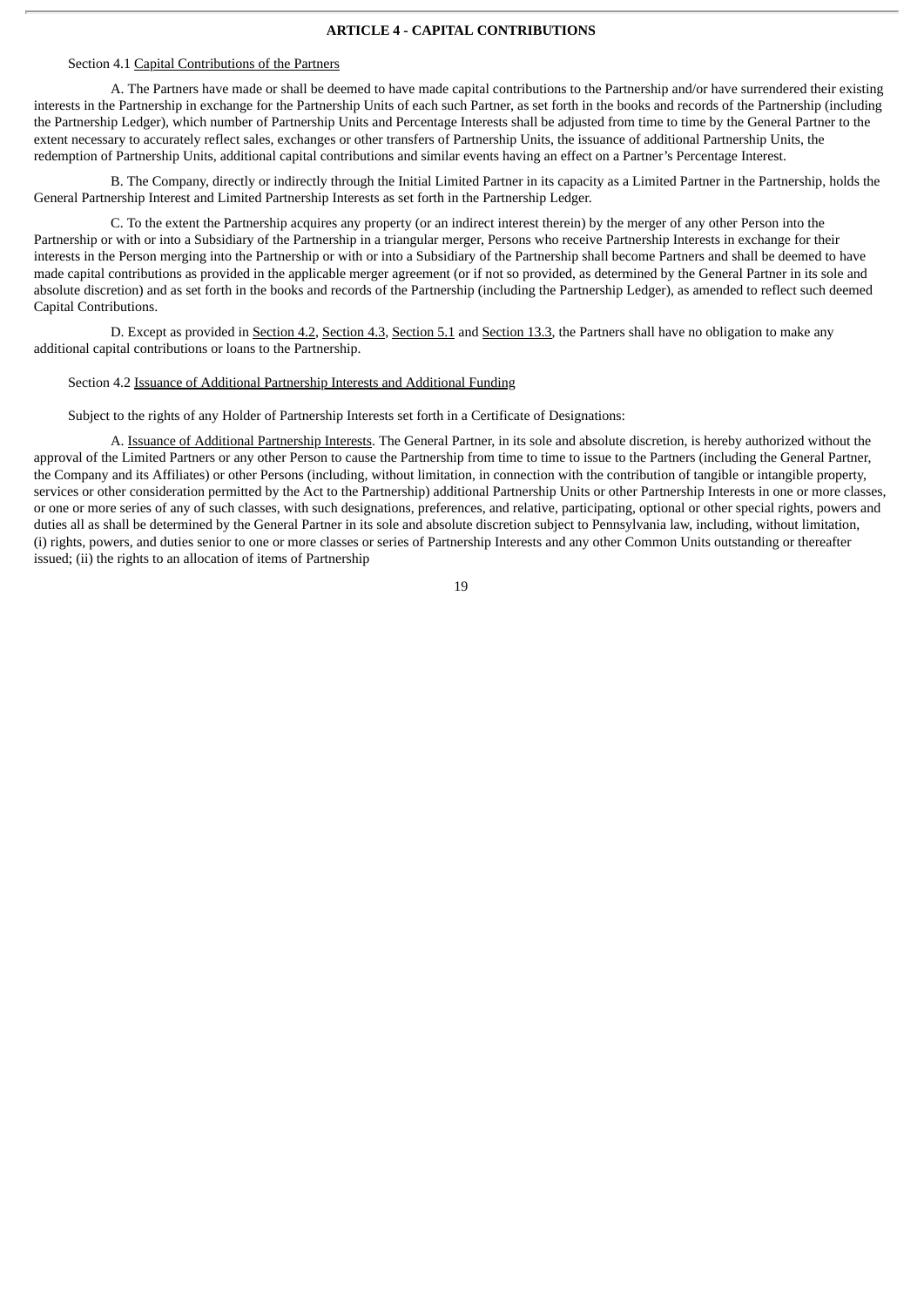income, gain, loss, deduction, and credit to each such class or series of Partnership Interests; (iii) the rights to an allocation of certain indebtedness of the Partnership pursuant to Section 752 of the Code; (iv) the rights of each such class or series of Partnership Interests to share in Partnership distributions; (v) the rights of each such class or series of Partnership Interests upon dissolution and liquidation of the Partnership; (vi) the right to vote, if any, of each such class or series of Partnership Interests and (vii) the rights of any class or series of Partnership Interests issued in connection with any tax protection agreement or any other similar arrangement; provided that no such additional Partnership Units or other Partnership Interests shall be issued to the General Partner or the Company or any direct or indirect wholly owned Subsidiary of the Company, unless either (a)(1) the additional Partnership Interests are issued in connection with the grant, award or issuance of REIT Shares, other shares of capital stock or New Securities of the Company pursuant to Section 4.2E that have designations, preferences and other rights such that the economic interests attributable to such REIT Shares, other shares of capital stock or New Securities are substantially similar to the designations, preferences and other rights of the additional Partnership Interests issued to the General Partner or the Company or any direct or indirect wholly owned Subsidiary of the Company (as appropriate) in accordance with this Section 4.2A, and (2) the Company shall, directly or indirectly, make a capital contribution to the Partnership in an amount equal to any net proceeds raised in connection with such issuance or (b) the additional Partnership Interests are issued to all Partners in proportion to their respective Percentage Interests or the additional Partnership Units are Common Units that are issued to all holders of Common Units in proportion to the number of Common Units held by each holder. The General Partner's determination that the consideration is adequate shall be conclusive insofar as the adequacy of consideration related to whether the Partnership Interests are validly issued and paid.

B. Additional Funds. The General Partner may, at any time and from time to time, determine that the Partnership requires additional funds ("Additional Funds") for the acquisition or development of additional Properties, for the redemption of Partnership Units or for such other Partnership purposes as the General Partner may determine in its sole and absolute discretion. Additional Funds may be raised by the Partnership, at the election of the General Partner, in any manner provided in, and in accordance with, the terms of this Section 4.2 without the approval of any Limited Partner or any other Person.

C. Loans by Third Parties. The General Partner, on behalf of the Partnership, may obtain any Additional Funds by causing the Partnership to incur Debt, or enter into other similar credit, guarantee, financing or refinancing arrangements for any purpose (including, without limitation, in connection with any further acquisition of Properties) upon such terms as the General Partner determines appropriate; provided that the Partnership shall not incur any Debt that is recourse to any Partner, except to the extent otherwise agreed to by the applicable Partner.

D. General Partner and Company Loans. The General Partner, on behalf of the Partnership, may obtain any Additional Funds by causing the Partnership to incur Debt to the General Partner and/or the Company, if (i) such Debt is, to the extent permitted by law, on substantially the same terms and conditions (including interest rate, repayment schedule, and conversion, redemption, repurchase and exchange rights, but not including collateral) as Funding Debt incurred by the General Partner or the Company, as applicable, the net proceeds of which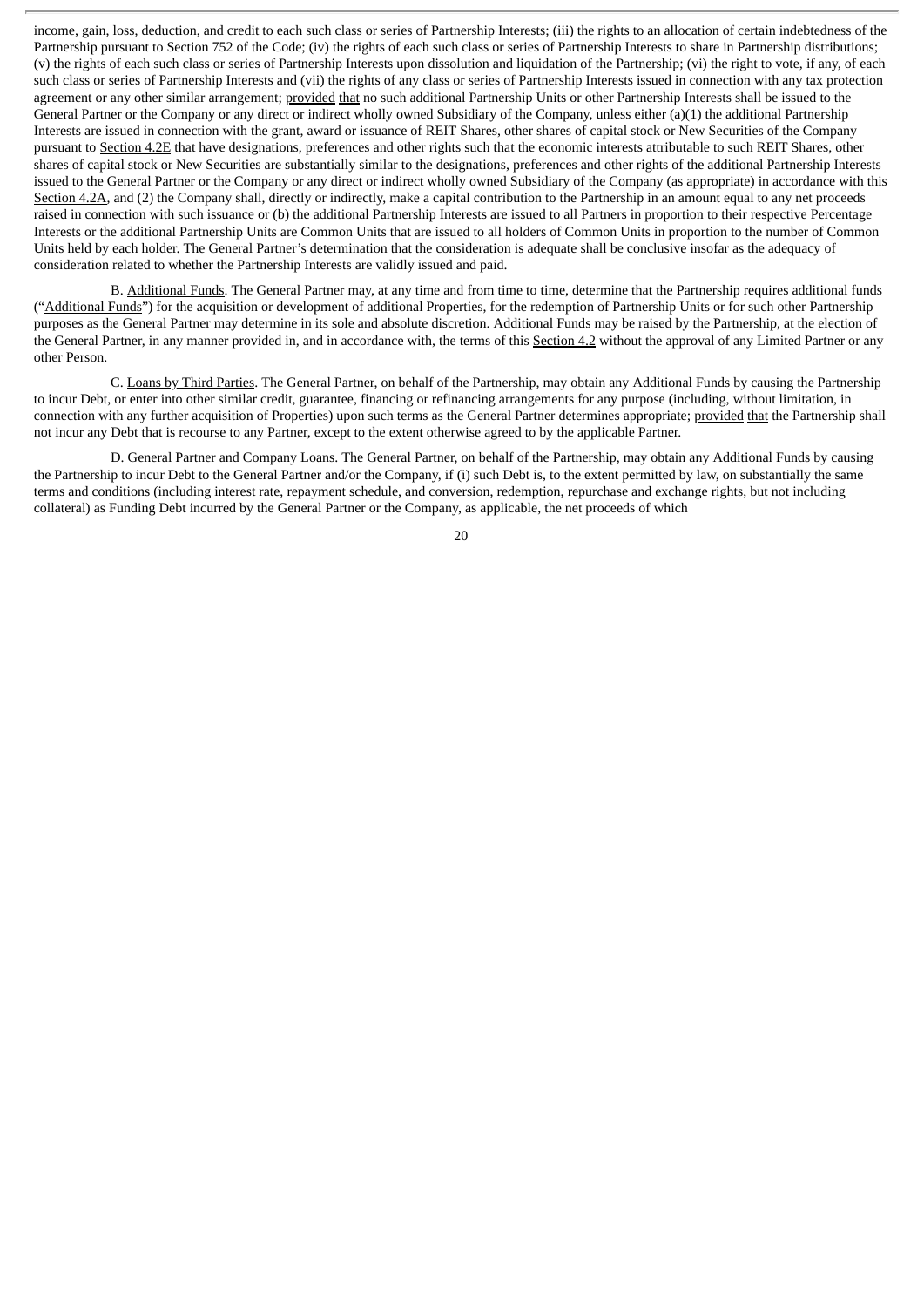are loaned to the Partnership to provide such Additional Funds or (ii) such Debt is on terms and conditions no less favorable to the Partnership than would be available to the Partnership from any third party; provided, however, that the Partnership shall not incur any such Debt if (a) a breach, violation or default of such Debt would be deemed to occur by virtue of the transfer by any Limited Partner of any Partnership Interest or (b) such Debt is recourse to any Partner (unless the Partner otherwise agrees). This Section 4.2D shall not limit the Company's ability to contribute Funding Debt proceeds to the Partnership in exchange for Preferred Units rather than loaning such proceeds to the Partnership.

E. Issuance of Securities by the Company. The Company shall not issue any additional REIT Shares, other shares of capital stock or New Securities (other than REIT Shares issued pursuant to Section 8.5 or such shares, stock or securities pursuant to a dividend or distribution (including any stock split) to all of its stockholders who hold a particular class of stock of the Company) unless (i) the General Partner shall cause the Partnership to issue to the Company, Partnership Interests or rights, options, warrants or convertible or exchangeable securities of the Partnership having designations, preferences and other rights, all such that the economic interests thereof are substantially similar to those of the REIT Shares, other shares of capital stock or New Securities issued by the Company, and (ii) the Company directly or indirectly contributes to the Partnership the proceeds, if any, received from the issuance of such additional REIT Shares, other shares of capital stock or New Securities, as the case may be, and from any exercise of the rights contained in such additional New Securities, as the case may be; provided that the Company may use a portion of the proceeds received from such issuance to acquire other assets (provided such other assets are contributed to the Partnership pursuant to the terms of this Agreement). Without limiting the foregoing, the Company is expressly authorized to issue REIT Shares, other shares of capital stock or New Securities for no tangible value or for less than fair market value, and the General Partner is expressly authorized to cause the Partnership to issue to the Company corresponding Partnership Interests, so long as (x) the General Partner concludes in good faith that such issuance of Partnership Interests is in the interests of the Partnership, and (y) the Company contributes all proceeds, if any, from such issuance and exercise to the Partnership.

F. In the event that the actual proceeds received by the Company in connection with any issuance of additional REIT Shares, other shares of capital stock or New Securities are less than the gross proceeds of such issuance as a result of any underwriter's discount or other expenses paid in connection with such issuance, then, except as provided in Section 6.1L, the Company shall be deemed to have made, through the General Partner, a capital contribution to the Partnership in the amount equal to the sum of the net proceeds of such issuance plus the amount of such underwriter's discount and other expenses paid by the Company (which discount and expense shall be treated as an expense for the benefit of the Partnership for purposes of Section 7.4). In the case of the issuance of REIT Shares by the Company in any offering, whether registered under the Securities Act or exempt from such registration, underwritten, offered and sold directly to investors or through agents or other intermediaries, or otherwise distributed, for purposes of determining the number of additional Common Units issuable upon a capital contribution funded by the net proceeds thereof consistently with the immediately preceding sentence, any discount from the then current market price of REIT Shares shall be disregarded such that an equal number of Common Units can be issued to the Company as the number of REIT Shares sold by the Company in such offering. In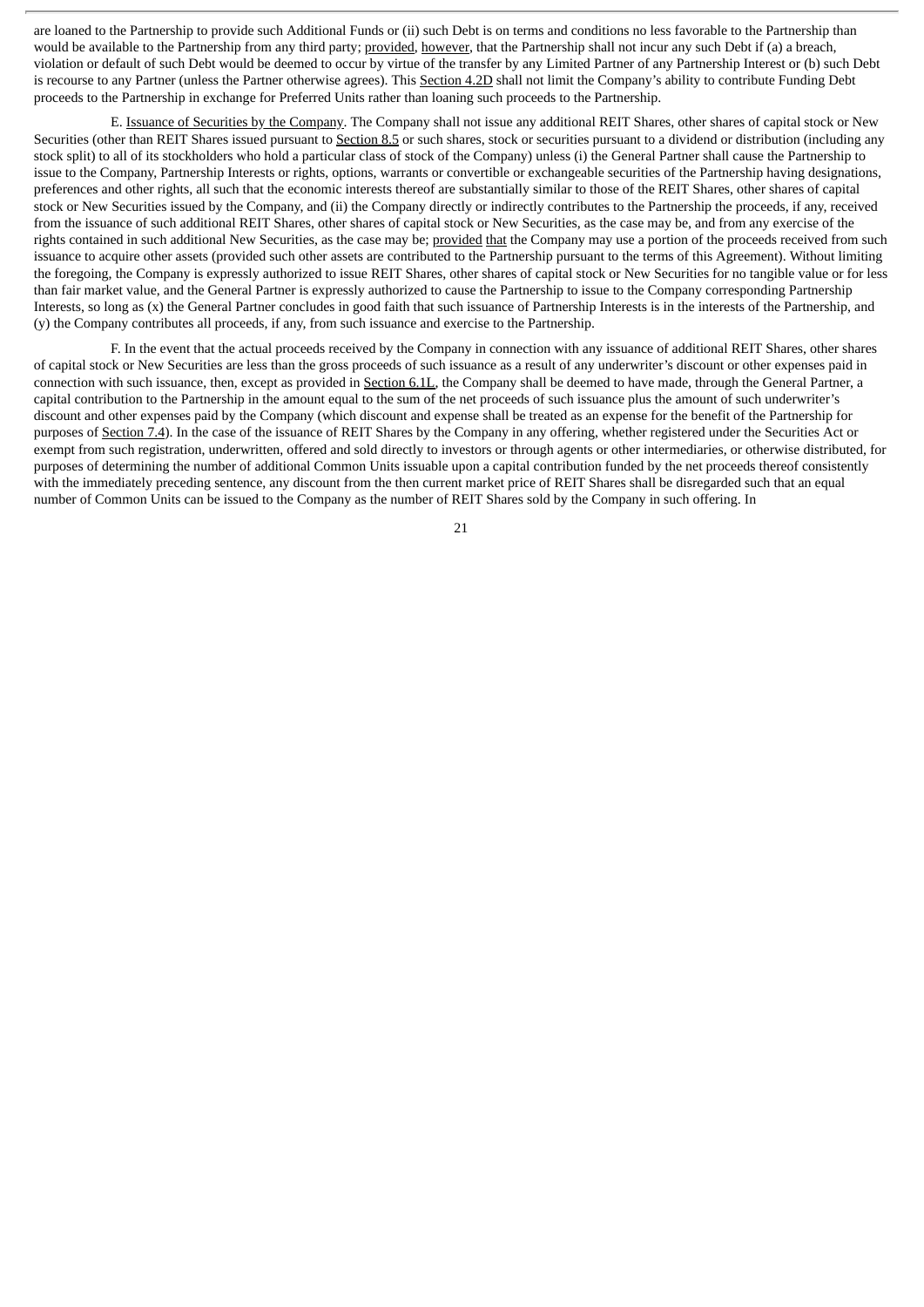the case of issuances of REIT Shares, other capital stock of the Company or New Securities pursuant to any Stock Plan at a discount from fair market value or for no value, the amount of such discount representing compensation to the employee, as determined by the General Partner, shall be treated as an expense for the benefit of the Partnership for purposes of Section 7.4 and, as a result, the Company shall be deemed to have made a capital contribution to the Partnership in an amount equal to the sum of any net proceeds of such issuance plus the amount of such expense.

G. In the event that the Partnership issues Partnership Interests pursuant to this Section 4.2, the General Partner shall make such revisions to this Agreement (without any requirement of receiving approval of the Limited Partners) including, but not limited to, the revisions described in Section 6.1M and Section 8.5 hereof, as it deems necessary to reflect the issuance of such additional Partnership Interests and the special rights, powers, and duties associated therewith.

H. Notwithstanding anything to the contrary, the Partnership shall be authorized to issue LTIP Units. From time to time the General Partner may issue LTIP Units to Persons providing services to or for the benefit of the Partnership.

I. Nothing in this Agreement shall be construed or applied to preclude or restrain the General Partner or the Company from adopting, modifying or terminating Stock Plans for the benefit of employees, directors or other business associates of the General Partner, the Company, the Partnership or any of their Affiliates. The Partners acknowledge and agree that, in the event that any such Stock Plan is adopted, modified or terminated by the General Partner or the Company, amendments to this Agreement may become necessary or advisable and that any such amendments requested by the General Partner or the Company shall not require any Consent or approval by the Limited Partners.

# Section 4.3 Other Contribution Provisions

In the event that any Partner is admitted to the Partnership or any existing Partner is issued additional Partnership Interests and any such Partner is given (or is treated as having received) a Capital Account credit at the time of such admission or issuance, as applicable, in exchange for services rendered to the Partnership, such transaction shall be treated by the Partnership and the affected Partner as if the Partnership had compensated such Partner in cash in an amount equal to the Capital Account credit such Partner received, and the Partner had contributed such cash to the capital of the Partnership. In addition, with the consent of the General Partner, in its sole and absolute discretion, one or more Limited Partners (or direct or indirect equity owners thereof) may enter into agreements with the Partnership, in the form of a guarantee or contribution agreement, which have the effect of providing a guarantee of certain obligations of the Partnership.

#### Section 4.4 No Preemptive Rights

Except to the extent expressly granted by the Partnership pursuant to another agreement, no Person including, without limitation, any Partner or Assignee, shall have any preemptive, preferential or other similar right with respect to (i) capital contributions or loans to the Partnership or (ii) the issuance or sale of any Partnership Units or other Partnership Interests.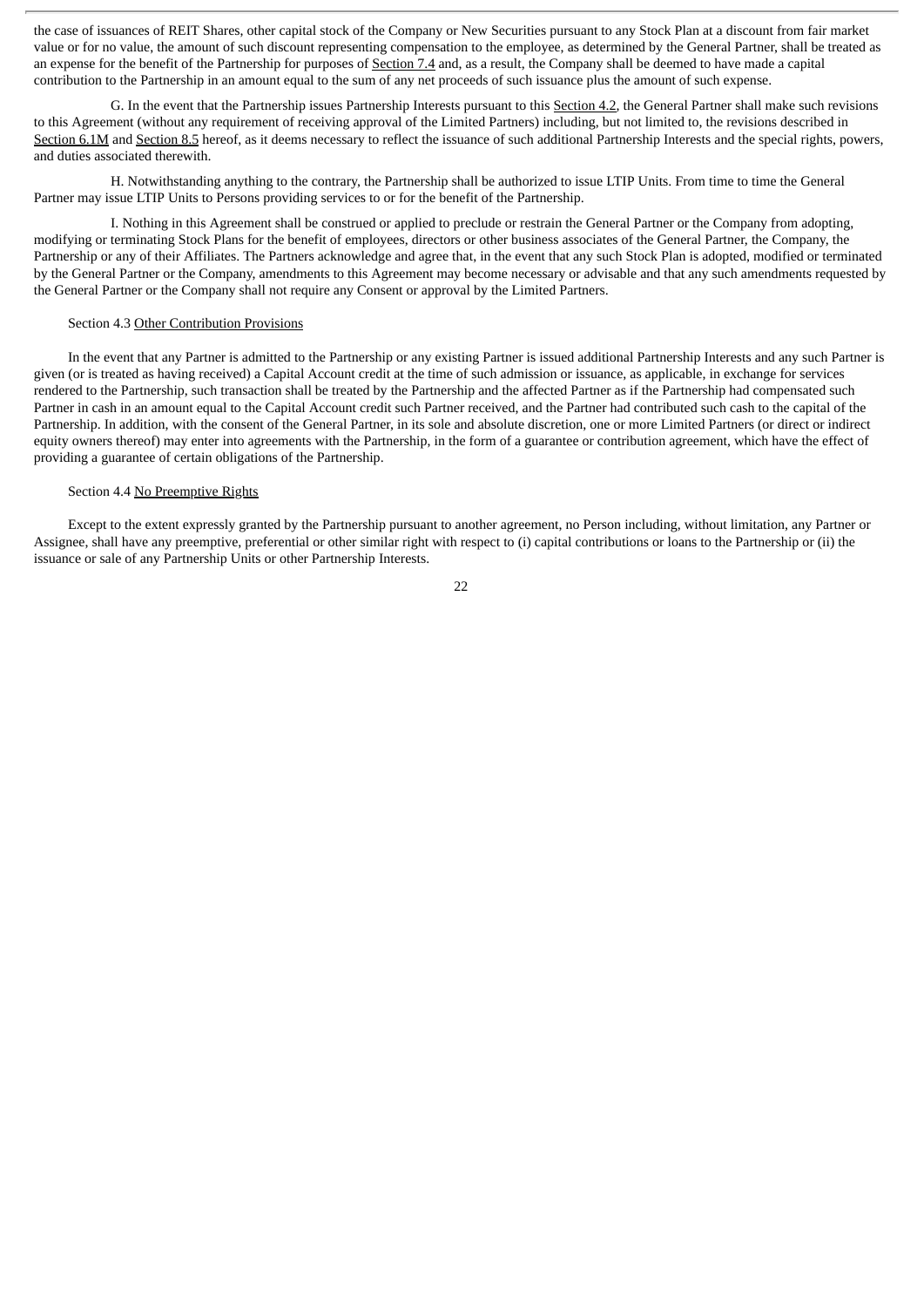#### Section 4.5 No Interest on Capital

No Partner shall be entitled to interest on its Capital Contributions or its Capital Account. Except as provided herein or by law, no Partner shall have any right to withdraw any part of its Capital Account or to demand or receive the return of its Capital Contributions.

#### **ARTICLE 5 - DISTRIBUTIONS**

#### Section 5.1 Distribution of Cash

A. Subject to Article 13, the other provisions of this Article 5 and the rights and preferences of any Preferred Units or additional class or series of Partnership Units established pursuant to Section 4.2 the Partnership shall distribute cash at such times and in such amounts as are determined by the General Partner, in its sole and absolute discretion, to the Partners who are Partners on the Partnership Record Date in accordance with their respective Percentage Interests on the Partnership Record Date.

B. Notwithstanding any other provision of this Agreement, the General Partner is authorized to take any action that it determines to be necessary or appropriate to cause the Partnership (which for purposes of this Section 5.1.B, shall include any predecessor entity and any person whose withholding obligations have been assumed by the Partnership) to comply with any withholding requirements established under the Code or any other U.S. federal, state or local law or foreign law including, without limitation, pursuant to Sections 1441, 1442, 1445, 1446, 1471 and 1472 of the Code. Any amount paid on behalf of or with respect to a Limited Partner (a "Withholding Payment") shall constitute a loan by the Partnership to such Limited Partner, which loan shall be repaid by such Limited Partner within fifteen (15) days after notice from the General Partner that such payment must be made unless (i) the Partnership withholds such payment from a distribution which would otherwise be made to the Limited Partner, (ii) the General Partner determines, in its sole and absolute discretion, that such payment may be satisfied out of the available funds of the Partnership which would, but for such payment, be distributed to the Limited Partner or (iii) treatment as a loan would jeopardize the Company's status as a REIT or otherwise be prohibited by law, including, without limitation, Section 402 of the Sarbanes-Oxley Act of 2002 (in which case such Limited Partner shall pay such amount to the Partnership on or before the date the Partnership pays such amount on behalf of such Limited Partner). Any amounts withheld pursuant to the foregoing clauses (i), (ii) or (iii) shall be treated as having been distributed to such Limited Partner (unless, in the case of amounts governed by clause (iii), the Limited Partner timely pays the amount to be withheld to the Partnership). Each Limited Partner hereby unconditionally and irrevocably grants to the Partnership a security interest in such Limited Partner's Partnership Interest to secure such Limited Partner's obligation to pay to the Partnership any amounts required to be paid pursuant to this Section 5.1B. Any amounts payable by a Limited Partner hereunder shall bear interest at the lesser of (1) the base rate on corporate loans at large United States money center commercial banks, as published from time to time in The Wall Street Journal, plus four (4) percentage points, or (2) the maximum lawful rate of interest on such obligation, such interest to accrue from the date such amount is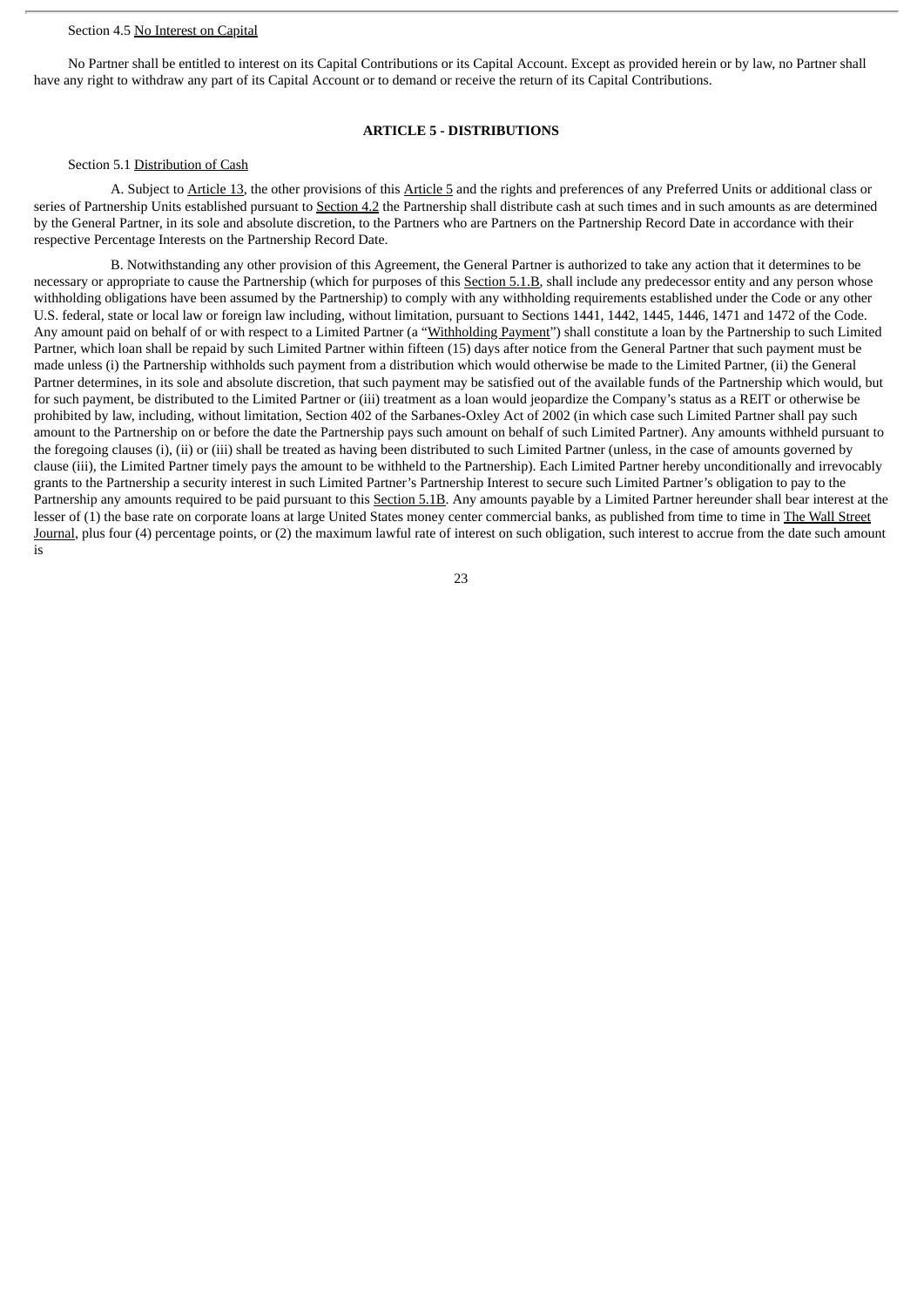due (i.e., fifteen (15) days after demand) until such amount is paid in full. Each Limited Partner shall take such actions as the Partnership shall request in order to (i) perfect or enforce the security interest created hereunder and (ii) cause any loan arising hereunder to be treated as a real estate asset for purposes of Section 856(c)(4)(A) of the Code and to generate income described in Section 856(c)(3) of the Code. In addition to all other remedies that the Partnership may be entitled to pursue, in the event that a Limited Partner fails to pay any amount when due pursuant to this Section 5.1B, the Partnership may thereafter, at any time prior to the Limited Partner's payment in full of such amount (plus any accrued interest), elect to redeem Common Units held by such Limited Partner, in accordance with the procedures set forth in Section 8.5 with the Valuation Date being the date the Partnership elects to redeem such Common Units, in an amount sufficient to pay any or all of such amount. In the event that proceeds to the Partnership are reduced on account of taxes withheld at the source or the Partnership incurs a tax liability and such taxes (or a portion thereof) are imposed on or with respect to one or more, but not all, of the Partners in the Partnership or if the rate of tax varies depending on the attributes of specific Partners or to whom the corresponding income is allocated, the amount of the reduction in the Partnership's net proceeds shall be borne by and apportioned among the relevant Partners and treated as if it were paid by the Partnership as a withholding obligation with respect to such Partners in accordance with such apportionment. For the avoidance of doubt, in accordance with the foregoing, any Imputed Underpayment Amount paid (or payable) by the Partnership shall be treated as if it were paid by the Partnership as a Withholding Payment with respect to the appropriate Partners. The General Partner shall reasonably determine the portion of an Imputed Underpayment Amount attributable to each Partner or former Partner.

C. In no event may a Partner receive a distribution of cash with respect to a Partnership Unit if such Partner is entitled to receive a cash dividend as the holder of record with respect to the Partnership Record Date for such distribution of a REIT Share for which all or part of such Partnership Unit has been or will be exchanged.

#### Section 5.2 REIT Distribution Requirements

The General Partner shall use its reasonable efforts to cause the Partnership to make distributions pursuant to this Article 5 sufficient to enable the Company to pay stockholder dividends that will allow the Company to (i) meet its distribution requirement for qualification as a REIT as set forth in Section 857 of the Code and (ii) other than to the extent the Company elects to retain and pay income tax on its net capital gain, avoid or reduce any U.S. federal income or excise tax liability imposed by the Code.

#### Section 5.3 No Right to Distributions in Kind

No Partner shall be entitled to demand property other than cash in connection with any distributions by the Partnership. The General Partner may determine, in its sole and absolute discretion, to make a distribution in-kind of Partnership assets to the Holders, and such assets shall be distributed in the manner to ensure that the fair market value is distributed and allocated in accordance with Articles 5 and 6 hereof.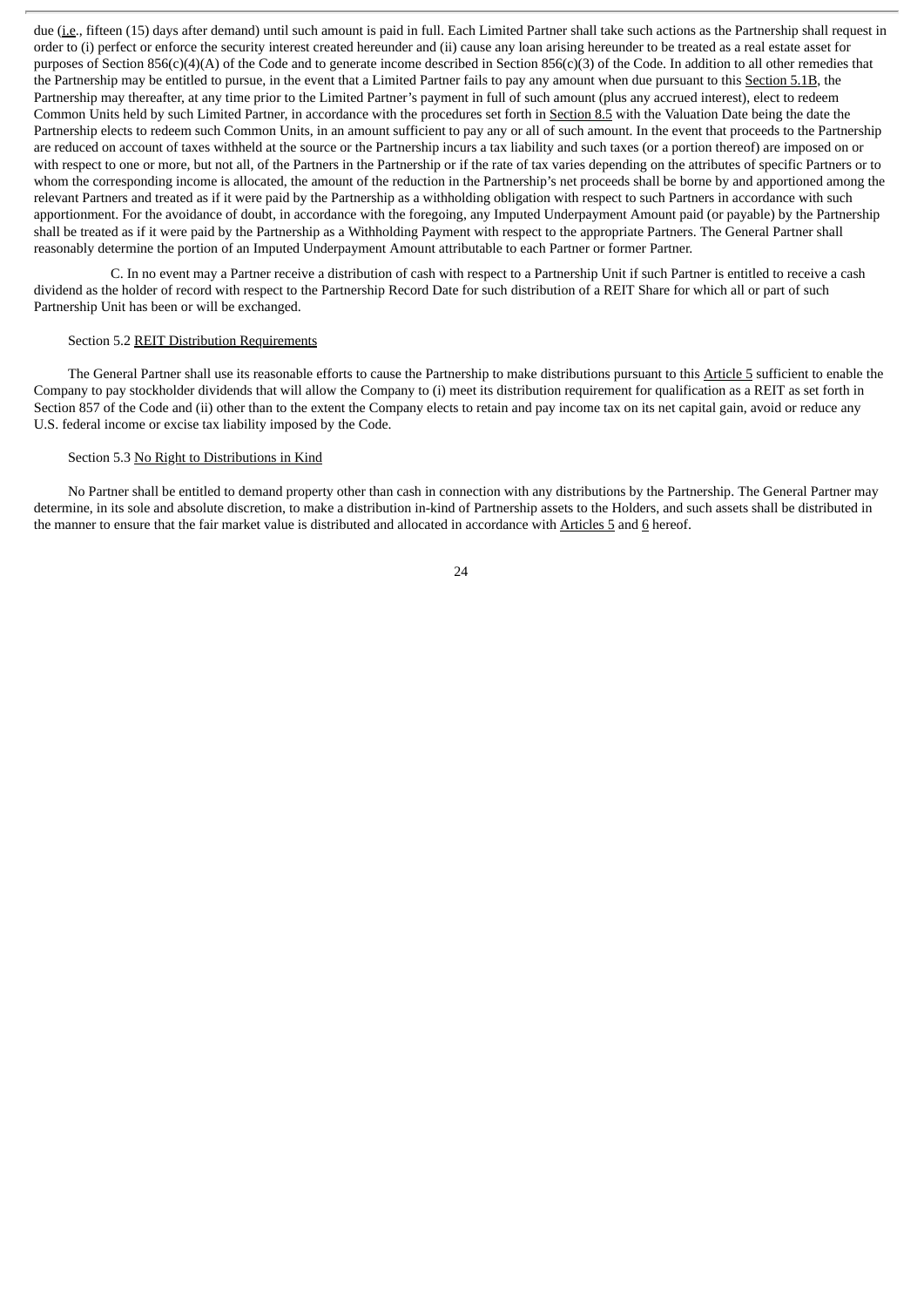# Section 5.4 Distributions Upon Liquidation

Notwithstanding the other provisions of this Article 5, net proceeds from a Terminating Capital Transaction, and any other cash received or reductions in reserves made after commencement of a Liquidating Event shall be distributed to Holders in accordance with Section 13.2.

#### Section 5.5 Distributions to Reflect Issuance of Additional Partnership Units

In addition to any amendment permitted under Section 14.2, the General Partner is authorized to modify the distributions in this Article 5 and amend such provisions (including the defined terms used therein) in such manner as the General Partner determines is necessary or appropriate to reflect the issuances of additional series or classes of Partnership Interests without the consent of any Partner or any other Person. Any such modification may be made pursuant to a Certificate of Designations or similar instrument establishing such new class or series.

#### **ARTICLE 6 – ALLOCATIONS**

Section 6.1 Capital Account Allocations of Profit and Loss

A. Profit

After giving effect to the special allocations, if any, required under this Article 6 for the applicable period, and subject to the other provisions of this Section 6.1 and to the allocations to be made with respect to any Preferred Units or additional class or series of Partnership Units established pursuant to Section 4.2, Profits in each taxable year or other allocation period shall be allocated to the Partners' Capital Accounts in the following order of priority:

(1) First to the General Partner until the cumulative Profits allocated to the General Partner under this Section  $6.1A(1)$  equal the cumulative Losses allocated to such Partner under Section  $6.1(B)(2)$ ; and

(2) Thereafter, to the holders of Common Units and LTIP Units in accordance with their respective Percentage Interests.

B. Losses. After giving effect to the special allocations, if any, required under this Article 6 for the applicable period, and subject to the allocations to be made with respect to any Preferred Units or additional class or series of Partnership Units established pursuant to Section 4.2, and further subject to the other provisions of this Section 6.1, Loss in each taxable year or other period shall be allocated in the following order of priority:

(1) First, to the holders of Common Units and LTIP Units with positive balances in their Economic Capital Account Balances in accordance with their respective Percentage Interests until their Economic Capital Accounts Balances are reduced to zero; and

(2) Thereafter, to the General Partner.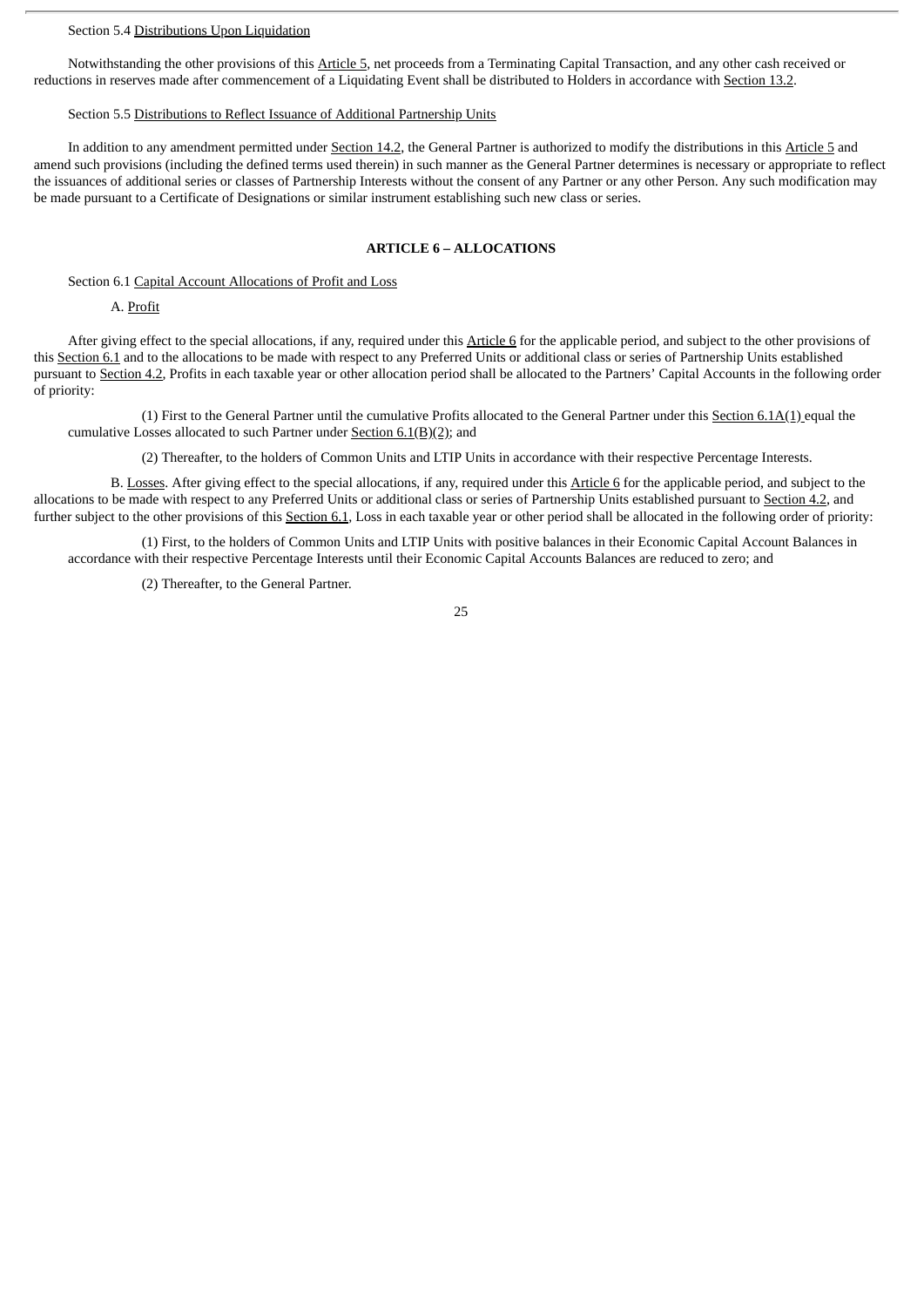For purposes of determining allocations of Losses pursuant to Section 6.1B(1), an LTIP Unit Limited Partner shall be treated as having a separate Economic Capital Account Balance, and for this purpose a separate Capital Account with an appropriate share of Partnership Minimum Gain and Partner Minimum Gain shall be maintained, for each tranche of LTIP Units with a different issuance date that it holds and the Economic Capital Account Balance of each holder of Common Units shall not include any Economic Capital Account Balance attributable to other series or classes of Partnership Units.

C. Nonrecourse Deductions and Minimum Gain Chargeback. Notwithstanding any provision to the contrary, (i) any expense of the Partnership that is a "nonrecourse deduction" within the meaning of Regulations Section 1.704-2(b)(1) shall be allocated in accordance with the Partners' respective Percentage Interests, (ii) any expense of the Partnership that is a "partner nonrecourse deduction" within the meaning of Regulations Section 1.704-2(i)(2) shall be allocated to the Partner that bears the "economic risk of loss" of such deduction in accordance with Regulations Section 1.704-2(i)(1), (iii) if there is a net decrease in Partnership Minimum Gain within the meaning of Regulations Section 1.704-2(f)(1) for any Partnership taxable year, then, subject to the exceptions set forth in Regulations Section 1.704-2(f)(2),(3), (4) and (5), items of gain and income shall be allocated among the Partners in accordance with Regulations Section 1.704-2(f) and the ordering rules contained in Regulations Section 1.704-2(j), and (iv) if there is a net decrease in "partner nonrecourse debt minimum gain" within the meaning of Regulations Section 1.704-2(i)(4) for any Partnership taxable year, then items of gain and income shall be allocated among the Partners in accordance with Regulations Section 1.704-2(i)(4) and the ordering rules contained in Regulations Section 1.704-2(j).

D. Qualified Income Offset. If a Partner receives in any taxable year an adjustment, allocation or distribution described in subparagraphs (4), (5) or (6) of Regulations Section 1.704-1(b)(2)(ii)(d) that causes or increases a deficit balance in such Partner's Capital Account that exceeds the sum of such Partner's shares of Partnership Minimum Gain and Partner Minimum Gain, as determined in accordance with Regulations Sections 1.704-2(g) and 1.704-2(i), such Partner shall be specially allocated for such taxable year (and, if necessary, later taxable years) items of income and gain in an amount and manner sufficient to eliminate such deficit Capital Account balance as quickly as possible as provided in Regulations Section 1.704-1(b)(2)(ii)(d).

E. Capital Account Deficits. Loss or items thereof shall not be allocated to a Limited Partner to the extent that such allocation would cause or increase a deficit in such Partner's Adjusted Capital Account.

F. Definition of Profit and Loss. "Profit" and "Loss" and any items of income, gain, expense or loss referred to in this Agreement means the net income, net loss or items thereof for the applicable period as determined for maintaining Capital Accounts, and shall be determined in accordance with U.S. federal income tax accounting principles, as modified by Regulations Section 1.704-1(b)(2)(iv), except that Profit and Loss shall not include items of income, gain, loss and expense that are specially allocated pursuant to this Article 6 (other than Section 6.1A or Section 6.1B).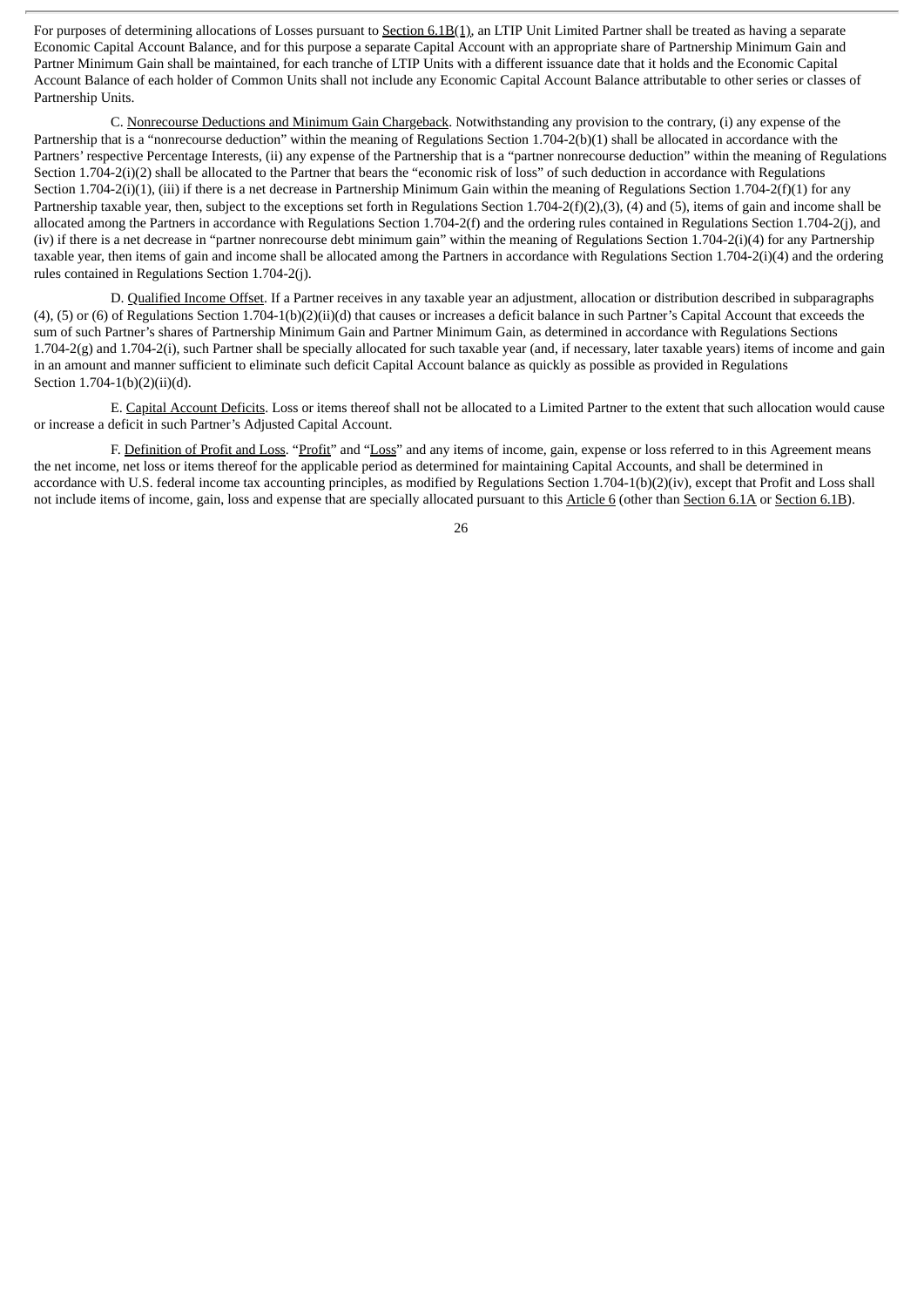G. Curative Allocations. The allocations set forth in Section 6.1C, Section 6.1D and Section 6.1E hereof (the "Regulatory Allocations") are intended to comply with certain regulatory requirements, including the requirements of Regulations Sections 1.704-1(b) and 1.704-2. Notwithstanding the provisions of this Section 6.1 and Section 6.2 hereof, the Regulatory Allocations shall be taken into account in allocating other items of income, gain, loss and expense among the Holders so that to the extent possible without violating the requirements giving rise to the Regulatory Allocations, the net amount of such allocations of other items and the Regulatory Allocations to each Holder shall be equal to the net amount that would have been allocated to each such Holder if the Regulatory Allocations had not occurred.

H. Forfeitures. Subject to Section 6.1J with respect to a forfeiture of certain LTIP Units, upon a forfeiture of any unvested Partnership Interest by any Partner, gross items of income, gain, loss or deduction shall be allocated to such Partner if and to the extent required by final Regulations to ensure that allocations made with respect to all unvested Partnership Interests are recognized under Section 704(b) of the Code.

# I. LTIP Allocations.

(1) After giving effect to the special allocations set forth in Section 6.1C and Section 6.1D hereof, and the allocations of Profit under Section 6.1A(1) (including, for the avoidance of doubt, Liquidating Gains that are a component of Profit), and subject to the other provisions of this Section 6.1, but before allocations of Profit are made under Section 6.1A(2), any remaining Liquidating Gains (or, in the case of any LTIP Unit issued prior to the date of this Agreement, Liquidating Losses) shall first be allocated among the Partners so as to cause, as nearly as possible, the Economic Capital Account Balance of each LTIP Unit Limited Partner, to the extent attributable to such Limited Partner's ownership of an LTIP Unit, to be equal to the Common Unit Economic Balance (determined after taking into account any additional allocations of Liquidating Gains or Liquidating Losses to be made with respect to Common Units after the application of this Section 6.1I(1) for the same period for which the allocations in this Section 6.1I(1) are being made (with such Economic Capital Account Balance with respect to an LTIP Unit to be achieved through the immediately foregoing allocations referred to as the "Target Balance" for such unit).

(2) Notwithstanding Section  $6.1I(1)$ , no Liquidating Gains will be allocated with respect to such LTIP Unit under Section  $6.1I(1)$  as of any date unless and to the extent that the Liquidating Gains as of such date, when aggregated with other Liquidating Gains realized since the issuance of such LTIP Unit and, in the case of any LTIP Unit issued after the date of the Agreement, reduced by the aggregate amount of depreciation realized since the issuance of such LTIP Unit, exceed Liquidating Losses realized since the issuance of such LTIP Unit. For purposes of performing the calculations in the preceding sentence, the amount of Liquidating Gains shall be increased by the amount of any Net Realized Gain for the period since the issuance of such LTIP Unit and the amount of Liquidating Losses shall be increased by the amount of any Net Realized Loss for the period since the issuance of such LTIP Unit.

(3) Any such allocations under this Section 6.1I shall first be made among the holders of LTIP Units in proportion to the aggregate amounts required to be allocated to each such holder under this Section 6.1I.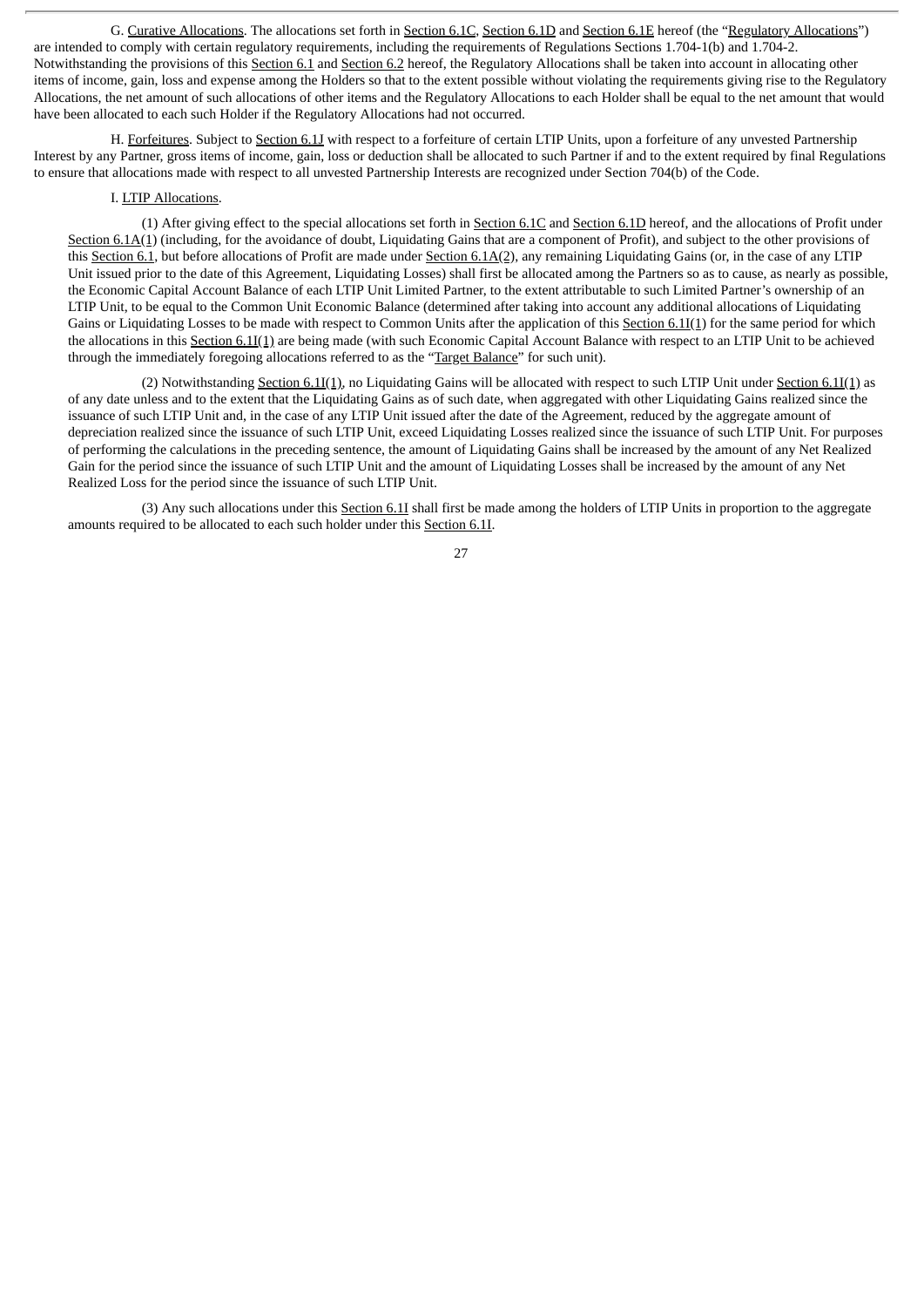(4) Liquidating Gain allocated to an LTIP Unit Limited Partner under this Section 6.1I will be attributed to specific LTIP Units of such LTIP Unit Limited Partner for purposes of determining (i) allocations under this Section 6.1I, (ii) the effect of the forfeiture or conversion of specific LTIP Units on such LTIP Unit Limited Partner's Capital Account and (iii) the ability of such LTIP Unit Limited Partner to convert specific LTIP Units into Common Units. Liquidating Gain allocated to such LTIP Unit Limited Partner under this Section 6.1I for any period by reason of holding LTIP Units will generally be attributed to LTIP Units with a positive Book-Up Target in the following order: (i) first, to Vested LTIP Units held for more than two years, (ii) second, to Vested LTIP Units held for two years or less, (iii) third, to Unvested LTIP Units that have remaining vesting conditions that only require continued employment or service to the Company, the Partnership or an Affiliate of either for a certain period of time (with such Liquidating Gains being attributed in order of vesting from soonest vesting to latest vesting), and (iv) fourth, to other Unvested LTIP Units (with such Liquidating Gains being attributed in order of issuance from earliest issued to latest issued). The amount so attributed to each such category relating to LTIP Units shall not exceed the aggregate Book-Up Target of the units in such category, and within each category Liquidating Gain will be attributed seriatim (i.e., entirely to the first unit in a set, then entirely to the next unit in the set, and so on, until a full allocation is made to the last unit in the set) in the order of smallest Book-Up Target to largest Book-Up Target.

(5) After giving effect to the special allocations set forth above, if, due to distributions with respect to Common Units in which the LTIP Units do not participate, forfeitures or otherwise, the aggregate Economic Capital Account Balance of any present or former LTIP Unit Limited Partner attributable to such LTIP Unit Limited Partner's LTIP Units, exceeds the aggregate Target Balance of such LTIP Units, then Liquidating Losses shall be allocated to such LTIP Unit Limited Partner (and to the extent possible in a manner consistent with the principles of Section 6.1I(3)), or Liquidating Gains shall be allocated to the other Partners, to reduce or eliminate the disparity; provided, however, that if Liquidating Losses or Liquidating Gains are insufficient to completely eliminate all such disparities, such losses or gains shall be allocated among Partners in a manner reasonably determined by the General Partner.

(6) The parties agree that the intent of this Section 6.1I is (i) to the extent possible within the limitations imposed by Section  $6.1I(2)$ to make the Economic Capital Account Balance associated with each LTIP Unit economically equivalent to the Common Unit Economic Balance and (ii) to allow conversion of an LTIP Unit (assuming prior vesting) into a Common Unit when sufficient Liquidating Gains have been allocated to such LTIP Unit pursuant to Section 6.1I(1) so that either its initial Book-Up Target has been reduced to zero or the parity described in the definition of Target Balance has been achieved with respect to such LTIP Unit. The General Partner shall be permitted to interpret this Section 6.1I or to amend this Agreement to the extent necessary and consistent with this intention.

(7) In the event that Liquidating Gains or Liquidating Losses are allocated under this Section 6.1I, Profits allocable under Section 6.1A(2) and any Losses shall be recomputed without regard to the Liquidating Gains or Liquidating Losses so allocated.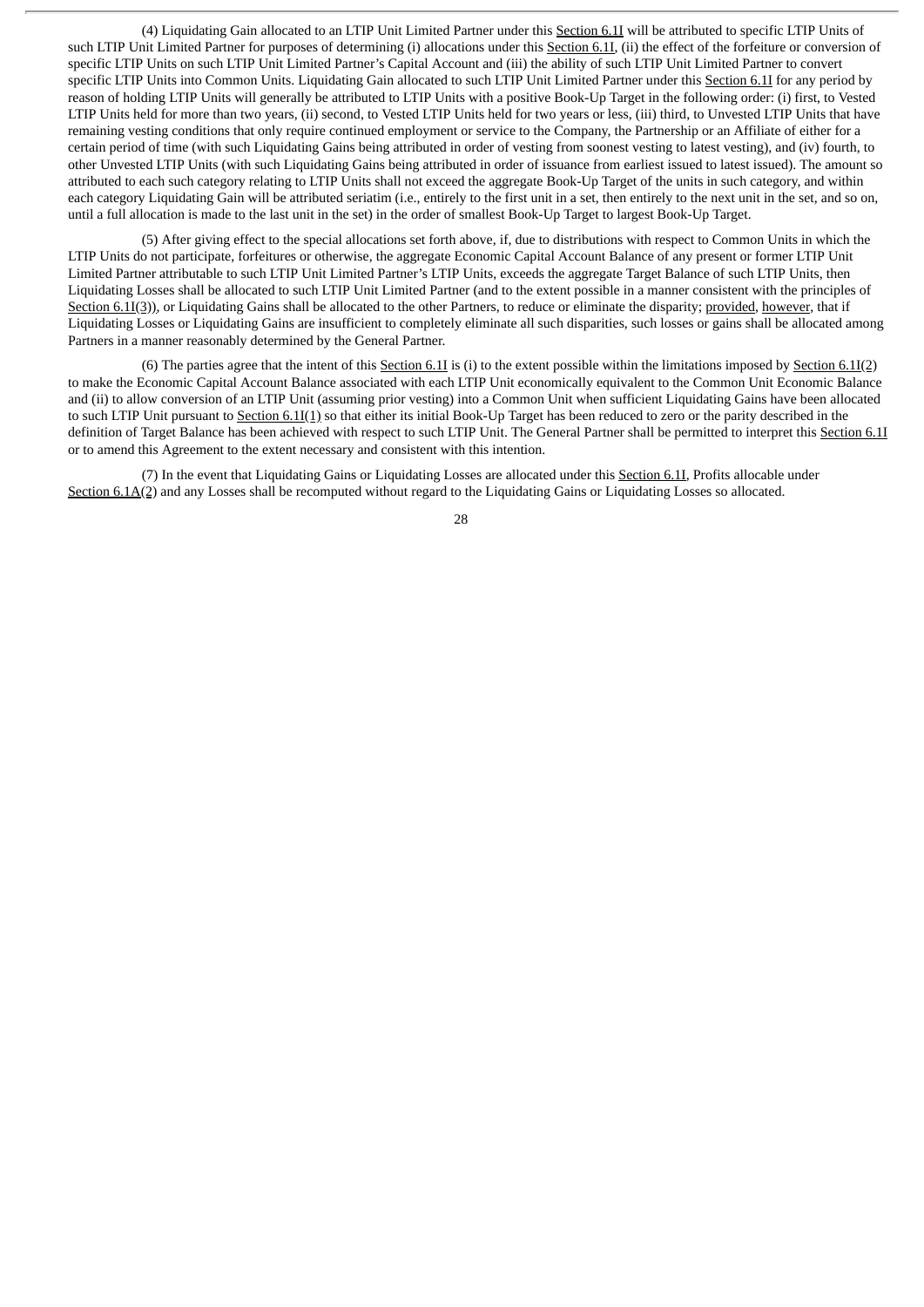## J. LTIP Forfeitures.

(1) If an LTIP Unit Limited Partner forfeits any LTIP Units to which Liquidating Gain has previously been allocated under Section 6.1I (or previously re-allocated under this Section 6.1J), the portion of such LTIP Unit Limited Partner's Capital Account attributable to such Liquidating Gain allocated (or reallocated) to such forfeited LTIP Units shall be re-allocated to that LTIP Unit Limited Partner's remaining LTIP Units that were outstanding on the date of the initial allocation of such Liquidating Gain and would have been eligible to receive the allocation of such Liquidating Gain on such date (if any), using a methodology similar to that described in Section 6.1I(3) above as reasonably determined by the General Partner, to the extent necessary to cause such LTIP Unit Limited Partner's Economic Capital Account Balance attributable to each such remaining LTIP Unit to equal the Common Unit Economic Balance,

(2) To the extent that the Capital Account of an LTIP Unit Limited Partner attributable to Liquidating Gains allocated to forfeited LTIP Units is not re- allocated to other units under Section 6.1J(1)-(2) above, such LTIP Unit Limited Partner's Capital Account will be reduced by the amount of any such Liquidating Gain not so re-allocated.

K. Reimbursements Treated as Guaranteed Payments. Subject to Section 6.1L, if and to the extent any payment or reimbursement to the General Partner or the Company made pursuant to Section 7.7 or otherwise is determined for U.S. federal income tax purposes not to constitute a payment of expenses of the Partnership, the amount so determined shall constitute a guaranteed payment with respect to capital within the meaning of Section 707(c) of the Code, shall be treated consistently therewith by the Partnership and all Partners and shall not be treated as a distribution for purposes of computing the Partners' Capital Accounts.

L. Adjustments to Preserve REIT Status and Avoid Gain. Notwithstanding any provision in this Agreement to the contrary, if the Partnership pays or reimburses (directly or indirectly, including by reason of giving the General Partner or the Company or any direct or indirect Subsidiary of the Company Capital Account credit in excess of actual Capital Contributions made by the General Partner or the Company or any direct or indirect Subsidiary of the Company) fees, expenses or other costs pursuant to Section 4.2, Section 7.4 and/or Section 7.7, or otherwise, and if failure to treat all or part of such payment or reimbursement as a distribution to the General Partner, the Company or any Subsidiary of the Company (as appropriate), or the receipt of Capital Account credit in excess of actual Capital Contributions, would cause the Company to recognize income that would cause the Company to fail to qualify as a REIT, then such payment or reimbursement (or portion thereof) shall be treated as a distribution to the General Partner, the Company or direct or indirect Subsidiary of the Company (as appropriate) for purposes of this Agreement, or the Capital Account credit in excess of actual Capital Contributions shall be reduced, in each case to the extent necessary to preserve the Company's status as a REIT. The Capital Account of the General Partner, the Company or any direct or indirect Subsidiary of the Company (as appropriate) shall be reduced by such direct or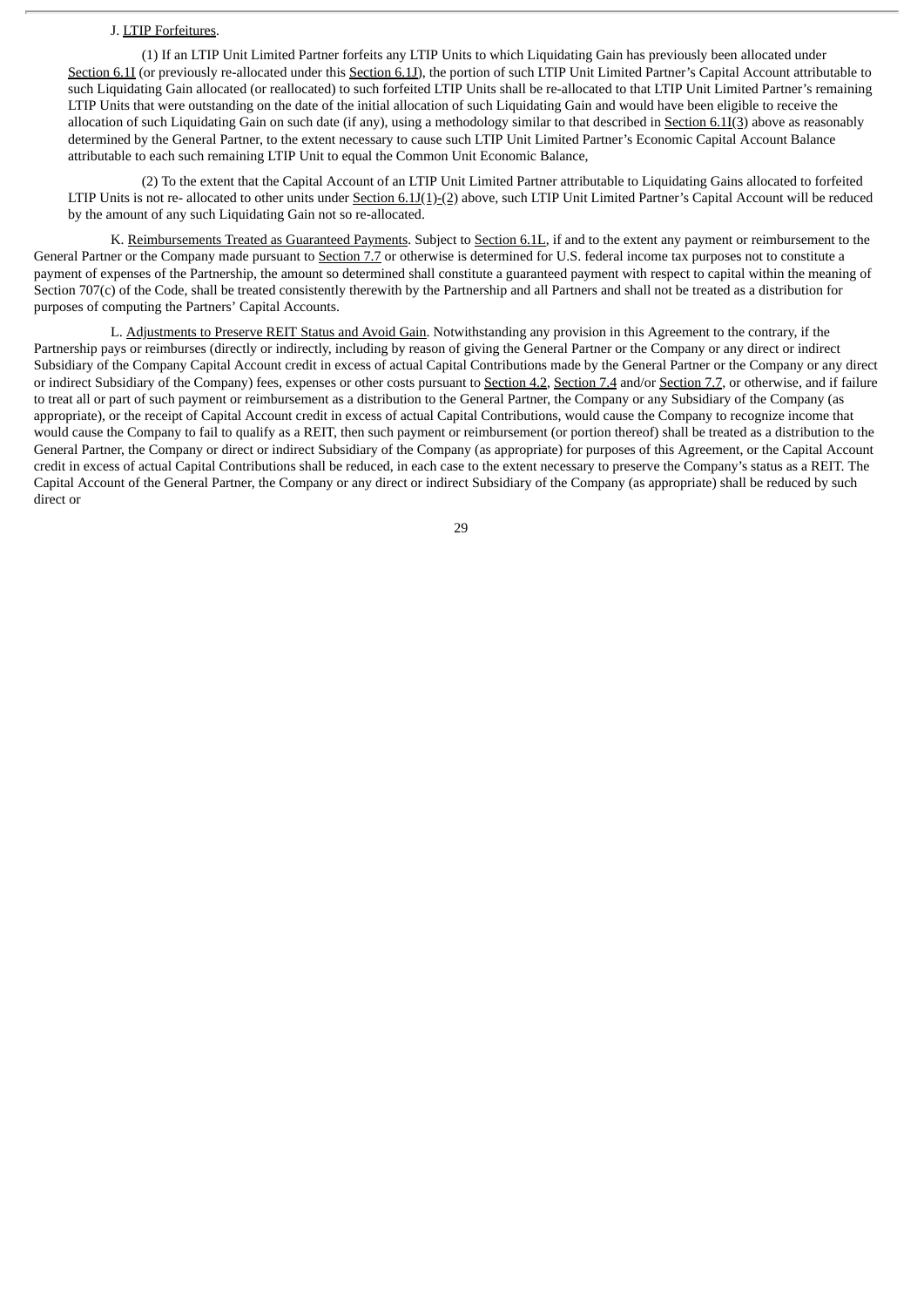indirect payment or reimbursement (or a portion thereof) in the same manner as an actual distribution to the General Partner, the Company, or any direct or indirect Subsidiary of the Company (as appropriate). To the extent treated as distributions, such fees, expenses or other costs shall not be taken into account as Partnership fees, expenses or costs for the purposes of this Agreement. In the event that amounts are recharacterized as distributions or Capital Accounts are reduced pursuant to this Section 6.1L, allocations under Section 6.1A, Section 6.1B and Section 6.1I for the current and subsequent periods shall be adjusted as reasonably determined by the General Partner so that to the extent possible the Partners have the same Capital Account balances they would have if this Section 6.1L had not applied. This Section 6.1L is intended to prevent direct or indirect reimbursements or payments under this Agreement from giving rise to a violation of the Company's REIT requirements while at the same time preserving to the extent possible the parties' intended economic arrangement and shall be interpreted and applied consistent with such intent.

### M. Modifications to Reflect New Series or Classes.

The General Partner is authorized to modify the allocations in this Section 6.1 and amend such provisions (including the defined terms used therein) in such manner as the General Partner determines is necessary or appropriate to reflect the issues of additional series or classes of Partnership Interests. Any such modification may be made pursuant to the Certificate of Designations or similar instrument establishing such new class or series.

## N. Agreement to Bear Disproportionate Losses.

At the request and with the consent of the applicable Limited Partner, the General Partner may modify these allocations to provide for disproportionate allocations of Loss (or items of loss or deduction) and chargebacks thereof to a Limited Partner that agrees to restore all or part of any deficit in its Capital Account in accordance with Section 13.3 (in all cases subject to Section 6.1E).

#### Section 6.2 Capital Accounts

A separate capital account (a "Capital Account") shall be established and maintained for each Partner in accordance with Regulations Section 1.704-1(b)(2)(iv). Consistent with the provisions of Regulations Section 1.704-1(b)(2)(iv)(f), (i) immediately prior to the acquisition of an additional Partnership Interest by any new or existing Partner in connection with the contribution of money or other property (other than a de minimis amount) to the Partnership, (ii) immediately prior to the distribution by the Partnership to a Partner of Partnership property (other than a de minimis amount) as consideration for a Partnership Interest, (iii) upon the acquisition of a more than de minimis additional interest in the Partnership by any new or existing Partner as consideration for the provision of services to or for the benefit of the Partnership in a partner capacity or in anticipation of becoming a Partner, (iv) upon the grant of any LTIP Unit, and (v) immediately prior to the liquidation of the Partnership as defined in Regulations Section 1.704-1(b)(2)(ii)(g), the book value of all Partnership Assets shall be revalued upward or downward to reflect the fair market value (as determined by the General Partner, in its sole and absolute discretion, and taking into account Section 7701(g) of the Code) of each such Partnership asset unless the General Partner shall determine that such revaluation is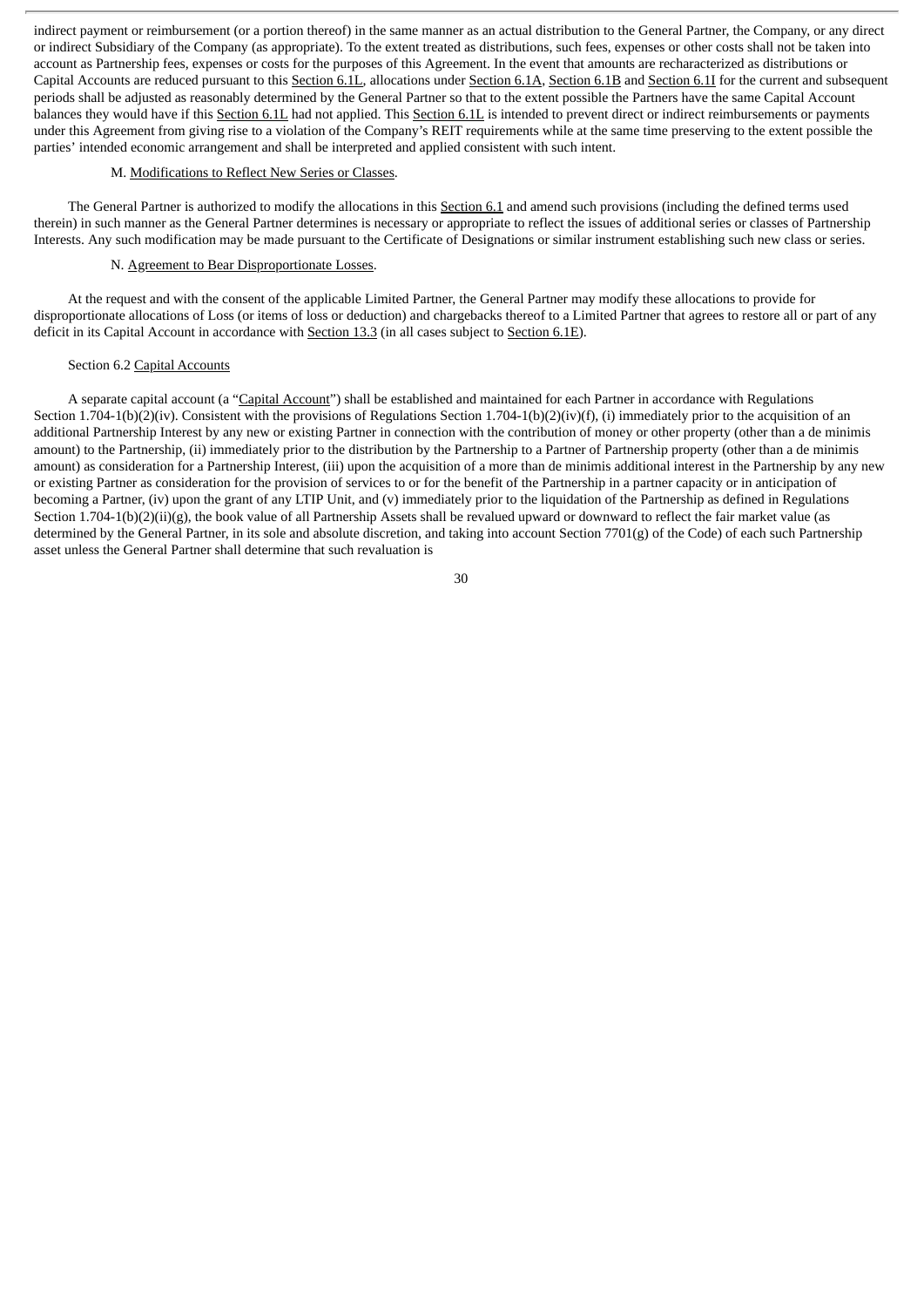not necessary to maintain the Partner's intended economic arrangements and for the avoidance of doubt may be so revalued at such other times permitted by such Regulations. If the Capital Accounts of the Partners are adjusted pursuant to Regulations Section 1.704-1(b)(2)(iv)(f) to reflect revaluations of Partnership property, (i) the Capital Accounts of the Partners shall be adjusted in accordance with Regulations Section 1.704-1(b)(2)(iv) (g) for allocations of depreciation, depletion, amortization and gain or loss, as computed for book purposes, with respect to such property, (ii) the Partners' distributive shares of depreciation, depletion, amortization and gain or loss, as computed for tax purposes, with respect to such property shall be determined so as to take account of the variation between the adjusted tax basis and book value of such property in the same manner as under Section 704(c) of the Code, and (iii) the amount of upward and/or downward adjustments to the book value of the Partnership property shall be treated as income, gain, deduction and/or loss for purposes of applying the allocation provisions of this Article 6. If Section 704(c) of the Code applies to Partnership property, the Capital Accounts of the Partners shall be adjusted in accordance with Regulations Section 1.704-1(b)(2)(iv)(g) for allocations of depreciation, depletion, amortization and gain and loss, as computed for book purposes, with respect to such property.

## Section 6.3 Tax Allocations

All allocations of income, gain, loss and deduction (and all items contained therein) for U.S. federal income tax purposes shall be identical to all allocations of such items set forth in Section 6.1, except as otherwise required by Section 6.2 or Section 704(c) of the Code and Regulations Section 1.704-1(b)(4). The General Partner shall have the authority to elect the methods to be used by the Partnership for allocating items of income, gain and expense as required by Section 704(c) of the Code and Regulations Section 1.704-1(b)(4), including the use of different methods for different items and different properties, except as otherwise agreed upon by the General Partner and one or more Limited Partners (or direct or indirect owners thereof), and such election shall be binding on all Partners.

#### Section 6.4 Substantial Economic Effect

It is the intent of the Partners that the allocations of Profit and Loss under this Agreement have substantial economic effect (or be consistent with the Partners' interests in the Partnership in the case of the allocation of losses attributable to nonrecourse debt or any other allocations that cannot have substantial economic effect under the Code) within the meaning of Section 704(b) of the Code as interpreted by the Regulations promulgated pursuant thereto Article 6 and other relevant provisions of this Agreement shall be interpreted in a manner consistent with such intent. The provisions of this Agreement relating to the maintenance of Capital Accounts are intended to comply with Regulations Section 1.704-1(b), and shall be interpreted and applied in a manner consistent with such Regulations. In the event the General Partner shall determine that it is prudent to modify (i) the manner in which the Capital Accounts, or any debits, or credits thereto (including, without limitation, debits or credits relating to liabilities which are secured by contributed or distributed property or which are assumed by the Partnership, the General Partner, or the Limited Partners) are computed; or (ii) the manner in which items are allocated among the Partners for U.S. federal income tax purposes in order to comply with such Regulations or to comply with Section 704(c) of the Code, the General Partner may make such modification without regard to Article 14 of this Agreement, provided that it is not likely to have a material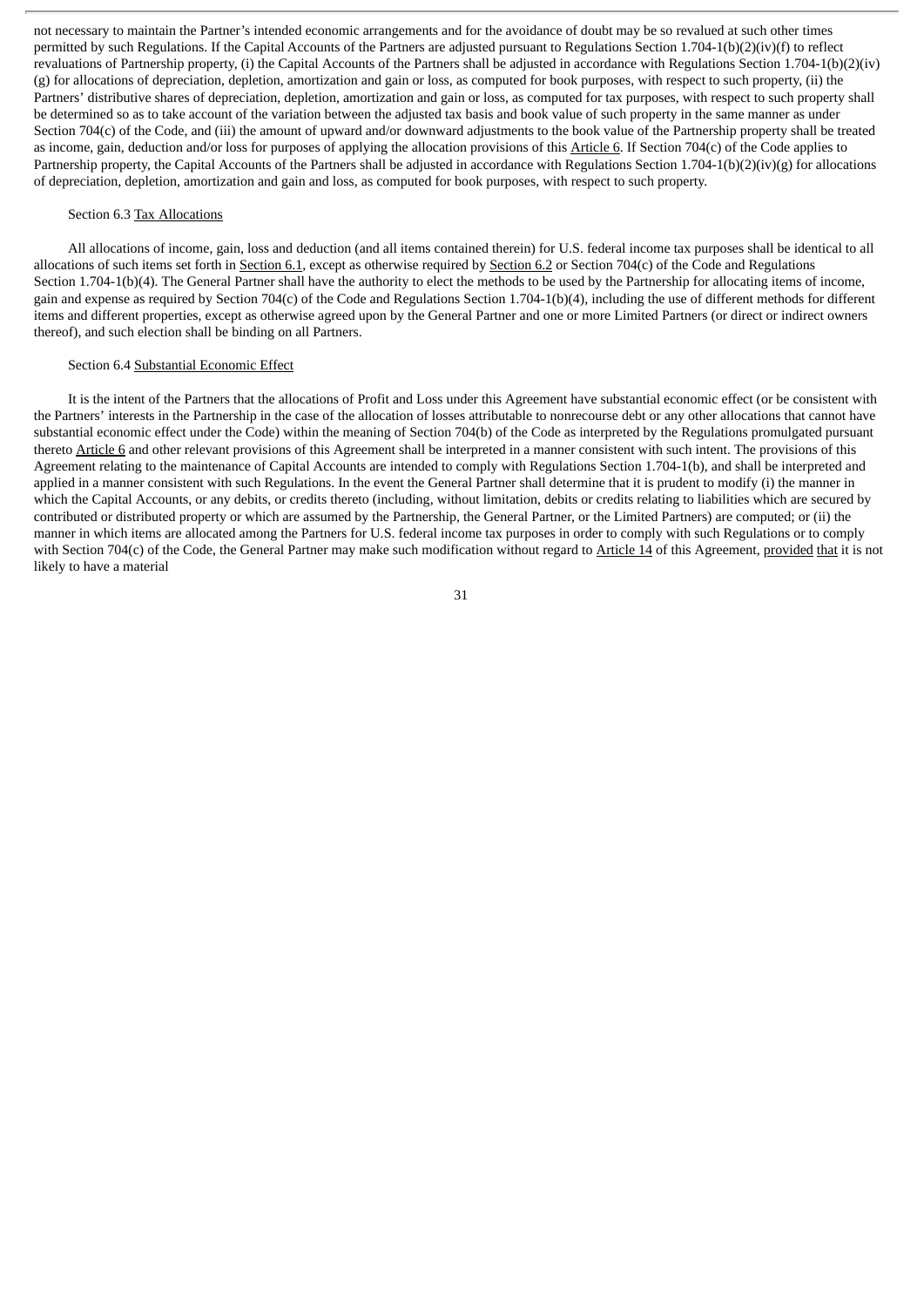effect on the amounts distributable to any Person pursuant to Article 13 of this Agreement upon the dissolution of the Partnership. The General Partner also shall (i) make any adjustments that are necessary or appropriate to maintain equality between the aggregate Capital Accounts of the Partners and the amount of Partnership capital reflected on the Partnership's balance sheet, as computed for book purposes, in accordance with Regulations Section 1.704-1(b)(2)(iv)(q); and (ii) make any appropriate modifications in the event unanticipated events might otherwise cause this Agreement not to comply with Regulations Section 1.704-1(b). In addition, the General Partner may adopt and employ such methods and procedures for (i) the maintenance of book and tax capital accounts; (ii) the determination and allocation of adjustments under Sections 704(c), 734, and 743 of the Code; (iii) the determination of Profit, Loss, taxable income and loss and items thereof under this Agreement and pursuant to the Code; (iv) the adoption of reasonable conventions and methods for the valuation of assets and the determination of tax basis; (v) the allocation of asset value and tax basis; and (vi) conventions for the determination of cost recovery, depreciation and amortization deductions, as it determines in its sole discretion are necessary or appropriate to execute the provisions of this Agreement, to comply with federal and state tax laws, and/or are in the best interest of the Partners.

# **ARTICLE 7 - MANAGEMENT AND OPERATIONS OF BUSINESS**

## Section 7.1 Management

A. Except as otherwise expressly provided in this Agreement, all management powers over the business and affairs of the Partnership are and shall be exclusively vested in the General Partner, and no Limited Partner, in its capacity as such, shall have any right to participate in or exercise control or management power over the business and affairs of the Partnership. The General Partner may not be removed by the Limited Partners with or without cause, except with the consent of the General Partner, which consent may be withheld in its sole and absolute discretion. In addition to the powers now or hereafter granted a general partner of a limited partnership under applicable law or which are granted to the General Partner under any other provision of this Agreement, the General Partner, subject to the other provisions hereof including Section 7.3 and Section 11.2, shall have full and exclusive power and authority to do all things deemed necessary or desirable by it to conduct the business of the Partnership, to exercise all powers set forth in Section 3.2 and to effectuate the purposes set forth in Section 3.1 (subject to the proviso in Section 3.2), including, without limitation:

(1) the making of any expenditures, the lending or borrowing of money (including, without limitation, making prepayments on loans and borrowing money to permit the Partnership to make distributions to its Partners in such amounts as will allow the Company to (i) meet its distribution requirement for qualification as a REIT as set forth in Section 857 of the Code and (ii) other than to the extent the Company elects to retain and pay income tax on its net capital gain, avoid or reduce any U.S. federal income or excise tax liability imposed by the Code;

(2) the assumption or guarantee of, or other contracting for, indebtedness and other liabilities, the issuance of evidences of indebtedness (including the securing of same by deed, mortgage, deed of trust or other lien or encumbrance on the Partnership's assets) and the incurring of any obligations it deems necessary for the conduct of the activities of the Partnership;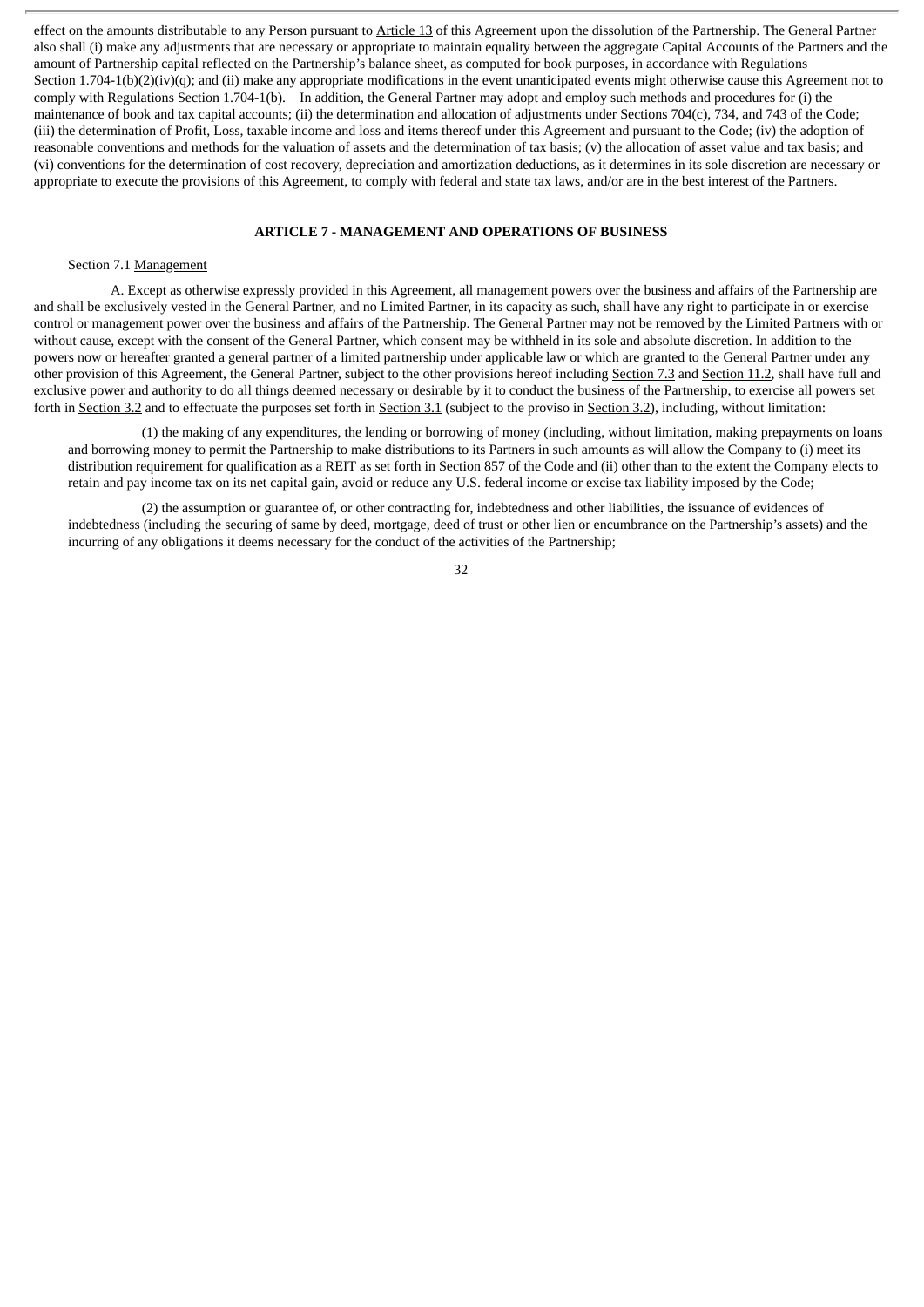(3) the making of tax, regulatory and other filings, or rendering of periodic or other reports to governmental or other agencies having jurisdiction over the business or assets of the Partnership, the registration of any class of securities of the Partnership under the Exchange Act and the listing of any debt securities of the Partnership on any exchange;

(4) subject to Section 11.2, the acquisition, disposition, mortgage, pledge, encumbrance, hypothecation or exchange of any or all of the assets of the Partnership (including the exercise or grant of any conversion, option, privilege, or subscription right or other right available in connection with any assets at any time held by the Partnership) or the merger, consolidation, reorganization or other combination of the Partnership with or into another entity on such terms as the General Partner deems proper (all of the foregoing subject to any prior approval only to the extent required by Section 7.3);

(5) the acquisition, disposition, mortgage, pledge, encumbrance or hypothecation of any or all of the assets of the Partnership, and the use of the assets of the Partnership (including, without limitation, cash on hand) for any purpose consistent with the terms of this Agreement and on any terms the General Partner deems proper, including, without limitation, the financing of the conduct of the operations of the Company, the Partnership or any Subsidiary of the Company and/or the Partnership, the lending of funds to other Persons (including, without limitation, the Company or any Subsidiary of the Company and/or the Partnership) and the repayment of obligations of the Partnership and its Subsidiaries and any other Person in which it has an equity investment, and the making of capital contributions and equity investments to its Subsidiaries;

(6) the management, operation, leasing, landscaping, repair, alteration, demolition or improvement of any real property or improvements owned by the Partnership or any Subsidiary of the Partnership, any other asset of the Partnership or any Subsidiary of the Partnership, or any Person in which the Partnership has made a direct or indirect equity investment;

(7) the negotiation, execution, and performance of any contracts, leases, conveyances or other instruments that the General Partner considers useful or necessary to the conduct of the Partnership's operations or the implementation of the General Partner's powers under this Agreement, including contracting with contractors, developers, consultants, accountants, legal counsel, other professional advisors and other agents and the payment of their expenses and compensation out of the Partnership's assets;

(8) the distribution of Partnership cash or other Partnership assets in accordance with this Agreement;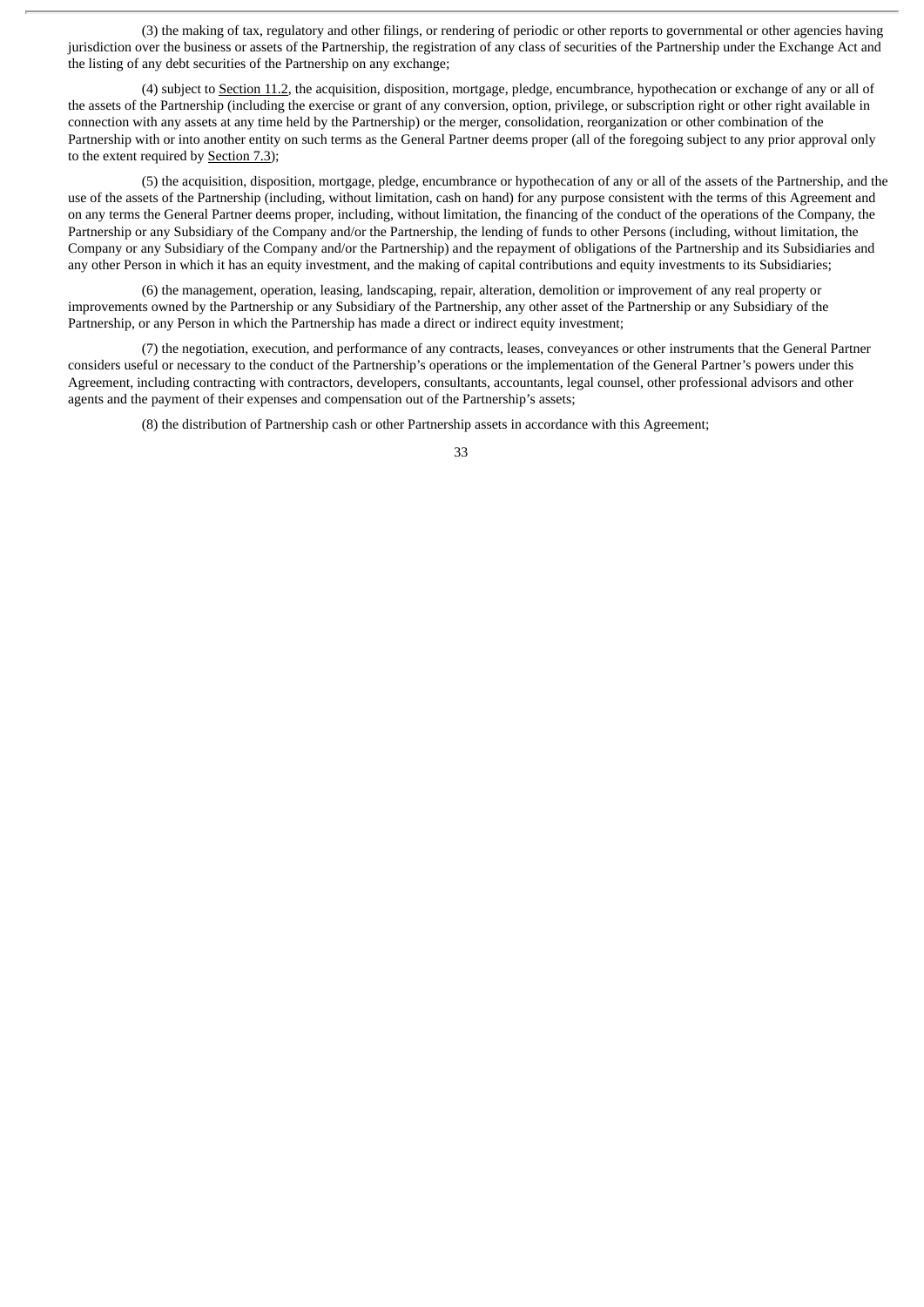(9) the holding, managing, investing and reinvesting of cash and other assets of the Partnership;

(10) the collection and receipt of revenues, rents and income of the Partnership;

(11) the establishment of one or more divisions of the Partnership, the selection and dismissal of employees (if any) of the Partnership or any Subsidiary of the Partnership (including, without limitation, employees having titles such as "president," "vice president," "secretary" and "treasurer" ), and agents, outside attorneys, accountants, consultants and contractors of the Partnership, and the determination of their compensation and other terms of employment or hiring including waivers of conflicts of interest and the payment of their expenses and compensation out of the Partnership's assets;

(12) the maintenance of such insurance (including, without limitation, directors and officers insurance) for the benefit of the Partnership, the Partners (including, without limitation, the Company) and the directors and officers thereof as the General Partner deems necessary or appropriate;

(13) the formation of, or acquisition of an interest in, and the contribution of property to, any further limited or general partnerships, joint ventures, corporations or other relationships that it deems desirable (including, without limitation, the acquisition of interests in, and the contributions of property to, any Subsidiary and any other Person in which it has an equity investment from time to time); provided that, as long as the Company has determined to continue to qualify as a REIT, the Partnership may not engage in any such formation, acquisition or contribution that would cause the Company to fail to qualify as a REIT;

(14) the filing of applications, communicating and otherwise dealing with any and all governmental agencies having jurisdiction over, or in any way affecting, the Partnership's assets or any other aspect of the Partnership business;

(15) taking of any action necessary or appropriate to comply with all regulatory requirements applicable to the Partnership in respect of its business, including preparing or causing to be prepared all financial statements required under applicable regulations and contractual undertakings and all reports, filings and documents, if any, required under the Exchange Act, the Securities Act, or by National Securities Exchange requirements;

(16) the control of any matters affecting the rights and obligations of the Partnership and any Subsidiary of the Partnership, including the settlement, compromise, submission to arbitration or any other form of dispute resolution, or abandonment of, any claim, cause of action, liability, debt or damages, due or owing to or from the Partnership or any Subsidiary of the Partnership, the commencement or defense of suits, legal proceedings, administrative proceedings, arbitration or other forms of dispute resolution, and the representation of the Partnership or any Subsidiary of the Partnership in all suits or legal proceedings, administrative proceedings, arbitrations or other forms of dispute resolution, the incurring of legal expense, and the indemnification of any Person against liabilities and contingencies to the extent permitted by law;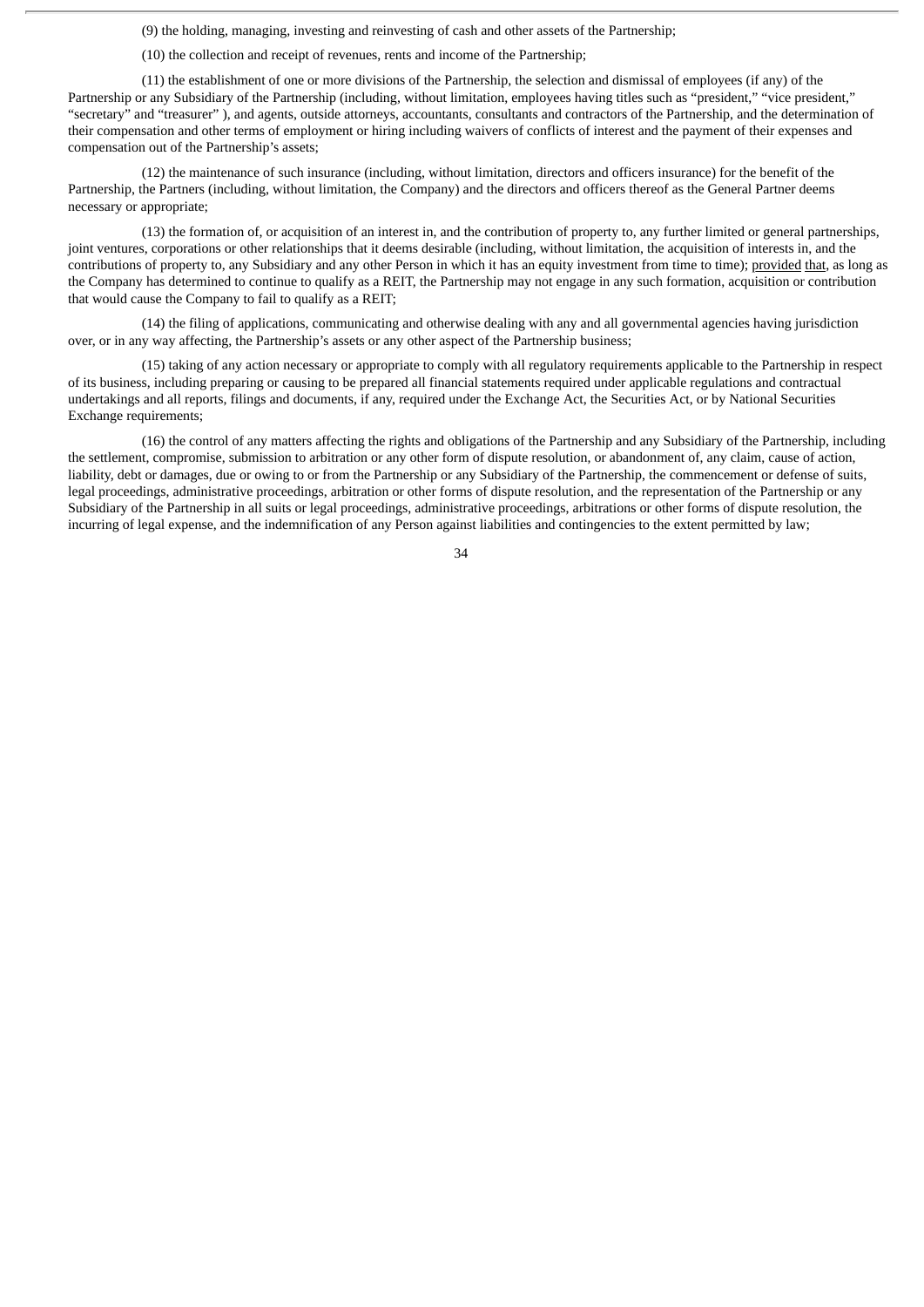(17) the undertaking of any action in connection with the Partnership's direct or indirect investment in any Subsidiary or any other Person (including, without limitation, the contribution or loan of funds by the Partnership to such Persons, incurring indebtedness on behalf of, or guarantying the obligations of, any such Persons);

(18) the determination of the fair market value of any Partnership property distributed in kind using such reasonable method of valuation as the General Partner may adopt;

(19) the enforcement of any rights against any Partner pursuant to representations, warranties, covenants and indemnities relating to such Partner's contribution of property or assets to the Partnership;

(20) the exercise, directly or indirectly, through any attorney-in-fact acting under a general or limited power of attorney, of any right, including the right to vote, appurtenant to any asset or investment held by the Partnership or any Subsidiary of the Partnership;

(21) the exercise of any of the powers of the General Partner enumerated in this Agreement on behalf of or in connection with any Subsidiary of the Partnership or any other Person in which the Partnership has a direct or indirect interest, or jointly with any such Subsidiary or other Person;

(22) the exercise of any of the powers of the General Partner enumerated in this Agreement on behalf of any Person in which the Partnership does not have an interest pursuant to contractual or other arrangements with such Person;

(23) the making, execution and delivery of any and all deeds, leases, notes, mortgages, deeds of trust, security agreements, conveyances, contracts, guarantees, warranties, indemnities, waivers, releases or legal instruments or agreements in writing necessary or appropriate, in the judgment of the General Partner, for the accomplishment of any of the powers of the General Partner enumerated in this Agreement;

(24) the maintenance of the Partnership's books and records;

(25) the issuance of additional Partnership Units, as appropriate and in the General Partner's sole and absolute discretion, in connection with capital contributions by Additional Limited Partners and additional capital contributions by Partners pursuant to Article 4 hereof;

(26) the selection and dismissal of General Partner employees (including, without limitation, employees having titles or offices such as president, vice president, secretary and treasurer), and agents, outside attorneys, accountants, consultants and contractors of the Partnership or the General Partner, the determination of their compensation and other terms of employment or hiring and the delegation to any such General Partner employee the authority to conduct the business of the Partnership in accordance with the terms of this Agreement;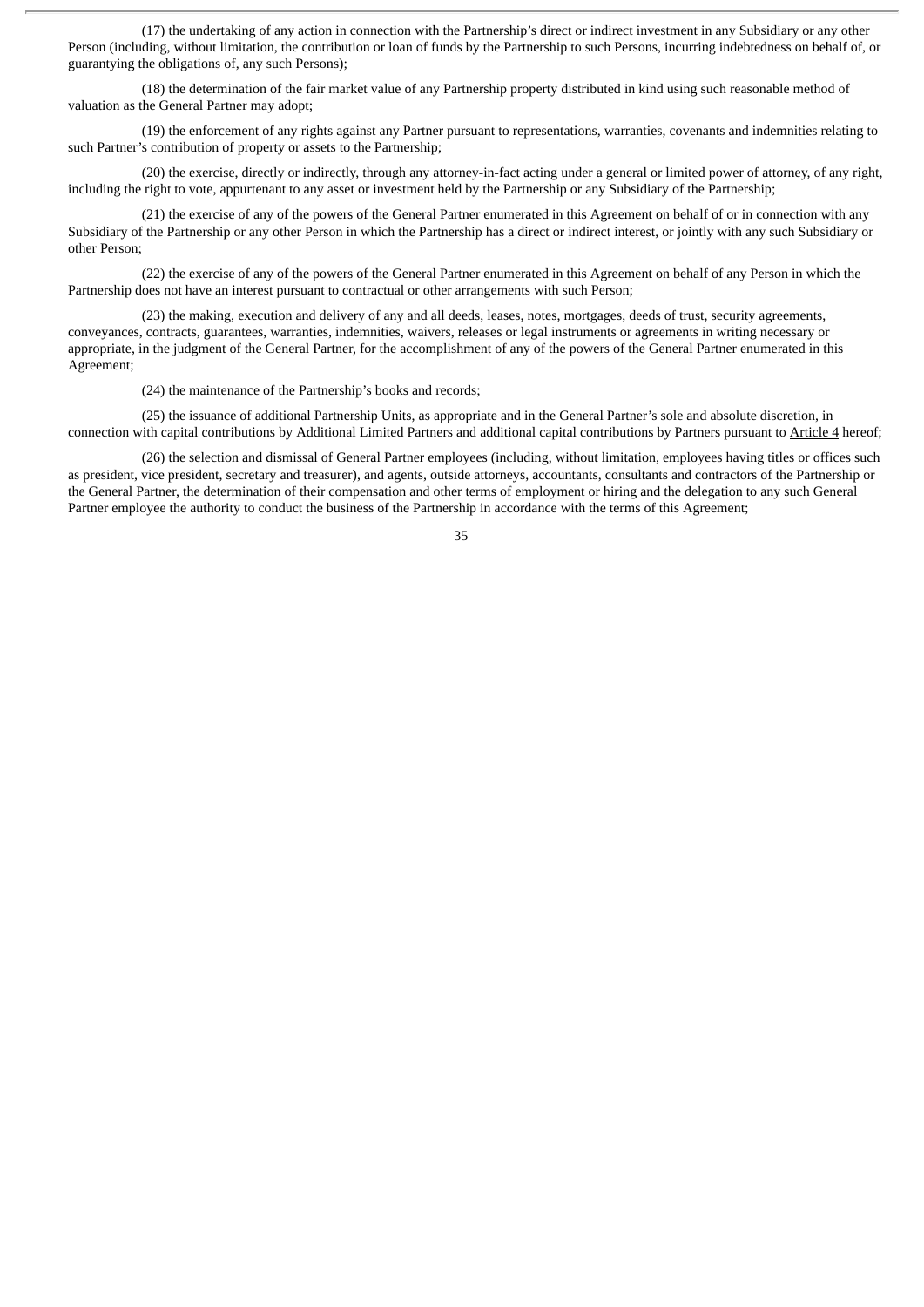(27) the distribution of cash to acquire Partnership Units held by a Limited Partner in connection with a Limited Partner's exercise of its Redemption Right under Section 8.5 hereof;

(28) the collection and receipt of revenues and income of the Partnership;

(29) maintaining or causing to be maintained, the books and records of the Partnership to reflect accurately at all times the capital contributions and Percentage Interests of the Partners as the same are adjusted from time to time to the extent necessary to reflect redemptions, Capital Contributions, the issuance of Partnership Units, the admission of any Additional Limited Partner or Substituted Limited Partner or otherwise;

(30) any election to dissolve the Partnership pursuant to Section 13.1(A)(2);

(31) the registration of any class of securities under the Securities Act or the Exchange Act, and the listing of any debt securities of the Partnership on any exchange;

(32) the entering into of listing agreements with any National Securities Exchange and the listing of any securities of the Partnership on such exchange;

(33) the delisting of some or all of the Partnership Units from, or the requesting that trading be suspended on, any National Securities Exchange;

(34) the taking of any and all acts and things necessary or prudent to ensure that the Partnership will not be classified as an association taxable as a corporation for U.S. federal income tax purposes or a "publicly traded partnership" for purposes of Section 7704 of the Code, including but not limited to imposing restrictions on transfers, restrictions on the number of Partners and restrictions on redemptions; and

(35) to take such other action, execute, acknowledge, swear to or deliver such other documents and instruments, and perform any and all other acts that the General Partner deems necessary or appropriate for the formation, continuation and conduct of the business and affairs of the Partnership (including, without limitation, all actions consistent with allowing the Company at all times to qualify as a REIT unless the Company voluntarily terminates its REIT status) and to possess and enjoy all the rights and powers of a general partner as provided by the Act.

B. Each of the Limited Partners agrees that the General Partner is authorized to execute, deliver and perform the above-mentioned agreements and transactions on behalf of the Partnership without any further act, approval or vote of the Partners, notwithstanding any other provision of this Agreement (except as provided in Section 7.3), the Act or any applicable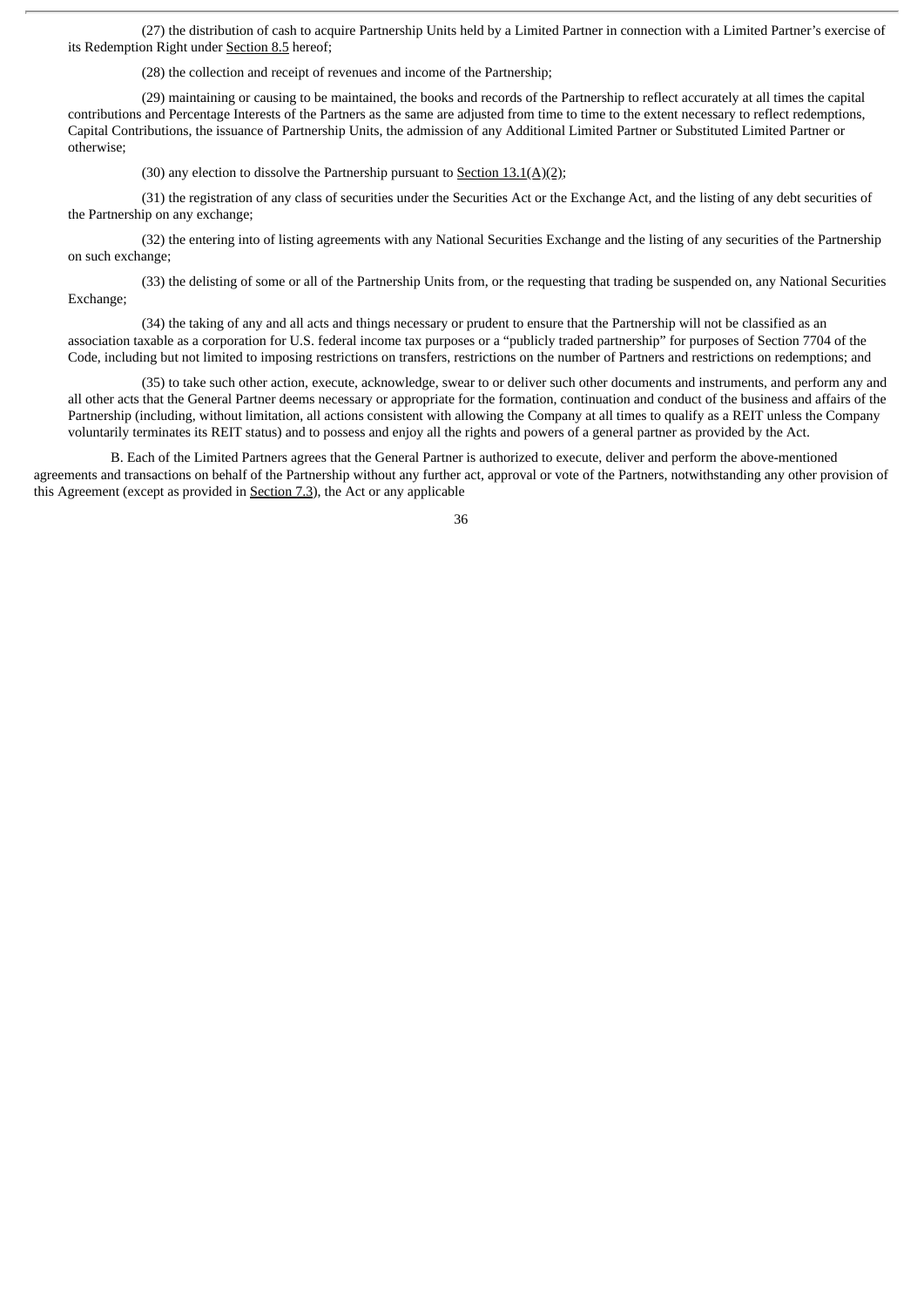law, rule or regulation, to the fullest extent permitted under the Act or other applicable law, rule or regulation. The execution, delivery or performance by the General Partner or the Partnership of any agreement authorized or permitted under this Agreement shall not constitute a breach by the General Partner of any duty that the General Partner may owe the Partnership or the Limited Partners or any other Persons under this Agreement or of any duty stated or implied by law or equity.

C. The General Partner may cause the Partnership to establish and maintain working capital and other reserves in such amounts as the General Partner, in its sole and absolute discretion, deems appropriate and reasonable from time to time.

D. The General Partner may cause the Partnership to obtain and maintain (i) casualty, liability and other insurance on the Properties, (ii) liability insurance for the Indemnities hereunder and (iii) such other insurance as the General Partner, in its sole and absolute discretion, determines to be necessary.

E. Except as provided in this Agreement with respect to the qualification of the Company as a REIT and as may be provided in a separate written agreement between the Partnership and a Limited Partner (or a direct or indirect owner thereof), in exercising its authority under this Agreement, the General Partner may, but shall be under no obligation to, take into account the tax consequences to any Partner (including the Company) of any action taken (or not taken) by it. Except as provided in this Agreement with respect to the qualification of the Company as a REIT and as may be provided in a separate written agreement between the Partnership and a Limited Partner, the General Partner and the Partnership shall not have liability to a Limited Partner under any circumstances as a result of an income tax liability incurred by such Limited Partner as a result of an action (or inaction) by the General Partner pursuant to its authority under this Agreement.

## Section 7.2 Certificate of Limited Partnership

To the extent that such action is determined by the General Partner to be reasonable and necessary or appropriate, the General Partner shall file amendments to and restatements of the Certificate of Limited Partnership and do all of the things to maintain the Partnership as a limited partnership (or a partnership in which the limited partners have limited liability) under the laws of the Commonwealth of Pennsylvania and each other state, or the District of Columbia or other jurisdiction, in which the Partnership may elect to do business or own property. Subject to the terms of Section 8.4A(4) hereof, the General Partner shall not be required, before or after filing, to deliver or mail a copy of the Certificate of Limited Partnership or any amendment thereto to any Limited Partner. The General Partner shall use all reasonable efforts to cause to be filed such other certificates or documents as may be reasonable and necessary or appropriate for the formation, continuation, qualification and operation of a limited partnership (or a partnership in which the limited partners have limited liability) in the Commonwealth of Pennsylvania and any other state, or the District of Columbia or other jurisdiction, in which the Partnership may elect to do business or own property.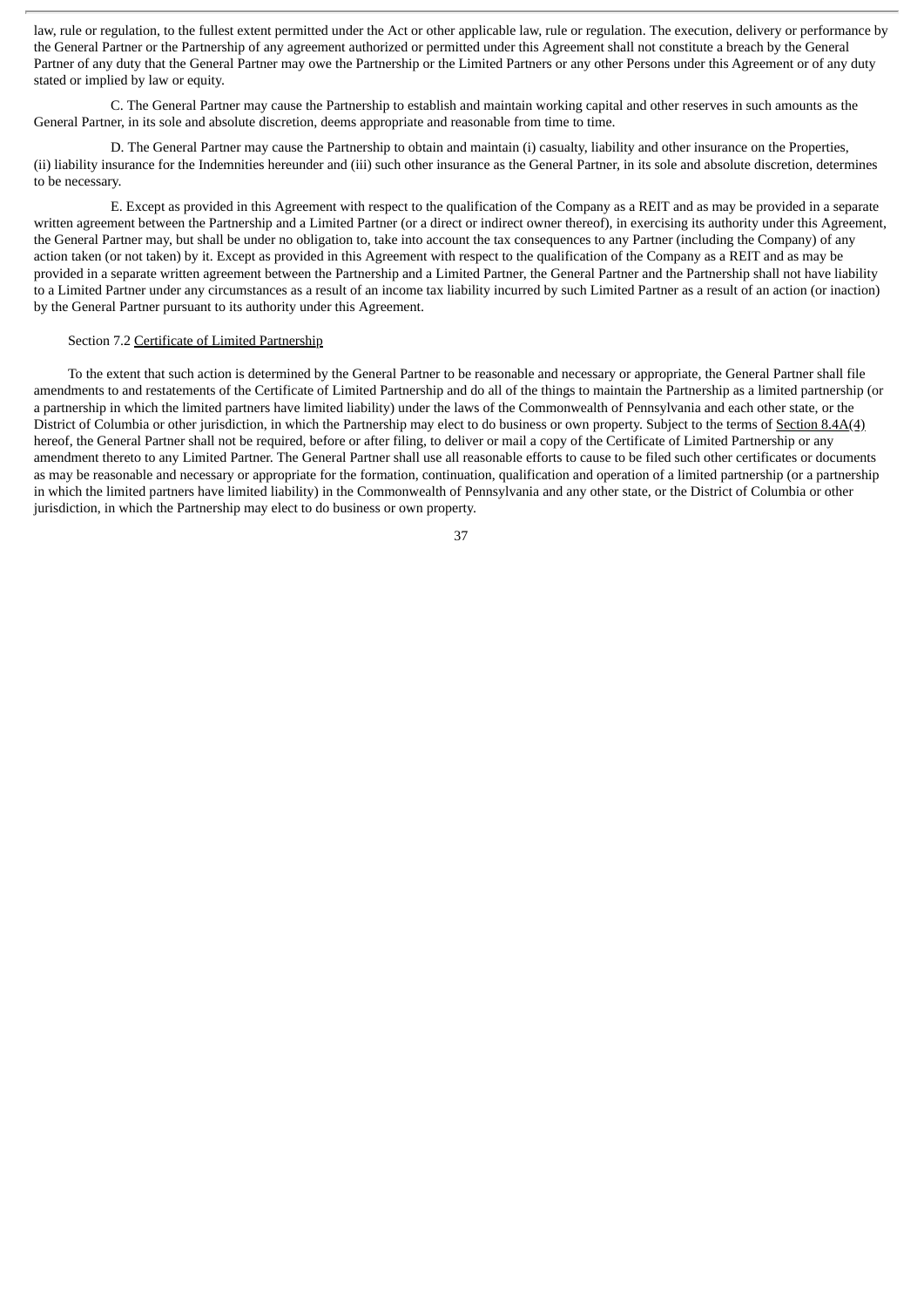## Section 7.3 Restrictions on General Partner Authority

The General Partner may not take any action in contravention of an express prohibition or limitation of this Agreement without the written Consent of a Majority in Interest of the Outside Limited Partners or such other percentage of the Limited Partners as may be specifically provided for under a provision of this Agreement and may not perform any act that would subject a Limited Partner to liability as a general partner in any jurisdiction or any other liability except as provided herein or under the Act.

## Section 7.4 Reimbursement of the General Partner and the Company

A. Except as provided in this Section 7.4 and elsewhere in this Agreement (including the provisions of Article 5 and Article 6 regarding distributions, payments, and allocations to which it may be entitled), the General Partner shall not be compensated for its services as the General Partner of the Partnership.

B. The Partnership shall be responsible for and shall pay all expenses relating to the Partnership's, the General Partner's and the Company's organization, the ownership of their assets and their operations, including, without limitation, the Administrative Expenses. Except to the extent provided in this Agreement, the General Partner, the Company and their Affiliates shall be reimbursed on a monthly basis, or such other basis as the General Partner may determine in its sole and absolute discretion, for all such expenses. The Partners acknowledge that all such expenses of the General Partner and/or the Company are deemed to be for the benefit of the Partnership. Such reimbursement shall be in addition to any reimbursement made as a result of indemnification pursuant to Section 7.7. In the event that certain expenses are incurred for the benefit of the Partnership and other entities (including the General Partner), such expenses will be allocated to the Partnership and such other entities in such a manner as the General Partner in its sole and absolute discretion deems fair and reasonable. To the extent permitted by law and subject to Section 6.1.K and Section 6.1.L, all payments and reimbursements hereunder shall be characterized for U.S. federal income tax purposes as expenses of the Partnership incurred on its behalf, and not as expenses of the General Partner.

C. If the Company shall elect to purchase from its stockholders REIT Shares (i) for the purpose of delivering such REIT Shares to satisfy an obligation under any dividend reinvestment program adopted by the Company, any employee stock purchase plan adopted by the Company or any of its Subsidiaries, or any similar obligation or arrangement undertaken by the Company in the future or for the purpose of retiring such REIT Shares or (ii) for any other reason, the purchase price paid by the Company for such REIT Shares and any other expenses incurred by the Company in connection with such purchase shall be considered expenses of the Partnership and shall be advanced to the Company or reimbursed to the Company, subject to the conditions that: (a) if such REIT Shares subsequently are sold by the Company, the Company shall pay to the Partnership any proceeds received by the Company for such REIT Shares (which sales proceeds shall include the amount of dividends reinvested under any dividend reinvestment or similar program, provided that a transfer of REIT Shares for Partnership Units pursuant to Section 8.5 would not be considered a sale for such purposes), and (b) if such REIT Shares are not retransferred by the Company immediately after the purchase thereof, the Company shall cause the Partnership to redeem a number of Common Units held by the Company equal to the number of such REIT Shares divided by the Conversion Factor.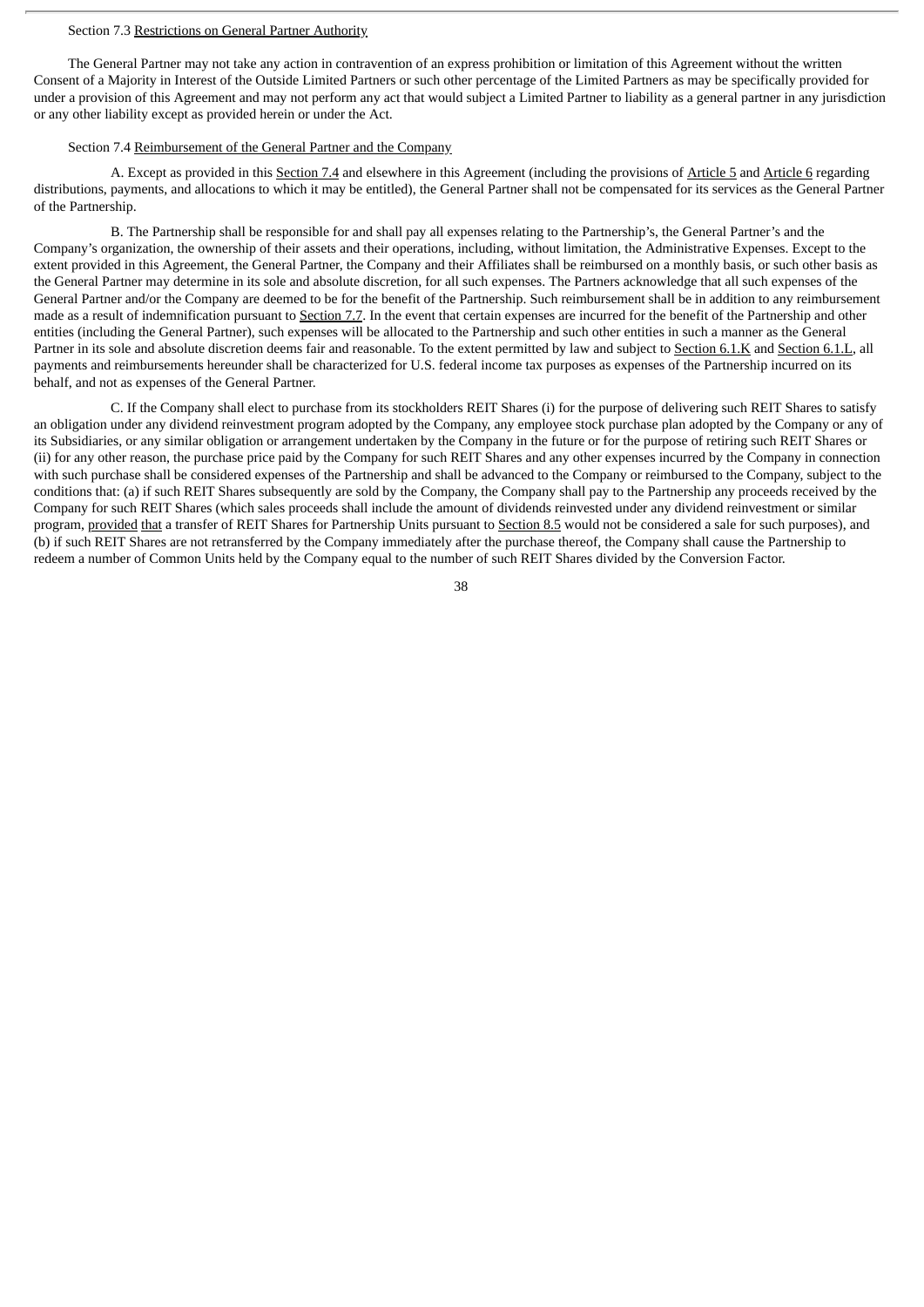D. As set forth in Section 4.2, but subject to Section 6.1, the Company shall be treated as having made a capital contribution in the amount of all expenses that the Company incurs relating to the Company's offering of REIT Shares, other shares of capital stock of the Company or New Securities.

## Section 7.5 Outside Activities of the General Partner and the Company

A. The General Partner, the Company and any Affiliates of the General Partner or the Company may acquire Limited Partner Interests and shall be entitled to exercise all rights of a Limited Partner relating to such Limited Partner Interests.

B. The Company may, in its sole and absolute discretion, from time to time hold or acquire assets in its own name or otherwise other than through the Partnership so long as the Company takes commercially reasonable measures to ensure that the economic benefits and burdens of such Property are otherwise vested in the Partnership, through assignment, mortgage loan or otherwise or, if it is not commercially reasonable to vest such economic interests in the Partnership, the General Partner shall make such amendments to this Agreement as the General Partner determines are necessary or desirable, including, without limitation, the definition of "Conversion Factor," to reflect such activities and the direct ownership of assets by the Company. Nothing contained herein shall be deemed to prohibit the Company from executing guarantees of Partnership debt.

#### Section 7.6 Contracts with Affiliates

A. The Partnership may lend or contribute funds or other assets to any Subsidiary or other Persons in which it has an equity investment and such Persons may borrow funds from the Partnership, on terms and conditions established in the sole and absolute discretion of the General Partner. The foregoing authority shall not create any right or benefit in favor of any Subsidiary or any other Person.

B. Except as provided in Section 7.5, the Partnership may transfer assets to joint ventures, other partnerships, limited liability companies, business trusts, statutory trusts, corporations or other business entities in which it is or thereby becomes a participant upon such terms and subject to such conditions consistent with this Agreement and applicable law as the General Partner, in its sole and absolute discretion, believes are advisable.

C. Except as expressly permitted by this Agreement, neither the General Partner nor any of its Affiliates shall sell, transfer or convey any property to, or purchase any property from, the Partnership, directly or indirectly, except pursuant to transactions that are determined by the General Partner in good faith to be fair and reasonable.

D. The General Partner, in its sole and absolute discretion and without the approval of the Limited Partners, may propose and adopt, on behalf of the Partnership, employee benefit plans, stock option plans, and similar plans (including without limitation plans that contemplate the issuance of LTIP Units) funded by the Partnership for the benefit of employees of the General Partner, the Partnership, any Subsidiary of the Partnership or any Affiliate of any of them in respect of services performed, directly or indirectly, for the benefit of the Partnership, the General Partner or any Subsidiary of the Partnership.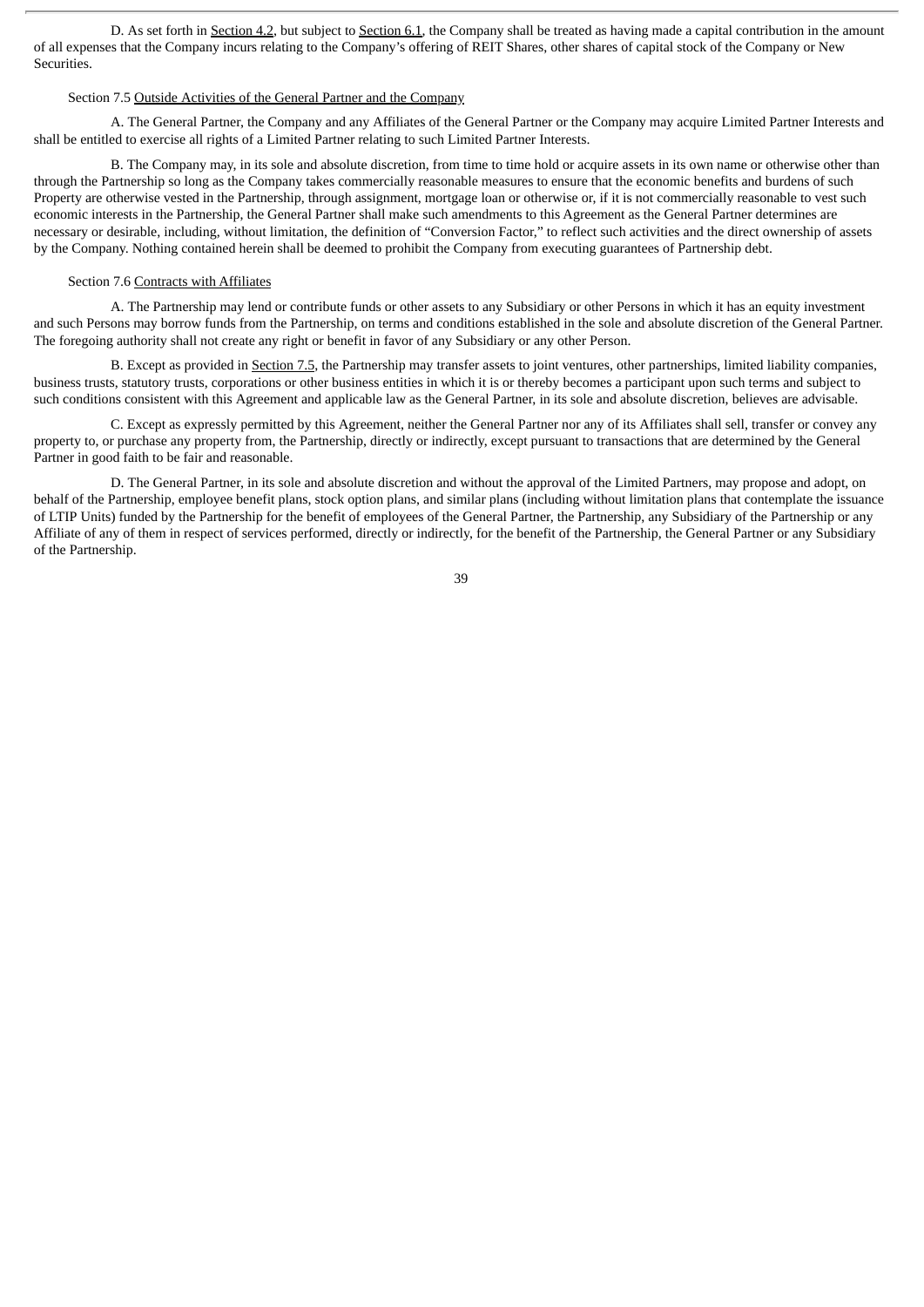#### Section 7.7 Indemnification

A. To the fullest extent permitted by applicable law, the Partnership shall indemnify each Indemnitee from and against any and all losses, claims, damages, liabilities, joint or several, expenses (including, without limitation, attorneys' fees and other legal fees and expenses), judgments, fines, settlements and other amounts arising from any and all claims, demands, subpoenas, requests for information, formal or informal investigations, actions, suits or proceedings, civil, criminal, administrative or investigative, that relate to the operations of the Partnership or the Company or any of their Subsidiaries as set forth in this Agreement, in which such Indemnitee may be involved, or is threatened to be involved, as a party or otherwise, unless it is established that: (i) the act or omission of the Indemnitee was material to the matter giving rise to the proceeding and either was committed in bad faith, constituted fraud or was the result of active and deliberate dishonesty; (ii) the Indemnitee actually received an improper personal benefit in money, property or services; or (iii) in the case of any criminal proceeding, the Indemnitee had reasonable cause to believe that the act or omission was unlawful. Without limitation, the foregoing indemnity shall extend to any liability of any Indemnitee, pursuant to a loan guaranty (except a guaranty by a Limited Partner of nonrecourse indebtedness of the Partnership or as otherwise provided in any such loan guaranty) or otherwise for any indebtedness of the Partnership or any Subsidiary of the Partnership (including, without limitation, any indebtedness which the Partnership or any Subsidiary of the Partnership has assumed or taken subject to), and the General Partner is hereby authorized and empowered, on behalf of the Partnership, to enter into one or more indemnity agreements consistent with the provisions of this Section 7.7 in favor of any Indemnitee having or potentially having liability for any such indebtedness. The termination of any proceeding by judgment, order or settlement does not create a presumption that the Indemnitee did not meet the requisite standard of conduct set forth in this Section 7.7A. The termination of any proceeding by conviction of an Indemnitee or upon a plea of nolo contendere or its equivalent by an Indemnitee, or an entry of an order of probation against an Indemnitee prior to judgment does not create a presumption that such Indemnitee acted in a manner contrary to that specified in this Section 7.7A. Any indemnification pursuant to this Section 7.7 or pursuant to any indemnity agreement permitted by this Section 7.7 shall be made only out of the assets of the Partnership and any insurance proceeds from the liability policy covering the General Partner and any Indemnitees, and neither the General Partner, the Company nor any Limited Partner shall have any obligation to contribute to the capital of the Partnership, or otherwise provide funds, to enable the Partnership to fund its obligations under this Section 7.7 or under such indemnity agreements.

B. To the fullest extent permitted by law, expenses incurred by an Indemnitee who is a party to a proceeding or the recipient of a subpoena or request for information with respect to a proceeding to which such Indemnitee is not a party shall be paid or reimbursed by the Partnership in advance of the final disposition of the proceeding upon receipt by the Partnership of (i) a written affirmation by the Indemnitee of the Indemnitee's good faith belief that the standard of conduct necessary for indemnification by the Partnership as authorized in this Section 7.7 has been met and (ii) a written undertaking by or on behalf of the Indemnitee to repay the amount if it shall ultimately be determined that the standard of conduct has not been met.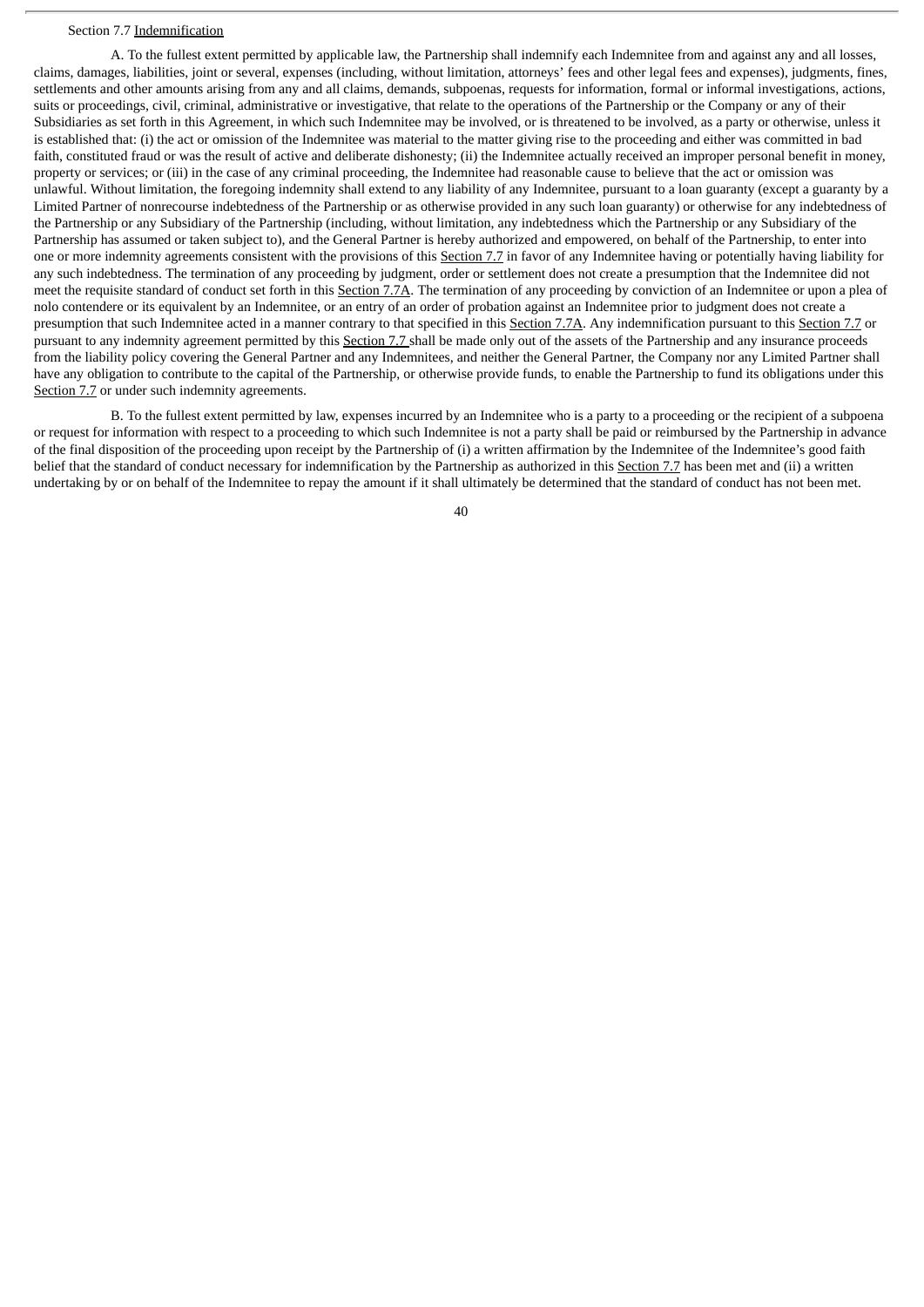C. The indemnification provided by this Section 7.7 shall be in addition to any other rights to which an Indemnitee or any other Person may be entitled under any agreement, pursuant to any vote of the Partners, as a matter of law or otherwise, and shall continue as to an Indemnitee who has ceased to serve in such capacity unless otherwise provided in a written agreement pursuant to which such Indemnitee is indemnified.

D. The Partnership may, but shall not be obligated to, purchase and maintain insurance, on behalf of the Indemnitees and such other Persons as the General Partner shall determine, against any liability that may be asserted against or expenses that may be incurred by such Person in connection with the Partnership's activities, regardless of whether the Partnership would have the power to indemnify such Person against such liability under the provisions of this Agreement.

E. For purposes of this Section 7.7, the Partnership shall be deemed to have requested an Indemnitee to serve as fiduciary of an employee benefit plan whenever the performance by an Indemnitee of his, her or its duties to the Partnership also imposes duties on, or otherwise involves services by, an Indemnitee to the plan or participants or beneficiaries of the plan; excise taxes assessed on an Indemnitee with respect to an employee benefit plan pursuant to applicable law shall constitute fines within the meaning of Section 7.7; and actions taken or omitted by the Indemnitee with respect to an employee benefit plan in the performance of its duties for a purpose reasonably believed by it to be in the interest of the participants and beneficiaries of the plan shall be deemed to be for a purpose which is not opposed to the best interests of the Partnership.

F. In no event may an Indemnitee subject any of the Partners to personal liability by reason of the indemnification provisions set forth in this Agreement.

G. An Indemnitee shall not be denied indemnification in whole or in part under this Section 7.7 because the Indemnitee had an interest in the transaction with respect to which the indemnification applies if the transaction was otherwise permitted by the terms of this Agreement.

H. The provisions of this Section 7.7 are for the benefit of the Indemnitees, their employees, officers, directors, trustees, heirs, successors, assigns and administrators and shall not be deemed to create any rights for the benefit of any other Persons. Any amendment, modification or repeal of this Section 7.7 or any provision hereof shall be prospective only and shall not in any way affect the limitations on the Partnership's liability to any Indemnitee under this Section 7.7, as in effect immediately prior to such amendment, modification, or repeal with respect to claims arising from or relating to matters occurring, in whole or in part, prior to such amendment, modification or repeal, regardless of when such claims may arise or be asserted.

I. It is the intent of the parties that any amounts paid by the Partnership to the General Partner or the Company pursuant to this Section 7.7 shall be treated as "guaranteed payments" within the meaning of Section 707(c) of the Code and shall not be treated as distributions for purposes of computing the Partners' Capital Accounts.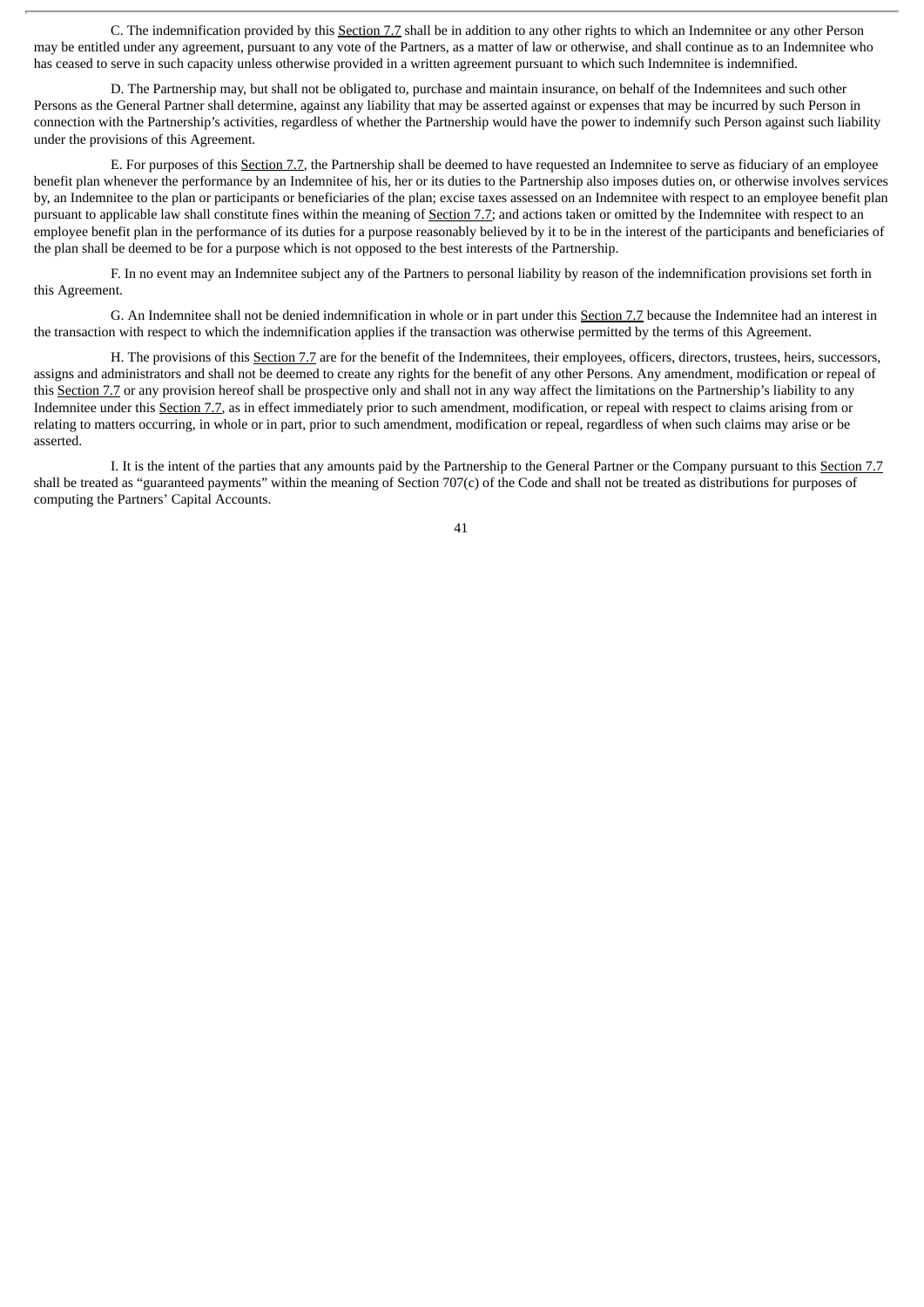## Section 7.8 Liability of the General Partner and the Company

A. Notwithstanding anything to the contrary set forth in this Agreement, to the maximum extent permitted by applicable law, none of the General Partner, the Company, nor any of their directors, officers, agents or employees shall be liable or accountable in monetary damages or otherwise to the Partnership, any Partners or any Assignees for losses sustained, liabilities incurred or benefits not derived as a result of errors in judgment or mistakes of fact or law or any act or omission unless the General Partner acted in bad faith and the act or omission was material to the matter giving rise to the loss, liability or benefit not derived. For the avoidance of doubt, the General Partner, the Company or any of their directors, officers, agents or employees owe no duties, fiduciary or otherwise, to the Partnership, any Partners, any Assignee or any creditor of the Partnership except the General Partner's duty to fulfill its obligations expressly set forth in this Agreement in good faith.

B. The Limited Partners expressly acknowledge that the General Partner is acting for the benefit of the Partnership, the Limited Partners and the Company's stockholders collectively, and that the General Partner is under no obligation to consider or give priority to the separate interests of the Limited Partners or the Company's stockholders (including, without limitation, the tax consequences to the Limited Partners, Assignees or the Company's stockholders) in deciding whether to cause the Partnership to take (or decline to take) any actions. Unless otherwise provided in a separate written agreement between the Partnership and a Limited Partner, if there is a conflict between the interests of the stockholders of the Company on one hand and the Limited Partners on the other hand, the General Partner shall endeavor in good faith to resolve the conflict in a manner not adverse to either the stockholders of the Company or the Limited Partners; provided, however, that for so long as the Company owns a controlling interest in the Partnership, any such conflict that cannot be resolved in a manner not adverse to either the stockholders of the Company or the Limited Partners shall be resolved in favor of the stockholders of the Company. Neither the General Partner nor the Company shall be liable under this Agreement to the Partnership or to any Partner for monetary damages for losses sustained, liabilities incurred, or benefits not derived by Limited Partners in connection with such decisions; provided that the General Partner has acted in good faith.

C. Subject to its obligations and duties as General Partner set forth in Section 7.1A, the General Partner may exercise any of the powers granted to it by this Agreement and perform any of the duties imposed upon it hereunder either directly or by or through its agents. The General Partner shall not be liable to the Partnership or any Partner for any misconduct or negligence on the part of any such agent appointed by the General Partner in good faith.

D. Any amendment, modification or repeal of this Section 7.8 or any provision hereof shall be prospective only and shall not in any way affect the limitations on the liability of the General Partner or the directors, officers, employees or agents of the General Partner, the Company, or of the directors, officers, stockholders, employees or agents of the Company, or the Indemnitees, to the Partnership, the Partners or any other Person bound by this Agreement under this Section 7.8 as in effect immediately prior to such amendment, modification or repeal with respect to claims arising from or relating to matters occurring, in whole or in part, prior to such amendment, modification or repeal, regardless of when such claims may arise or be asserted.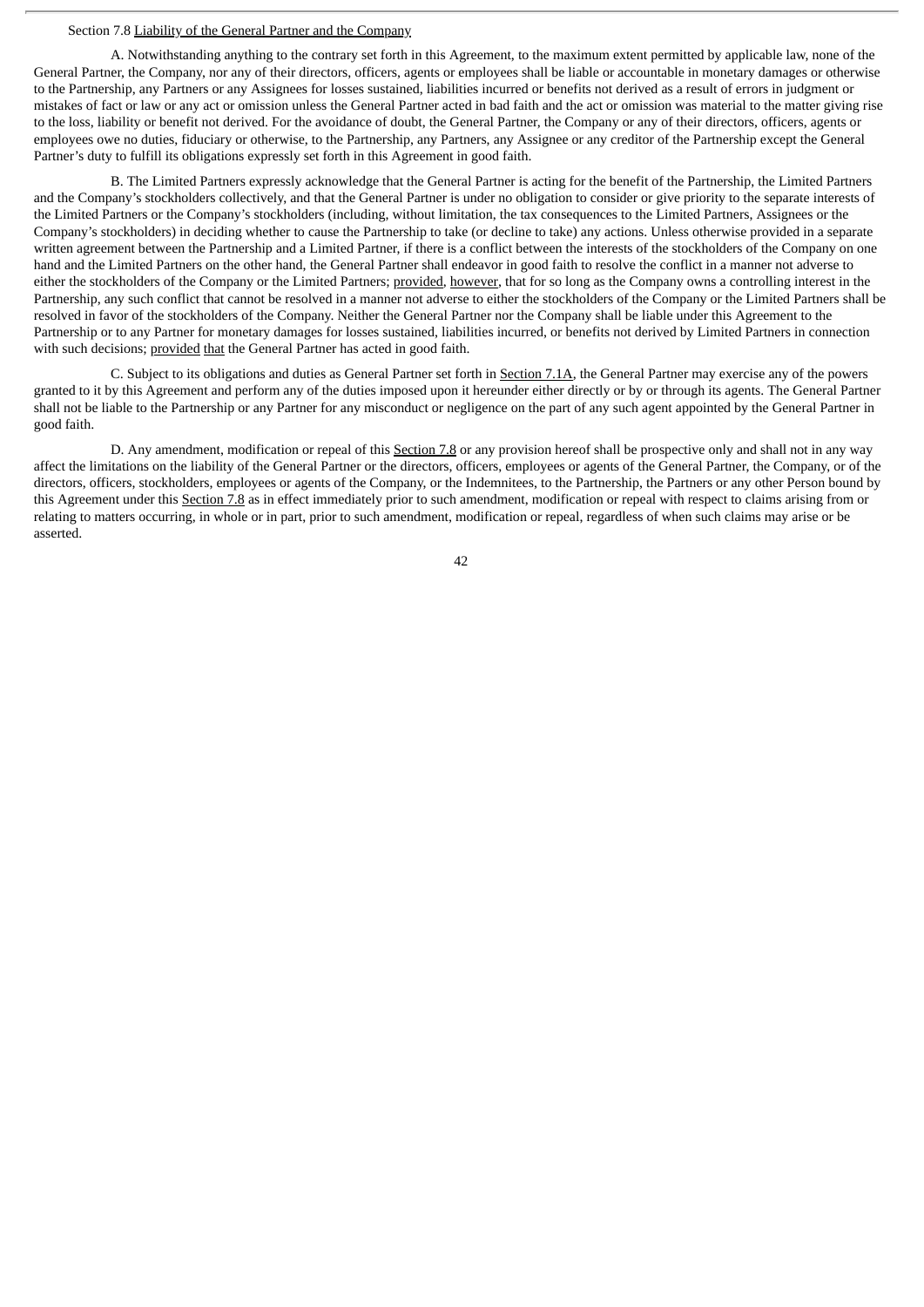E. To the extent that, at law or in equity, the General Partner or the Company in its capacity as a Limited Partner, has duties (including fiduciary duties) and liabilities relating thereto to the Partnership or the Limited Partners, neither the General Partner nor the Company shall be liable to the Partnership or to any other Partner for its good faith reliance on the provisions of this Agreement. The provisions of this Agreement, to the extent that they restrict or eliminate the duties and liabilities of the General Partner, the Company or any other Person under the Act or otherwise existing at law or in equity, are agreed by the Partners to replace such other duties and liabilities of the General Partner and the Company.

F. Notwithstanding anything herein to the contrary, except for fraud, willful misconduct or gross negligence, or pursuant to any express indemnities given to the Partnership by any Partner pursuant to any other written instrument, no Partner shall have any personal liability whatsoever, to the Partnership or to the other Partner(s), for the debts or liabilities of the Partnership or the Partnership's obligations hereunder, and the full recourse of the other Partner(s) shall be limited to the interest of that Partner in the Partnership. To the fullest extent permitted by law, no officer, director or stockholder of the General Partner shall be liable to the Partnership for money damages except for (1) active and deliberate dishonesty established by a nonappealable final judgment or (2) actual receipt of an improper benefit or profit in money, property or services. Without limitation of the foregoing, and except for fraud, willful misconduct or gross negligence, or pursuant to any such express indemnity, no property or assets of any Partner, other than its interest in the Partnership, shall be subject to levy, execution or other enforcement procedures for the satisfaction of any judgment (or other judicial process) in favor of any other Partner(s) and arising out of, or in connection with, this Agreement. This Agreement is executed by the officers of the General Partner solely as officers of the same and not in their own individual capacities.

G. Whenever in this Agreement the General Partner is permitted or required to make a decision (i) in its "sole and absolute discretion," "sole discretion" or "discretion" or under a grant of similar authority or latitude, the General Partner shall be entitled to consider only such interests and factors as it desires, including its own interests, and shall have no duty or obligation to give any consideration to any interest or factors affecting the Partnership or the Partners or any of them, or (ii) in its "good faith" or under another expressed standard, the General Partner shall act under such express standard and shall not be subject to any other or different standards imposed by this Agreement or any other agreement contemplated herein or by relevant provisions of law or in equity or otherwise. If any question should arise with respect to the operation of the Partnership, which is not otherwise specifically provided for in this Agreement or the Act, or with respect to the interpretation of this Agreement, the General Partner is hereby authorized to make a final determination with respect to any such question and to interpret this Agreement in such a manner as it shall deem, in its sole discretion, to be fair and equitable, and its determination and interpretations so made shall be final and binding on all parties. The General Partner's "sole and absolute discretion," "sole discretion" and "discretion" under this Agreement shall be exercised consistently with the General Partner's duties hereunder and obligation of good faith and fair dealing under the Act.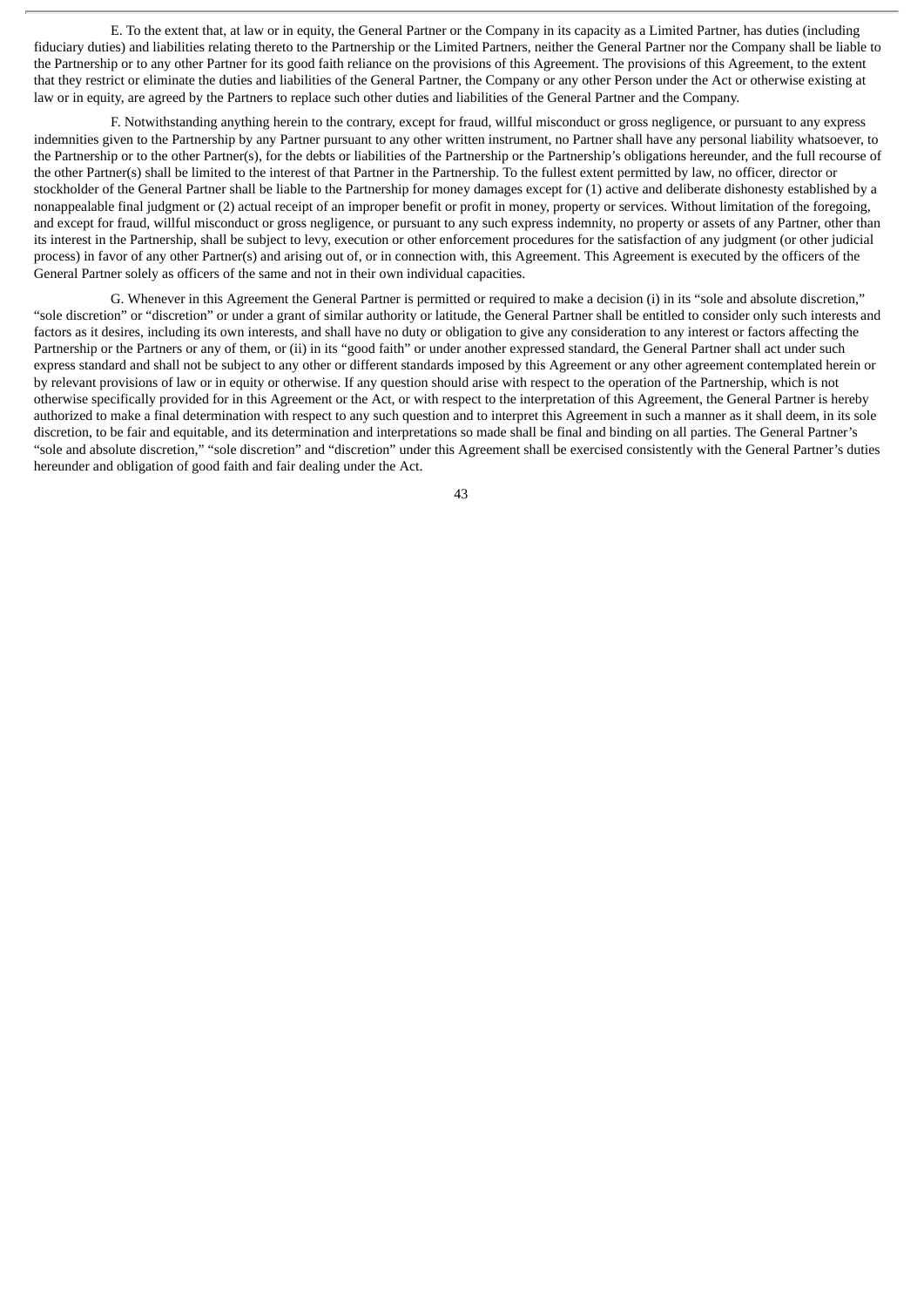#### Section 7.9 Other Matters Concerning the General Partner and the Company

A. The General Partner and the Company may rely and shall be protected in acting or refraining from acting upon any resolution, certificate, statement, instrument, opinion, report, notice, request, consent, order, bond, debenture or other paper or document believed by it to be genuine and to have been signed or presented by the proper party or parties.

B. The General Partner and the Company may consult with legal counsel, accountants, appraisers, management consultants, investment bankers, architects, engineers, environmental consultants and other consultants and advisers selected by it, and any act taken or omitted to be taken in reliance upon the opinion of such Persons as to matters which such General Partner and the Company reasonably believe to be within such Person's professional or expert competence shall be conclusively presumed to have been done or omitted in good faith and in accordance with such opinion.

C. The General Partner shall have the right, in respect of any of its powers or obligations hereunder, to act through any of its duly authorized officers and duly appointed attorney or attorneys-in-fact. Each such attorney shall, to the extent provided by the General Partner in the power of attorney, have full power and authority to do and perform all and every act and duty which is permitted or required to be done by the General Partner hereunder.

D. Notwithstanding any other provisions of this Agreement or the Act, any action of the General Partner or the Company on behalf of the Partnership or any decision of the General Partner or the Company to refrain from acting on behalf of the Partnership, undertaken in the good faith belief that such action or omission is necessary or advisable in order (i) to protect the ability of the Company to continue to qualify as a REIT, or (ii) to avoid the Company from incurring any taxes under Section 857 or Section 4981 of the Code, is expressly authorized under this Agreement and is deemed approved by all of the Limited Partners.

#### Section 7.10 Title to Partnership Assets

Title to Partnership assets, whether real, personal or mixed and whether tangible or intangible, shall be deemed to be owned by the Partnership as an entity, and no Partner, individually or collectively, shall have any ownership interest in such Partnership assets or any portion thereof. Title to any or all of the Partnership assets may be held in the name of the Partnership, the General Partner or one or more nominees, as the General Partner may determine, including Affiliates of the General Partner. Subject to Section 7.5, the General Partner hereby declares and warrants that any Partnership assets for which legal title is held in the name of the General Partner or any nominee or Affiliate of the General Partner shall be held by the General Partner or such nominee or Affiliate for the use and benefit of the Partnership in accordance with the provisions of this Agreement; provided, however, that the General Partner shall use its best efforts to cause beneficial and record title to such assets to be vested in the Partnership as soon as reasonably practicable if failure to so vest such title would have a material adverse effect on the Partnership. All Partnership assets shall be recorded as the property of the Partnership in its books and records, irrespective of the name in which legal title to such Partnership assets is held.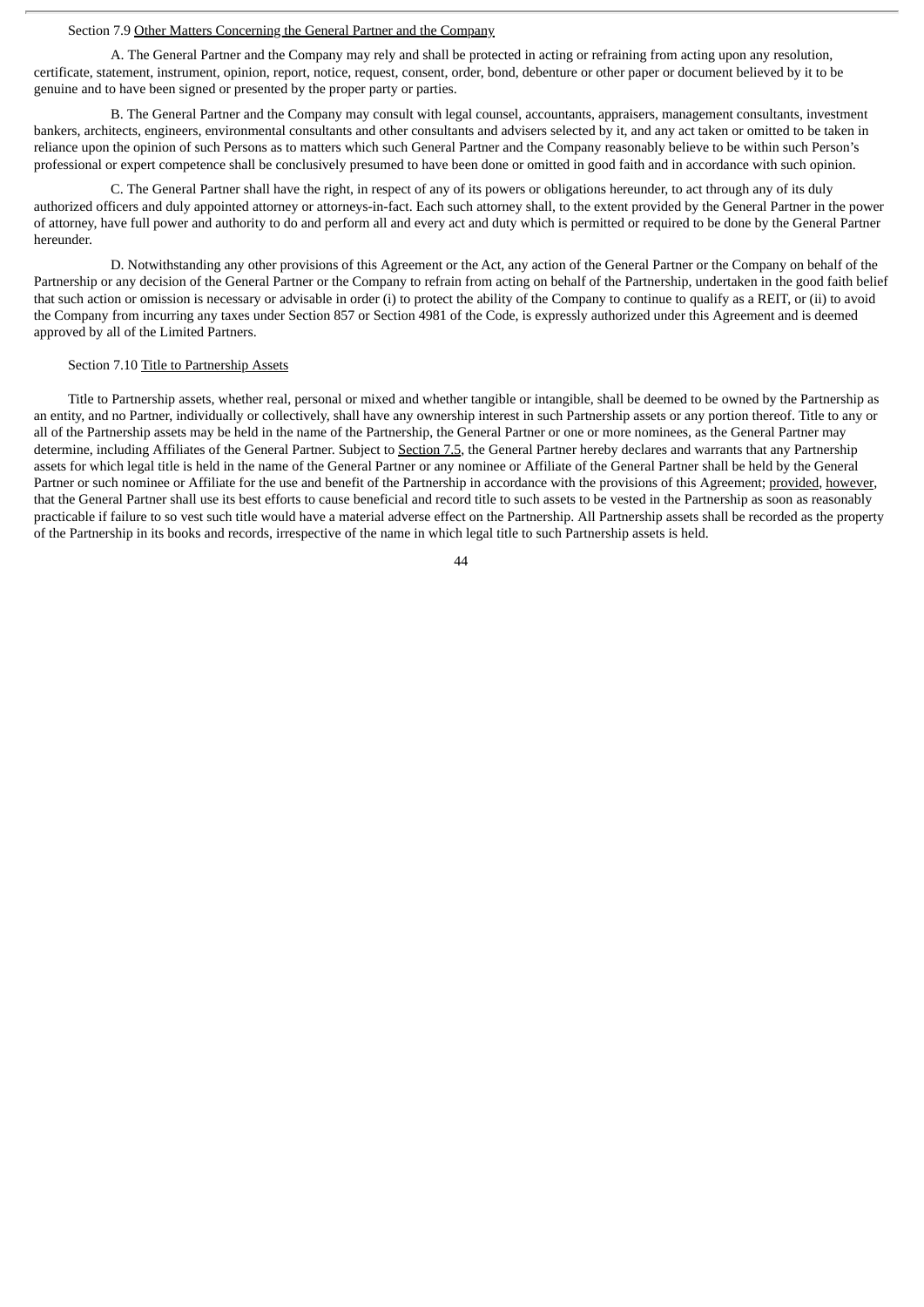#### Section 7.11 Reliance by Third Parties

Notwithstanding anything to the contrary in this Agreement, any Person dealing with the Partnership shall be entitled to assume that the General Partner has full power and authority, without the consent or approval of any other Partner or Person, to encumber, sell or otherwise use in any manner any and all assets of the Partnership and to enter into any contracts on behalf of the Partnership, and take any and all actions on behalf of the Partnership, and such Person shall be entitled to deal with the General Partner as if the General Partner were the Partnership's sole party in interest, both legally and beneficially. Each Limited Partner hereby waives any and all defenses or other remedies which may be available against such Person to contest, negate or disaffirm any action of the General Partner in connection with any such dealing. In no event shall any Person dealing with the General Partner or its representatives be obligated to ascertain that the terms of this Agreement have been complied with or to inquire into the necessity or expedience of any act or action of the General Partner or its representatives. Each and every certificate, document or other instrument executed on behalf of the Partnership by the General Partner or its representatives shall be conclusive evidence in favor of any and every Person relying in good faith thereon or claiming thereunder that (i) at the time of the execution and delivery of such certificate, document or instrument, this Agreement was in full force and effect; (ii) the Person executing and delivering such certificate, document or instrument was duly authorized and empowered to do so for and on behalf of the Partnership and (iii) such certificate, document or instrument was duly executed and delivered in accordance with the terms and provisions of this Agreement and is binding upon the Partnership.

## **ARTICLE 8 - RIGHTS AND OBLIGATIONS OF LIMITED PARTNERS**

## Section 8.1 Limitation of Liability

No Limited Partner, including the Company, acting in its capacity as such, shall have any liability under this Agreement (other than for breach thereof) except as expressly provided in this Agreement or under the Act.

## Section 8.2 Management of Business

No Limited Partner or Assignee (other than the General Partner, any of its Affiliates or any officer, director, employee, partner, agent or trustee of the General Partner, the Partnership or any of their Affiliates, in their capacity as such) shall take part in the operations, management or control (within the meaning of the Act) of the Partnership's business, transact any business in the Partnership's name or have the power to sign documents for or otherwise bind the Partnership. The transaction of any such business by the General Partner, any of its Affiliates or any officer, director, employee, partner, agent or trustee of the General Partner, the Partnership or any of their Affiliates, in their capacity as such, shall not affect, impair or eliminate the limitations on the liability of the Limited Partners or Assignees under this Agreement.

### Section 8.3 Outside Activities of Limited Partners

Subject to any other agreements with the Partnership, the General Partner or Subsidiaries thereof to the contrary, any Limited Partner (including, subject to Section 7.5 hereof, the Company) and any officer, director, employee, agent, trustee, Affiliate or stockholder of any Limited Partner shall be entitled to and may have business interests and engage in business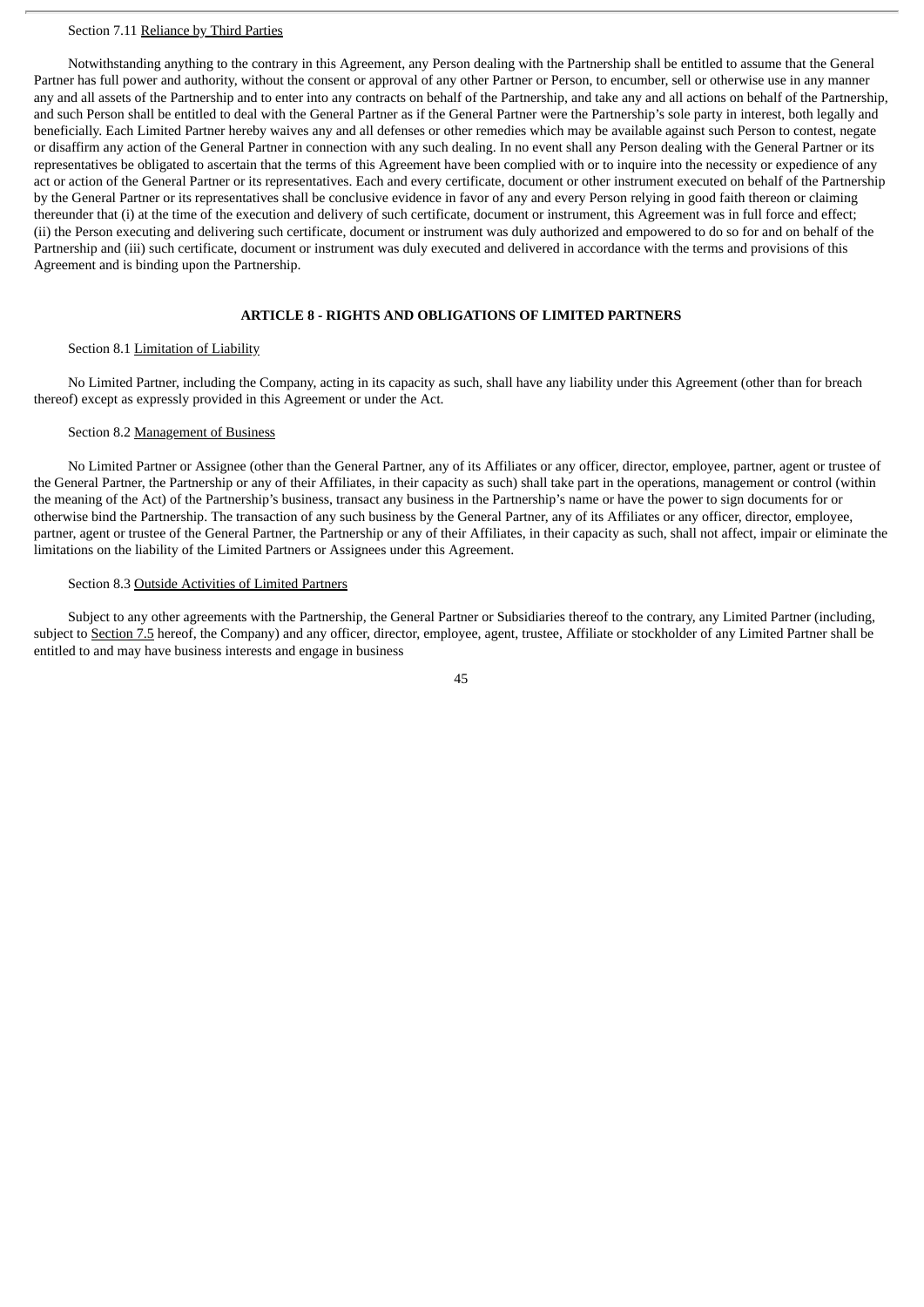activities in addition to those relating to the Partnership, including business interests and activities that are in direct competition with the Partnership or that are enhanced by the activities of the Partnership. Neither the Partnership nor any Partners shall have any rights by virtue of this Agreement in any business ventures of any Limited Partner or Assignee. Subject to such agreements, none of the Limited Partners (other than the Company) nor any other Person shall have any rights by virtue of this Agreement or the partnership relationship established hereby in any business ventures of any other Person (other than the Limited Partners benefiting from the business conducted by the General Partner) and such Person shall have no obligation pursuant to this Agreement to offer any interest in any such business ventures to the Partnership, any Limited Partner, the Company or any such other Person, even if such opportunity is of a character which, if presented to the Partnership, any Limited Partner, the Company or such other Person, could be taken by such Person.

## Section 8.4 Rights of Limited Partners Relating to the Partnership

A. In addition to the other rights provided by this Agreement or by the Act, and except as limited by Section 8.4C, each Limited Partner shall have the right, for a business purpose reasonably related to such Limited Partner's interest as a limited partner in the Partnership, upon written demand with a statement of the purpose of such demand and at such Limited Partner's own expense (including such copying and administrative charges as the General Partner may establish from time to time):

(1) to obtain a copy of the most recent annual and quarterly reports filed with the Commission by the Company pursuant to the Exchange Act;

(2) to obtain a copy of the Partnership's federal, state and local income tax returns for each Partnership Year;

(3) to obtain a current list of the name and last known business, residence or mailing address of each Partner; and

(4) to obtain a copy of this Agreement and the Certificate of Limited Partnership and all amendments thereto, together with executed copies of all powers of attorney pursuant to which this Agreement and the Certificate of Limited Partnership and all amendments thereto have been executed.

B. The Partnership shall notify each Limited Partner, upon request, of the then current Conversion Factor and the REIT Shares Amount per Common Unit.

C. Notwithstanding any other provision of this Section 8.4, the General Partner may keep confidential from the Limited Partners, for such period of time as the General Partner determines in its sole and absolute discretion to be reasonable, any information that (i) the General Partner believes to be in the nature of trade secrets or other information, the disclosure of which the General Partner in good faith believes is not in the best interests of the Partnership or could damage the Partnership or its business or (ii) the Partnership or the General Partner is required by law or by agreements with unaffiliated third parties to keep confidential.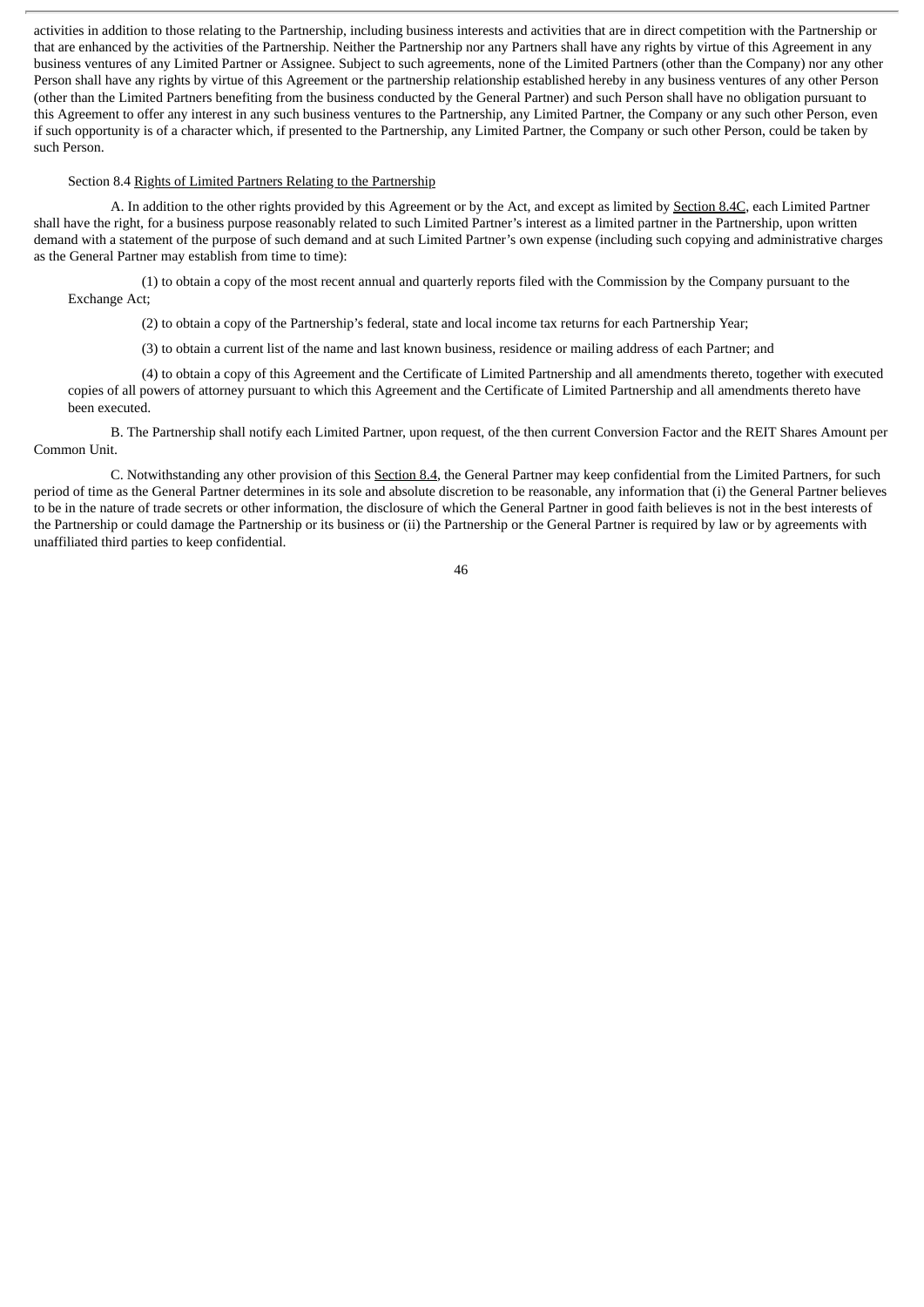## Section 8.5 Redemption Right

A. Except as otherwise set forth in any separate agreement entered into between the Partnership and a Limited Partner and subject to the terms and conditions set forth herein or therein, on or after the date that is twelve (12) months from the date of issuance of a Common Unit to a Limited Partner, such Limited Partner (other than the Company or any Subsidiary of the Company) shall have the right (the "Redemption Right") to require the Partnership to redeem on a Specified Redemption Date all or a portion of the Common Units held by such Limited Partner (such Common Units being hereafter referred to as "Tendered Units") in exchange for the Cash Amount; unless the terms of this Agreement or a separate agreement entered into between the Partnership and the Holder of such Common Units expressly provide that such Common Units are not entitled to the Redemption Right. The Partnership may, in the General Partner's sole and absolute discretion, redeem Tendered Units at the request of the Holder of such Common Units prior to the end of the applicable twelve (12) month period (or such other period as may be specified in any separate agreement entered into between the Partnership and a Limited Partner). Unless otherwise expressly provided in this Agreement or in a separate agreement entered into between the Partnership and the Holders of such Common Units, all Common Units shall be entitled to the Redemption Right. The Tendering Partner (as defined below) shall have no right, with respect to any Common Units so redeemed, to receive any distributions with a Partnership Record Date on or after the Specified Redemption Date. Any Redemption Right shall be exercised pursuant to a Notice of Redemption delivered to the General Partner by the Limited Partner who is exercising the right (the "Tendering Partner"). The Cash Amount shall be payable in accordance with instructions set forth in the Notice of Redemption to the Tendering Partner on the Specified Redemption Date. Any Common Units redeemed by the Partnership pursuant to this Section 8.5A shall be cancelled upon such redemption.

B. Notwithstanding the provisions of Section 8.5A above, if a Limited Partner has delivered to the General Partner a Notice of Redemption then the Company may, in its sole and absolute discretion (subject to Section 8.5D), elect to assume and satisfy the Partnership's Redemption Right obligation and acquire some or all of the Tendered Units from the Tendering Partner in exchange for the REIT Shares Amount (as of the Specified Redemption Date) and, if the Company so elects, the Tendering Partner shall sell the Tendered Units to the Company in exchange for the REIT Shares Amount. In such event, the Tendering Partner shall have no right to cause the Partnership to redeem such Tendered Units. The Company shall give such Tendering Partner written notice of its election on or before the close of business on the fifth Business Day after its receipt of the Notice of Redemption. The Tendering Partner shall submit (i) such information, certification or affidavit as the Company may reasonably require in connection with the application of the Ownership Limit to any such acquisition and (ii) such written representations, investment letters, legal opinions or other instruments necessary, in the Company' view, to effect compliance with the Securities Act. The REIT Shares Amount, if applicable, shall be delivered as duly authorized, validly issued, fully paid and nonassessable REIT Shares and, if applicable, free of any pledge, lien, encumbrance or restriction, other than those provided in the Articles of Incorporation or the Bylaws of the Company, the Securities Act, relevant state securities or blue sky laws and any applicable agreements with respect to such REIT Shares entered into by the Tendering Partner. Notwithstanding any delay in such delivery (but subject to Section 8.5D), the Tendering Partner shall be deemed the owner of such REIT Shares for all purposes, including without limitation, rights to vote or consent, and receive dividends, as of the Specified Redemption Date. In addition, the REIT Shares for which the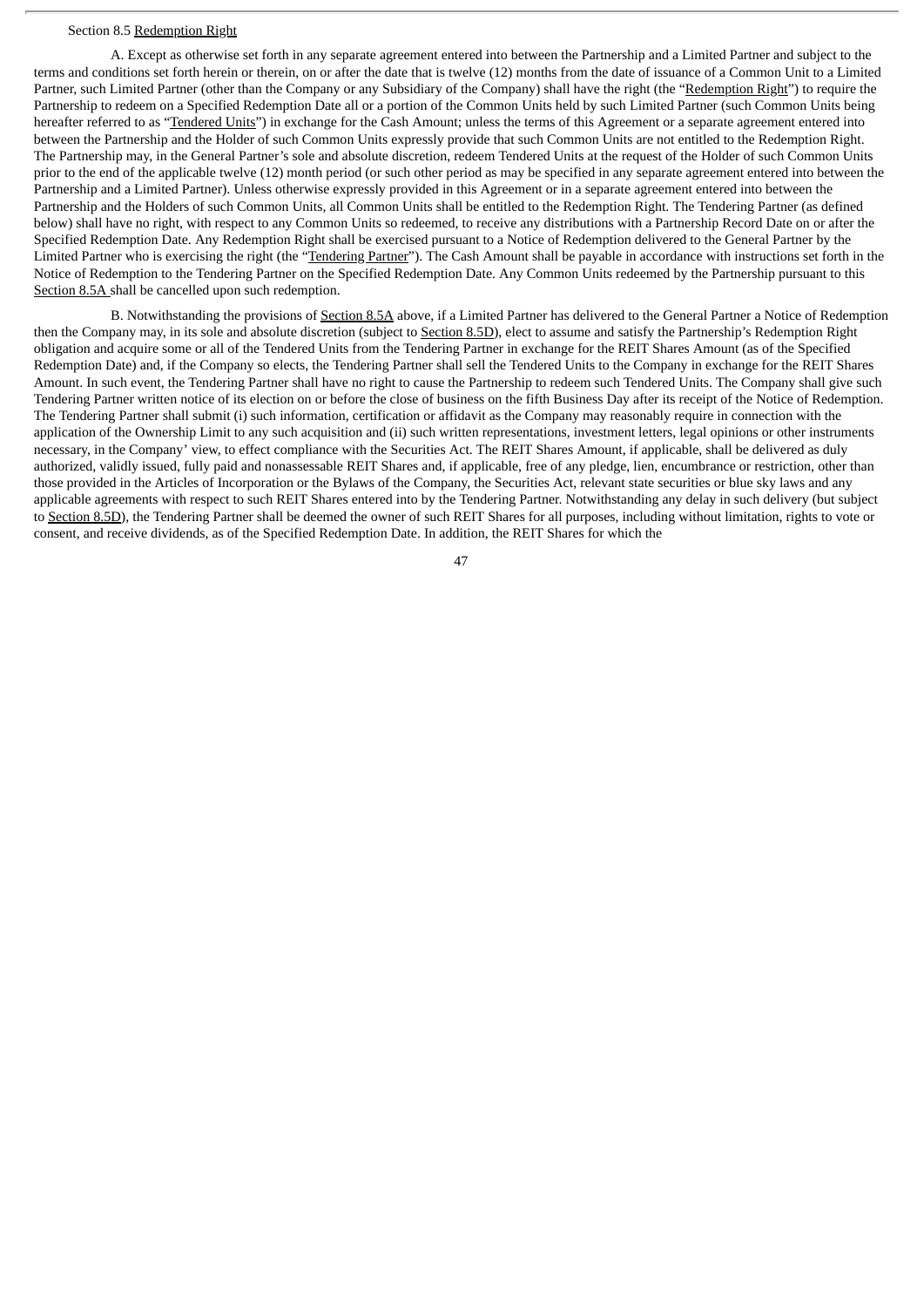Common Units might be exchanged shall also bear all legends deemed necessary or appropriate by the Company. Neither any Tendering Partner whose Tendered Units are acquired by the Company pursuant to this Section 8.5B, any Partner, any Assignee nor any other interested Person shall have any right to require or cause the Company to register, qualify or list any REIT Shares owned or held by such Person, whether or not such REIT Shares are issued pursuant to this Section 8.5B, with the Commission, with any state securities commissioner, department or agency, under the Securities Act or the Exchange Act or with any stock exchange; unless subject to a separate written agreement pursuant to which the Company has granted registration or similar rights to any such Person.

C. Each Tendering Partner covenants and agrees with the General Partner that all Tendered Units shall be delivered to the General Partner free and clear of all liens, claims and encumbrances whatsoever and should any such liens, claims and/or encumbrances exist or arise with respect to such Tendered Units, the General Partner shall be under no obligation to acquire the same. Each Tendering Partner further agrees that, in the event any state or local property transfer tax is payable as a result of the transfer of its Tendered Units to the General Partner (or its designee), such Tendering Partner shall assume and pay such transfer tax. Each Tendering Partner further agrees to pay to the Partnership the amount of any tax withholding due upon the redemption of Tendered Units and authorizes the Partnership to retain such portion of the Cash Amount as the Partnership reasonably determines is necessary to satisfy its tax withholding obligations. In the event the Company elects to acquire some or all of the Tendered Units from the Tendering Partner in exchange for the REIT Shares Amount, the Tendering Partner agrees to pay to the Company the amount of any tax withholding due upon the redemption of Tendered Units and, in the event the Tendering Partner has not paid or made arrangements satisfactory to the Company, in its sole discretion, to pay the amount of any such tax withholding prior to the Specified Redemption Date, the Company may elect to either cancel such exchange (in which case the Tendering Partner's exercise of the Redemption Right will be null and void *ab initio*), satisfy such tax withholding obligation by retaining REIT Shares with a fair market value, as determined by the Company in its sole discretion, equal to the amount of such obligation or satisfy such tax withholding obligation using amounts paid by the Partnership, which amounts shall be treated as a loan by the Partnership to the Tendering Partner in the manner set forth in Section 5.1B.

D. Notwithstanding the provisions of Section 8.5A, Section 8.5B, Section 8.5C or any other provision of this Agreement, a Limited Partner (i) shall not be entitled to effect the Redemption Right for cash or an exchange for REIT Shares to the extent that (if the Company were to elect to acquire the Tendered Units for REIT Shares in accordance with Section 8.5B) the ownership or right to acquire REIT Shares pursuant to such exchange by such Partner on the Specified Redemption Date could cause such Partner or any other Person to violate the Ownership Limit and (ii) shall have no rights under this Agreement to acquire REIT Shares which would otherwise be prohibited under the Articles of Incorporation. To the extent any attempted redemption or exchange for REIT Shares would be in violation of this Section 8.5D, it shall be null and void *ab initio* and such Limited Partner shall not acquire any rights or economic interest in the cash otherwise payable upon such redemption or the REIT Shares otherwise issuable upon such exchange.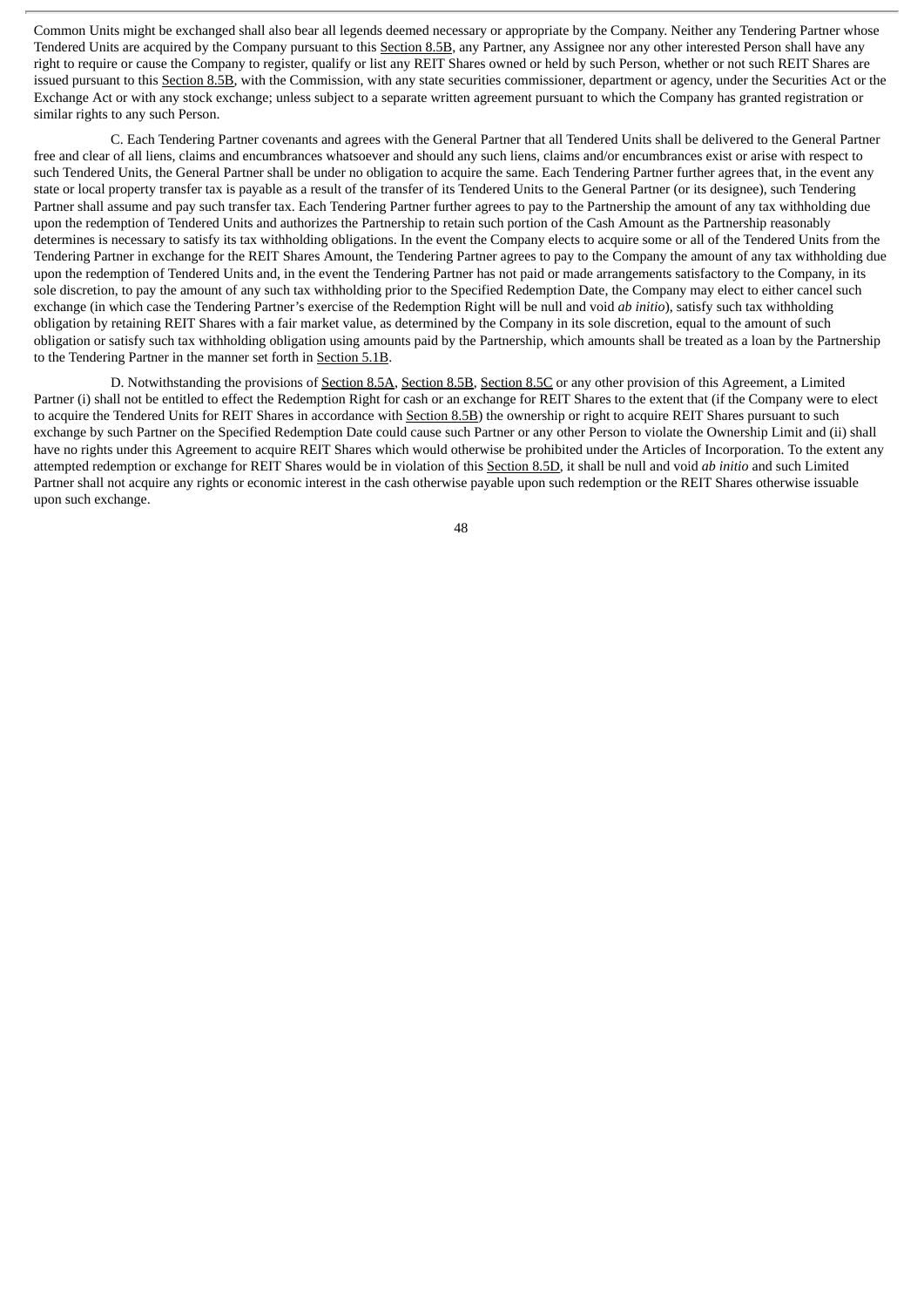E. Notwithstanding anything herein to the contrary (but subject to Section 8.5D), with respect to any redemption or exchange for REIT Shares pursuant to this Section 8.5: (i) without the consent of the General Partner, each Limited Partner may effect the Redemption Right only one time in each fiscal quarter; (ii) without the consent of the General Partner, each Limited Partner may not effect the Redemption Right for less than 1,000 Common Units or, if the Limited Partner holds less than 1,000 Common Units, all of the Common Units held by such Limited Partner; (iii) without the consent of the General Partner, each Limited Partner may not effect the Redemption Right during the period after the Partnership Record Date with respect to a distribution and before the record date established by the Company for a distribution to its common stockholders of some or all of its portion of such distribution; (iv) the consummation of any redemption or exchange for REIT Shares shall be subject to the expiration or termination of the applicable waiting period, if any, under the Hart-Scott-Rodino Antitrust Improvements Act of 1976, as amended; and (v) each Tendering Partner shall continue to own all Common Units subject to any redemption or exchange for REIT Shares, and be treated as a Limited Partner with respect to such Common Units for all purposes of this Agreement, until such Common Units are either paid for by the Partnership pursuant to Section 8.5A hereof or transferred to the Company and paid for by the issuance of the REIT Shares, pursuant to Section 8.5B hereof on the Specified Redemption Date. Until a Specified Redemption Date, the Tendering Partner shall have no rights as a stockholder of the Company with respect to such Tendering Partner's Common Units.

F. All Common Units acquired by the Company pursuant to Section 8.5B hereof shall automatically, and without further action required, be converted into and deemed to be Limited Partner Interests and held by the Company in its capacity as a Limited Partner in the Partnership.

G. In the event that the Partnership issues additional Partnership Interests to any Additional Limited Partner pursuant to Section 4.2, the General Partner shall make such revisions to this Section 8.5 as it determines are necessary to reflect the issuance of such additional Partnership Interests.

## **ARTICLE 9 - BOOKS, RECORDS, ACCOUNTING AND REPORTS**

# Section 9.1 Records and Accounting

The General Partner shall keep or cause to be kept at the principal office of the Partnership those records and documents required to be maintained by the Act and other books and records deemed by the General Partner to be appropriate with respect to the Partnership's business, including, without limitation, all books and records necessary to provide to the Limited Partners any information, lists and copies of documents required to be provided pursuant to Section 9.3 hereof. Any records maintained by or on behalf of the Partnership in the regular course of its business may be kept on, or be in the form of magnetic tape, photographs, micrographics or any other information storage device, provided that the records so maintained are convertible into clearly legible written form within a reasonable period of time. The books of the Partnership shall be maintained for financial and tax reporting purposes, on an accrual basis in accordance with U.S. GAAP or such other basis as the General Partner determines to be necessary or appropriate.

 $\overline{A}Q$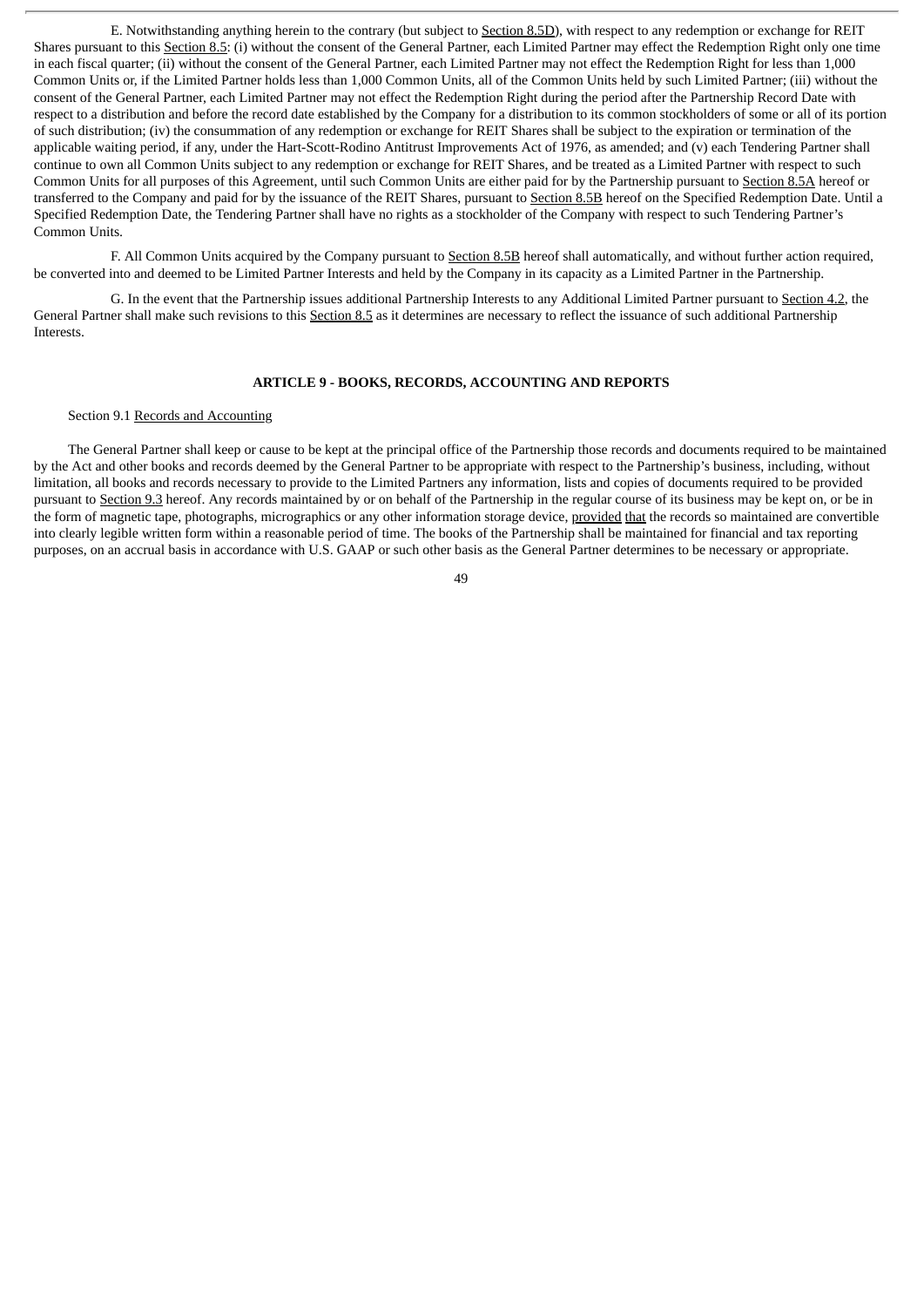## Section 9.2 Taxable Year and Fiscal Year

The taxable year of the Partnership shall be the calendar year unless otherwise required by the Code. Unless the General Partner otherwise elects, the fiscal year of the Partnership shall be the same as its taxable year.

#### Section 9.3 Reports

A. No later than the date on which the Company mails its annual report to its stockholders, the General Partner shall cause to be mailed to each Limited Partner, as of the close of the Partnership Year, an annual report containing financial statements of the Partnership, or of the Company if such statements are prepared solely on a consolidated basis with the Company, for such Partnership Year, presented in accordance with U.S. GAAP, such statements to be audited by a nationally recognized firm of independent public accountants selected by the General Partner.

B. The General Partner shall cause to be mailed to each Limited Partner such other information as may be required by applicable law or regulation, or as the General Partner determines to be appropriate.

C. The General Partner shall have satisfied its obligations under Section 9.3A and 9.3B by (i) to the extent the General Partner or the Partnership is subject to periodic reporting requirements under the Exchange Act, filing the quarterly and annual reports required thereunder within the time periods provided for the filing of such reports, including any permitted extensions, or (ii) posting or making available the reports required by this Section 9.3 on the website maintained from time to time by the Partnership or the Company, provided that such reports are able to be printed or downloaded from such website.

#### **ARTICLE 10 - TAX MATTERS**

#### Section 10.1 Preparation of Tax Returns

The General Partner shall arrange for the preparation and timely filing of all returns of Partnership income, gains, deductions, losses and other items required of the Partnership for federal and state income tax purposes and shall use reasonable efforts to furnish, within ninety (90) days of the close of each Partnership Year, the tax information reasonably required by Limited Partners for U.S. federal and state income tax reporting purposes. Each Limited Partner shall promptly provide the General Partner with any information reasonably requested by the General Partner from time to time.

#### Section 10.2 Tax Elections

A. Except as otherwise provided herein, the General Partner shall, in its sole and absolute discretion, determine whether to make any available election pursuant to the Code, including, but not limited to, the election under Section 754 of the Code. The General Partner shall have the right to seek to revoke any such election it makes (including, without limitation, any election under Section 754 of the Code) upon the General Partner's determination, in its sole and absolute discretion. Notwithstanding the foregoing, in making any such tax election, the General Partner, may, but shall be under no obligation (unless pursuant to a separate written agreement) to take into account the tax consequences to any Limited Partner resulting from any such election.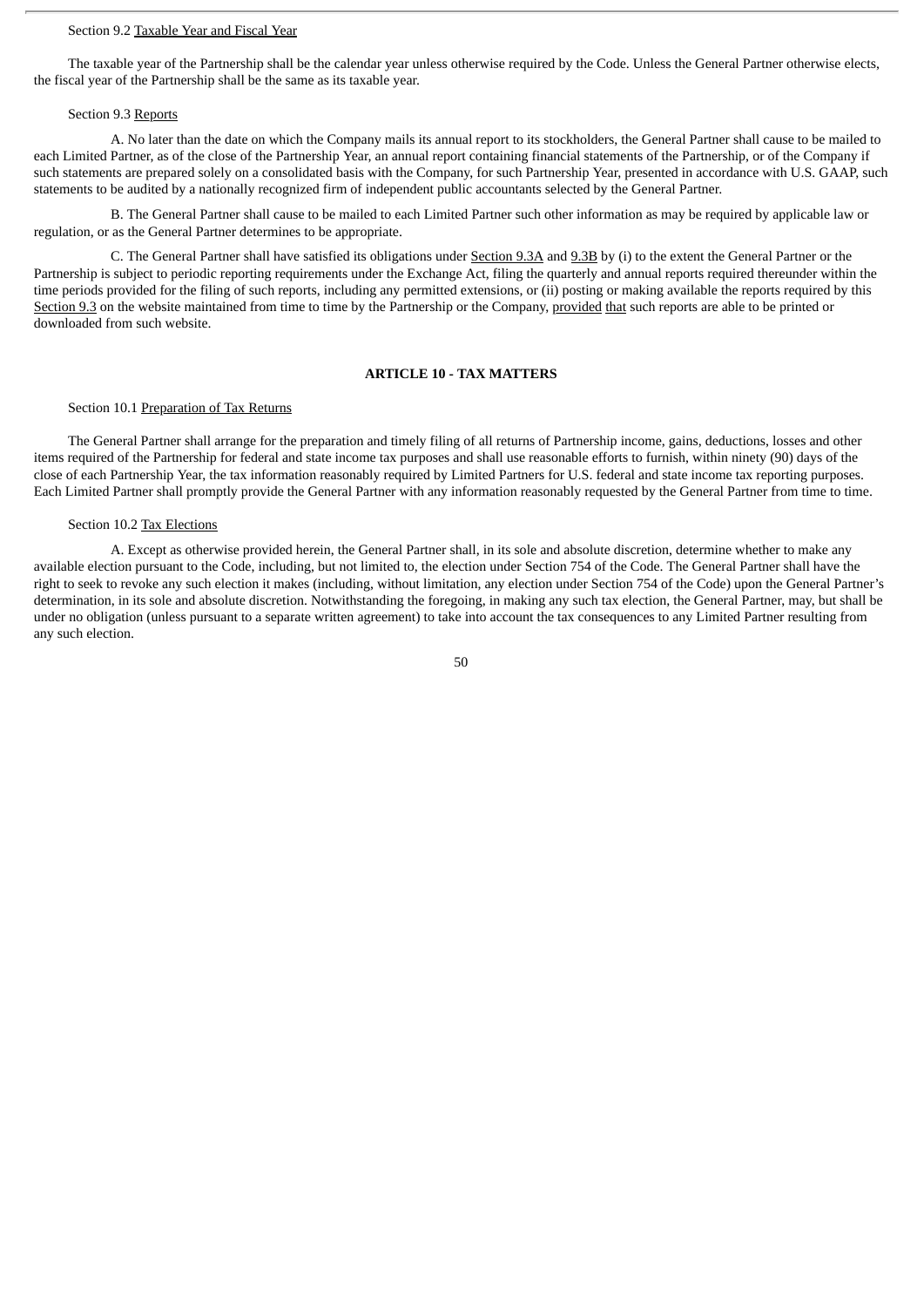B. To the extent provided for in Regulations, revenue rulings, revenue procedures and/or other IRS guidance issued after the date of the Original Partnership Agreement, the Partnership is hereby authorized to, and at the direction of the General Partner shall, elect a safe harbor under which the fair market value of any Partnership Interests issued in connection with the performance of services after the effective date of such Regulations (or other guidance) will be treated as equal to the liquidation value of such Partnership Interests (i.e., a value equal to the total amount that would be distributed with respect to such interests if the Partnership sold all of its assets for their fair market value immediately after the issuance of such Partnership Interests, satisfied its liabilities (excluding any non-recourse liabilities to the extent the balance of such liabilities exceed the fair market value of the assets that secure them) and distributed the net proceeds to the Partners under the terms of this Agreement). In the event that the Partnership makes a safe harbor election as described in the preceding sentence, each Partner hereby agrees to comply with all safe harbor requirements with respect to transfers of such Partnership Interests while the safe harbor election remains effective.

C. A Partner's "interest in partnership profits" for purposes of determining its share of the excess nonrecourse liabilities of the Partnership within the meaning of Regulations Section 1.752-3(a)(3) shall be such Partner's Percentage Interest except as otherwise determined by the General Partner in its sole discretion, consistent with Section 752 and the Regulations thereunder.

## Section 10.3 Partnership Representative

A. The General Partner or its designee shall be the "partnership representative" of the Partnership (the "Partnership Representative") for purposes of, and in accordance with, Section 6223 of the Code (and any similar or corresponding provision of state, local or non-U.S. tax law), and the General Partner, or the Partnership Representative at the direction of the General Partner, shall be permitted to appoint any "designated individual" (a "Designated Individual") within the meaning of Regulations Section 301.6223-1 (or any similar or corresponding provision of state, local or non-U.S. tax law). If the Partnership is required to appoint a Designated Individual for any taxable year or other period, such Designated Individual shall be subject to this Agreement in the same manner as the Partnership Representative (and references to the Partnership Representative shall include any such Designated Individual unless the context otherwise requires or shall mean solely the Designated Individual as needed to comply with applicable law). The Partnership Representative may be removed, and a new Partnership Representative appointed, by the General Partner in accordance with the Code and the Regulations. The Partnership Representative shall not take any action in connection with a tax audit, or make any tax election, without approval of the General Partner. Any reasonable out-of-pocket cost incurred by the Partnership Representative, acting in its capacity as such, shall be deemed costs and expenses of the Partnership, and the Partnership shall reimburse the Partnership Representative for such amounts. Each Partner hereby agrees (i) to take such actions as may be required to effect the General Partner's (or its designee's) designation as the Partnership Representative and (ii) to, upon the request of the Partnership Representative, take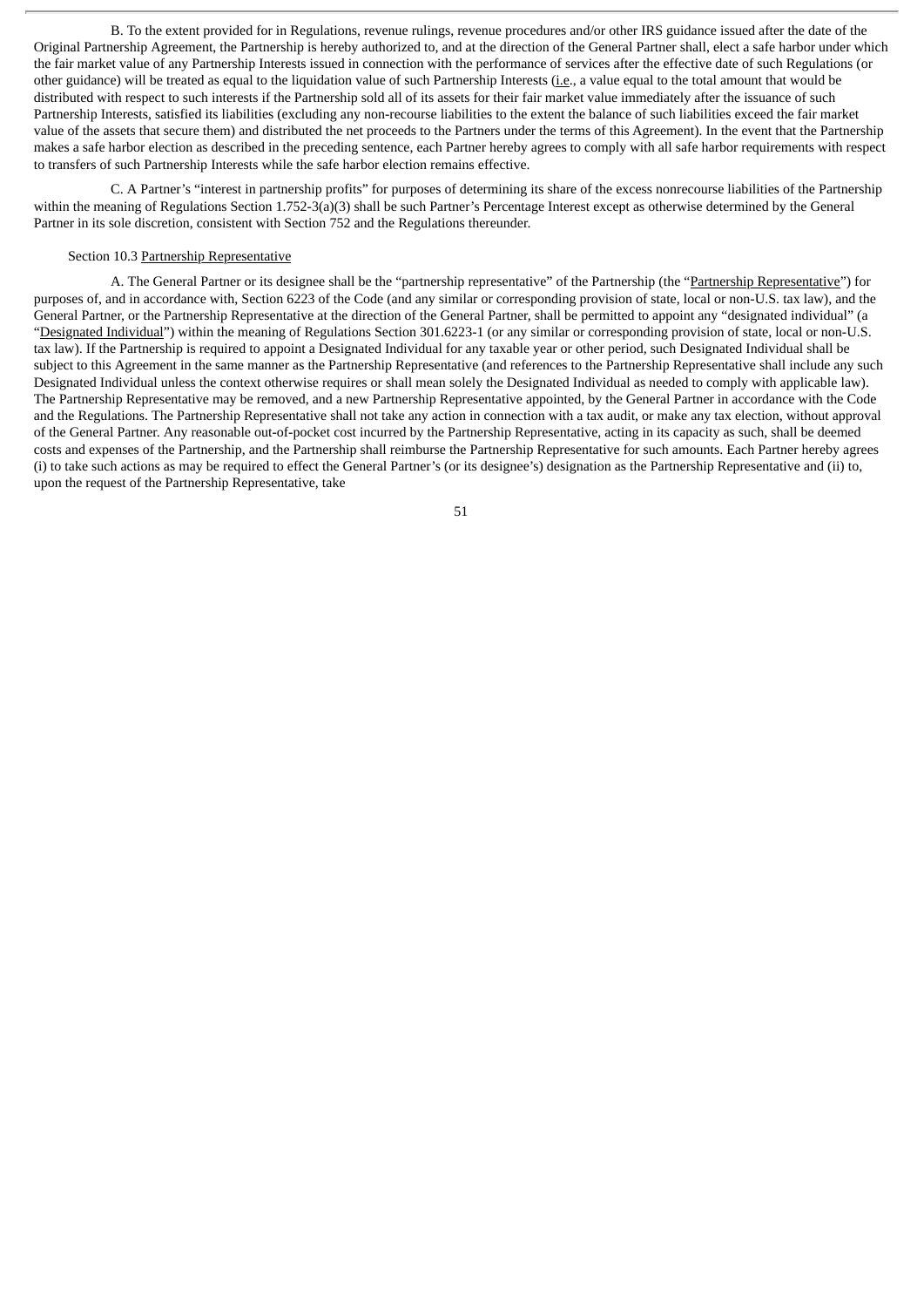such actions as may be required to effect any election or procedure under Sections 6221 through 6241 of the Code and the Regulations promulgated thereunder with respect thereto (or any similar or corresponding provision of state, local or non-U.S. tax law), including as necessary to provide any information or take such other actions as may be reasonably requested by the Partnership Representative in order to modify any Imputed Underpayment Amount pursuant to Section 6225(c) of the Code (or any similar or corresponding provision of state, local or non-U.S. tax law). A Partnership's obligation to comply with this Section 10.3A shall survive the transfer, assignment or liquidation of such Partner's interest in the Partnership.

B. The Partnership Representative shall receive no compensation for their services. All third-party costs and expenses incurred by the Partnership Representative in performing its duties as such (including legal and accounting fees and expenses) shall be borne by the Partnership. Nothing herein shall be construed to restrict the Partnership from engaging an accounting or law firm to assist the Partnership Representative in discharging its duties hereunder, so long as the compensation paid by the Partnership for such services is reasonable.

#### Section 10.4 Organizational Expenses

The Partnership shall elect to deduct expenses, if any, incurred by it in organizing the Partnership as provided in Section 709 of the Code.

# **ARTICLE 11 - TRANSFERS AND WITHDRAWALS**

#### Section 11.1 Transfer

A. The term "transfer," when used in this Article 11 with respect to a Partnership Unit, shall be deemed to refer to a transaction by which the General Partner purports to assign all or any part of its General Partner Interest to another Person or by which a Limited Partner purports to assign all or any part of its Limited Partner Interest to another Person, and includes a sale, assignment, gift, pledge, encumbrance, hypothecation, mortgage, exchange or any other disposition by operation of law or otherwise. The term "transfer" when used in this Article 11 does not include any redemption of Partnership Interests by the Partnership from a Limited Partner or any acquisition of Partnership Units from a Limited Partner by the Company pursuant to Section 8.5 except as otherwise provided herein. No part of the interest of a Limited Partner shall be subject to the claims of any creditor, any spouse for alimony or support, or to legal process, and may not be voluntarily or involuntarily alienated or encumbered except as may be specifically provided for in this Agreement or consented to in writing by the General Partner.

B. No Partnership Interest may be transferred, in whole or in part, except in accordance with the terms and conditions set forth in this Article 11. Any transfer or purported transfer of a Partnership Interest not made in accordance with this Article 11 shall be null and void ab initio unless consented to in writing by the General Partner, in its sole and absolute discretion.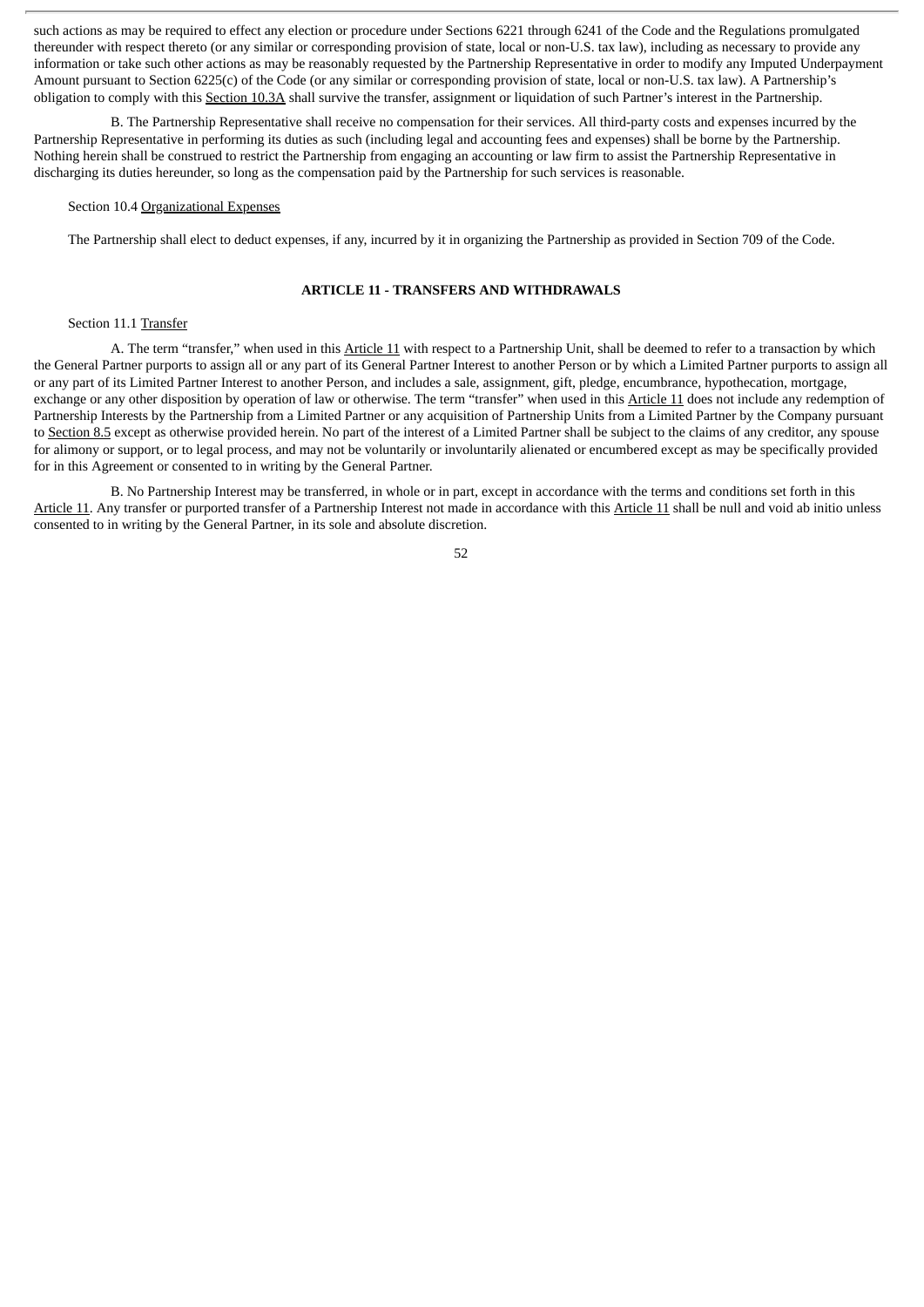#### Section 11.2 Transfer of the Company's and General Partner's Partnership Interest and Limited Partner Interest; Extraordinary Transactions

A. The General Partner may not transfer any of its General Partner Interest or withdraw as General Partner, and the Company may not, directly or through its wholly owned Subsidiaries, transfer any of its Limited Partner Interest or engage in an Extraordinary Transaction, except, in any such case, (i) if such Extraordinary Transaction, or such withdrawal or transfer, is pursuant to an Extraordinary Transaction that is permitted under Section 11.2B, (ii) if the Majority in Interest of the Outside Limited Partners Consent to such withdrawal or transfer or Extraordinary Transaction or (iii) if such transfer is to an entity that is wholly owned by the Company (directly or indirectly), including any Qualified REIT Subsidiary or any other entity disregarded as an entity separate from the Company for U.S. federal income tax purposes.

B. Notwithstanding any other provision of this Agreement, but subject to compliance with the terms and conditions of Section 1.10 of Exhibit B, the General Partner and the Company are permitted to engage (and cause the Partnership to participate) in the following transactions without the approval or vote of the Limited Partners:

(1) (a) an Extraordinary Transaction in connection with which either (a) the Company is the surviving entity and the holders of REIT Shares are not entitled to receive any cash, securities, or other property in connection with such Extraordinary Transaction or (b) all Limited Partners (other than the Company) either will receive, or will have the right to elect to receive, for each Common Unit an amount of cash, securities and other property equal to the product of  $(x)$  the REIT Shares Amount multiplied by  $(y)$  the greatest amount of cash, securities and other property paid to a holder of one REIT Share in consideration of one such REIT Share pursuant to the terms of the Extraordinary Transaction during the period from and after the date on which the Extraordinary Transaction is consummated; provided that, if, in connection with the Extraordinary Transaction, a purchase, tender or exchange offer shall have been made to and accepted by the holders of more than 50% of the outstanding REIT Shares, each holder of Common Units shall receive, or shall have the right to elect to receive, the greatest amount of cash, securities, or other property which such holder of Common Units would have received had it exercised its Redemption Right (as set forth in Section 8.5) and received REIT Shares in exchange for its Common Units immediately prior to the expiration of such purchase, tender or exchange offer and had thereupon accepted such purchase, tender or exchange offer and then such Extraordinary Transaction shall have been consummated; or

(2) an Extraordinary Transaction if: (a) immediately after such Extraordinary Transaction, substantially all of the assets directly or indirectly owned by the surviving entity, other than a direct or indirect interest in the Surviving Partnership (as defined below), are owned directly or indirectly by the Partnership or another limited partnership or limited liability company which is the survivor of a merger, consolidation or combination of assets with the Partnership (in each case, the "Surviving Partnership"); (b) the rights, preferences and privileges of the Common Unitholders in the Surviving Partnership are at least as favorable as those in effect immediately prior to the consummation of such transaction and as those applicable to any other limited partners or non-managing members of the Surviving Partnership (who have, in either case, the rights of a "common" equity holder); and (c) such rights of the Common Unitholders include the right to exchange their Common Unit equivalent interests in the Surviving Partnership for at least one of: (x) the consideration available to such Common Unitholders pursuant to Section 11.2B(1) or (y) if the ultimate controlling person of the Surviving Partnership has publicly traded common equity securities, such common equity securities, with an exchange ratio based on the determination of relative fair market value of such securities (as determined pursuant to Section 11.2C) and the REIT Shares.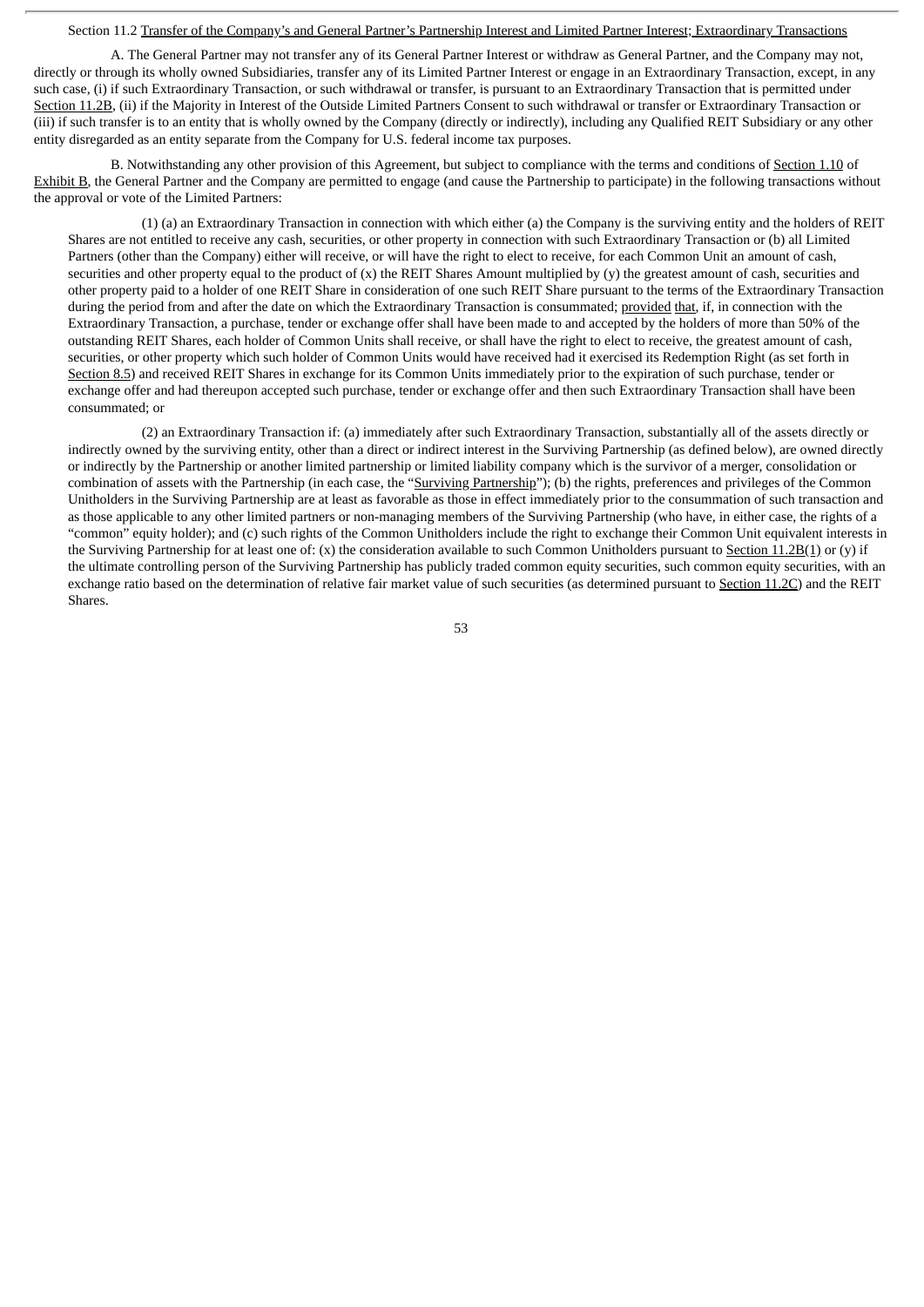C. In connection with any transaction permitted by Section 11.2B(2), the relative fair market values shall be reasonably determined by the General Partner as of the time of such transaction and, to the extent applicable, shall be no less favorable to the Limited Partners than the relative values reflected in the terms of such transaction.

# Section 11.3 Limited Partners' Rights to Transfer

A. General. Subject to the provisions of Sections 11.3C, 11.3D, 11.4 and 11.6, a Limited Partner (other than the Company) may transfer, without the consent of the General Partner, all or any portion of its Partnership Interest, or any of such Limited Partner's economic rights as a Limited Partner.

B. Incapacitated Limited Partners. If a Limited Partner is subject to Incapacity, the executor, administrator, trustee, committee, guardian, conservator or receiver of such Limited Partner's estate shall have all of the rights of a Limited Partner, but not more rights than those enjoyed by other Limited Partners, for the purpose of settling or managing the estate and such power as the Incapacitated Limited Partner possessed to transfer all or any part of his, her or its Partnership Interest. The Incapacity of a Limited Partner, in and of itself, shall not dissolve or terminate the Partnership.

C. Permitted Transfers. Unless a transfer of a Partnership Interest meets each of the following conditions it may not be made without the consent of the General Partner:

(1) Such transfer is made (i) in the case of a Limited Partner who is an individual, to a member of his Immediate Family, any trust formed for the benefit of himself and/or members of his Immediate Family, or any partnership, limited liability company, joint venture, corporation or other business entity comprised only of himself and/or members of his Immediate Family and entities the ownership interests in which are owned by or for the benefit of himself and/or members of his Immediate Family, (ii) in the case of a Limited Partner which is a trust, to the beneficiaries of such trust, (iii) in the case of a Limited Partner which is a partnership, limited liability company, joint venture, corporation or other business entity to which Partnership Interests were transferred pursuant to clause (i) above, to its partners, owners or stockholders, as the case may be, who are members of the Immediate Family of or are actually the Person(s) who transferred Partnership Units to it pursuant to clause (i) above and (iv) pursuant to applicable laws of descent or distribution; provided that any such transferee (as described in clauses (i) through (iv)) is a Qualified Transferee.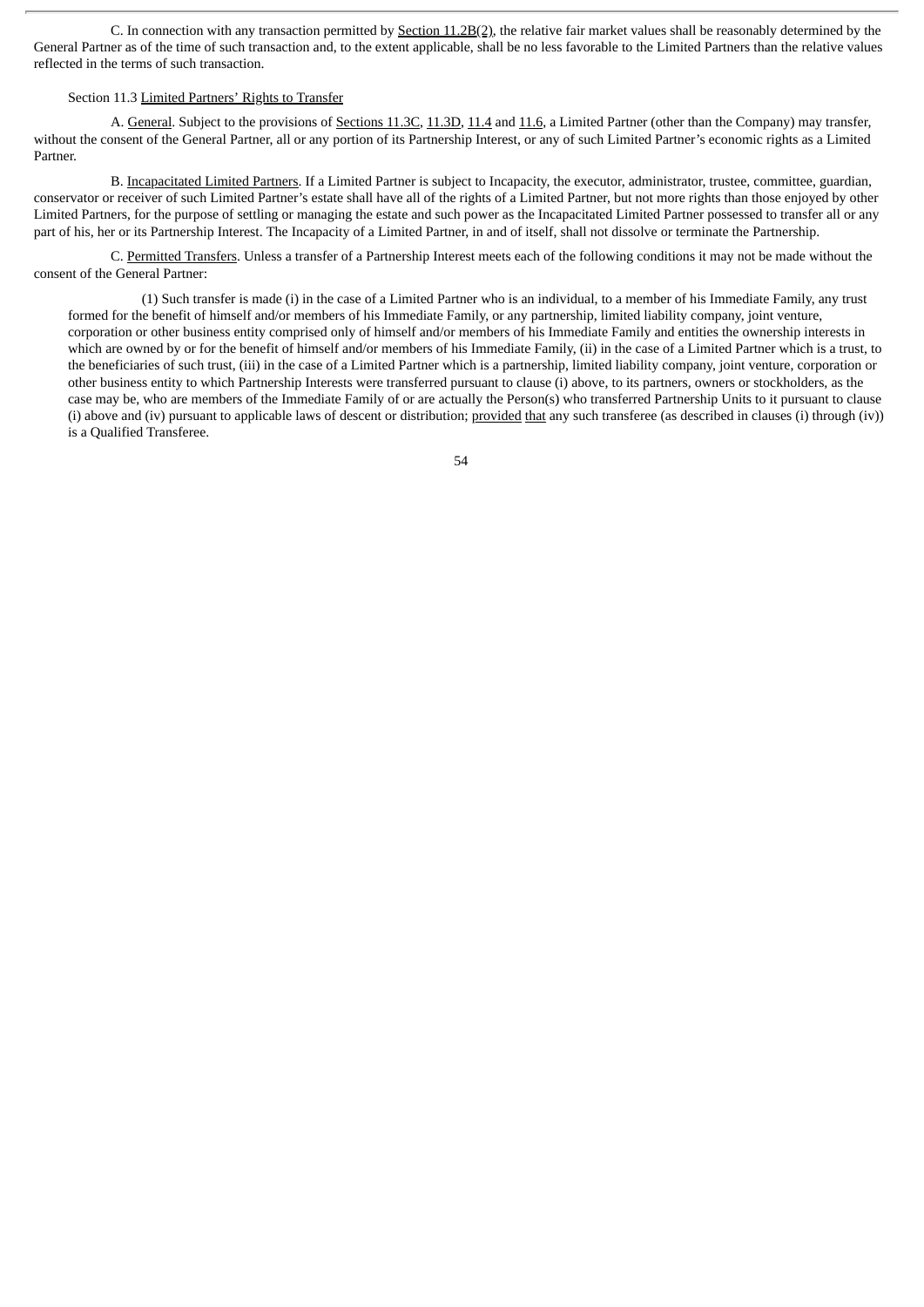(2) The transferee assumes by operation of law or express agreement all of the obligations of the transferor Limited Partner under this Agreement with respect to such transferred Partnership Interest and no such transfer (other than pursuant to a statutory merger or consolidation wherein all obligations and liabilities of the transferor Limited Partner are assumed by a successor corporation by operation of law) shall relieve the transferor Partner of its obligations under this Agreement without the approval of the General Partner, in its sole and absolute discretion. Notwithstanding the foregoing, any transferee of any transferred Partnership Interest shall be subject to any and all Ownership Limitations, which may limit or restrict such transferee's ability to exercise its Redemption Right. Any transferee, whether or not admitted as a Substituted Limited Partner, shall take subject to the obligations of the transferor hereunder. Unless admitted as a Substituted Limited Partner, no transferee, whether by voluntary transfer, by operation of law or otherwise, shall have any rights hereunder, other than the rights of an Assignee as provided in Section 11.5.

(3) The number of Partnership Units transferred to any such transferee is not less than the lesser of (i) one thousand (1,000) Partnership Units or (ii) all of the remaining Partnership Units held by the transferor Limited Partner.

D. Notwithstanding any other provision of this Section 11.3, no Limited Partner may effect a transfer of its Partnership Units, in whole or in part, if, upon the advice of legal counsel for the Partnership, such proposed transfer would require the registration of the Partnership Units under the Securities Act or would otherwise violate any applicable federal or state securities or blue sky law (including investment suitability standards). The General Partner may prohibit any transfer of Partnership Units by a Limited Partner unless it receives a written opinion of legal counsel (which opinion and counsel shall be reasonably satisfactory to the Partnership) to such Limited Partner to the effect that such transfer would not require filing of a registration statement under the Securities Act or would not otherwise violate any federal or state securities laws or regulations applicable to the Partnership or the Partnership Unit or, at the option of the Partnership, an opinion of legal counsel to the Partnership to the same effect.

#### Section 11.4 Substituted Limited Partners

A. No Limited Partner shall have the right to substitute a transferee as a Limited Partner in his, her or its place (including any transferees permitted by Section 11.3). The General Partner shall, however, have the right to consent to the admission of a transferee of the interest of a Limited Partner pursuant to this Section 11.4 as a Substituted Limited Partner, which consent may be given or withheld by the General Partner in its sole and absolute discretion. The General Partner's failure or refusal to permit a transferee of any such interests to become a Substituted Limited Partner shall not give rise to any cause of action against the Partnership or any Partner.

B. A transferee who has been admitted as a Substituted Limited Partner in accordance with this Article 11 shall have all the rights and powers and be subject to all the restrictions and liabilities of a Limited Partner under this Agreement. The admission of any transferee as a Substituted Limited Partner shall be conditioned upon the transferee executing and delivering to the Partnership an acceptance of all of the terms and conditions of this Agreement (and such other documents or instruments as may be required or advisable, in the sole and absolute discretion of the General Partner, to effect the admission, each in form and substance satisfactory to the General Partner).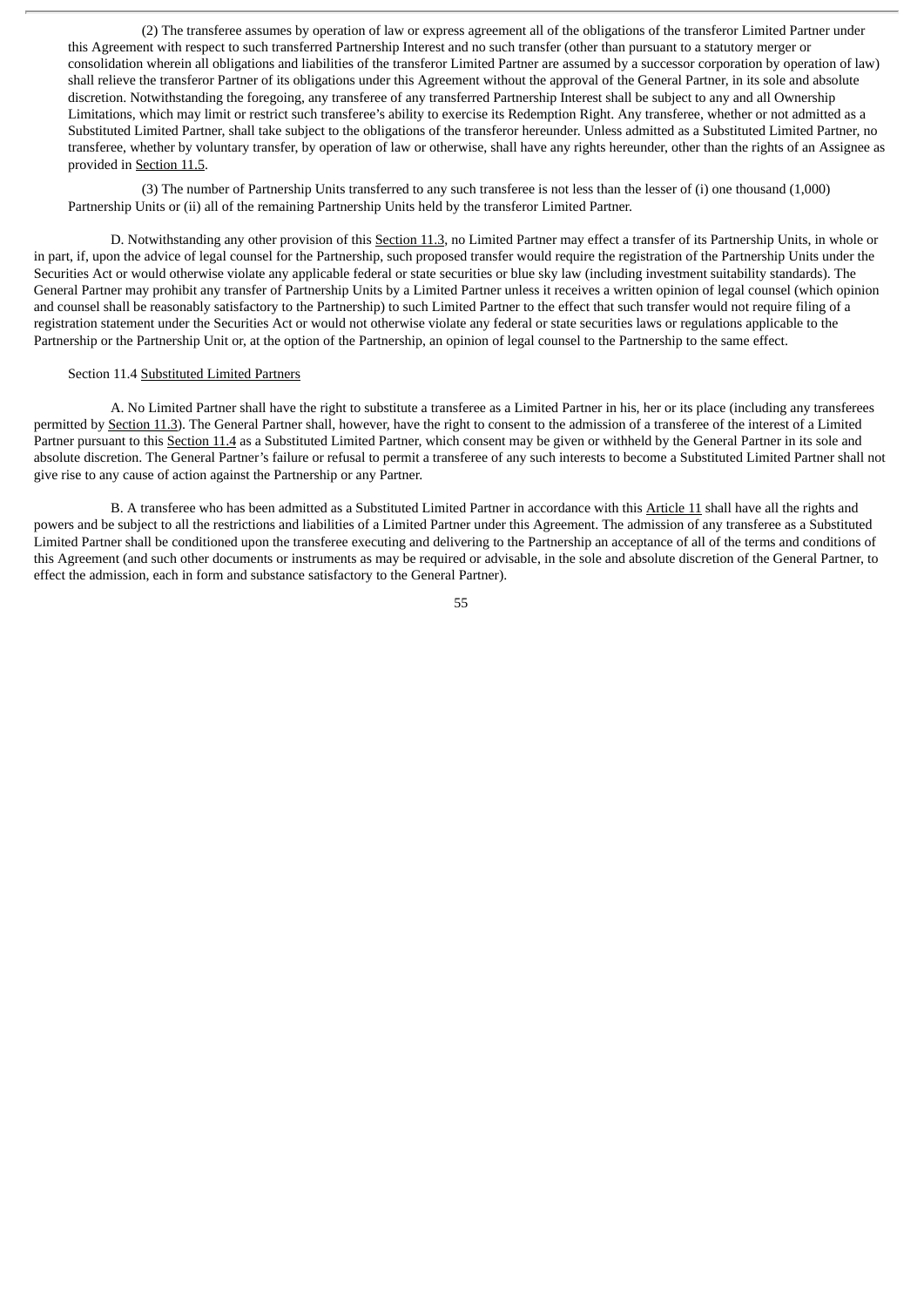C. Upon the admission of a Substituted Limited Partner, the General Partner shall amend the books and records of the Partnership to reflect the name, address, number of Partnership Units and Percentage Interest of such Substituted Limited Partner and to eliminate or adjust, if necessary, the name, address and interest of the predecessor of such Substituted Limited Partner.

## Section 11.5 Assignees

A. If the General Partner, in its sole and absolute discretion, does not consent to the admission of any permitted transferee as a Substituted Limited Partner, as described in Section 11.4, such transferee shall be considered an Assignee for purposes of this Agreement. An Assignee shall be entitled to all the rights of an assignee of a limited partnership interest under the Act, including the right to receive distributions from the Partnership and the share of Profit, Loss and any other items of income, gain, loss, deduction and credit of the Partnership attributable to the Partnership Units assigned to such transferee and the rights to transfer the Partnership Units in accordance with the provisions of this Article 11, but shall not be deemed to be a Holder of Partnership Units for any other purpose under this Agreement, and shall not be entitled to effect a Consent with respect to such Partnership Units on any matter presented to the Limited Partners for a vote (such right to Consent to the extent provided by this Agreement or under the Act remaining with the transferor Limited Partner). In the event any such transferee desires to make a further assignment of any such Partnership Units, such transferee shall be subject to all of the provisions of this Article 11 to the same extent and in the same manner as any Limited Partner desiring to make an assignment of Partnership Units.

#### Section 11.6 General Provisions

A. No Limited Partner may withdraw from the Partnership other than as a result of a permitted transfer of all of such Limited Partner's Partnership Units in accordance with this Article 11 and the transferee of such Partnership Units being admitted to the Partnership as a Substituted Limited Partner or pursuant to a redemption of all of its Partnership Units under Section 8.5.

B. Any Limited Partner who shall transfer all of its Partnership Units in a transfer permitted pursuant to this Article 11 where such transferee was admitted as a Substituted Limited Partner or pursuant to the exercise of its Redemption Right for all of its Partnership Units under Section 8.5 shall cease to be a Limited Partner; provided that after such transfer, exchange or redemption such Limited Partner owns no Partnership Interest.

C. Transfers pursuant to this Article 11 may only be made on the first day of a fiscal quarter of the Partnership, unless the General Partner in its sole and absolute discretion otherwise agrees.

D. If any Partnership Interest is transferred, assigned or redeemed during any quarterly segment of the Partnership's Partnership Year in compliance with the provisions of this Article 11 or redeemed by the Partnership pursuant to Section 8.5 on any day other than the first day of a Partnership Year, then Profit, Loss, each item thereof and all other items attributable to such Partnership Interest for such Partnership Year shall be divided and allocated between the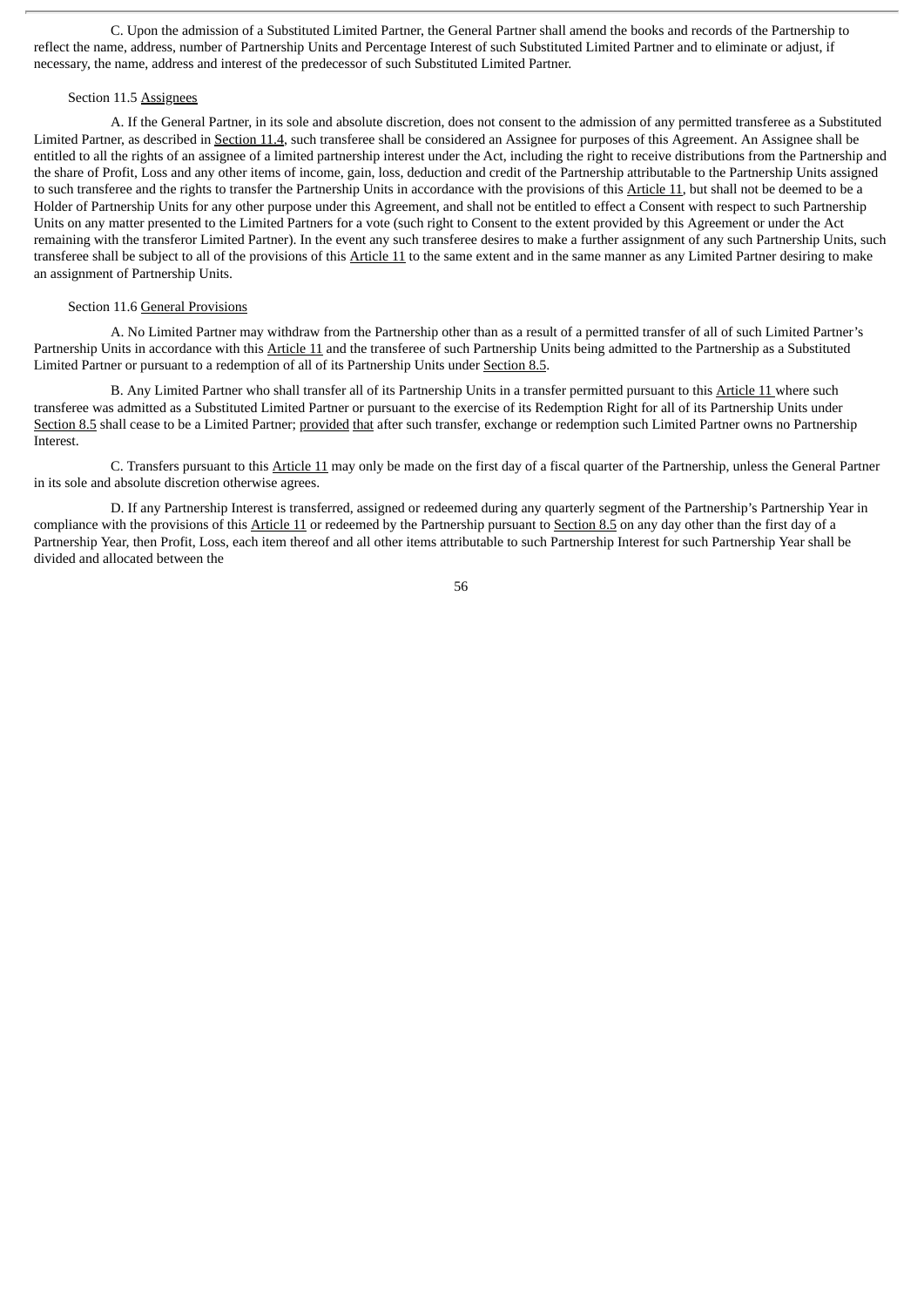transferor Partner and the transferee Partner by taking into account their varying interests during the Partnership Year in accordance with Section 706(d) of the Code, using the "interim closing of the books" method or such other method (or combination of methods) selected by the General Partner. Solely for purposes of making such allocations, at the discretion of the General Partner, each of such items for the calendar month in which the transfer or assignment occurs shall be allocated to the transferee Partner, and none of such items for the calendar month in which a transfer or redemption occurs shall be allocated to transferor Partner or the Tendering Partner as the case may be; provided, however, that the General Partner may adopt such other conventions relating to allocations in connection with transfers, assignments or redemptions as it determines are necessary or appropriate. All distributions attributable to such Partnership Unit with respect to which the Partnership Record Date is before the date of such transfer, assignment, or redemption shall be made to the transferor Partner or the Tendering Partner, as the case may be, and in the case of a transfer or assignment other than a redemption, all distributions thereafter attributable to such Partnership Unit shall be made to the transferee Partner.

E. In addition to any other restrictions on transfer herein contained, including without limitation the provisions of this Article 11, in no event may any transfer or assignment of a Partnership Interest by any Partner (including pursuant to a redemption or exchange for REIT Shares by the Partnership or the General Partner) be made (i) to any Person who lacks the legal right, power or capacity to own a Partnership Interest; (ii) in violation of applicable law; (iii) except with the consent of the General Partner, which may be given or withheld in its sole and absolute discretion, of any component portion of a Partnership Unit, such as the Capital Account, or rights to distributions, separate and apart from all other components of a Partnership Unit; (iv) if upon the advice of counsel to the Partnership such transfer could cause the Partnership to cease to be classified as a partnership for U.S. federal income tax purposes (except as a result of the redemption or exchange for REIT Shares of all Units held by all Limited Partners); (v) if such transfer could, upon the advice of counsel to the Partnership, cause the Partnership to become, with respect to any employee benefit plan subject to Title I of ERISA, a "party-in-interest" (as defined in Section 3(14) of ERISA) or a "disqualified person" (as defined in Section 4975(e) of the Code); (vi) if such transfer could, upon the advice of counsel to the Partnership, cause any portion of the assets of the Partnership to constitute assets of any employee benefit plan pursuant to Department of Labor Regulations Section 2510.2-101; (vii) except with the consent of the General Partner, which may be given or withheld in its sole and absolute discretion, if such transfer requires the registration of such Partnership Interest pursuant to any applicable federal or state securities laws; (viii) except with the consent of the General Partner, which may be given or withheld in its sole and absolute discretion, if such transfer could cause the Partnership to fail to qualify for any of the Safe Harbors (as defined below) or cause the Partnership to derive income that is not "qualifying income" within the meaning of Section 7704(d) of the Code; (ix) except with the consent of the General Partner, which may be given or withheld in its sole and absolute discretion, if such transfer subjects the Partnership to be regulated under the Investment Company Act of 1940, the Investment Advisors Act of 1940 or ERISA, each as amended; (x) if such transfer is made to a lender to the Partnership or any Person who is related (within the meaning of Section 1.752-4(b) of the Regulations) to any lender to the Partnership whose loan constitutes a Nonrecourse Liability, except with the consent of the General Partner, which may be given or withheld in its sole and absolute discretion; and provided that, as a condition to granting such consent the lender may be required to enter into an arrangement with the borrower, the Partnership and the General Partner to redeem or exchange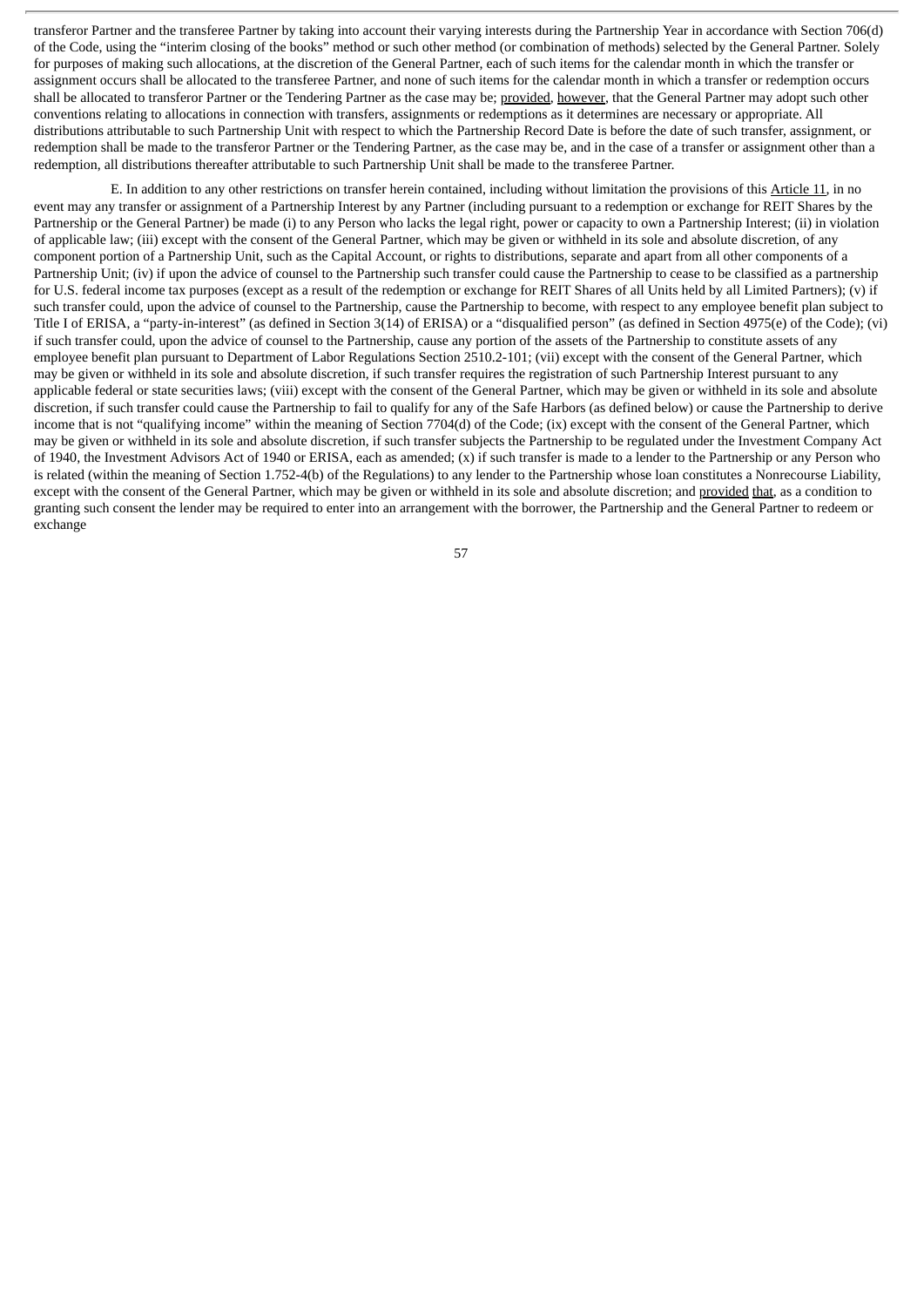for the REIT Shares Amount any Partnership Units in which a security interest is held immediately prior to the time at which such lender would be deemed to be a partner in the Partnership for purposes of allocating liabilities to such lender under Section 752 of the Code; (xi) if upon the advice of legal counsel for the Partnership such transfer could adversely affect the ability of the Company to continue to qualify as a REIT or, except with the consent of the General Partner, which may be given or withheld in its sole and absolute discretion, subject the Company to any additional taxes under Section 857 or Section 4981 of the Code; or (xii) if such transfer could subject the Partnership to a withholding obligation under Section 1446(f) and the Regulations promulgated thereunder.

F. The General Partner shall monitor the transfers of interests in the Partnership (including any acquisition of Common Units by the Partnership or the General Partner) to determine (i) if such interests could be treated as being traded on an "established securities market" or a "secondary market (or the substantial equivalent thereof)" within the meaning of Section 7704 of the Code and the Regulations thereunder and (ii) whether such transfers of interests could result in the Partnership being unable to qualify for the "safe harbors" set forth in Regulations Section 1.7704-1 (or such other guidance subsequently published by the IRS setting forth safe harbors under which interests will not be treated as "readily tradable on a secondary market (or the substantial equivalent thereof)" within the meaning of Section 7704 of the Code) (the "Safe Harbors"). The General Partner shall have the authority (but shall not be required) to take any steps it determines are necessary or appropriate in its sole and absolute discretion (i) to prevent any trading of interests which could cause the Partnership to become a "publicly traded partnership," within the meaning of Section 7704 of the Code, or any recognition by the Partnership of such transfers, (ii) to insure that one or more of the Safe Harbors is met and/or (iii) to insure that the Partnership satisfies the "qualifying income" exemption of Section 7704(c) of the Code from treatment as a publicly traded partnership taxable as a corporation.

G. In the event a Limited Partner transfers (or proposes to transfer) all or any portion of its Limited Partner Interest (including, for this purpose, any transfer or redemption of a Tendered Unit pursuant to Section 8.5 hereof), all reasonable legal, accounting and other expenses incurred, or reasonably likely to be incurred, by the Partnership on account of the transfer (or proposed transfer) shall be paid by such Limited Partner, provided, however, that such obligation shall not apply to transfers (or proposed transfers) made in connection with Extraordinary Transactions or to the extent that the General Partner determines, in its sole discretion, that the Partnership shall bear such expenses with respect to a transfer. Following the effective date of any transfer, the transferor and the transferee or Assignee (other than a transferee or Assignee that is the Company or an Affiliate of the Company) shall be jointly and severally liable for all such expenses. At the election of the General Partner, such expenses may be paid by the Partnership and treated as a Withholding Payment under Section 5.1B for purposes of this Agreement with respect to both the transferor and transferee and/or Assignee, as applicable. If a Limited Partner undergoes a change to its structure, nature of organization, ownership or other attributes that does not constitute a transfer by such Limited Partner under this Agreement, but that nevertheless is treated as a transfer for purposes of any applicable law or otherwise imposes upon the Partnership any corresponding regulatory, tax, compliance or other burden or expense, the costs thereof shall be borne by such Limited Partner in the same manner as described in the foregoing provisions of this Section 11.6G.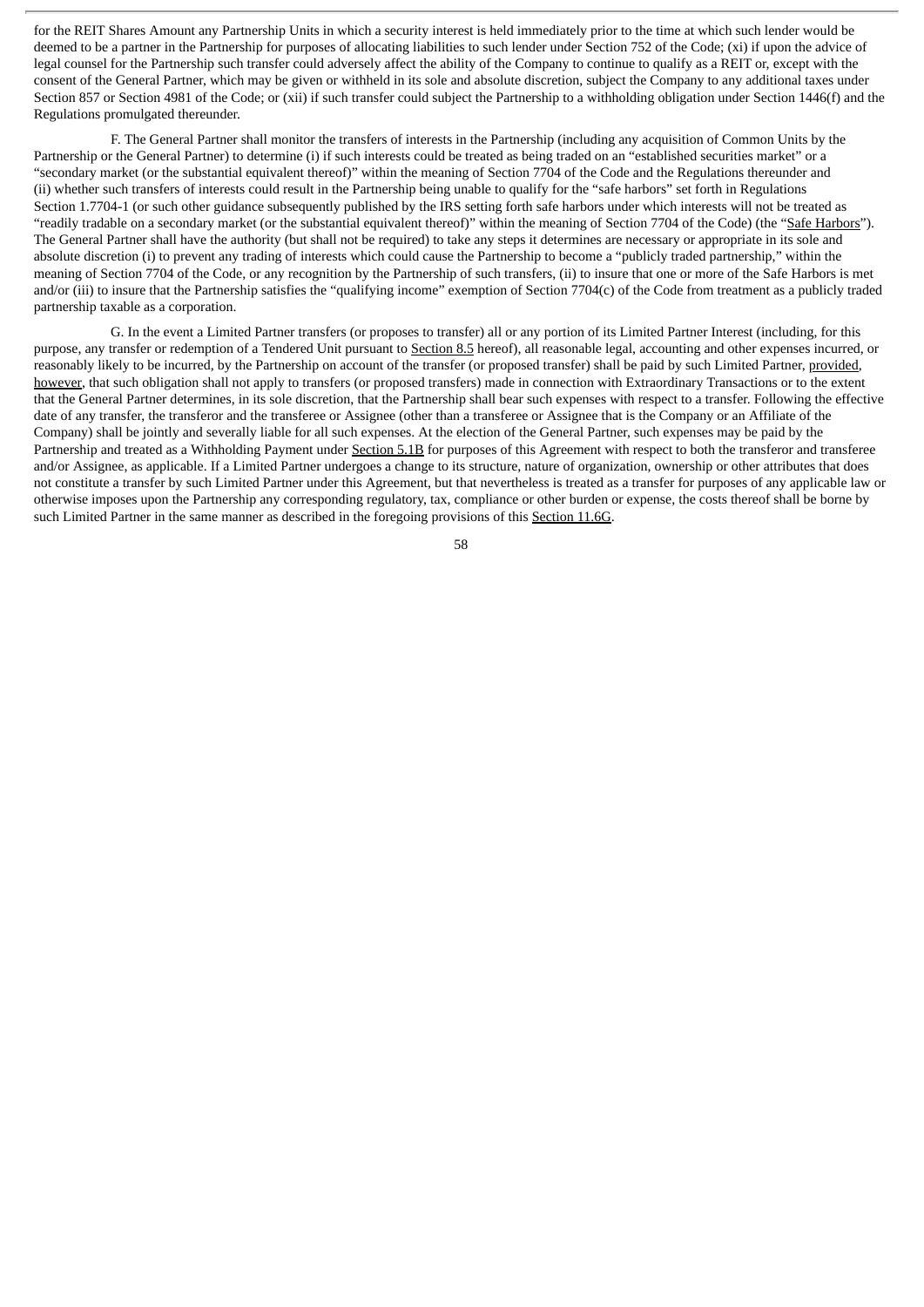## **ARTICLE 12 - ADMISSION OF PARTNERS**

#### Section 12.1 Admission of Successor General Partner

A successor to all of the General Partner's General Partner Interest pursuant to Section 11.2 who is proposed to be admitted as a successor General Partner shall be admitted to the Partnership as the General Partner, effective upon such transfer. Any such transferee shall carry on the business of the Partnership without dissolution. In each case, the admission shall be subject to the successor General Partner executing and delivering to the Partnership an acceptance of all of the terms and conditions of this Agreement and such other documents or instruments as may be required to effect the admission. In the case of such admission on any day other than the first day of a Partnership Year, all items attributable to the General Partner Interest for such Partnership Year shall be allocated between the transferring General Partner and such successor as provided in Article 11.

## Section 12.2 Admission of Additional Limited Partners

A. A Person (other than an existing Partner) who makes a capital contribution to the Partnership in accordance with this Agreement shall be admitted to the Partnership as an Additional Limited Partner only upon furnishing to the General Partner (i) evidence of acceptance in form satisfactory to the General Partner of all of the terms and conditions of this Agreement, including, without limitation, the power of attorney granted in Section 2.4 and (ii) such other documents or instruments as may be required in the discretion of the General Partner in order to effect such Person's admission as an Additional Limited Partner.

B. Notwithstanding anything to the contrary in this Section 12.2, no Person shall be admitted as an Additional Limited Partner without the written consent of the General Partner, which consent may be given or withheld in the General Partner's sole and absolute discretion. The admission of any Person as an Additional Limited Partner shall become effective on the date upon which the name of such Person is recorded on the books and records of the Partnership, following the written consent of the General Partner to such admission.

C. If any Additional Limited Partner is admitted to the Partnership on any day other than the first day of a Partnership Year, then Profit, Loss, each item thereof and all other items allocable among Partners and Assignees for such Partnership Year shall be allocated among such Additional Limited Partner and all other Partners and Assignees by taking into account their varying interests during the Partnership Year in accordance with Section 706(d) of the Code, using any method(s) permitted by law and selected by the General Partner consistent with the provisions of Section 11.6D. All distributions with respect to which the Partnership Record Date is before the date of such admission shall be made solely to Partners and Assignees, other than the Additional Limited Partner and all distributions thereafter shall be made to all of the Partners and Assignees including such Additional Limited Partner.

## Section 12.3 Amendment of Agreement and Certificate of Limited Partnership

For the admission to the Partnership of any Partner, the General Partner shall take all steps necessary and appropriate under the Act to amend the records of the Partnership and, if necessary, to prepare as soon as practical an amendment of this Agreement and amend the books and records of the Partnership and, if required by law, shall prepare and file an amendment to the Certificate of Limited Partnership and may for this purpose exercise the power of attorney granted pursuant to Section 2.4 hereof.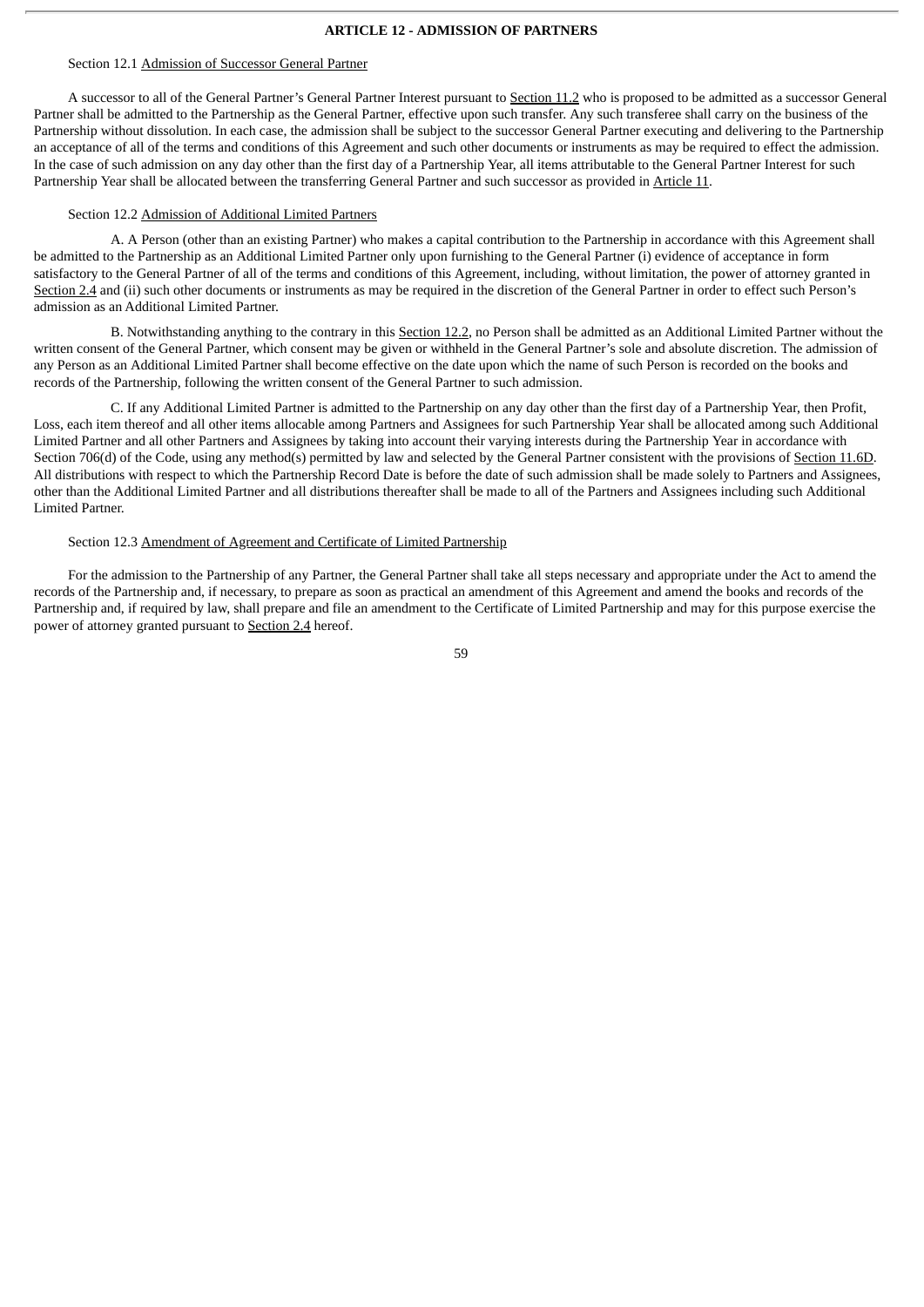## **ARTICLE 13 - DISSOLUTION, LIQUIDATION AND TERMINATION**

#### Section 13.1 Dissolution

A. The Partnership shall not be dissolved by the admission of Substituted Limited Partners or Additional Limited Partners or by the admission of a successor General Partner in accordance with the terms of this Agreement. Upon the withdrawal of the General Partner, any successor General Partner shall continue the business of the Partnership. The Partnership shall dissolve, and its affairs shall be wound up, only upon the first to occur of any of the following (each, a "Liquidating Event"):

(1) an event of withdrawal of the General Partner, as defined in the Act (other than an event of bankruptcy), unless, within ninety (90) days after such event of withdrawal a majority of the Percentage Interests held by the Limited Partners agree in writing to continue the business of the Partnership and to the appointment, effective as of the date of withdrawal, of a successor General Partner;

(2) an election to dissolve the Partnership made by the General Partner, in its sole and absolute discretion;

(3) entry of a decree of judicial dissolution of the Partnership pursuant to the provisions of the Act;

(4) a Terminating Capital Transaction;

(5) the Incapacity of the General Partner, unless all of the remaining Partners in their sole and absolute discretion agree in writing to continue the business of the Partnership and to the appointment, effective as of a date prior to the date of such Incapacity, of a successor General Partner; or

(6) a final and non-appealable judgment is entered by a court of competent jurisdiction ruling that the General Partner is bankrupt or insolvent, or a final and non-appealable order for relief is entered by a court with appropriate jurisdiction against the General Partner, in each case under any federal or state bankruptcy or insolvency laws as now or hereafter in effect, unless prior to the entry of such order or judgment all of the remaining Partners agree in writing to continue the business of the Partnership and to the appointment, effective as of a date prior to the date of such order or judgment, of a successor General Partner.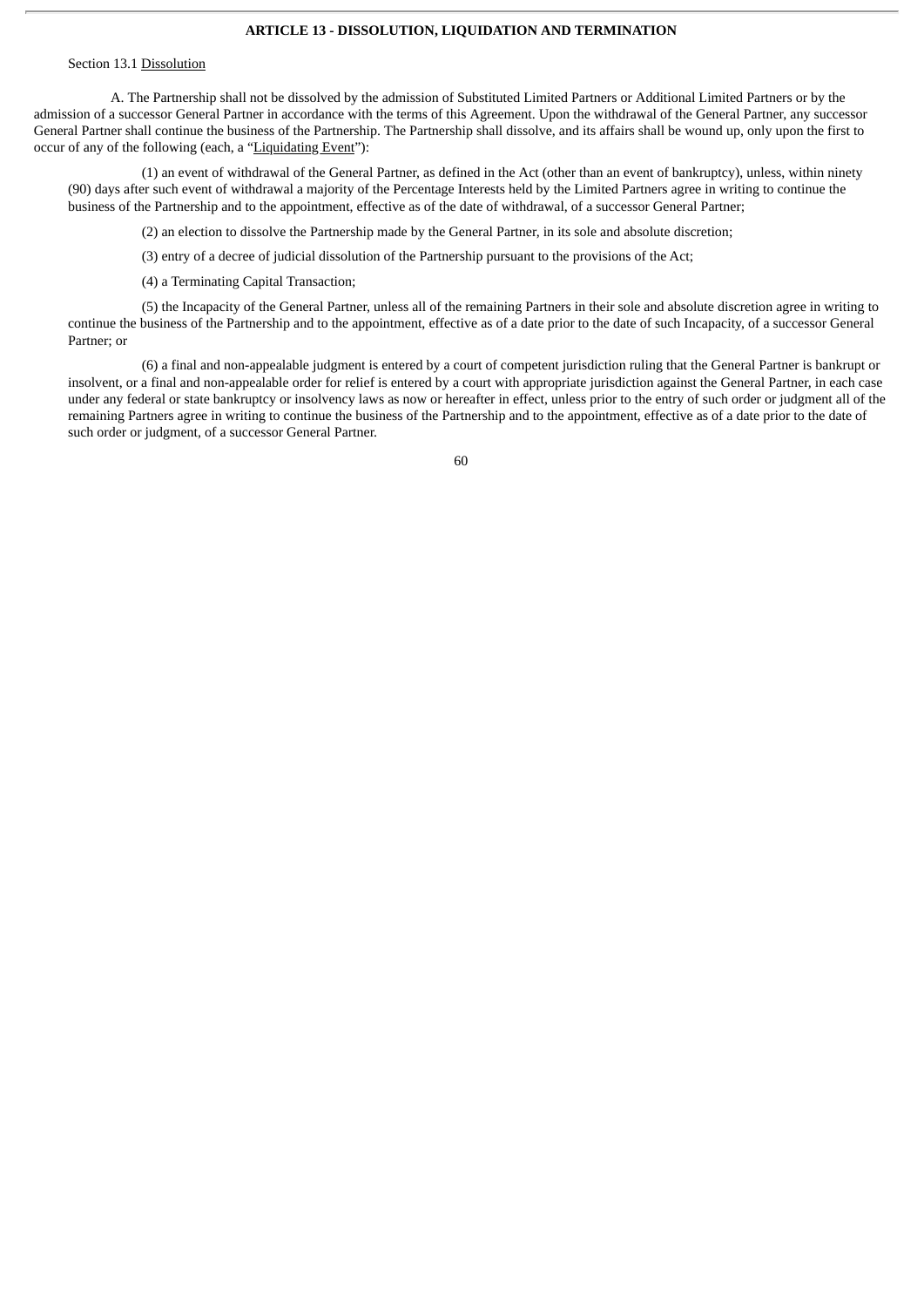## Section 13.2 Winding Up

A. Upon the occurrence of a Liquidating Event, the Partnership shall continue solely for the purposes of winding up its affairs in an orderly manner, liquidating its assets, and satisfying the claims of its creditors and Partners. No Partner shall take any action that is inconsistent with, or not necessary to or appropriate for, the winding up of the Partnership's business and affairs. The General Partner, or, in the event there is no remaining General Partner, any Person elected by vote of the Limited Partners (the General Partner or such other Person being referred to herein as the "Liquidator"), shall be responsible for overseeing the winding up and dissolution of the Partnership and shall take full account of the Partnership's liabilities and property and the Partnership property shall be liquidated as promptly as is consistent with obtaining the fair value thereof, and the proceeds therefrom (which may, to the extent determined by the General Partner, include shares of stock in the Company) shall be applied and distributed in the following order:

(1) First, to the payment and discharge of all of the Partnership's debts and liabilities;

(2) The balance, if any, to all Partners with positive Capital Accounts in accordance with their respective positive Capital Account balances, determined after all adjustments made in accordance with Article 6 resulting from Partnership operations and from all sales and dispositions of all or any part of the Partnership's assets.

The General Partner shall not receive any additional compensation for any services performed pursuant to this Article 13, other than reimbursement of its expenses as provided in Section 7.4. Any distributions pursuant to this Section 13.2A shall be made by the end of the Partnership's taxable year in which the Liquidating Event occurs (or, if later, within ninety (90) days after the date of the Liquidating Event). To the extent deemed advisable by the General Partner, appropriate arrangements (including the use of a liquidating trust) may be made to assure that adequate funds are available to pay any contingent debts or obligations.

B. Notwithstanding the provisions of Section 13.2A which require liquidation of the assets of the Partnership, but subject to the order of priorities set forth therein, if prior to or upon dissolution of the Partnership the Liquidator determines that an immediate sale of part or all of the Partnership's assets would be impractical or would cause undue loss to the Partners, the Liquidator may, in its sole and absolute discretion, defer for a reasonable time the liquidation of any assets except those necessary to satisfy liabilities of the Partnership (including to those Partners as creditors) and/or distribute to the Partners, in lieu of cash, as tenants in common and in accordance with the provisions of Section 13.2A, undivided interests in such Partnership assets as the Liquidator deems not suitable for liquidation. Any such distributions in kind shall be made only if, in the good faith judgment of the Liquidator, such distributions in kind are in the best interest of the Partners, and shall be subject to such conditions relating to the disposition and management of such properties as the Liquidator deems reasonable and equitable and to any agreements governing the operation of such properties at such time. The Liquidator shall determine the fair market value of any property distributed in kind using such reasonable method of valuation as it may adopt.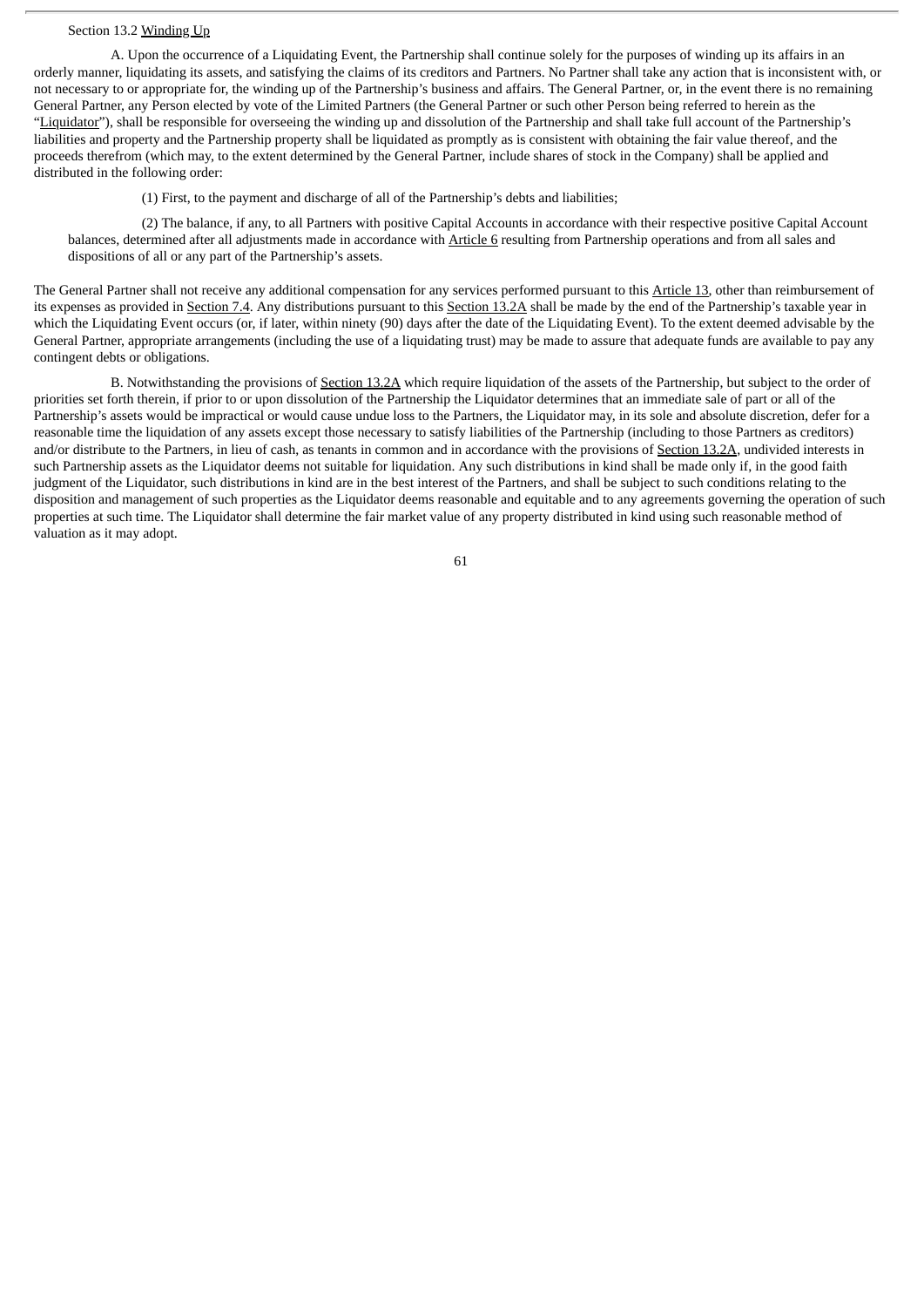## Section 13.3 Deficit Capital Account Restoration Obligation

If the General Partner has a deficit balance in its Capital Account at such time as the Partnership (or the General Partner's interest therein, including its interest as a Limited Partner) is "liquidated" within the meaning of Regulations Section 1.704-1(b)(2)(ii)(g) (after giving effect to all contributions, distributions and allocations for the taxable years, including the year during which such liquidation occurs), the General Partner shall contribute to the capital of the Partnership the amount necessary to restore such deficit balance to zero in compliance with Regulations Section 1.704-1(b)(2)(ii)(b)(3). If any Limited Partner has a deficit balance in its Capital Account (after giving effect to all contributions, distributions and allocations for the taxable years, including the year during which such liquidation occurs), such Limited Partner shall have no obligation to make any contribution to the capital of the Partnership with respect to such deficit, and such deficit at any time shall not be considered a Debt owed to the Partnership or to any other Person for any purpose whatsoever, except to the extent otherwise expressly agreed to by such Partner and the Partnership.

### Section 13.4 Compliance with Timing Requirements of Regulations

A. In the discretion of the Liquidator or the General Partner, a pro rata portion of the distributions that would otherwise be made to the General Partner and Limited Partners pursuant to this Article 13 may be:

(1) distributed to a trust established for the benefit of the General Partner and Limited Partners for the purposes of liquidating Partnership assets, collecting amounts owed to the Partnership, and paying any contingent or unforeseen liabilities or obligations of the Partnership or of the General Partner arising out of or in connection with the Partnership. The assets of any such trust shall be distributed to the General Partner and Limited Partners from time to time, in the reasonable discretion of the Liquidator or the General Partner, in the same proportions and the amount distributed to such trust by the Partnership would otherwise have been distributed to the General Partner and Limited Partners pursuant to this Agreement; or

(2) withheld or escrowed to provide a reasonable reserve for Partnership liabilities (contingent or otherwise) and to reflect the unrealized portion of any installment obligations owed to the Partnership, provided that such withheld or escrowed amounts shall be distributed to the General Partner and Limited Partners in the manner and order of priority set forth in Section 13.2A as soon as practicable.

# Section 13.5 Deemed Distribution and Recontribution

Notwithstanding any other provision of this Article 13, in the event the Partnership is liquidated within the meaning of Regulations Section 1.704-1(b)(2)(ii)(g) but no Liquidating Event has occurred, the Partnership's property shall not be liquidated, the Partnership's liabilities shall not be paid or discharged, and the Partnership's affairs shall not be wound up. Instead, the Partnership shall be deemed to have contributed all of its assets and liabilities to a new partnership in exchange for an interest in the new partnership. Immediately thereafter, the Partnership shall be deemed to distribute interests in the new partnership to the General Partner and Limited Partners in proportion to their respective interests in the Partnership in liquidation of the Partnership, and the new partnership shall be deemed to continue the business of the Partnership.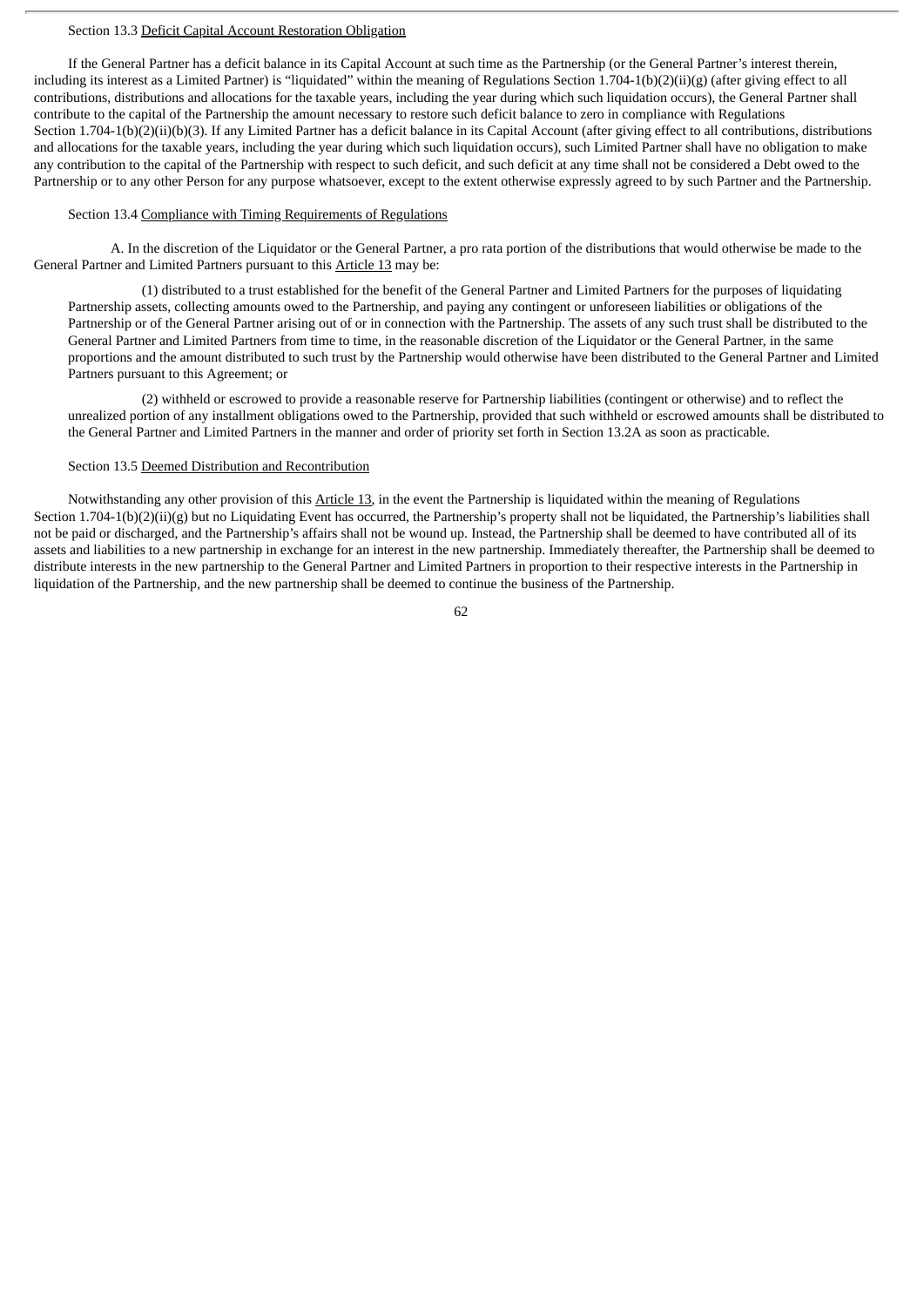# Section 13.6 Rights of Limited Partners

Except as otherwise provided in this Agreement, each Limited Partner shall look solely to the assets of the Partnership for the return of its Capital Contributions and shall have no right or power to demand or receive property other than cash from the Partnership. Except as otherwise provided in this Agreement, no Limited Partner shall have priority over any other Partner as to the return of its Capital Contributions, distributions or allocations.

### Section 13.7 Notice of Dissolution

In the event a Liquidating Event occurs or an event occurs that would, but for an election or objection by one or more Partners pursuant to Section 13.1, result in a dissolution of the Partnership, the General Partner shall, within thirty (30) days thereafter, provide written notice thereof to each of the Partners.

# Section 13.8 Cancellation of Certificate of Limited Partnership

Upon the completion of the liquidation of the Partnership's assets, as provided in Section 13.2 hereof, the Partnership shall be terminated, a certificate of cancellation shall be filed, and all qualifications of the Partnership as a foreign limited partnership in jurisdictions other than the Commonwealth of Pennsylvania shall be canceled and such other actions as may be necessary to terminate the Partnership shall be taken.

### Section 13.9 Reasonable Time for Winding-Up

A reasonable time shall be allowed for the orderly winding-up of the business and affairs of the Partnership and the liquidation of its assets pursuant to Section 13.2, in order to minimize any losses otherwise attendant upon such winding-up, and the provisions of this Agreement shall remain in effect between the Partners during the period of liquidation.

### Section 13.10 Waiver of Partition

Each Partner, on behalf of itself and its successors, hereby waives any right to partition of the Partnership property.

# Section 13.11 Liability of Liquidator

Any Liquidator shall be indemnified and held harmless by the Partnership in the same manner and to the same degree as an Indemnitee may be indemnified pursuant to Section 7.7 hereof.

# **ARTICLE 14 - AMENDMENT OF PARTNERSHIP AGREEMENT; MEETINGS**

#### Section 14.1 Procedures for Actions and Consents of Partners

A. The actions requiring Consent of any Partner or Partners pursuant to this Agreement, including Section 7.3 and Section 11.2 hereof, or otherwise pursuant to applicable law, are subject to the procedures set forth in this Article 14.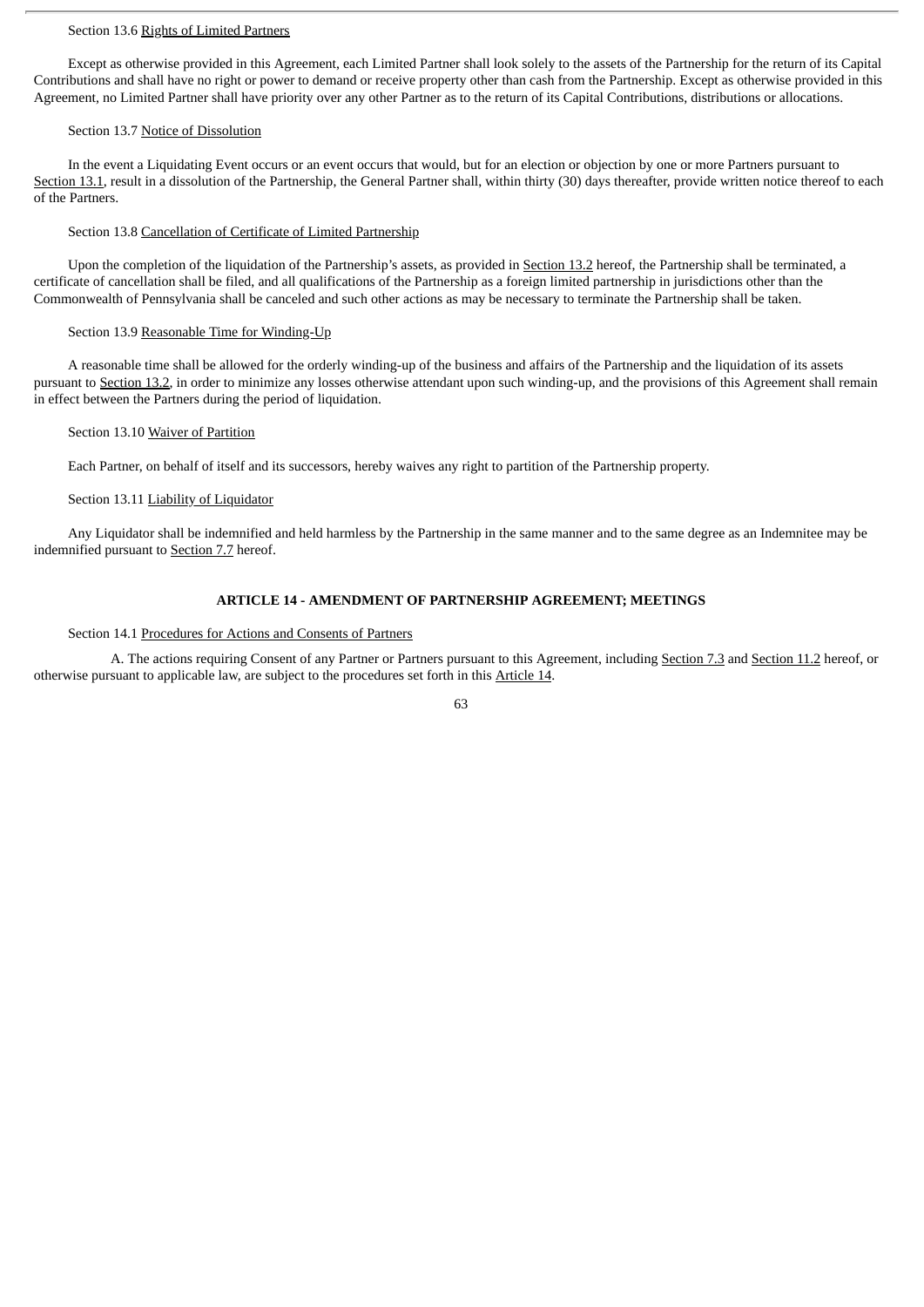#### Section 14.2 Amendments

A. Amendments to this Agreement requiring the Consent of Limited Partners may only be proposed by the General Partner. Following such proposal, the General Partner shall submit any proposed amendment to the Limited Partners and shall seek the Consent of the Limited Partners entitled to vote thereon on any such proposed amendment in accordance with Section 14.3 hereof. Except as set forth below in Section 14.2B, Section 14.2C and Section 14.2D or as otherwise expressly provided in this Agreement, a proposed amendment shall be adopted and be effective as an amendment hereto if it is approved by the General Partner and it receives the Consent of Limited Partners holding a majority of the Common Units held by Limited Partners (including Limited Partner Units held by the Company and its Affiliates); provided that an action shall become effective at such time as the requisite Consents are received by the General Partner even if prior to such specified time.

B. The General Partner shall have the exclusive power without the prior Consent of the Limited Partners to amend this Agreement as may be required to facilitate or implement any of the following purposes:

(1) to add to the obligations of the General Partner or surrender any right or power granted to the General Partner or any Affiliate of the General Partner for the benefit of the Limited Partners;

(2) to reflect the issuance of additional Partnership Interests pursuant to Section 4.2 or the admission, substitution or withdrawal of Partners or the termination of the Partnership in accordance with this Agreement, and to amend the books and records of the Partnership (including the Partnership Ledger) in connection with such admission, substitution or withdrawal;

(3) to set forth or amend the designations, rights, powers, duties and preferences of the Holders of any additional Partnership Interests issued pursuant to this Agreement;

(4) to reflect a change that is of an inconsequential nature or does not adversely affect the rights of the Limited Partners hereunder in any material respect, or to cure any ambiguity, correct or supplement any provision in this Agreement not inconsistent with law or with other provisions, or make other changes with respect to matters arising under this Agreement that will not be inconsistent with law or with the provisions or this Agreement;

(5) to satisfy any requirements, conditions or guidelines contained in any order, directive, opinion, ruling or regulation of a federal or state agency or contained in federal or state law;

(6) to reflect such changes as are reasonably necessary for the Company to maintain its status as a REIT, including changes which may be necessitated due to a change in applicable law (or an authoritative interpretation thereof) or a ruling of the IRS;

(7) to reflect the transfer of all or any part of a Partnership Interest among the General Partner, and any Qualified REIT Subsidiary or other entity that is disregarded as an entity separate from the General Partner for U.S. federal income tax purposes;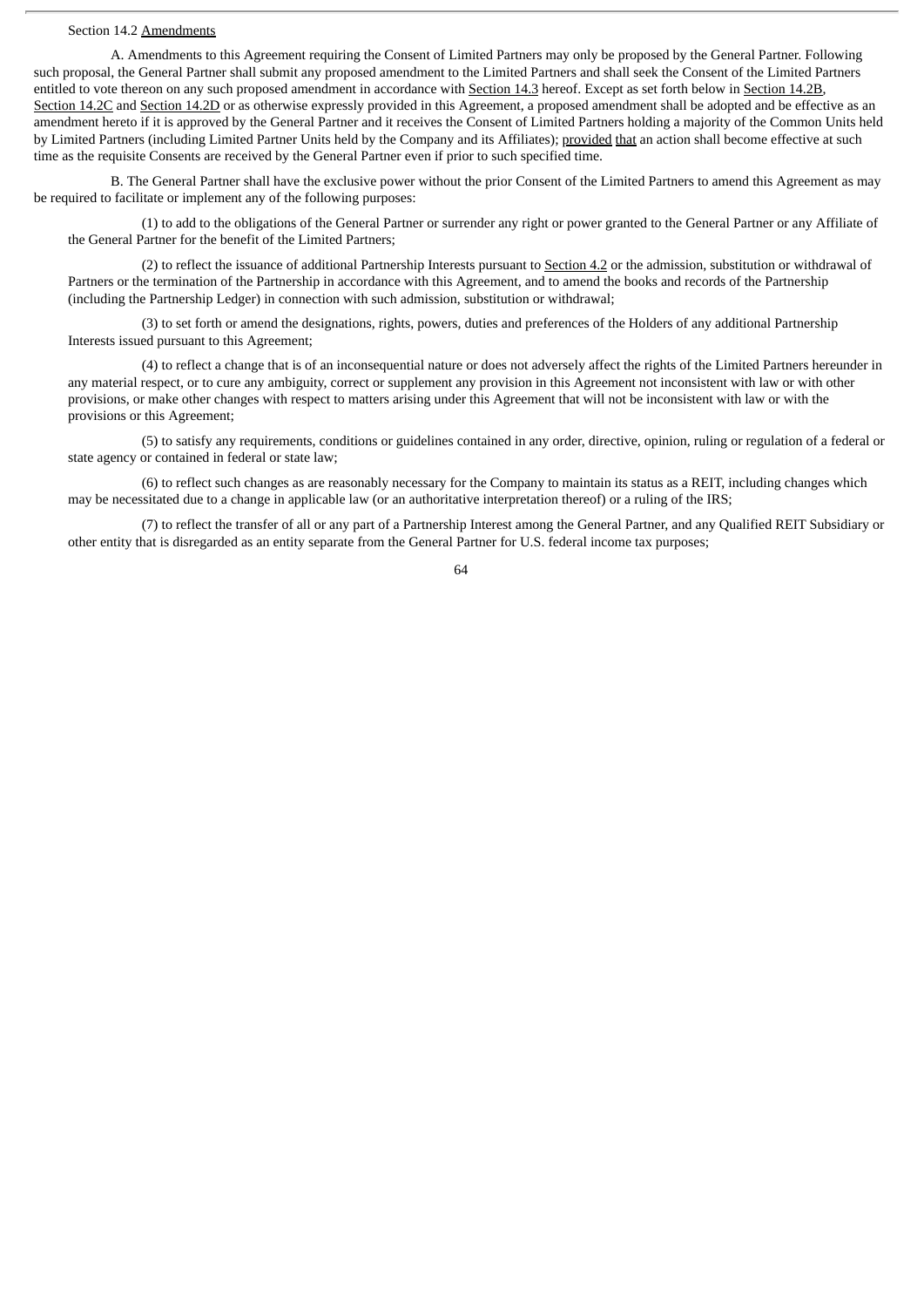(8) to modify, as set forth in Section 6.2, the manner in which Capital Accounts are computed;

(9) to reflect any modification to this Agreement as is necessary or desirable (as determined by the General Partner in its sole and absolute discretion), including, without limitation, the definition of "Conversion Factor," to reflect the direct ownership of assets by the Company; and

(10) to reflect any modification to any provisions of this Agreement that authorizes the General Partner to make amendments without the Consent of the Limited Partners or any other Person.

The General Partner will provide notice to the Limited Partners when any action under this Section 14.2B is taken in the next regular communication to the Limited Partners.

C. Except as set forth in Section 14.2B above, without the Consent of a Majority in Interest of the Outside Limited Partners, this Agreement shall not be amended in a manner that disproportionately effects such Limited Partners, if such amendment would amend Section 4.2, Article 5, Article 6, Article 7, Section 8.5, Section 11.2 or this Section 14.2C (to reduce the items requiring the Consent described herein).

D. This Agreement shall not be amended, and no action may be taken by the General Partner, without the Consent of each Partner whose rights under this Agreement are adversely affected thereby if such amendment or action would (i) convert a Limited Partner Interest in the Partnership into a General Partner Interest (except as a result of the General Partner acquiring such Partnership Interest), (ii) modify the limited liability of a Limited Partner or (iii) amend this Section 14.2D (to reduce the items requiring the Consent described herein). Any such amendment or action Consented to by a Partner shall be effective as to that Partner, notwithstanding the absence of such Consent by any other Partners.

E. Notwithstanding anything in this Article 14 or elsewhere in this Agreement to the contrary, any amendment and restatement of the Partnership Ledger by the General Partner to reflect events or changes otherwise authorized or permitted by this Agreement, whether pursuant to Section 7.1A(27) hereof or otherwise, shall not be deemed an amendment of this Agreement and may be done at any time and from time to time, as necessary by the General Partner without the Consent of the Limited Partners.

#### Section 14.3 Meetings of the Partners

A. Meetings of the Partners may only be called by the General Partner. The request shall state the nature of the business to be transacted. Notice of any such meeting shall be given to all Partners not less than seven (7) days nor more than sixty (60) days prior to the date of such meeting. Partners may vote in person or by proxy at such meeting. Whenever the vote or Consent of the Partners is permitted or required under this Agreement, such vote or Consent may be given at a meeting of the Partners or may be given in accordance with the procedure prescribed in Section 14.1. Except as otherwise expressly provided in this Agreement, the Consent of holders of a majority of the Common Units held by Limited Partners (including Common Units held by the Company and its Affiliates) shall control.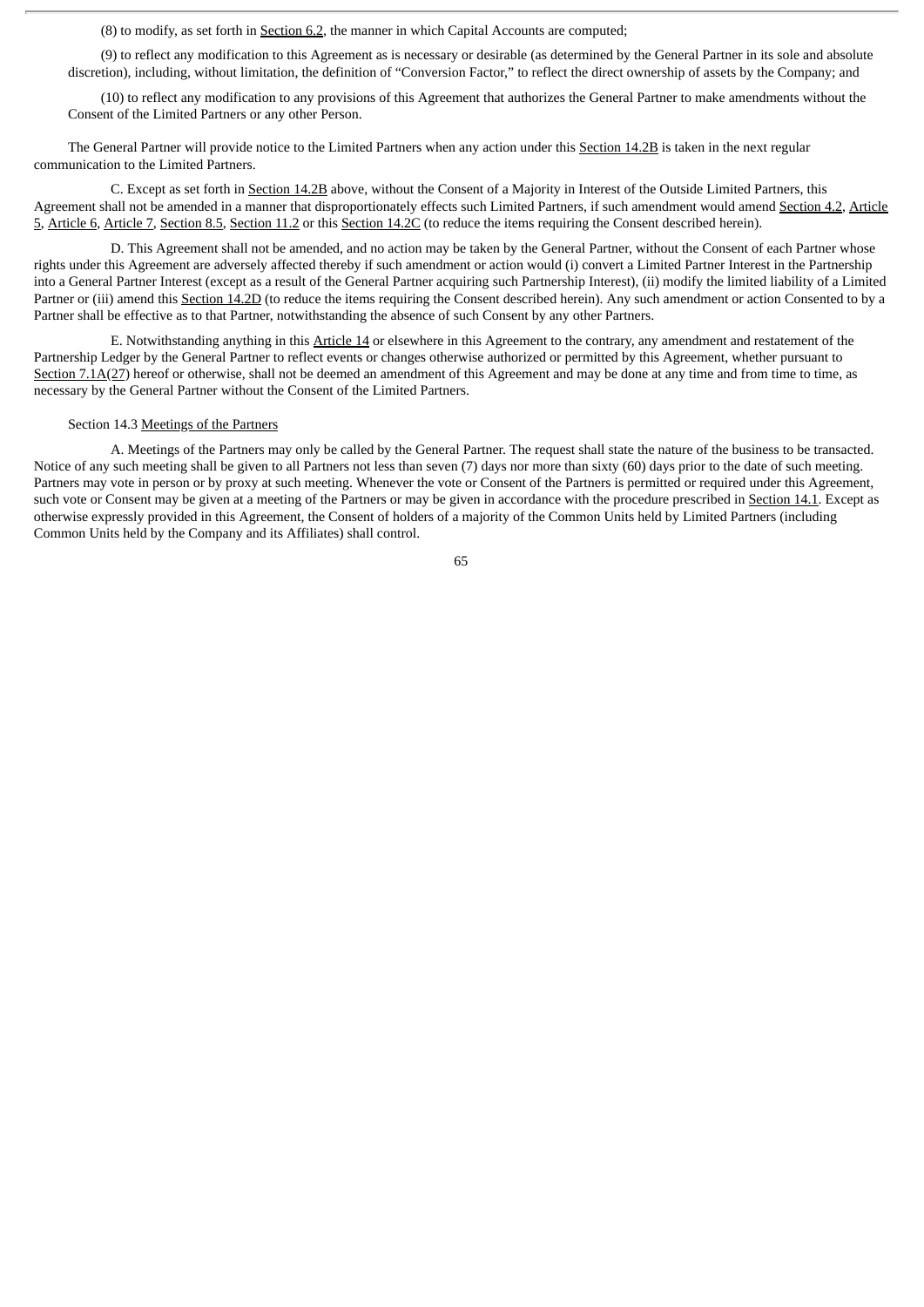B. Any action required or permitted to be taken at a meeting of the Partners may be taken without a meeting if a Consent in writing or by electronic transmission setting forth the action so taken or consented to is signed by a majority of the Common Units of the Partners (or such other percentage as is expressly required by this Agreement). Such Consent may be in one instrument or in several instruments, and shall have the same force and effect as the affirmative vote of such Partners at a meeting of the Partners. Such Consent shall be filed with the General Partner. An action so taken shall be deemed to have been taken at a meeting held on the effective date so certified. For purposes of obtaining a Consent in writing or by electronic transmission to any matter, the General Partner may require a response within a reasonable specified time, but not less than fifteen (15) days, and failure to respond in such time period shall constitute a Consent that is consistent with the General Partner's recommendation with respect to the proposal; provided, however, that an action shall become effective at such time as requisite Consents are received even if prior to such specified time.

C. Each Limited Partner may authorize any Person or Persons to act for him by proxy on all matters in which a Limited Partner is entitled to participate, including waiving notice of any meeting, or voting or participating at a meeting. Every proxy must be signed by the Limited Partner or his attorney-in-fact. A proxy may be granted in writing, by means of electronic transmission or as otherwise permitted by applicable law. No proxy shall be valid after the expiration of twelve (12) months from the date thereof unless otherwise provided in the proxy. Every proxy shall be revocable at the pleasure of the Limited Partner executing it, such revocation to be effective upon the Partnership's receipt of written notice of such revocation from the Limited Partner executing such proxy.

D. The General Partner may set, in advance, a record date for the purpose of determining the Partners (i) entitled to Consent to any action, (ii) entitled to receive notice of or vote at any meeting of the Partners or (iii) in order to make a determination of Partners for any other proper purpose. Such date, in any case, shall not be prior to the close of business on the day the record date is fixed and shall be not more than ninety (90) days and, in the case of a meeting of the Partners, not less than ten (10) days, before the date on which the meeting is to be held or Consent is to be given. If no record date is fixed, the record date for the determination of Partners entitled to notice of or to vote at a meeting of the Partners shall be at the close of business on the day on which the notice of the meeting is sent, and the record date for any other determination of Partners shall be the effective date of such Partner action, distribution or other event. When a determination of the Partners entitled to vote at any meeting of the Partners has been made as provided in this section, such determination shall apply to any adjournment thereof.

E. Each meeting of the Partners shall be conducted by the General Partner or such other Person as the General Partner may appoint pursuant to such rules for the conduct of the meeting as the General Partner or such other Person deems appropriate. Without limitation, meetings of the Partners may be conducted in the same manner as meetings of the Company's stockholders and may be held at the same time, and as part of, meetings of the Company's stockholders.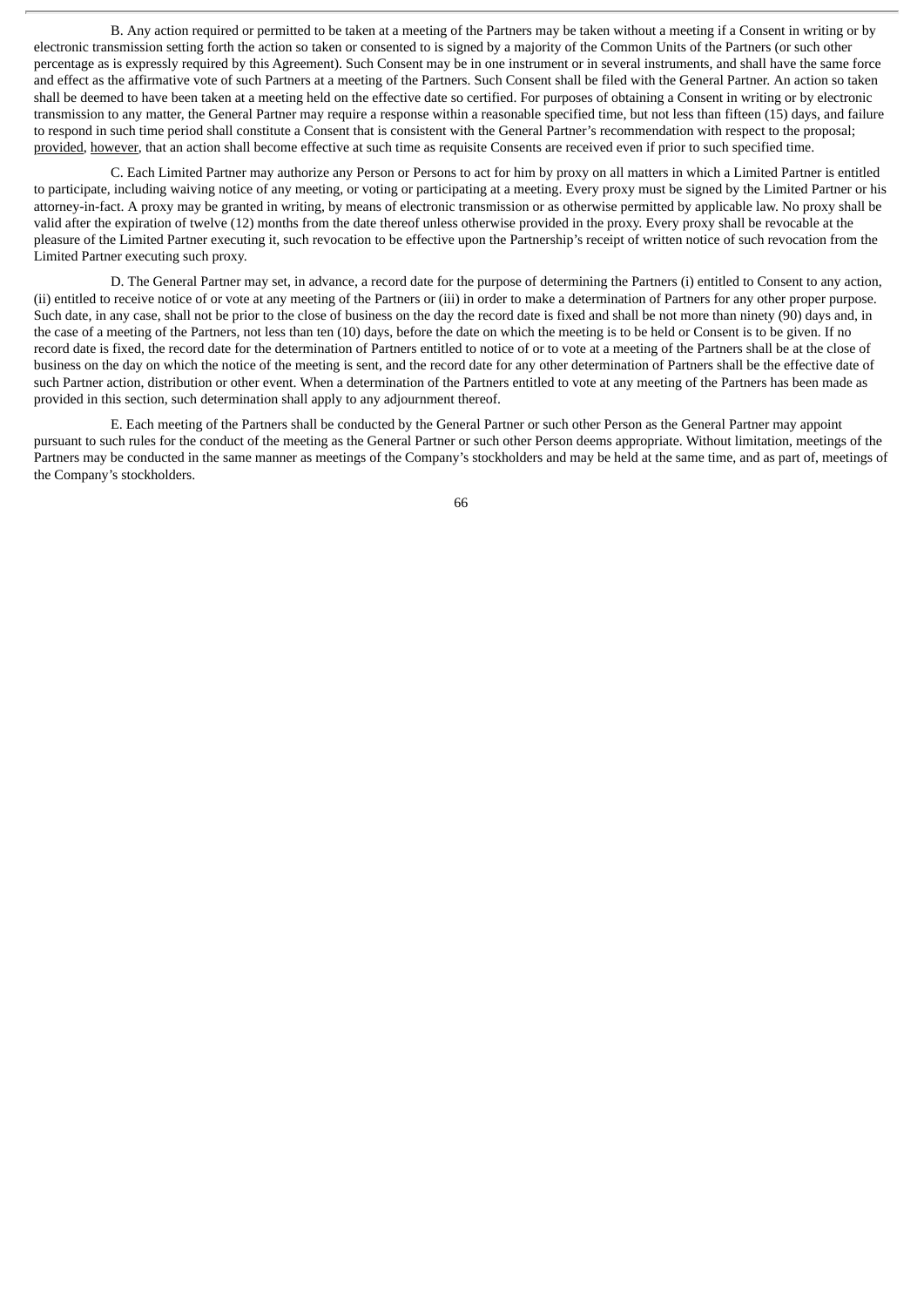F. On matters on which Limited Partners are entitled to vote, each Limited Partner shall have a vote equal to the number of Partnership Units held.

# **ARTICLE 15 - GENERAL PROVISIONS**

# Section 15.1 Addresses and Notice

Any notice, demand, request or report required or permitted to be given or made to a Partner or Assignee under this Agreement shall be in writing and shall be deemed given or made when delivered in person or when sent by certified first class United States mail, return receipt requested, nationally recognized overnight delivery service, electronic mail or facsimile transmission (with receipt confirmed) to the Partner or Assignee at the address set forth in the Partnership Ledger or such other address of which the Partner shall notify the General Partner in writing. Notices to the General Partner and the Partnership shall be delivered at or mailed to its principal office address set forth in Section 2.3. The General Partner and the Partnership may specify a different address by notifying the Limited Partners in writing of such different address.

#### Section 15.2 Titles and Captions

All article or section titles or captions in this Agreement are for convenience only. They shall not be deemed part of this Agreement and in no way define, limit, extend or describe the scope or intent of any provisions hereof. Except as specifically provided otherwise, references to "Articles" and "Sections" are to Articles and Sections of this Agreement.

#### Section 15.3 Pronouns and Plurals

Whenever the context may require, any pronoun used in this Agreement shall include the corresponding masculine, feminine or neuter forms, and the singular form of nouns, pronouns and verbs shall include the plural and vice versa.

## Section 15.4 Further Action

The parties shall execute and deliver all documents, provide all information and take or refrain from taking action as may be necessary or appropriate to achieve the purposes of this Agreement.

# Section 15.5 Binding Effect

Subject to the terms set forth herein, this Agreement shall be binding upon and inure to the benefit of the parties hereto and their heirs, executors, administrators, successors, legal representatives and permitted assigns.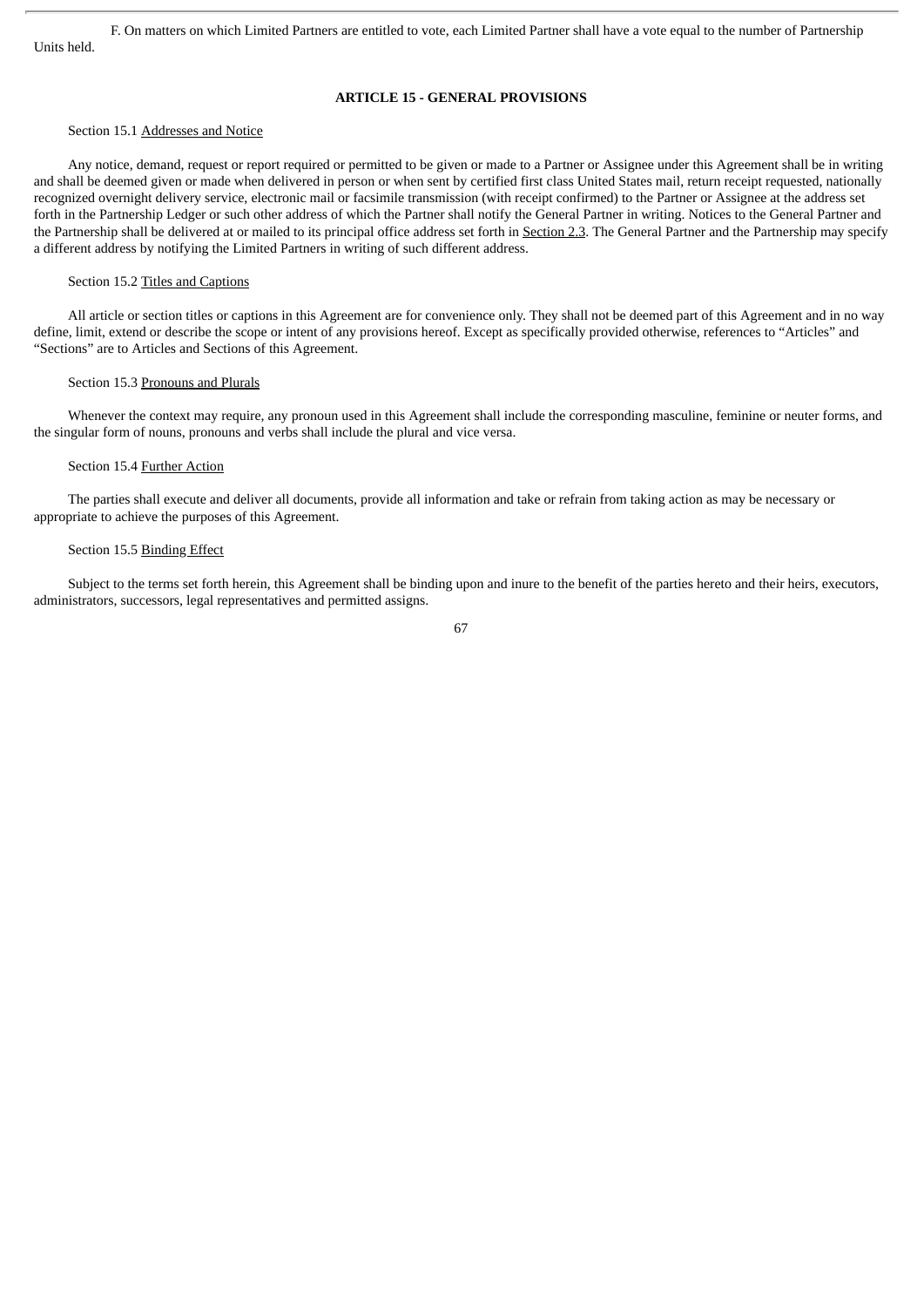## Section 15.6 No Third-Party Rights Created Hereby

Other than as expressly set forth herein with respect to Indemnitees, the provisions of this Agreement are solely for the purpose of defining the interests of the Holders, inter se; and no other person, firm or entity (i.e., a party who is not a signatory hereto or a permitted successor to such signatory hereto) shall have any right, power, title or interest by way of subrogation or otherwise, in and to the rights, powers, title and provisions of this Agreement. No creditor or other third party having dealings with the Partnership shall have the right to enforce the right or obligation of any Partner to make Capital Contributions or loans to the Partnership or to pursue any other right or remedy hereunder or at law or in equity. None of the rights or obligations of the Partners herein set forth to make Capital Contributions or loans to the Partnership shall be deemed an asset of the Partnership for any purpose by any creditor or other third party, nor may any such rights or obligations be sold, transferred or assigned by the Partnership or pledged or encumbered by the Partnership to secure any debt or other obligation of the Partnership or any of the Partners.

### Section 15.7 Waiver

A. No failure by any party to insist upon the strict performance of any covenant, duty, agreement or condition of this Agreement or to exercise any right or remedy consequent upon a breach thereof shall constitute waiver of any such breach or any other covenant, duty, agreement or condition.

B. The restrictions, conditions and other limitations on the rights and benefits of the Limited Partners contained in this Agreement, and the duties, covenants and other requirements of performance or notice by the Limited Partners, are for the benefit of the Partnership and, except for an obligation to pay money to the Partnership, may be waived or relinquished by the General Partner, in its sole and absolute discretion, on behalf of the Partnership in one or more instances from time to time and at any time; provided, however, that any such waiver or relinquishment may not be made if it would have the effect of (i) creating liability for any other Limited Partner, (ii) causing the Partnership to cease to qualify as a limited partnership, (iii) reducing the amount of cash otherwise distributable to the Limited Partners (other than any such reduction that affects all of the Limited Partners holding the same class or series of Partnership Units on a uniform or pro rata basis, if approved by a majority of the Limited Partners holding such class or series of Partnership Units), (iv) resulting in the classification of the Partnership as an association or publicly traded partnership taxable as a corporation for U.S. federal income tax purposes or (v) violating the Securities Act, the Exchange Act or any state "blue sky" or other securities laws; and provided, further, that any waiver relating to compliance with the Ownership Limit or other restrictions in the Articles of Incorporation shall be made and shall be effective only as provided in the Articles of Incorporation.

### Section 15.8 Counterparts

This Agreement may be executed in counterparts, all of which together shall constitute one agreement binding on all of the parties hereto, notwithstanding that all such parties are not signatories to the original or the same counterpart. Each party shall become bound by this Agreement immediately upon affixing its signature hereto.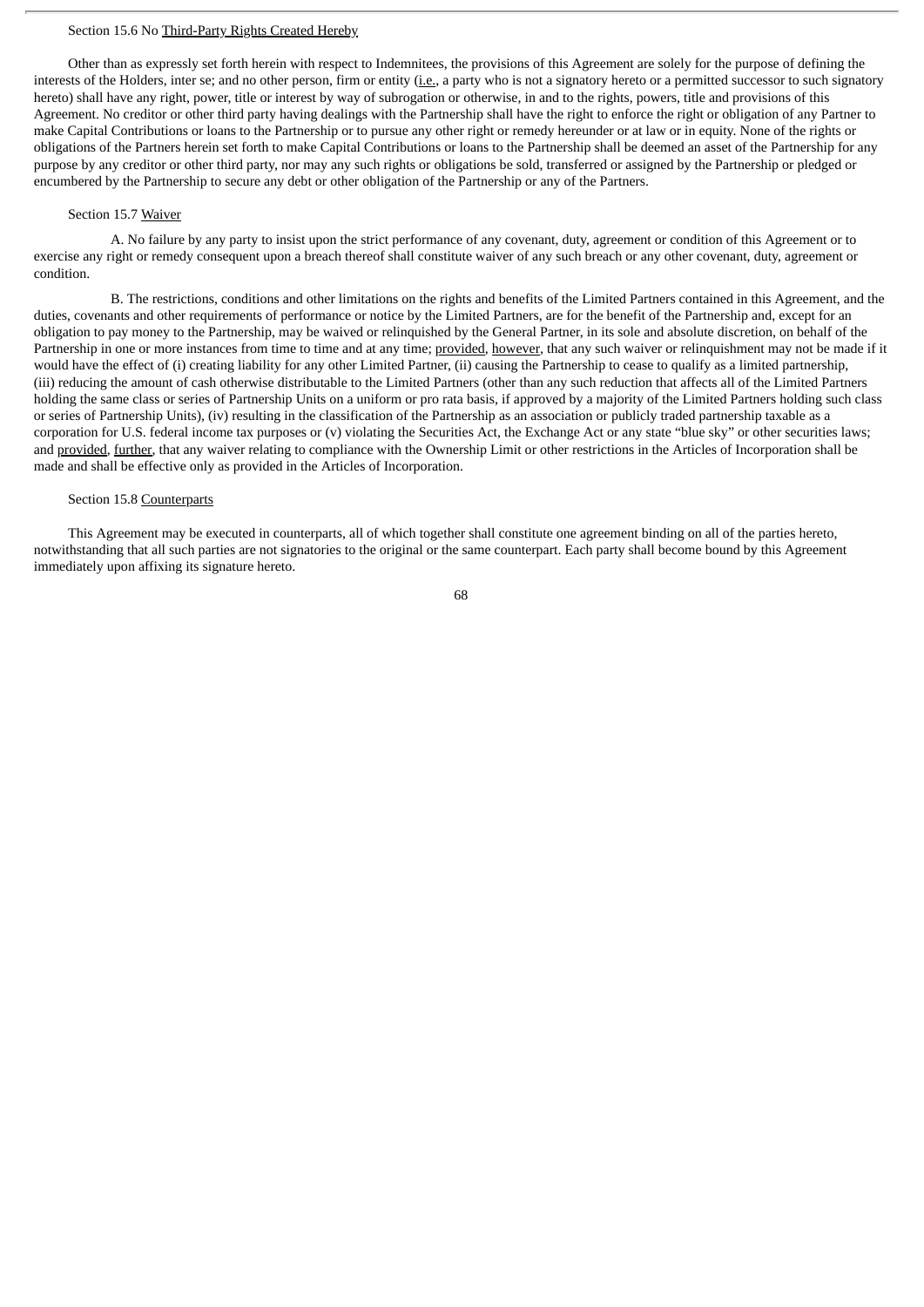#### Section 15.9 Applicable Law; Waiver of Jury Trial

A. This Agreement shall be construed and enforced in accordance with and governed by the laws of the Commonwealth of Pennsylvania, without regard to the principles of conflicts of law thereof.

B. Each Partner hereby (i) submits to the non-exclusive jurisdiction of any state or federal court sitting in the Commonwealth of Pennsylvania (collectively, the "Pennsylvania Courts"), with respect to any dispute arising out of this Agreement or any transaction contemplated hereby to the extent such courts would have subject matter jurisdiction with respect to such dispute, (ii) to the fullest extent permitted by law, irrevocably waives, and agrees not to assert by way of motion, defense, or otherwise, in any such action, any claim that it is not subject personally to the jurisdiction of any of the Pennsylvania Courts, that its property is exempt or immune from attachment or execution, that the action is brought in an inconvenient forum, or that the venue of the action is improper, (iii) to the fullest extent permitted by law, agrees that notice or the service of process in any action, suit or proceeding arising out of or relating to this Agreement or the transactions contemplated hereby shall be properly served or delivered if delivered to such Partner at such Partner's last known address as set forth in the Partnership's books and records, and (iv) to the fullest extent permitted by law, irrevocably waives any and all right to trial by jury in any legal proceeding arising out of or related to this Agreement or the transactions contemplated hereby.

### Section 15.10 Invalidity of Provisions

If any provision of this Agreement shall to any extent be held void or unenforceable (as to duration, scope, activity, subject or otherwise) by a court of competent jurisdiction, such provision shall be deemed to be modified so as to constitute a provision conforming as nearly as possible to the original provision while still remaining valid and enforceable. In such event, the remainder of this Agreement (or the application of such provision to persons or circumstances other than those in respect of which it is deemed to be void or unenforceable) shall not be affected thereby. Each other provision of this Agreement, unless specifically conditioned upon the voided aspect of such provision, shall remain valid and enforceable to the fullest extent permitted by law; any other provisions of this Agreement that are specifically conditioned on the voided aspect of such invalid provision shall also be deemed to be modified so as to constitute a provision conforming as nearly as possible to the original provision while still remaining valid and enforceable to the fullest extent permitted by law.

## Section 15.11 No Rights as Stockholders

Nothing contained in this Agreement shall be construed as conferring upon the Holders of Partnership Units any rights whatsoever as stockholders of the Company, including without limitation, any right to receive dividends or other distributions made to stockholders or to vote or consent or to receive notice as stockholders in respect of any meeting of stockholders for the election of directors of the Company or any other matter.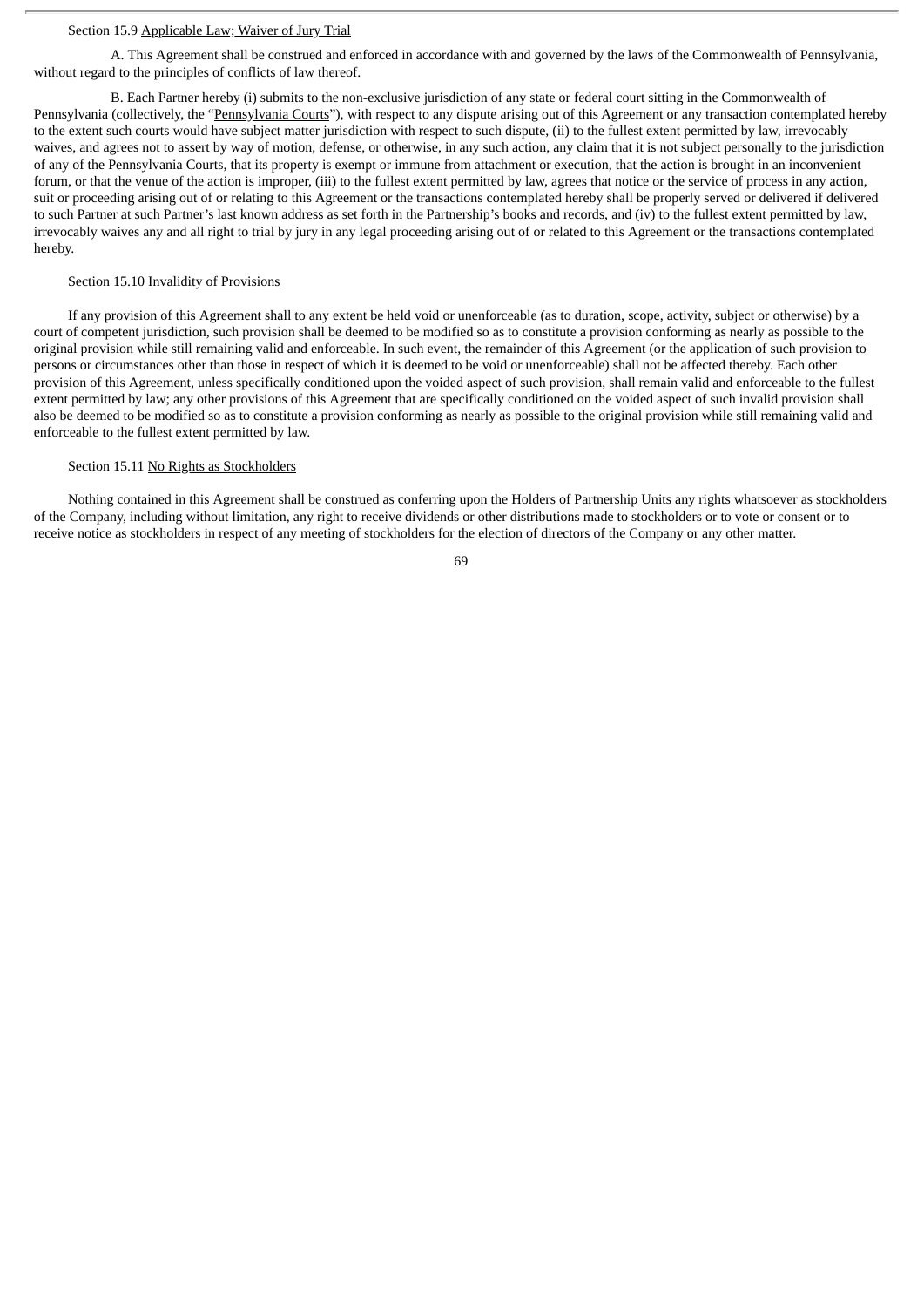# Section 15.12 Entire Agreement

This Agreement and the exhibits attached hereto contain the entire understanding and agreement among the Partners with respect to the subject matter hereof and supersedes any other prior written or oral understandings or agreements among them with respect thereto. Notwithstanding anything to the contrary in this Agreement, the Partners hereby acknowledge and agree that the General Partner, on its own behalf and/or on behalf of the Partnership, without the approval of any Limited Partner, may enter into side letters or similar written agreements with Limited Partners that are not Affiliates of the General Partner, executed contemporaneously with the admission of such Limited Partner to the Partnership, which have the effect of establishing rights under, or altering or supplementing, the terms hereof, as negotiated with such Limited Partner and which the General Partner in its sole and absolute discretion deems necessary, desirable or appropriate. The parties hereto agree that any terms, conditions or provisions contained in such side letters or similar written agreements with a Limited Partner shall govern with respect to such Limited Partner notwithstanding the provisions of this Agreement.

[Signature Page Follows]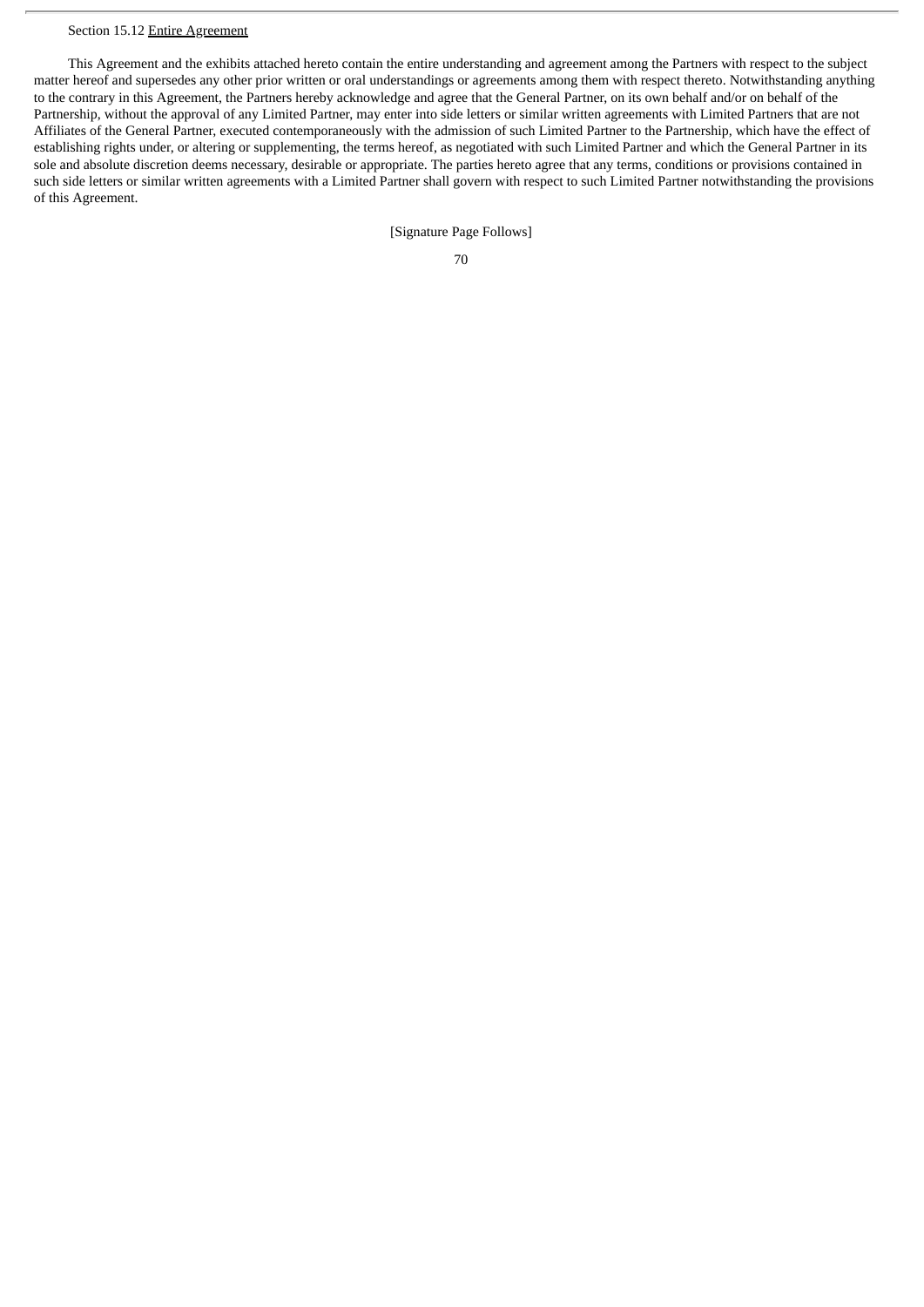IN WITNESS WHEREOF, the parties hereto have executed this Amended and Restated Agreement of Limited Partnership as of the date first written above.

# **GENERAL PARTNER:**

# **GAMING AND LEISURE PROPERTIES, INC.**

By: /s/ Brandon J. Moore

Name: Brandon J. Moore Title: Executive Vice President, General Counsel and Secretary

# **LIMITED PARTNERS:**

# **GLP CAPITAL PARTNERS, LLC**

By: /s/ Brandon J. Moore

Name: Brandon J. Moore Title: Executive Vice President, General Counsel and Secretary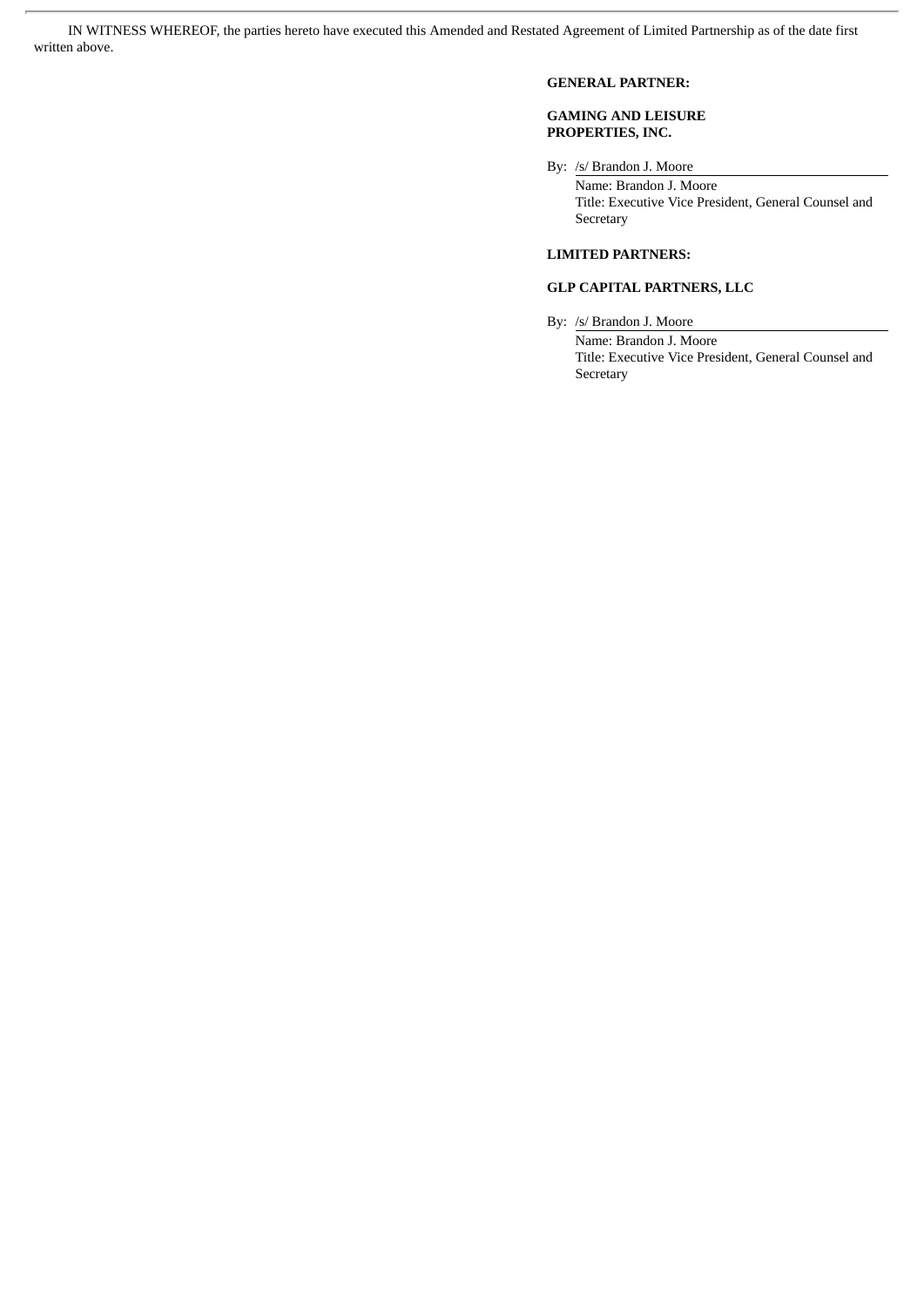# **FORM OF LIMITED PARTNER SIGNATURE PAGE**

The undersigned, desiring to become one of the named Limited Partners of GLP Capital, L.P., hereby becomes a party to the Amended and Restated Agreement of Limited Partnership of GLP Capital, L.P. by and among Gaming and Leisure Properties, Inc. and such Limited Partners, dated as of \_\_\_\_\_\_\_\_\_\_, 2021, as amended. The undersigned agrees that this signature page may be attached to any counterpart of said Amended and Restated Agreement of Limited Partnership.

Signature Line for Limited Partner: [Name]

By:

Name: Title: Date:

Address of Limited Partner: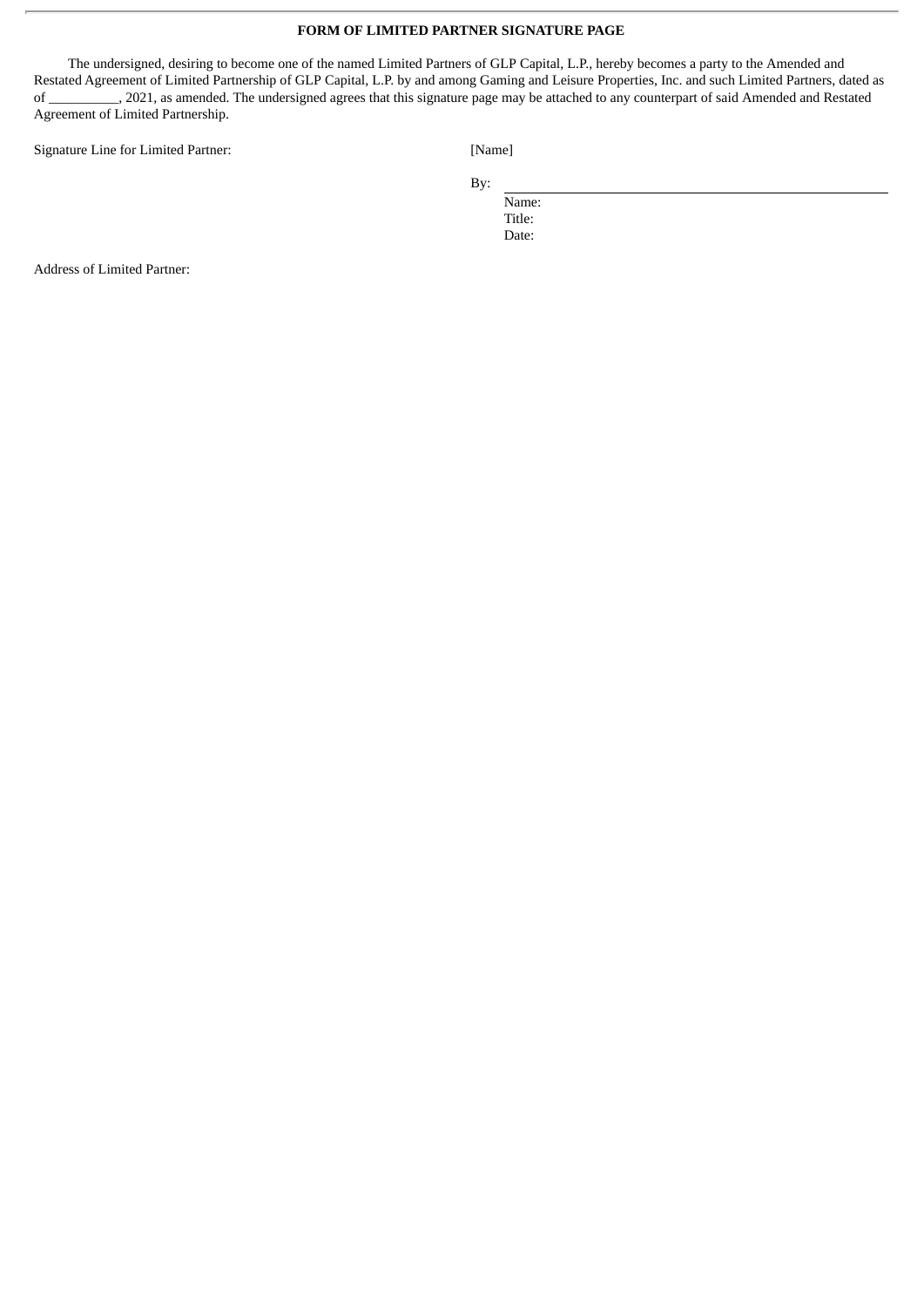# **Exhibit A**

#### Notice of Redemption

The undersigned Limited Partner or Assignee hereby irrevocably (i) redeems\_\_\_\_\_\_\_\_\_ Common Units in GLP Capital, L.P. in accordance with the terms of the Amended and Restated Agreement of Limited Partnership of GLP Capital, L.P. (the "<u>Agreement</u>") and the Redemption Right referred to therein; (ii) surrenders such Common Units and all right, title and interest therein; and (iii) directs that the Cash Amount or REIT Shares Amount (as determined by the General Partner) deliverable upon exercise of the Redemption Right be delivered to the address specified below, and if REIT Shares are to be delivered, such REIT Shares be registered or placed in the name(s) and at the address(es) specified below. The undersigned hereby, represents, warrants, and certifies that the undersigned (a) has marketable and unencumbered title to such Common Units, free and clear of the rights or interests of any other Person; (b) has the full right, power, and authority to redeem and surrender such Common Units as provided herein; and (c) has obtained the consent or approval of all Persons, if any, having the right to consent or approve such redemption and surrender.

All capitalized terms used herein and not otherwise defined shall have the same meaning ascribed to them respectively in the Agreement.

Dated:

Name of Limited Partner or Assignee:

Please Print

(Signature of Limited Partner or Assignee)

(Street Address)

(City) (State) (Zip Code)

Medallion Guarantee:

If REIT Shares are to be issued, issue to:

Name:

Please insert social security or identifying number:

A-1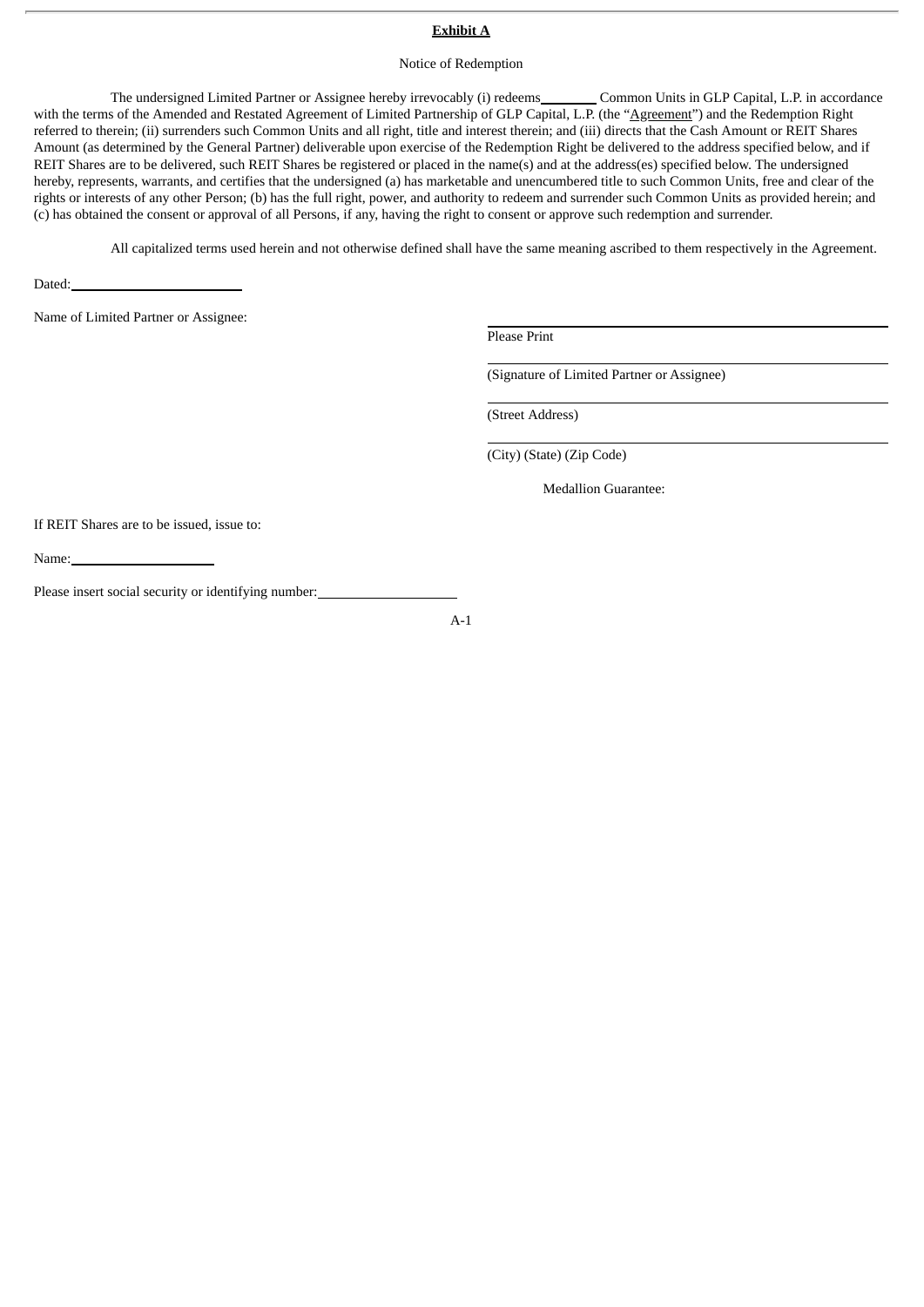# **Exhibit B**

## **LTIP Units**

The following are certain additional terms of the LTIP Units:

- 1.1 Designation. A class of Partnership Units in the Partnership designated as the "LTIP Units" is hereby established. LTIP Units are intended to qualify as "profits interests" in the Partnership. The number of LTIP Units that may be issued shall not be limited.
- 1.2 Vesting. LTIP Units may, in the sole discretion of the General Partner, be issued subject to vesting, forfeiture and additional restrictions on transfer pursuant to the terms of an award, vesting or other similar agreement (a "Vesting Agreement"), between the Partnership or the General Partner (on behalf of the Partnership) and a holder of LTIP Units. The terms of any Vesting Agreement may be modified from time to time in accordance with their terms. LTIP Units that have vested and are no longer subject to forfeiture under the terms of a Vesting Agreement are referred to as "Vested LTIP Units"; all other LTIP Units are referred to as "Unvested LTIP Units." Subject to the terms of any Vesting Agreement, a holder of LTIP Units shall be entitled to transfer his or her LTIP Units to the same extent, and subject to the same restrictions as holders of Common Units are entitled to transfer their Common Units pursuant to Article 11 of the Agreement.
- 1.3 Forfeiture or Transfer of Unvested LTIP Units. Unless otherwise specified in the relevant Vesting Agreement, upon the occurrence of any event specified in a Vesting Agreement as resulting in either the forfeiture of any LTIP Units, or the repurchase by the Partnership or the General Partner of LTIP Units at a specified purchase price, then, upon the occurrence of the circumstances resulting in such forfeiture or repurchase by the Partnership or the General Partner, the relevant LTIP Units shall immediately, and without any further action, be treated as cancelled and no longer outstanding for any purpose, or as transferred to the Partnership or General Partner, as applicable. Unless otherwise specified in the Vesting Agreement, no consideration or other payment shall be due with respect to any LTIP Units that have been forfeited, other than any distributions declared with a record date prior to the effective date of the forfeiture.
- 1.4 Legend. Any certificate evidencing an LTIP Unit shall bear an appropriate legend indicating that additional terms, conditions and restrictions on transfer, including without limitation, any Vesting Agreement, apply to the LTIP Unit.
- 1.5 Distributions. The distributions to which holders of LTIP Units will be entitled with respect to their LTIP Units will be determined in accordance with the terms of the Agreement, including, without limitation, Article 5 and Article 13 thereof.
- 1.6 Allocations. The allocations to which holders of LTIP Units will be entitled with respect to their LTIP Units will be determined in accordance with the terms of the Agreement, including, without limitation, Article 6 thereof.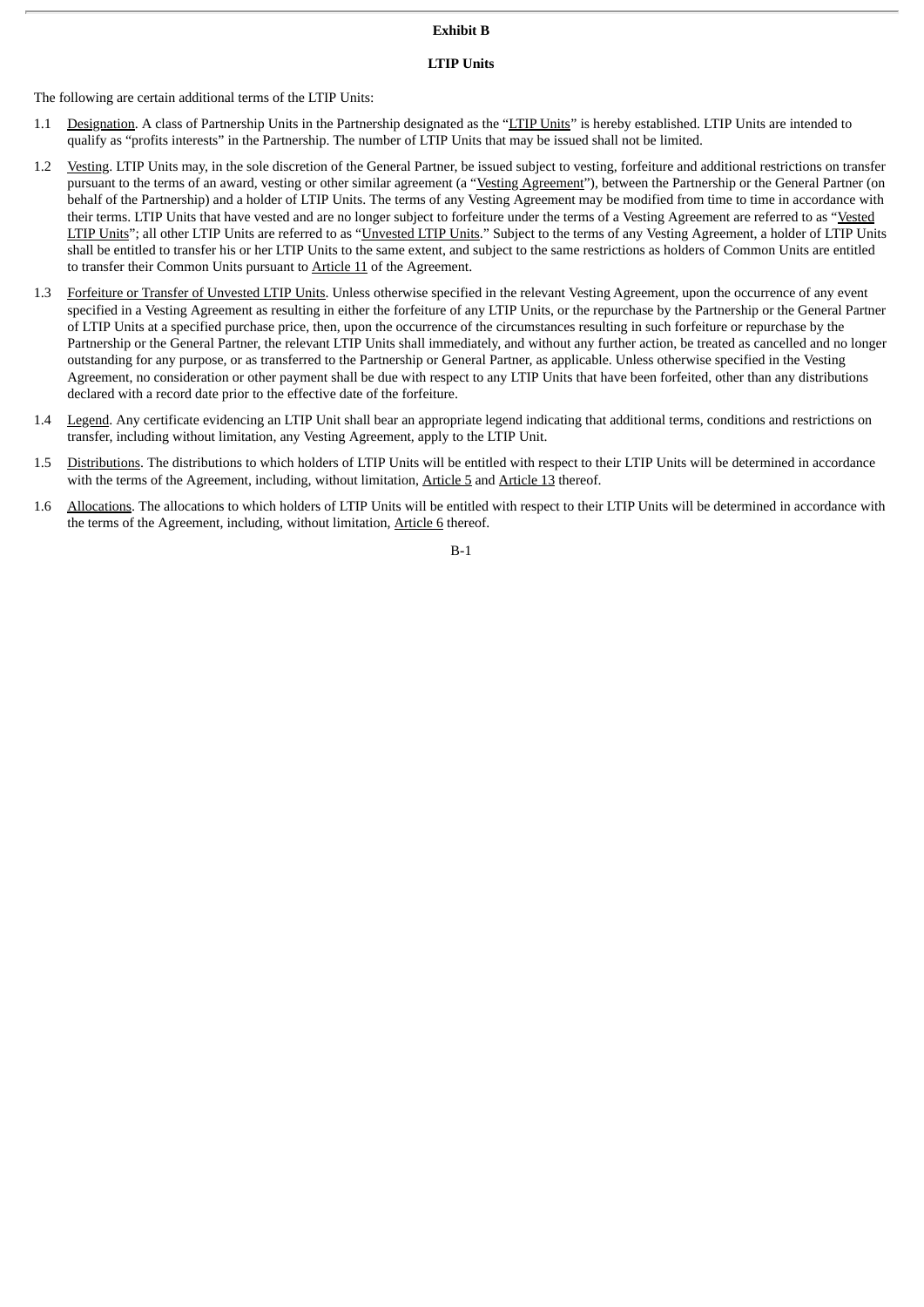- 1.7 Adjustments. If an LTIP Unit Adjustment Event (as defined below) occurs, then the General Partner shall make a corresponding adjustment to the LTIP Units to maintain the same correspondence between Common Units and LTIP Units as existed prior to such LTIP Unit Adjustment Event. The following shall be "LTIP Unit Adjustment Events": (A) the Partnership makes a distribution on all outstanding Common Units in Partnership Units, (B) the Partnership subdivides the outstanding Common Units into a greater number of units or combines the outstanding Common Units into a smaller number of units, or (C) the Partnership issues any Partnership Units in exchange for its outstanding Common Units by way of a reclassification or recapitalization of its Common Units. If more than one LTIP Unit Adjustment Event occurs, the adjustment to the LTIP Units need be made only once using a single formula that takes into account each and every LTIP Unit Adjustment Event as if all LTIP Unit Adjustment Events occurred simultaneously. If the Partnership takes an action affecting the Common Units other than actions specifically described above as LTIP Unit Adjustment Events and in the opinion of the General Partner such action would require an adjustment to the LTIP Units to maintain the correspondence between Common Unit and LTIP Units as existed prior to such action, the General Partner shall make such adjustment to the LTIP Units, to the extent permitted by law and by the terms of any plan pursuant to which the LTIP Units have been issued, in such manner and at such time as the General Partner, in its sole discretion, may determine to be appropriate under the circumstances to maintain such correspondence. If an adjustment is made to the LTIP Units as herein provided, the Partnership shall promptly file in the books and records of the Partnership an officer's certificate setting forth such adjustment and a brief statement of the facts requiring such adjustment, which certificate shall be conclusive evidence of the correctness of such adjustment absent manifest error. Promptly after filing of such certificate, the Partnership shall mail a notice to each holder of LTIP Units setting forth the adjustment to his or her LTIP Units and the effective date of such adjustment.
- 1.8 Conversion of LTIP Units into Common Units; Redemption. LTIP Units shall automatically convert into an equal number of Common Units, giving effect to all adjustments (if any) made pursuant to Section 1.7, on the later to occur of (i) the date on which such LTIP Units become Vested LTIP Units and (ii) the date on which the Book-Up Target for such LTIP Units becomes zero (the "LTIP Unit Conversion Date"). Any such conversion shall occur automatically after the close of business on the applicable LTIP Unit Conversion Date without any action on the part of such holder of LTIP Units, as of which time such holder of LTIP Units shall be credited on the books and records of the Partnership with the issuance as of the opening of business on the next day of the number of Common Units issuable upon such conversion and, notwithstanding the holding period set forth in Section 8.5A of the Agreement (but subject to any limitations set forth in any applicable Vesting Agreement), such Common Units shall be immediately entitled to the Redemption Right as of such date.
- 1.9 Treatment of Capital Account. For purposes of making future allocations under Section 6.1I of this Agreement, the portion of the Economic Capital Account Balance of the applicable holder of LTIP Units that is treated as attributable to his or her LTIP Units shall be reduced, as of the date of conversion, by the product of the number of LTIP Units converted into Common Units and the Common Unit Economic Balance with respect to such converted LTIP Unit, provided that for the avoidance of doubt, the amount of such reduction shall instead be attributable to the Economic Capital Account Balance that is attributable to the Common Units into which such LTIP Units were converted.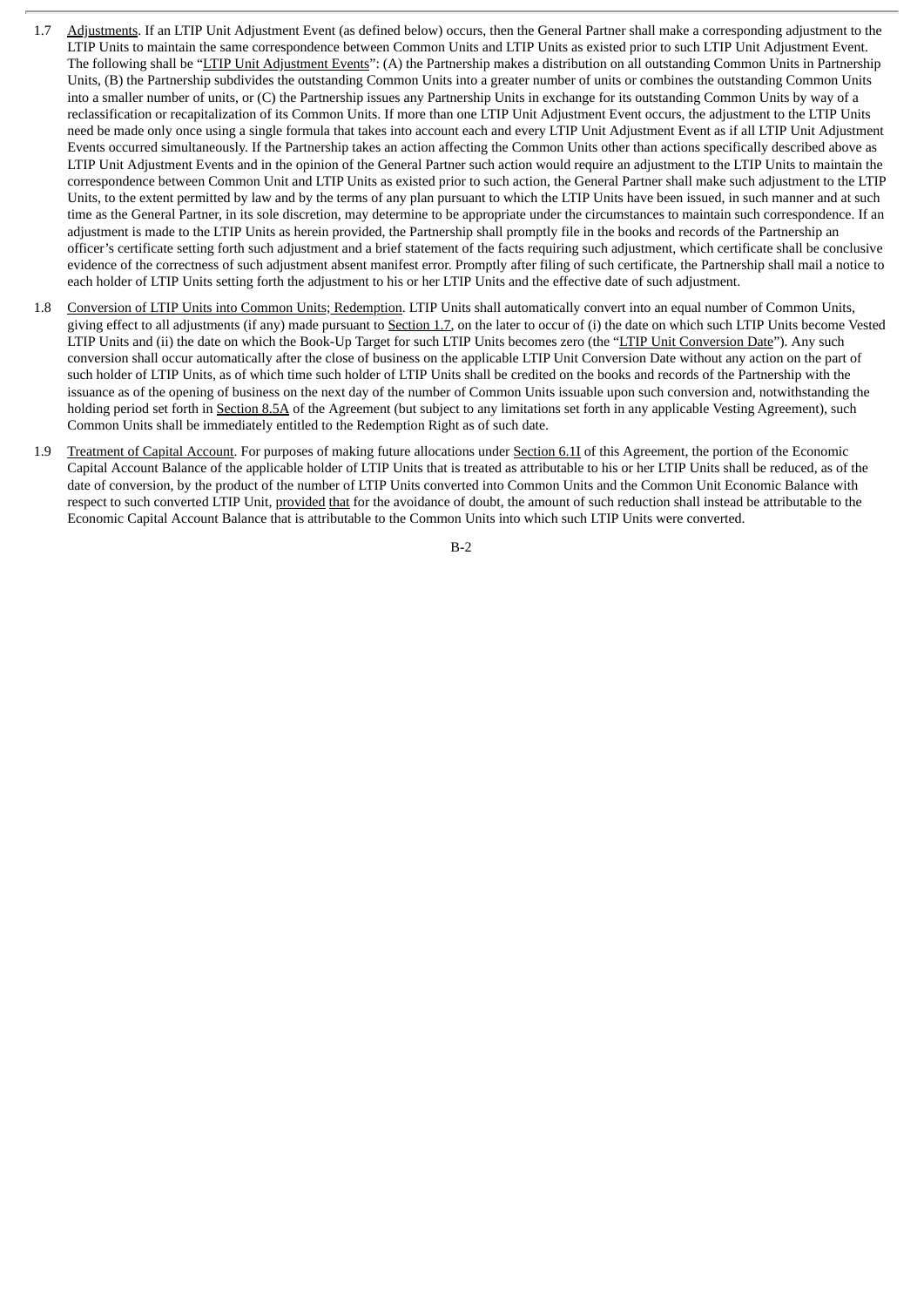### 1.10 Mandatory Conversion in Connection with a Transaction

- (a) If the Partnership or the General Partner shall be a party to any transaction (including without limitation a merger, consolidation, unit exchange, self-tender offer for all or substantially all Common Units or other business combination or reorganization, or sale of all or substantially all of the Partnership's assets, but excluding any transaction which constitutes an LTIP Unit Adjustment Event), in each case as a result of which Common Units shall be exchanged for or converted into the right, or the holders of Common Units shall otherwise be entitled, to receive cash, securities or other property or any combination thereof (each of the foregoing being referred to herein as a "Transaction"), then, immediately prior to the Transaction, any LTIP Units that will become eligible for conversion in connection with the Transaction in accordance with Section 1.8 shall automatically convert into an equal number of Common Units, giving effect to all adjustments (if any) made pursuant to Section 1.7, and taking into account any allocations that occur in connection with the Transaction or that would occur in connection with the Transaction if the assets of the Partnership were sold at the Transaction price or, if applicable, at a value determined by the General Partner in good faith using the value attributed to the Partnership Units in the context of the Transaction (in which case the LTIP Unit Conversion Date shall be the effective date of the Transaction and the conversion shall occur immediately prior to the effectiveness of the Transaction).
- (b) In anticipation of such automatic LTIP Unit conversion and the consummation of the Transaction, the Partnership shall cause each holder of LTIP Units to be afforded the right to receive in connection with such Transaction in consideration for the Common Units into which his or her LTIP Units will be converted the same kind and amount of cash, securities and other property (or any combination thereof) receivable upon the consummation of such Transaction by a holder of the same number of Common Units, assuming such holder of Common Units is not a Person with which the Partnership consolidated or into which the Partnership merged or which merged into the Partnership or to which such sale or transfer was made, as the case may be (a "Constituent Person"), or an Affiliate of a Constituent Person. In the event that holders of Common Units have the opportunity to elect the form or type of consideration to be received upon consummation of the Transaction, prior to such Transaction the General Partner shall give prompt written notice to each holder of LTIP Units of such election, and shall afford such holders the right to elect, by written notice to the General Partner, the form or type of consideration to be received upon conversion of each LTIP Unit held by such holder into Common Units in connection with such Transaction. If a holder of LTIP Units fails to make such an election, such holder (and any of its transferees) shall receive upon conversion of each LTIP Unit held by him or her (or by any of his or her transferees) the same kind and amount of consideration that a holder of a Common Unit would receive if such holder of Common Units failed to make such an election.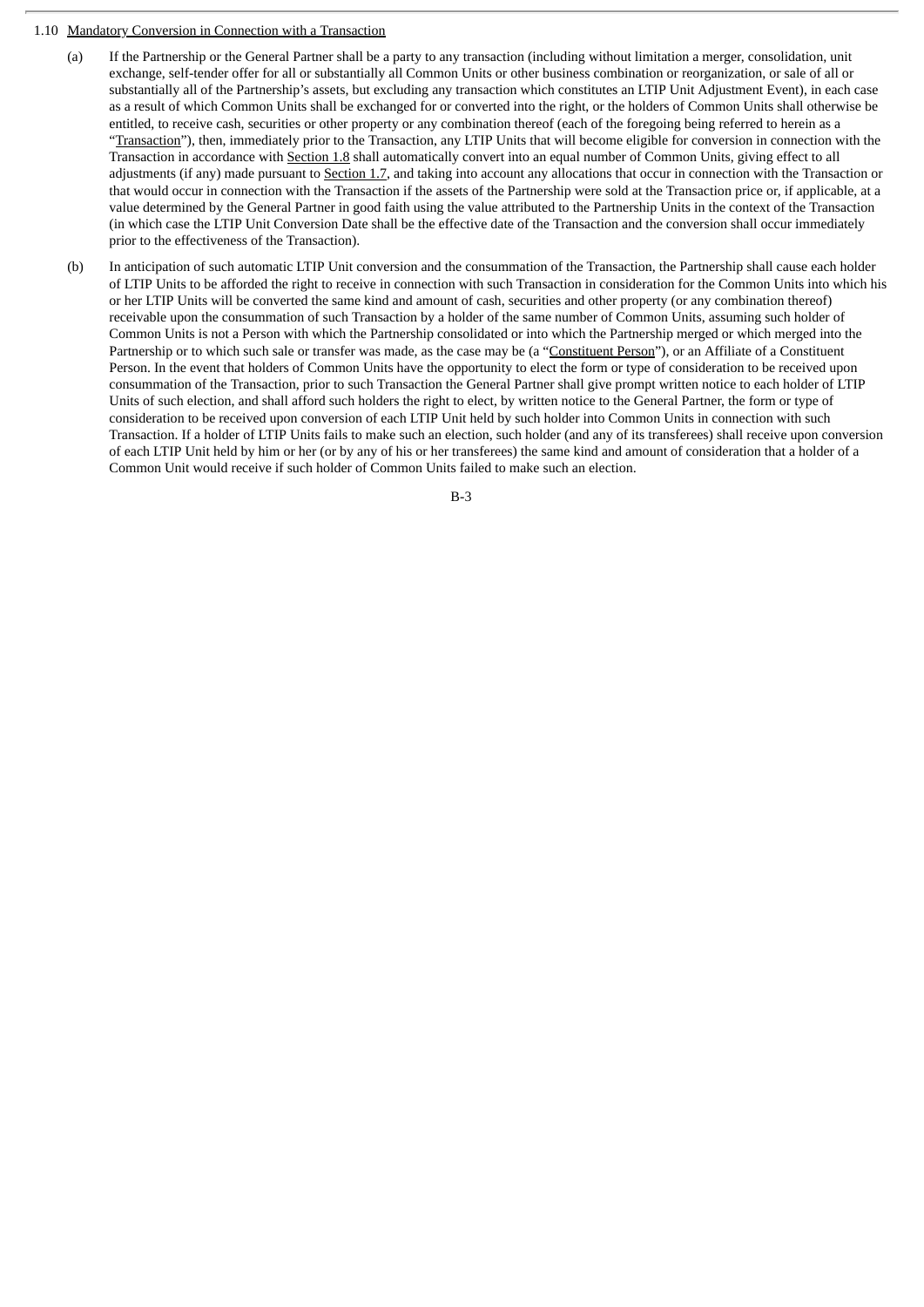- (c) Subject to the rights of the Partnership and the General Partner under any Vesting Agreement and the terms of any plan under which LTIP Units are issued, the Partnership shall use commercially reasonable efforts to cause the terms of any Transaction to be consistent with the provisions of this Section 1.10 and to enter into an agreement with the successor or purchasing entity, as the case may be, for the benefit of any holders of LTIP Units whose LTIP Units will not be converted into Common Units in connection with the Transaction that will (i) contain provisions enabling the holders of LTIP Units that remain outstanding after such Transaction to convert their LTIP Units into securities as comparable as reasonably possible under the circumstances to the Common Units and (ii) preserve as far as reasonably possible under the circumstances the distribution, special allocation, conversion, and other rights set forth in the Agreement for the benefit of the holders of LTIP Units.
- 1.11 Redemption at the Option of the Partnership. LTIP Units will not be redeemable at the option of the Partnership; provided, however, that the foregoing shall not prohibit the Partnership from (i) repurchasing LTIP Units from the holder thereof if and to the extent such holder agrees to sell such LTIP Units or (ii) converting LTIP Units pursuant to Section 1.8 above.
- 1.12 Voting Rights. Holders of LTIP Units shall have the right to vote on all matters submitted to a vote of the holders of Common Units; holders of LTIP Units and Common Units shall vote together as a single class, together with any other class or series of Partnership Units upon which like voting rights have been conferred. In any matter in which the LTIP Units are entitled to vote, including an action by written consent, each LTIP Unit shall be entitled to vote a Percentage Interest equal on a per unit basis to the Percentage Interest represented by each Common Unit.
- 1.13 Special Approval Rights. Except as provided in Section 1.12 above, holders of LTIP Units shall only (a) have those voting rights required from time to time by non-waivable provisions of applicable law, if any, and (b) have the additional voting rights that are expressly set forth in this Section 1.13. The General Partner and/or the Partnership shall not, without the affirmative vote of holders of more than 50% of the then outstanding LTIP Units affected thereby, given in person or by proxy, either in writing or at a meeting (voting separately as a class), take any action that would materially and adversely alter, change, modify or amend, whether by merger, consolidation or otherwise, the rights, powers or privileges of such LTIP Units, subject to the following exceptions: (i) no separate consent of the holders of LTIP Units will be required if and to the extent that any such alteration, change, modification or amendment would equally, ratably and proportionately alter, change, modify or amend the rights, powers or privileges of the Common Units (in which event the holders of LTIP Units shall only have such voting rights, if any, as expressly provided for in the Agreement, in accordance with Section 1.12 above); (ii) with respect to any merger, consolidation or other business

 $B-A$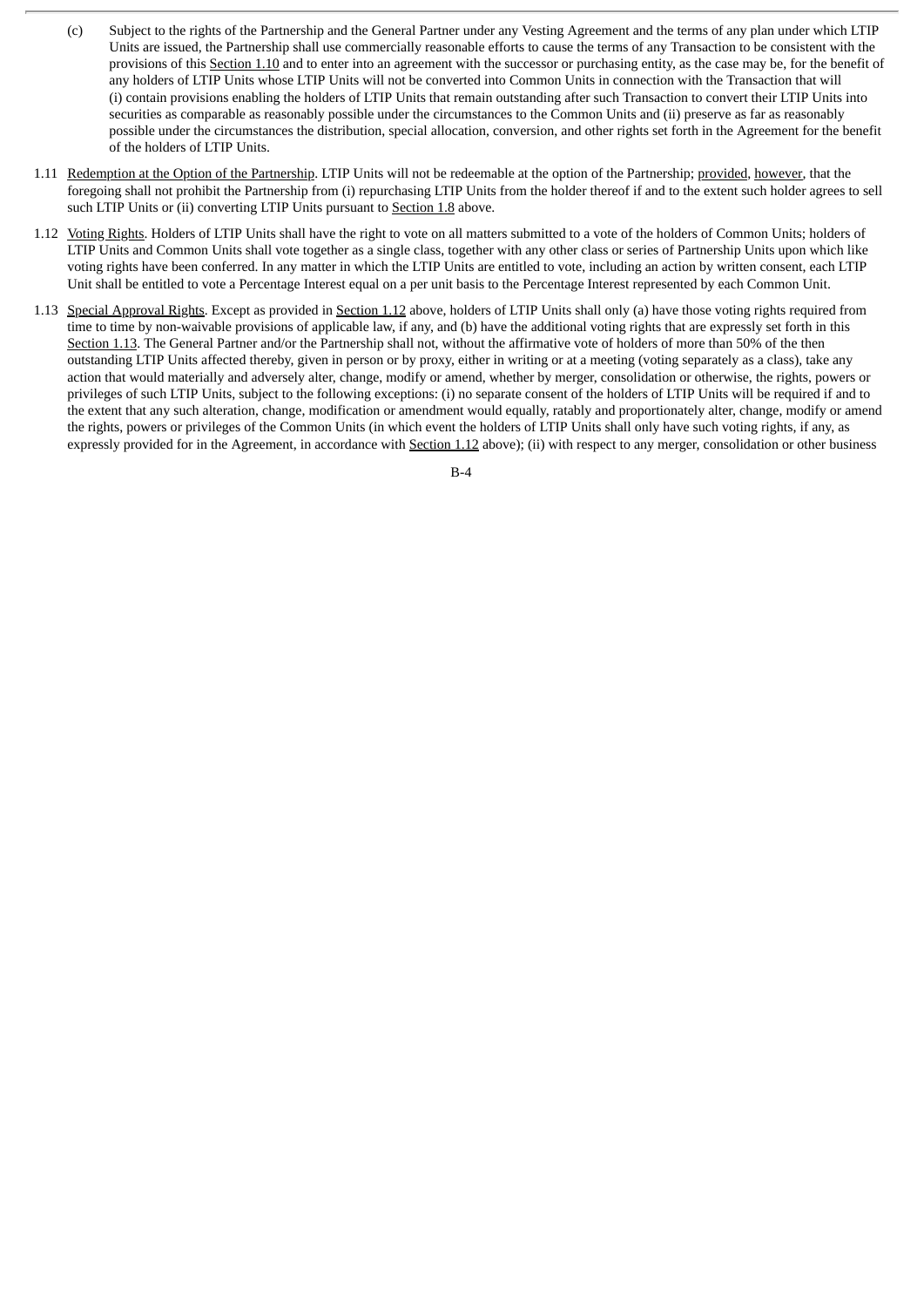combination or reorganization, so long as either (w) the LTIP Units are converted into Common Units immediately prior to the effectiveness of the transaction, (x) the holders of LTIP Units either will receive, or will have the right to elect to receive, for each LTIP Unit an amount of cash, securities, or other property equal to the greatest amount of cash, securities or other property paid to a holder of one Common Unit in consideration of one Common Unit pursuant to the terms of such transaction, (y) the LTIP Units remain outstanding with the terms thereof materially unchanged, or (z) if the Partnership is not the surviving entity in such transaction, the LTIP Units are exchanged for a security of the surviving entity with terms that are materially the same with respect to rights to allocations, distributions, redemption, conversion and voting as the LTIP Units and without any income, gain or loss expected to be recognized by the holder upon the exchange for U.S. federal income tax purposes (and with the terms of the Common Units or such other securities into which the LTIP Units (or the substitute security therefor) are convertible materially the same with respect to rights to allocations, distributions, redemption, conversion and voting), such merger, consolidation or other business combination or reorganization shall not be deemed to materially and adversely alter, change, modify or amend the rights, powers or privileges of the LTIP Units, provided further, that if some, but not all, of the LTIP Units are converted into Common Units immediately prior to the effectiveness of the transaction (and neither clause (y) or (z) above is applicable), then the consent required pursuant to this Section will be the consent of the holders of more than 50% of the LTIP Units to be outstanding following such conversion; (iii) any creation or issuance of Partnership Units (whether ranking junior to, on a parity with or senior to the LTIP Units in any respect, which either (x) does not require the consent of the holders of Common Units or (y) does require such consent and is authorized by a vote of the holders of Common Units and LTIP Units voting together as a single class pursuant to Section 1.12 above, together with any other class or series of units of limited partnership interest in the Partnership upon which like voting rights have been conferred, shall not be deemed to materially and adversely alter, change, modify or amend the rights, powers or privileges of the LTIP Units; and (iv) any waiver by the Partnership of restrictions or limitations applicable to any outstanding LTIP Units with respect to any holder or holders thereof shall not be deemed to materially and adversely alter, change, modify or amend the rights, powers or privileges of the LTIP Units with respect to other holders.

1.14 The foregoing voting provisions will not apply if, as of or prior to the time when the action with respect to which such vote would otherwise be required to be taken or be effective, all outstanding LTIP Units shall have been converted and/or redeemed, or provision is made for such redemption and/or conversion to occur as of or prior to such time.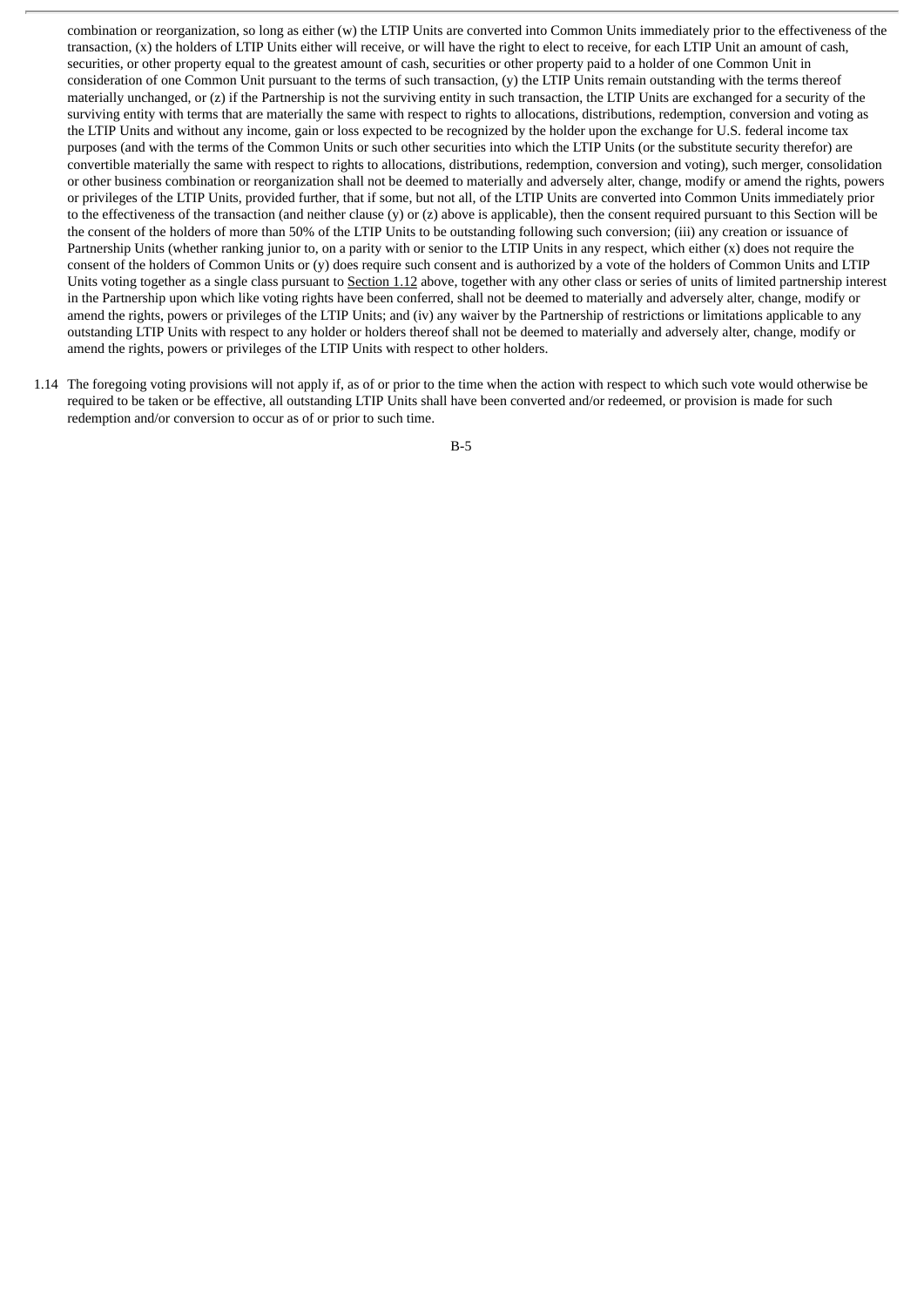

# **Gaming and Leisure Properties Announces Completion of Previously Announced Transactions**

Company Enters into Single Asset Triple Net Lease with Affiliates of The Cordish Companies for Live! Casino & Hotel Maryland

> Completes Sale of Operations of Hollywood Casino Baton Rouge to Casino Queen Holding Company

WYOMISSING, Pa., December 29, 2021 — Gaming and Leisure Properties, Inc. (NASDAQ: GLPI) (the "Company"), today announced the completion of its previously announced transaction to acquire the land and real estate assets of Live! Casino & Hotel Maryland ("Live! Maryland") from The Cordish Companies ("Cordish") for total consideration of \$1.14 billion. The transaction includes not only the land and real estate assets of Live! Maryland, but also a partnership on future Cordish casino developments, as well as potential financing partnerships between GLPI and Cordish in other areas of Cordish's portfolio of real estate and operating businesses. The Company funded the transaction by assuming approximately \$363 million in debt, which the Company intends to repay by the end of 2021, and issuing approximately \$200 million of operating partnership units (4.35 million total units), with the balance paid out of cash on hand, which was in part generated by its recent issuance of senior unsecured notes and common stock.

Simultaneous with the closing of the transaction, the Company entered into a single asset triple net lease with Cordish, pursuant to which Cordish will continue its uninterrupted ownership, control and management of the operations of Live! Maryland. The lease has an initial annual cash rent of \$75.0 million and an initial term of 39 years with a maximum term of 60 years, inclusive of tenant renewal options, as well as a fixed annual lease escalation of 1.75% beginning in the lease's third year.

The Company also completed on December 17, 2021, the previously announced sale of the operations of Hollywood Casino Baton Rouge to Casino Queen Holding Company ("Casino Queen") for total cash consideration of \$28.2 million. Simultaneous with the closing of the transaction, the Company and Casino Queen entered into an amended and restated master lease that includes both Hollywood Casino Baton Rouge and the DraftKings at Casino Queen property for combined annual cash rent of approximately \$21.4 million. The master lease has an initial term of 15 years with four 5-year extensions.

Peter Carlino, Chairman and CEO of GLPI commented, "We are delighted to add Live! Maryland to our portfolio, further diversify our roster of leading operators, and gain additional access to the rapidly growing Baltimore-Washington corridor via a truly world-class property. The Cordish Companies is world renowned for creating large-scale experiential real estate projects, casinos, hospitality and entertainment districts and we believe their Live! brand and their Live! Maryland together exemplify their track record of development and operating success. Further, our new lease with Cordish has strong rent coverage and is part of an accretive overall transaction that positions our Company to continue to build value for shareholders through via our industry leading, high quality tenant roster. We are excited to welcome Live! Maryland to the GLPI family and we look forward to working with their team to ensure the long-term success of the property."

Live! Maryland is situated on approximately 36.4 acres adjacent to the Arundel Mills Mall in the Baltimore, Maryland/Washington D.C. corridor. The property features roughly 4,000 slot machines and electronic table games, approximately 200 live table games including a poker room with 52 tables, a sportsbook, parking for over 7,000 vehicles in a six-story parking garage and adjacent surface lots, 310 hotel rooms, a state-of-the-art live entertainment venue, and restaurants such as Bobby's Burger Palace, The Cheesecake Factory and The Prime Rib.